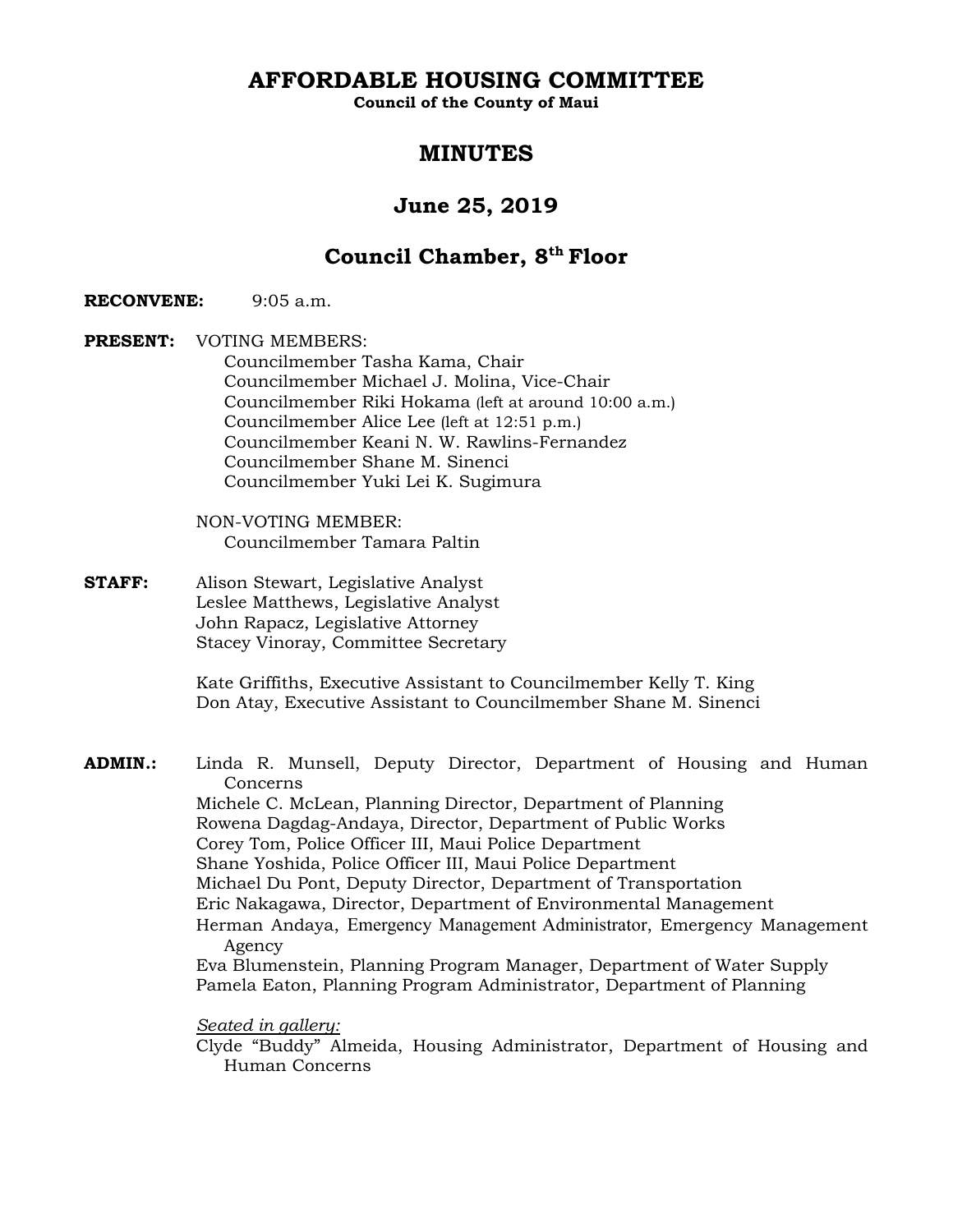#### **June 25, 2019 \_\_\_\_\_\_\_\_\_\_\_\_\_\_\_\_\_\_\_\_\_\_\_\_\_\_\_\_\_\_\_\_\_\_\_\_\_\_\_\_\_\_\_\_\_\_\_\_\_\_\_\_\_\_\_\_\_\_\_\_\_\_\_\_\_\_\_\_\_\_\_\_\_\_\_\_\_\_\_\_\_\_\_\_\_\_\_\_\_\_\_\_\_\_\_\_\_\_\_**

 Representatives of Kipa Centennial, LLC Tom Witten, Community Planner/Landscape Architect, PBR Hawaii & Associates, Inc/Polanui Gardens Tom Welch, Attorney Glenn Tremble, Launiupoko Irrigation Company, Launiupoko Water Company Tom Nance, Hydrologist/Engineer, Tom Nance Water Resource Engineering, Inc. Tyler Fujiwara, Traffic Engineer, Austin Tsutsumi & Associates Kyle Ginoza, Owner Representative David Minami, Distribution Manager for Water Company Stacy Otomo, Civil Engineer, Otomo Engineering, Inc. Richard Chiodini, Wastewater Treatment Systems Tom Holliday, Hallstrom/CBRE. Housing Demand Cathy Dagher, Archaeologist/Cultural Impact Assessment Representatives of Hope Builders, LLC Vince Bagoyo, Bagoyo Development Consultation Group **OTHERS:** Additional attendees (42) **PRESS:** *Akaku--Maui County Community Television, Inc.*  Colleen Uechi, Assistant City Editor, *The Maui News*  ------------------------------------------------------------------------------------------------------------------

## **ITEM AH-1(1) AFFORDABLE HOUSING PROJECTS CHAPTER 201H, HAWAII REVISED STATUTES – INDEPENDENT DEVELOPMENT OF POLANUI GARDENS WORKFORCE HOUSING PROJECT (LAHAINA)**

**ITEM AH-27 DISTRICT BOUNDARY AMENDMENT FOR POLANUI GARDENS WORKFORCE HOUSING PROJECT (LAHAINA)** 

## **ITEM AH-1(2) AFFORDABLE HOUSING PROJECTS CHAPTER 201H, HAWAII REVISED STATUTES – INDEPENDENT DEVELOPMENT OF MAKILA RURAL EAST WORKFORCE HOUSING PROJECT (LAHAINA)**

## **ITEM AH-28 DISTRICT BOUNDARY AMENDMENT FOR MAKILA RURAL EAST WORKFORCE HOUSING PROJECT (LAHAINA)**

CHAIR KAMA: *. . .(gavel). . .* The Affordable Housing Committee will be reconvening from the June 19, 2019 meeting, today, on Tuesday, June 25, 2019, at 9:05 a.m. I'd like to be able to call this meeting to order and ask each and every one of you to please silence your noisemakers, whatever that might be. I'd like to introduce myself, I'm Tasha Kama, I'm the Committee Chair for the Affordable Housing. My Vice-Chair is Mr. Mike Molina.

VICE-CHAIR MOLINA: Good morning, Madam Chair.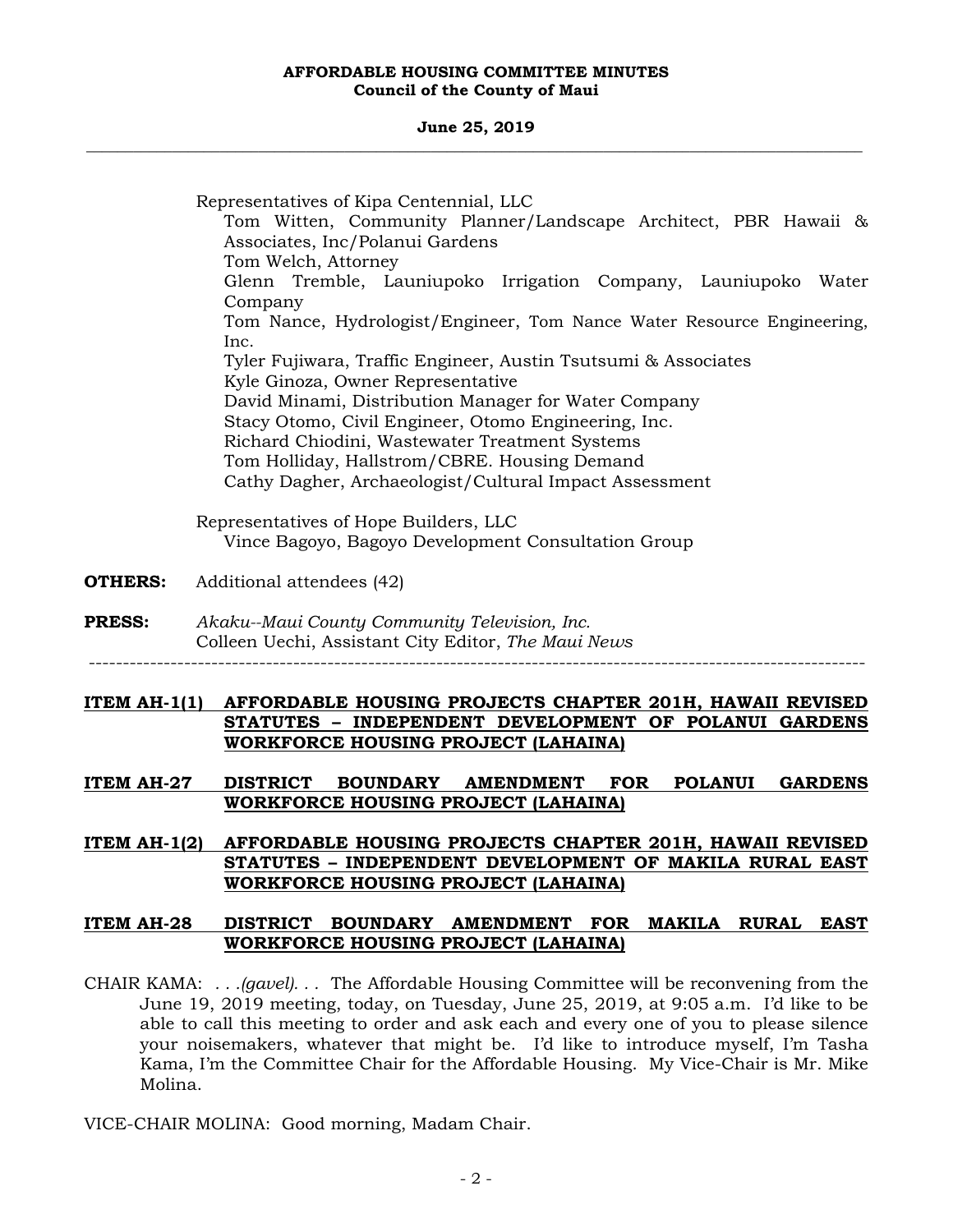#### **June 25, 2019 \_\_\_\_\_\_\_\_\_\_\_\_\_\_\_\_\_\_\_\_\_\_\_\_\_\_\_\_\_\_\_\_\_\_\_\_\_\_\_\_\_\_\_\_\_\_\_\_\_\_\_\_\_\_\_\_\_\_\_\_\_\_\_\_\_\_\_\_\_\_\_\_\_\_\_\_\_\_\_\_\_\_\_\_\_\_\_\_\_\_\_\_\_\_\_\_\_\_\_**

CHAIR KAMA: Aloha, Mike. Also we have on the Committee is Mr. Shane Sinenci. Good morning, Shane.

COUNCILMEMBER SINENCI: Aloha and good morning, Chair.

CHAIR KAMA: Also with us we have Alice Lee, good morning.

COUNCILMEMBER LEE: Oh, Madam Chair, I'm just going to test you all. Last week I taught you the greeting for, from Norway. Does anybody remember that?

UNIDENTIFIED SPEAKER: *Hei-hei*.

COUNCILMEMBER LEE: Very good. She was listening, the only person.

CHAIR KAMA: She gets A.

COUNCILMEMBER LEE: Yeah.

CHAIR KAMA: *Hei-hei*.

COUNCILMEMBER LEE: *Hei-hei*.

CHAIR KAMA: *Hei-hei*.

COUNCILMEMBER LEE: *Hei-hei*.

CHAIR KAMA: Also with us is Member Keani Rawlins-Fernandez, good morning.

COUNCILMEMBER RAWLINS-FERNANDEZ: *Hei hei* and aloha kakahiaka.

CHAIR KAMA: Aloha kakahiaka. *Hei-hei*. Also with us is Member Riki Hokama. Good morning.

COUNCILMEMBER HOKAMA: Chair, bye-bye.

CHAIR KAMA: He'd like to do that but not so soon, I'm sorry, 12:30. And also we have Member Yuki Lei Sugimura with us. Aloha.

COUNCILMEMBER SUGIMURA: Good morning.

CHAIR KAMA: And we have with us our non-voting Member, Ms. Tamara Paltin. Good morning, Ms. Paltin.

COUNCILMEMBER PALTIN: Aloha kakahiaka.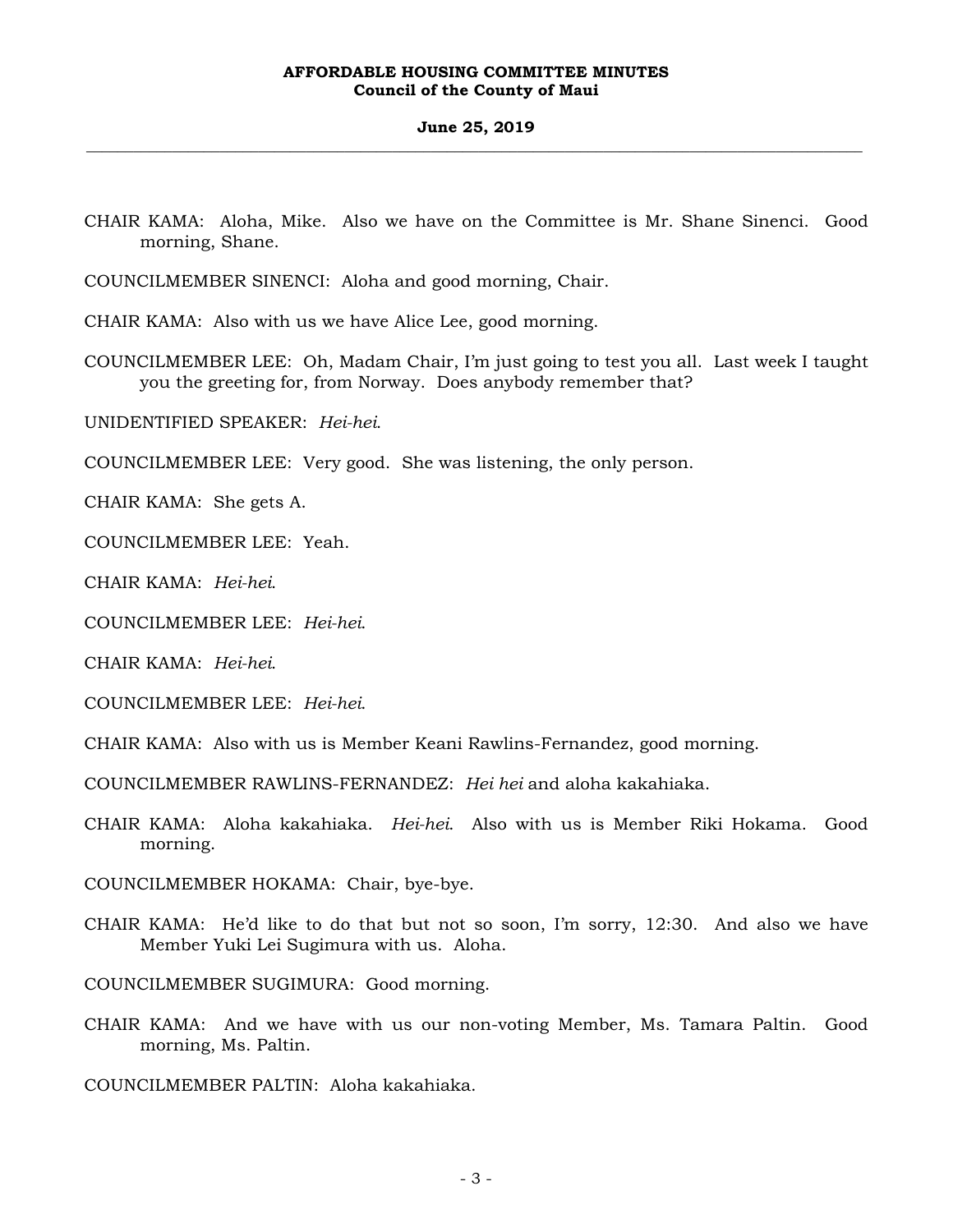#### **June 25, 2019 \_\_\_\_\_\_\_\_\_\_\_\_\_\_\_\_\_\_\_\_\_\_\_\_\_\_\_\_\_\_\_\_\_\_\_\_\_\_\_\_\_\_\_\_\_\_\_\_\_\_\_\_\_\_\_\_\_\_\_\_\_\_\_\_\_\_\_\_\_\_\_\_\_\_\_\_\_\_\_\_\_\_\_\_\_\_\_\_\_\_\_\_\_\_\_\_\_\_\_**

- CHAIR KAMA: Aloha. So, we also have and may appear later on during the day is our Chair Kelly King who is not a voting Member of the Committee but is also welcome to attend and participate. With us from the Administration we have Ms. Linda Munsell who's the Deputy Director of the Department of Housing and Human Concerns.
- MS. MUNSELL: Good morning, Chair.
- CHAIR KAMA: Good morning. Also with us we have from the Planning Department Michelle McLean, the Director. Good morning.
- MS. McLEAN: Good morning, Chair.
- CHAIR KAMA: Later on we're hoping to have Pam Eaton with us later on hopefully. Oh, there you are. Okay. Good morning.
- MS. EATON: Good morning.
- CHAIR KAMA: And she's from the Long Range Planning Division. We also have with us the Department of Public Works, Ms. Rowena Dagdag-Andaya in the gallery. Aloha, good morning. Thank you for coming. We also have with us the Department of Environmental Management, Eric Nakagawa with, who's the Director. Hopefully he'll be here soon. From the Fire Department, we're expecting someone to show up because we have some questions for them. Also from the Police Department, Officer Corey Tom. Are you here? Good morning, thank you for showing up. Also from the Department of Parks and Recreation, a representative. Also we're going to have with us the Department of Transportation. I thought I saw Mike Du Pont earlier this morning. Oh, there you are sitting right in front of my aide. Also with us we have from the Department of Water Supply, Eva Blumenstein who's the Program Plan Director for the Department of Water Supply. Good morning. We also have with us our Committee Staff, Leslee Mathews--good morning, Leslee--who is Legislative Attorney. We have Alison Stewart, our Legislative Analyst, Stacey Vinoray, our Committee Secretary. Mr. John Rapacz on the phone. Good morning, John. Good morning, everyone. And we have our project developers representing Polanui or Kipa Centennial, LLC, Tom Witten with PBR, and later on we'll hear from the other developer. So, this Committee is reconvening from our June 19th meeting where we received and continue to receive information and testimony from the community. I hope all of you, Members, have had an opportunity to review the comments as well as the 201H project materials that have been delivered to us. Given that this is the last Committee meeting scheduled for this agenda items, it is my intention to entertain motions on the resolution and ordinances at the end of the meeting hopefully by 12:30 today. And the items on the agenda are as follows: AH-1(1), Affordable Housing Projects (Chapter 201H, Hawaii Revised Statutes) (Independent Development of Polanui Gardens Workforce Housing Project (Lahaina)); AH-27, the District Boundary Amendment for Polanui Gardens Workforce Housing Project in Lahaina; AH-1(2), Affordable Housing Projects (Chapter 201H, Hawaii Revised Statutes) (Independent Development of Makila Rural-East Workforce Housing Project (Lahaina); and AH-28, District Boundary Amendment for Makila Rural-East Workforce Housing Project in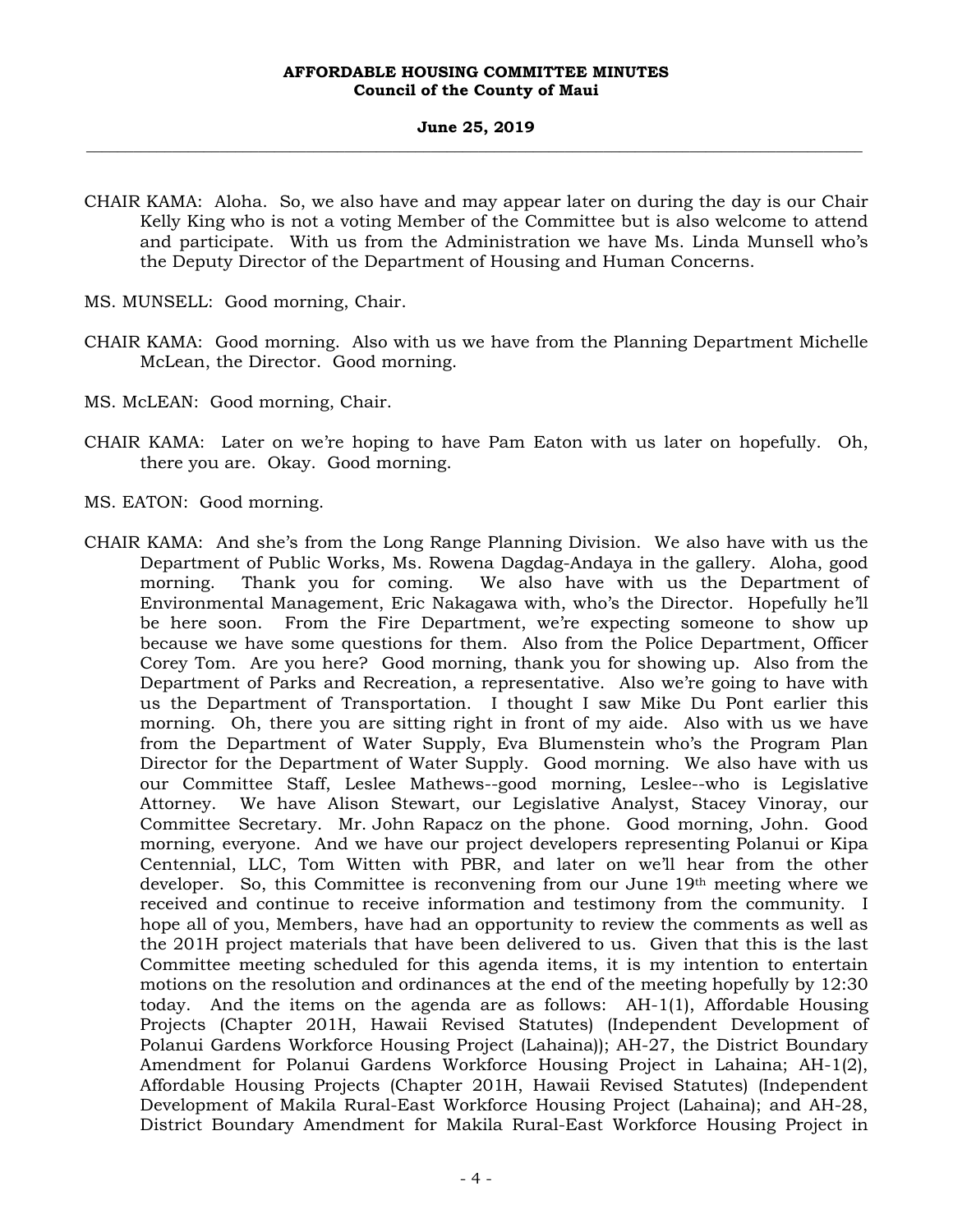#### **June 25, 2019 \_\_\_\_\_\_\_\_\_\_\_\_\_\_\_\_\_\_\_\_\_\_\_\_\_\_\_\_\_\_\_\_\_\_\_\_\_\_\_\_\_\_\_\_\_\_\_\_\_\_\_\_\_\_\_\_\_\_\_\_\_\_\_\_\_\_\_\_\_\_\_\_\_\_\_\_\_\_\_\_\_\_\_\_\_\_\_\_\_\_\_\_\_\_\_\_\_\_\_**

Lahaina. So, so that we can discuss these projects in a productive, efficient, and holistic manner, here's how I'd like to structure today's meeting. I would like to be…us to consider the 201H applications and the boundary, district boundary amendments concurrently for both projects. And to begin, I'd like to be able to ask the developer or the representative to provide a brief overview of both projects, Polanui Gardens first and then Makila Rural-East. We are giving the developers seven-and-a-half minutes each to present each project which gives them a total of 15 minutes to present. I will limit this to the 50 minutes total to allow for questions from the Members at which time further information and clarification may be provided. So, if there are no objections from the Members, may we proceed?

## COUNCILMEMBERS VOICED NO OBJECTIONS

CHAIR KAMA: Thank you. So, Mr. Witten, if you would just go ahead and present and --

MR. WITTEN: Yes.

CHAIR KAMA: --you are on the clock.

## *. . .BEGIN PRESENTATION. . .*

MR. WITTEN: Yes, thank you, Chair and Councilmembers. I'd like to give a quick overview of Polanui Gardens that is proposed. You have the handout of the Polanui Gardens PowerPoint so in brevity I'll try to get through it in the seven, allowed seven minutes and provide for ample time for questions and answers. We have today besides myself as the planner and landscape architect for Polanui Gardens, we have Tom Welch, attorney for the applicant; Glenn Tremble, Launiupoko Irrigation Company and Water Company with a focus on the PUC regulations; Tom Nance, hydrologist and engineer regarding water resources; Tyler Fujiwara, our traffic engineer will join me for a few slides in the presentation; Kyle Ginoza, the owner's representative; Stacy Otomo, civil engineer; Richard Chiodini, our Wastewater Treatment Systems; Tom Holliday, Hallstrom Group, CBRE regarding the housing demand; Cathy Dagher, archaeologist, Cultural Impact Assessment; and other professional advisors as needed over the course of the discussion. Quickly, my presentation and the PowerPoint that you have before you covers the, in brevity, the summary of the 201H. I'll give a property location and context, community engagement summary, Maui Island Plan, project summary, infrastructure, time and cost, and I'll probably jump to the key issues and community concerns that we heard last week to make sure I hit all those items. Quickly, as everybody was stating last week, there's a dire need, a critical need for housing in West Maui. These are some of the projections that were done in 2010 to 2030, showing the overall demand, housing supply, projected entitled projects, and then what they had planned for in the Maui Island Plan, the 10,845 units. In total, there's currently a projected demand of 3,700 to 5,800 units. Again, the, this is just a quick legislative summary of the 201H process. The applicant has completed the technical studies, the agency consultation. Draft application was circulated with agency reviews at the County and State level. The final application was completed and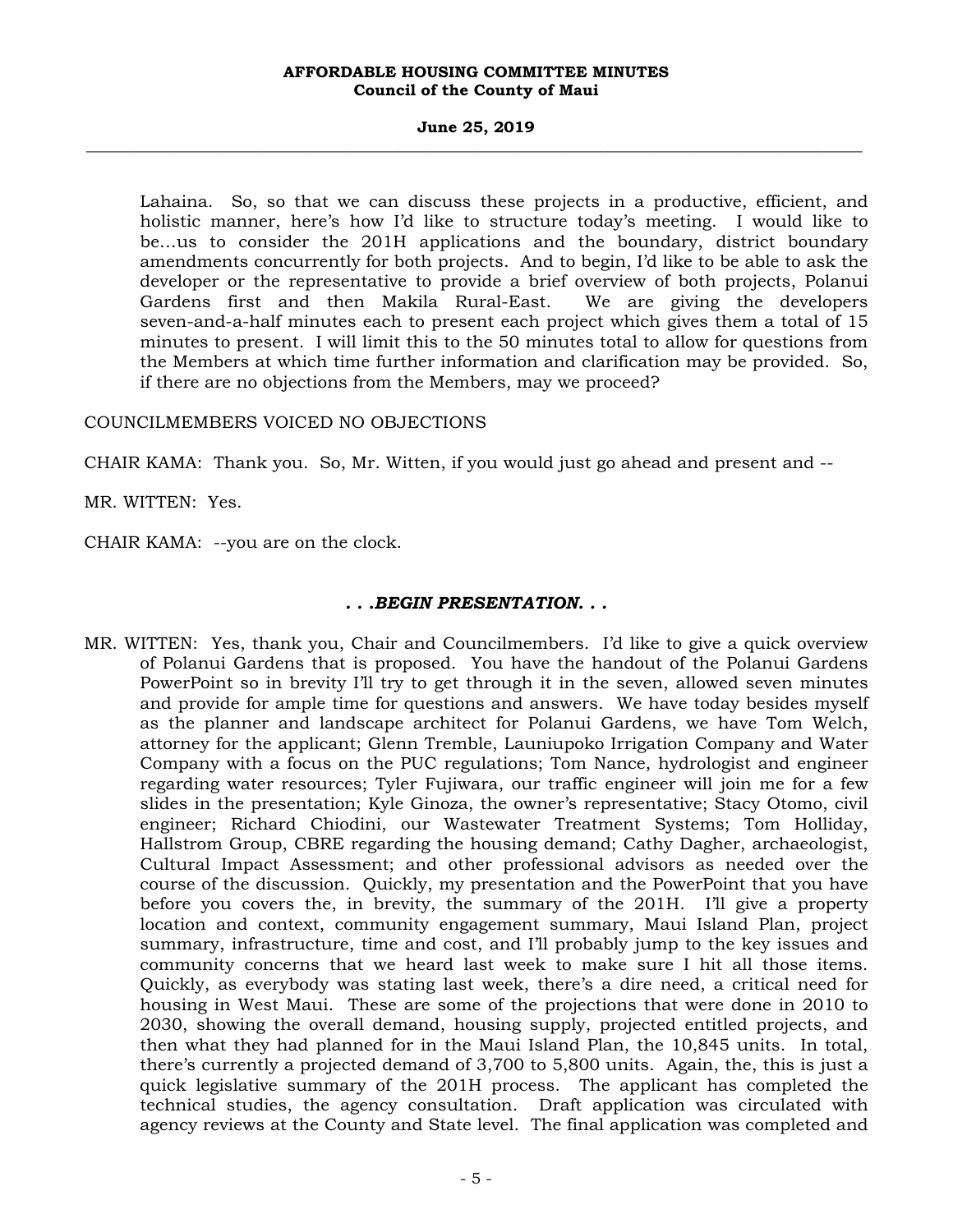#### **June 25, 2019 \_\_\_\_\_\_\_\_\_\_\_\_\_\_\_\_\_\_\_\_\_\_\_\_\_\_\_\_\_\_\_\_\_\_\_\_\_\_\_\_\_\_\_\_\_\_\_\_\_\_\_\_\_\_\_\_\_\_\_\_\_\_\_\_\_\_\_\_\_\_\_\_\_\_\_\_\_\_\_\_\_\_\_\_\_\_\_\_\_\_\_\_\_\_\_\_\_\_\_**

reviewed with the Housing Department and then recently submitted on June 12 to start the 45-day clock under the 201H process. Concurrently, the district boundary amendment has also been submitted. Polanui Gardens is about 48.8 acres. Lahaina Bypass, it defines the makai boundary of it. This is an aerial of the area and you could see the bypass and Puamana is kind of immediately makai of it. It's currently comprised of two 20-plus acre parcels. Quick photo survey looking down towards to the south of the Puu Mahanalua Nui. This is from the middle of the property, you could see the bypass was under construction when this photo was taken. Looking makai towards Puamana, overlooking Puamana Beach Park, and Lanai in the background. Looking mauka, the beautiful West Maui Mountains. Community engagement started back in…regarding the Maui Island Plan back in 2007, it continued through the General Plan Advisory Committee, Planning Commission, and Maui County Council ultimately adopted in 2012. Other interest groups, ongoing interest groups and efforts were made to…with community outreach on the specifics of the proposal in 2016 and '17. Again, this is more detailed summary that you'll have…you have in your packet just identifying the extent of the outreach and engagement with the community primarily through the Maui Island Plan process. This is the result of the Maui Island Plan with the directed growth map that identified a 270-acre highlighted in the light-blue with Polanui Gardens identified on the northern sector of that project area. This specifically speaks to the rural growth boundaries and the intent that these provide for a mixture of agricultural activities, low density, residential areas, and small villages, including limited amounts of State and urban County-designated lands as is proposed for both of the projects. This is the specifics out of the directed growth plan, out of the Maui Island Plan, and highlighted there is the rural growth area boundary and the, both the characteristics, purpose, and implementation strategies for that. Specifically, for Makila, the Makila rural growth area, these are…this is the specifics out of the Maui County General Plan for 2030. In summary, implement conservation subdivision design elements, preserve open space, provide a 500-foot buffer from the bypass, and utilize low-impact development techniques. The planning guideline provided for 270 acres, up to 200 units. There was a footnote about increasing that if there's greater than the required 25 percent affordable housing would be required. Under the General Plan this would have provided for 50 affordable workforce housing units. The park in open space required was greater than 50 percent and the agricultural greenbelt along Lahaina Bypass. The Makila rural growth area, again with both projects summarized for your reference, Maui Island Plan again specifically these are the plans of in context with Polanui on your left and Makila Rural-East on your right. Within the heavy boundary of the Makila plan growth area, the Maui Island Plan adopted in 2012. Project summary, you have that. Low-impact design, I touched on that. This is the specifics of the project area with the workforce housing units, 10,000-square-foot lots, 50 of those, and then 16 farm lots surrounding it. And a community park, a landscape master plan, a low-impact design street sections with bioswales and drainage mitigation plans in place. The types of units, provisions for buyback, the market lots, again, the developer is wanting to provide a preference to West Maui community as to the extent it's allowable by law. Infrastructure, we have the experts here to cover that. The plans, and the wastewater system that we have the expert here to address any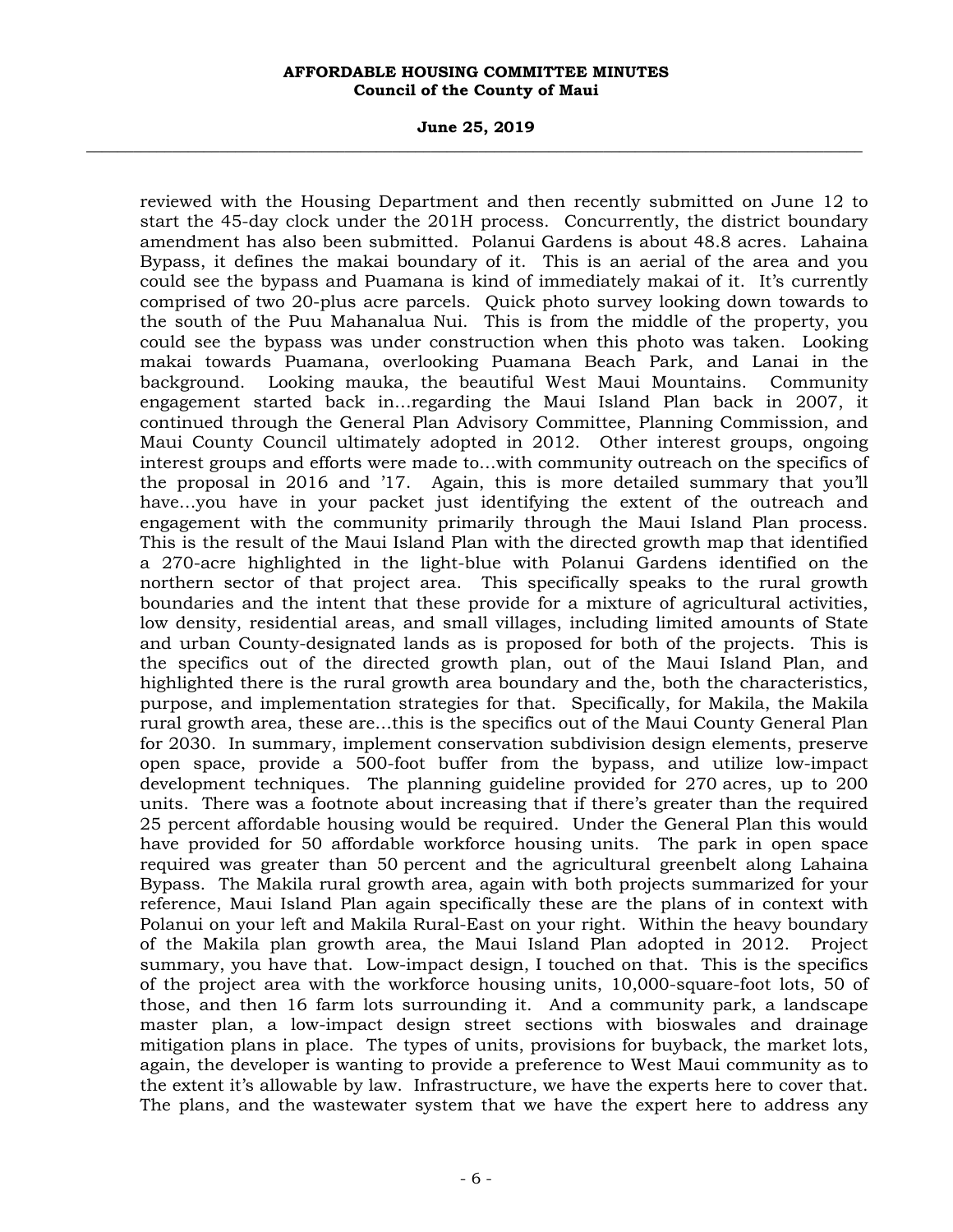#### **June 25, 2019 \_\_\_\_\_\_\_\_\_\_\_\_\_\_\_\_\_\_\_\_\_\_\_\_\_\_\_\_\_\_\_\_\_\_\_\_\_\_\_\_\_\_\_\_\_\_\_\_\_\_\_\_\_\_\_\_\_\_\_\_\_\_\_\_\_\_\_\_\_\_\_\_\_\_\_\_\_\_\_\_\_\_\_\_\_\_\_\_\_\_\_\_\_\_\_\_\_\_\_**

questions on that. And the traffic impact, if we…if I could have Tyler Fujiwara quickly give a quick summary of the impacts on the traffic.

- MR. FUJIWARA: Good morning, Councilmembers. Tyler Fujiwara, traffic engineer with Austin Tsutsumi & Associates. So, we completed a traffic study. We included six intersections, various intersections along Lahaina Bypass road and Honoapiilani Highway at intersections with Kai Hele Ku Street and Hokiokio Place. So, one thing to note is existing traffic counts were conducted on May 23, 2018. So, this was after the opening of the Lahaina Bypass, 1B2 was constructed. So, it includes current traffic counts and traffic routes.
- CHAIR KAMA: So, Tom, I'm sorry, so you're out of time, the seven-and-a-half minutes clock has run out, but can we have him come back during questions and answers should the Members have questions? Is that okay, Members?

COUNCILMEMBER SUGIMURA: So, Chair?

CHAIR KAMA: Yes?

COUNCILMEMBER SUGIMURA: Point of information. So, I really would like to hear their presentation.

CHAIR KAMA: Okay.

COUNCILMEMBER SUGIMURA: And yet I understand what you're trying to do and I think seven minutes is good, but at the same thing, I think this is so comprehensive that I would really like to hear what they have to present. And I appreciate you trying to go through it very quickly, and I know we can read, but there's kind of important information that I think is relevant for us as well as the community.

CHAIR KAMA: Okay. Yes, Member…

COUNCILMEMBER RAWLINS-FERNANDEZ: Chair, I agree --

CHAIR KAMA: Okay.

COUNCILMEMBER RAWLINS-FERNANDEZ: --with Member Sugimura. I don't agree --

CHAIR KAMA: If you…

COUNCILMEMBER RAWLINS-FERNANDEZ: --actually with the seven-and-a-half minutes. I think this is such a huge plan and there's major feedback coming back from the mic. So, maybe if people can turn their mics off, it would help.

CHAIR KAMA: Next door.

COUNCILMEMBER SUGIMURA: Next door? Oh.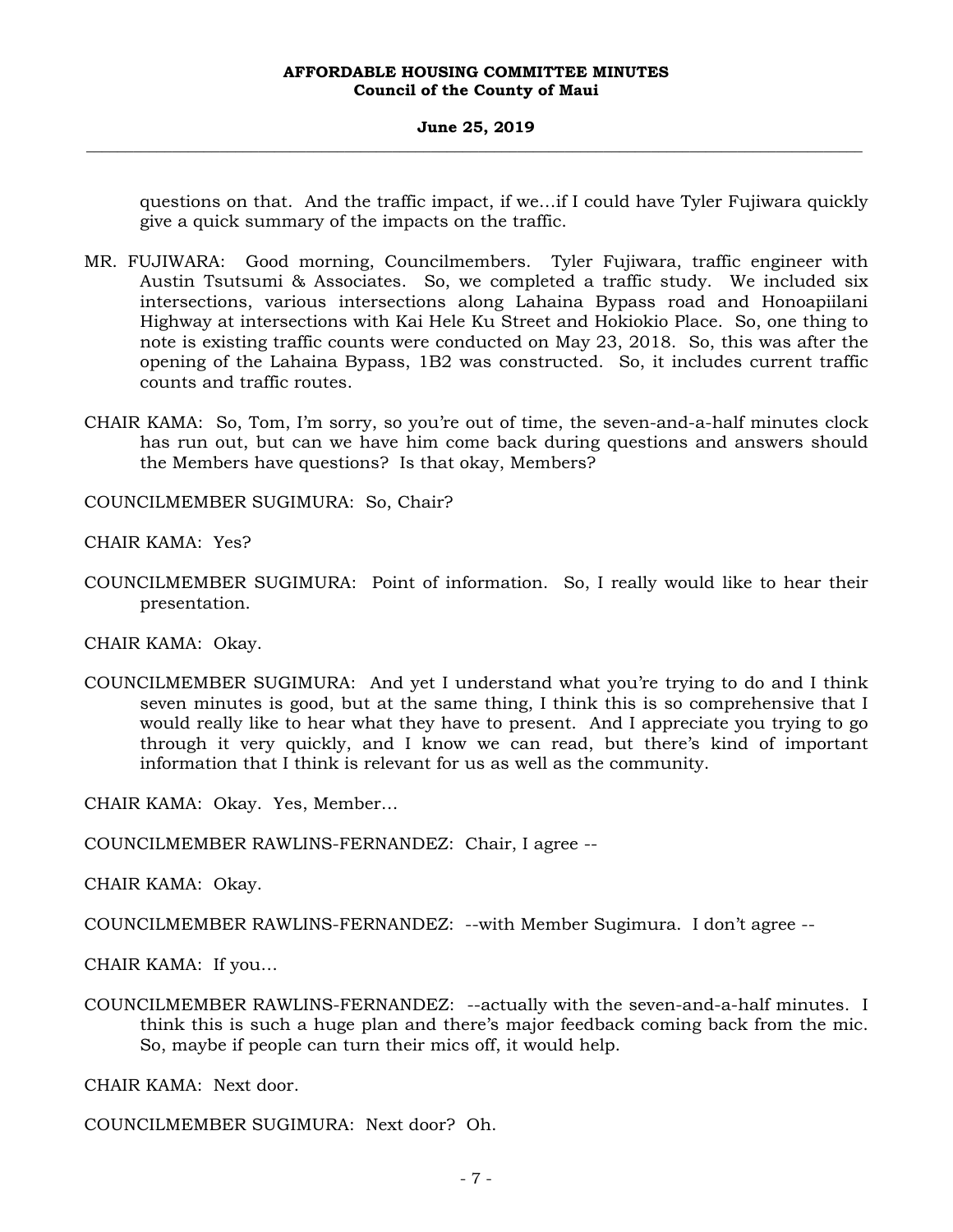#### **June 25, 2019 \_\_\_\_\_\_\_\_\_\_\_\_\_\_\_\_\_\_\_\_\_\_\_\_\_\_\_\_\_\_\_\_\_\_\_\_\_\_\_\_\_\_\_\_\_\_\_\_\_\_\_\_\_\_\_\_\_\_\_\_\_\_\_\_\_\_\_\_\_\_\_\_\_\_\_\_\_\_\_\_\_\_\_\_\_\_\_\_\_\_\_\_\_\_\_\_\_\_\_**

- COUNCILMEMBER RAWLINS-FERNANDEZ: Seven-and-a-half minutes is completely insufficient I feel. I felt like that seven minutes was already rushed. I mean he just started going through slides, and I mean I don't think we should do it this way.
- CHAIR KAMA: Comments from any other…thank you.
- COUNCILMEMBER RAWLINS-FERNANDEZ: Yeah. So, I agree and I would --
- CHAIR KAMA: Thank you.
- COUNCILMEMBER RAWLINS-FERNANDEZ: --like to hear what Mr. Fujiwara has to say as well. Mahalo, Chair.
- CHAIR KAMA: Okay. Is all the Members in agreement to continue --

COUNCILMEMBER SUGIMURA: Yes.

- CHAIR KAMA: --the presentation? Thank you. All right, thank you so very much. You may continue.
- COUNCILMEMBER SUGIMURA: Thank you, Chair.
- MR. FUJIWARA: Okay, thank you. So, this is an aerial map of the various fire emergency routes. You can see them located in red. So, at the south end you have an existing route at Lau Nui Way and Pua nui…Pua Niu Way. On the mauka side you have fire emergency route connecting Kumu Niu Place and Punakea Loop. On the north end you have a paved bikeway connecting Punakea Loop to Wili Okai Place. And on the makai side, so this is within our projects, Punakea Loop extends down to Punakea Street further makai and connects up to Hokiokio Place. As part of the project, we're putting in the future Makila Rural fire emergency route. So, this would be connecting from Polanui Gardens through the Makila farms, Makila Rural-East developments, and connecting up to Kai Hele Ku Street. So, based on our traffic study, we found that the project will generate 53 a.m. peak hour trips and 70 p.m. peak hour trips. This will add about 15 to 25 vehicles per direction per peak hour along Lahaina Bypass so this would be on the north end of Kai Hele Ku Street. This translates to about an increase of two to eight seconds for each movement at the more critical Lahaina Bypass/Kai Hele Ku Street intersection. Regionally, when we were looking at the commuter traffic, this is traffic generally from Lahaina to Central Maui, Upcountry, Kihei area, we're looking at an increase of about 10 to 20 commuter vehicles. Overall, with the critical Lahaina Bypass/Kai Hele Ku Street intersection, we're finding that it's operating overall at level of service D or better, and all vehicular movements will operate below capacity. So, this is generally acceptable for County and State standards. So, Polanui Gardens is not expected to have a significant impact and as a result we're not recommending any additional roadway improvements. And I'll turn it back to Tom.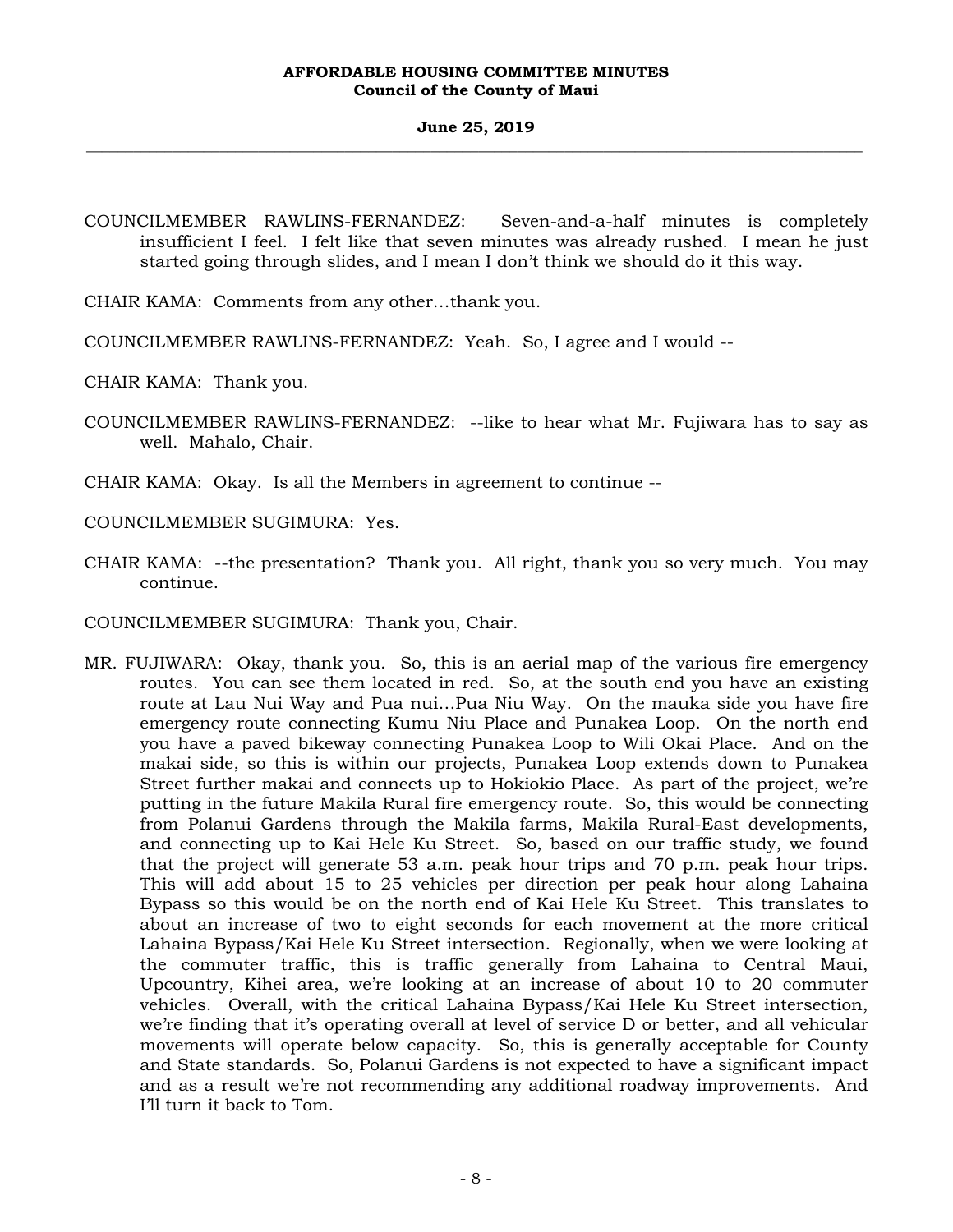#### **June 25, 2019 \_\_\_\_\_\_\_\_\_\_\_\_\_\_\_\_\_\_\_\_\_\_\_\_\_\_\_\_\_\_\_\_\_\_\_\_\_\_\_\_\_\_\_\_\_\_\_\_\_\_\_\_\_\_\_\_\_\_\_\_\_\_\_\_\_\_\_\_\_\_\_\_\_\_\_\_\_\_\_\_\_\_\_\_\_\_\_\_\_\_\_\_\_\_\_\_\_\_\_**

COUNCILMEMBER PALTIN: Chair, is it okay to ask questions of the traffic guy?

UNIDENTIFIED SPEAKER: He'll be here.

CHAIR KAMA: He'll be here so you can ask --

COUNCILMEMBER SUGIMURA: Let's finish the presentation.

CHAIR KAMA: --questions after the presentation.

- MR. WITTEN: Thank you, Tyler. A proud Lahainaluna grad. Timeframe and cost, again these are in your handouts that the home building projected is the target completion if everything goes as planned would be 2024 to deliver the 50 workforce homes. The key, I want to focus on some of the key issues and community concerns we heard from last year and just quickly summarize those to conclude the presentation and then the Makila Rural-East can, Vince can complete his presentation. Location, as I noted it's consistent with the Maui Island General Plan, plan for 200 units, even though these two projects and the other third project that we're aware of, the result is 195 units below that planned target. Wildfire hazards, Kyle Ginoza has had discussions with the Fire Department, and they have implemented over the years since the recent fires, a emergency plan for fire mitigation, maintaining fire breaks, having available water, and vegetative buffers. Water, we have the experts as I noted available to address any concerns. Wastewater, again we have…we feel that the ATUs is a very proven worldwide system and is the better solution than a standard septic system. Although a little more expensive for installation, the maintenance costs are about the same as if you were paying your County sewer fees. Stormwater runoff, I mentioned that, we're implementing an LID design approach and BMPs, best management practices. The request for a Council Urban designation again is consistent with the rural…the Maui Island Plan, the rural growth area. The West Maui Community Plan update process is underway but within the framework of the General Plan so it should ultimately be consistent with the Maui General Plan as noted there. Cumulative impacts, to the extent we're aware of the three projects, our technical studies have looked at cumulative impacts such as traffic as Tyler had noted. We covered traffic. The fast track, again 201H is, the purpose of 201H is to deliver affordable workforce housing, and we're doing our best to achieve that objective for West Maui. Farming, there is a component of farming, both the buffer areas of both projects provide for a large agricultural farm area plus on-lot agriculture. Affordability, we plan to meet the County Housing and Human Concerns requirements, and pricing will follow those requirements. Mahalo.
- CHAIR KAMA: So, Members, we can have questions now if you prefer, or hear the other project and hear all of that, and then have questions for both projects all at the same time. What is your desire?

VICE-CHAIR MOLINA: Madam Chair?

CHAIR KAMA: Yes, Mr. Molina?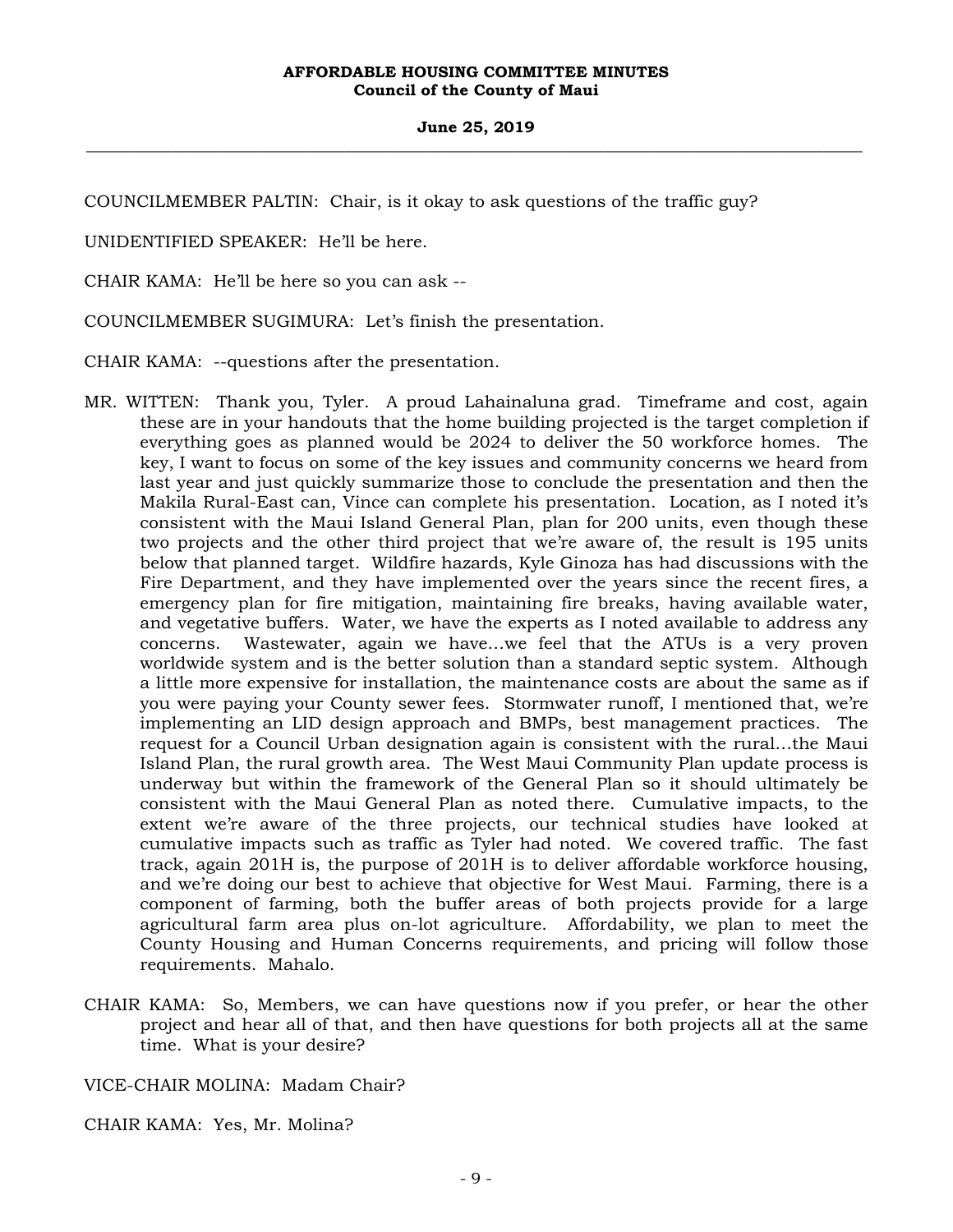#### **June 25, 2019 \_\_\_\_\_\_\_\_\_\_\_\_\_\_\_\_\_\_\_\_\_\_\_\_\_\_\_\_\_\_\_\_\_\_\_\_\_\_\_\_\_\_\_\_\_\_\_\_\_\_\_\_\_\_\_\_\_\_\_\_\_\_\_\_\_\_\_\_\_\_\_\_\_\_\_\_\_\_\_\_\_\_\_\_\_\_\_\_\_\_\_\_\_\_\_\_\_\_\_**

VICE-CHAIR MOLINA: I prefer to hear both projects. Get the project presentations out of the way and then we can go with the question-and-answer --

CHAIR KAMA: Okay.

VICE-CHAIR MOLINA: --session.

CHAIR KAMA: Yes, Ms. Rawlins-Fernandez?

COUNCILMEMBER RAWLINS-FERNANDEZ: Mahalo, Chair. I would actually like for him to go back to the slides that he just was like flipping through because the timer was going off. I feel like we didn't get the full presentation.

CHAIR KAMA: Members, what do you think?

UNIDENTIFIED SPEAKER: *. . .(inaudible). . .*

UNIDENTIFIED SPEAKER: *. . .(inaudible). . .*

CHAIR KAMA: Okay. Okay, we can have him do that, Member Rawlins-Fernandez, but after the --

COUNCILMEMBER RAWLINS-FERNANDEZ: Mahalo, Chair.

CHAIR KAMA: --presentation then we'll go right into the other presentation. Is that okay?

COUNCILMEMBER RAWLINS-FERNANDEZ: That's okay.

- CHAIR KAMA: And then we'll take the questions all at once at the end of both presentations. Okay. Mr. Witten, are you…we're going back. Thank you. Ms. Rawlins-Fernandez, did you have a page number you wanted him to go back to begin or to continue with?
- COUNCILMEMBER RAWLINS-FERNANDEZ: No, I didn't but it was right around here where he started just…

CHAIR KAMA: Around here? Go before.

COUNCILMEMBER RAWLINS-FERNANDEZ: *. . .(inaudible). . .*

MR. WITTEN: Is this okay to start from here?

COUNCILMEMBER SUGIMURA: The beginning.

MR. WITTEN: This was again focusing on the need for workforce housing and I think both in the Maui Island Plan was one of their primary objective was or noted the lack of affordable resident housing in West Maui, and what's provided here is a quick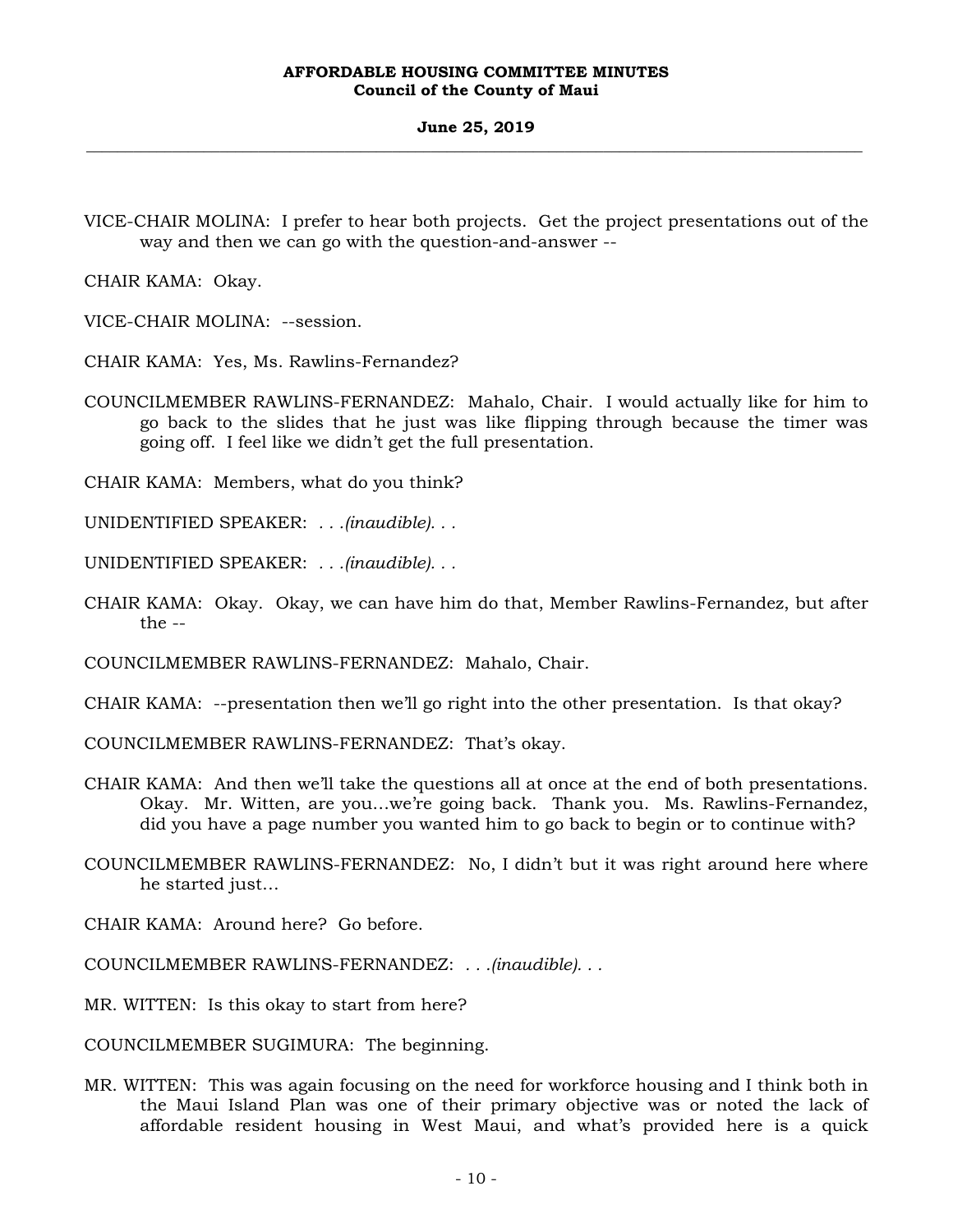**June 25, 2019 \_\_\_\_\_\_\_\_\_\_\_\_\_\_\_\_\_\_\_\_\_\_\_\_\_\_\_\_\_\_\_\_\_\_\_\_\_\_\_\_\_\_\_\_\_\_\_\_\_\_\_\_\_\_\_\_\_\_\_\_\_\_\_\_\_\_\_\_\_\_\_\_\_\_\_\_\_\_\_\_\_\_\_\_\_\_\_\_\_\_\_\_\_\_\_\_\_\_\_** 

summary of those projections made back for 2010 to 2030. And also our more recent market studies that confirm the demand. I might note that the, in the calculations it shows entitled housing of 18,744 that the County had assumed were entitled and would be delivered within that time. As far as I'm aware and my familiarity with West Maui, not many of those units have been delivered in the last ten-plus years. So, the demand is really probably quite a bit higher than that. The 201H process, I think I covered this pretty well as far as our process. It does require a high, you know, a long frontend commitment to provide the technical studies, coordinate with agencies, have reviews and comments in the draft application, to make sure we have responded to all of their concerns and then submit the final application with the County. The location photos. Again, the community engagement, I've touched on the Maui Island Plan which was probably the most robust planning effort that any county has gone through when they revamped their General Plan and community planning process in the mid-2000s. They had a General Plan Advisory Committee representing the regions, they went and had hearings in each of the communities, and that process resulted in the General Plan that both projects are consistent with. Again, more details on that process. The result and plan that the general…the characteristics proposed within the Makila rural growth area, the specifics of that are provided here. The 200 units, 270 acres, some of that 270 acres was…had already been subdivided and sold so the resultant development area is less. The available resultant development area is less with the three known proposed projects, the two presented today. Conservation, these are just the specifics from the Maui Island community plan [*sic*]. The neighborhood plan, this shows the percentage for Polanui Gardens with the 50 affordable and 16 farm lots, we're at over 75 percent affordable, and the…this shows also the combined two projects for Makila Rural-East which ultimately ends up with over 62 percent affordable when you combine the two. Open Space and Ag, we're well over the 50 percent requirement. To achieve a similar project, to achieve 100 workforce housing units under the conventional planning, you would require a 400-unit project to achieve the same number of units with the 25 percent requirement. Contributions to the broader Makila rural growth planning area, we're consistent with the Maui Island Plan and meets the substantially…supports the goals and objectives of economic development and housing for the region. Again, the two projects in context with the planned connector road through Makila, the proposed Makila farms, as noted these are two independent projects by different ownership groups, and there is one typo on Makila Rural-East, it should be Hope Builders, not home builders on that, for the actual home builder for Makila Rural-East. Current land use, these are just the facts about the current land use designations and then the two approvals being sought, both the 201H and the district boundary amendment to facilitate the workforce housing. LIDs, the specific plan, the landscape master plan, and the home plans. There's a variety of home plans, it's primarily illustrated on these various slides. They're three bedroom, two-bath configurations, one with garage in the back, one with garage in the front, and various floor plans. But very nice, you know, kamaaina, hip roof, lanais, and very efficient layouts to provide for workforce housing. The legal requirements, there's a buyback provision and consistent with the County and State requirements. And the market lots as I mentioned the developer would like to give first preference to West Maui community residents for those market lots. Infrastructure, we have the experts here to address the potable water and irrigation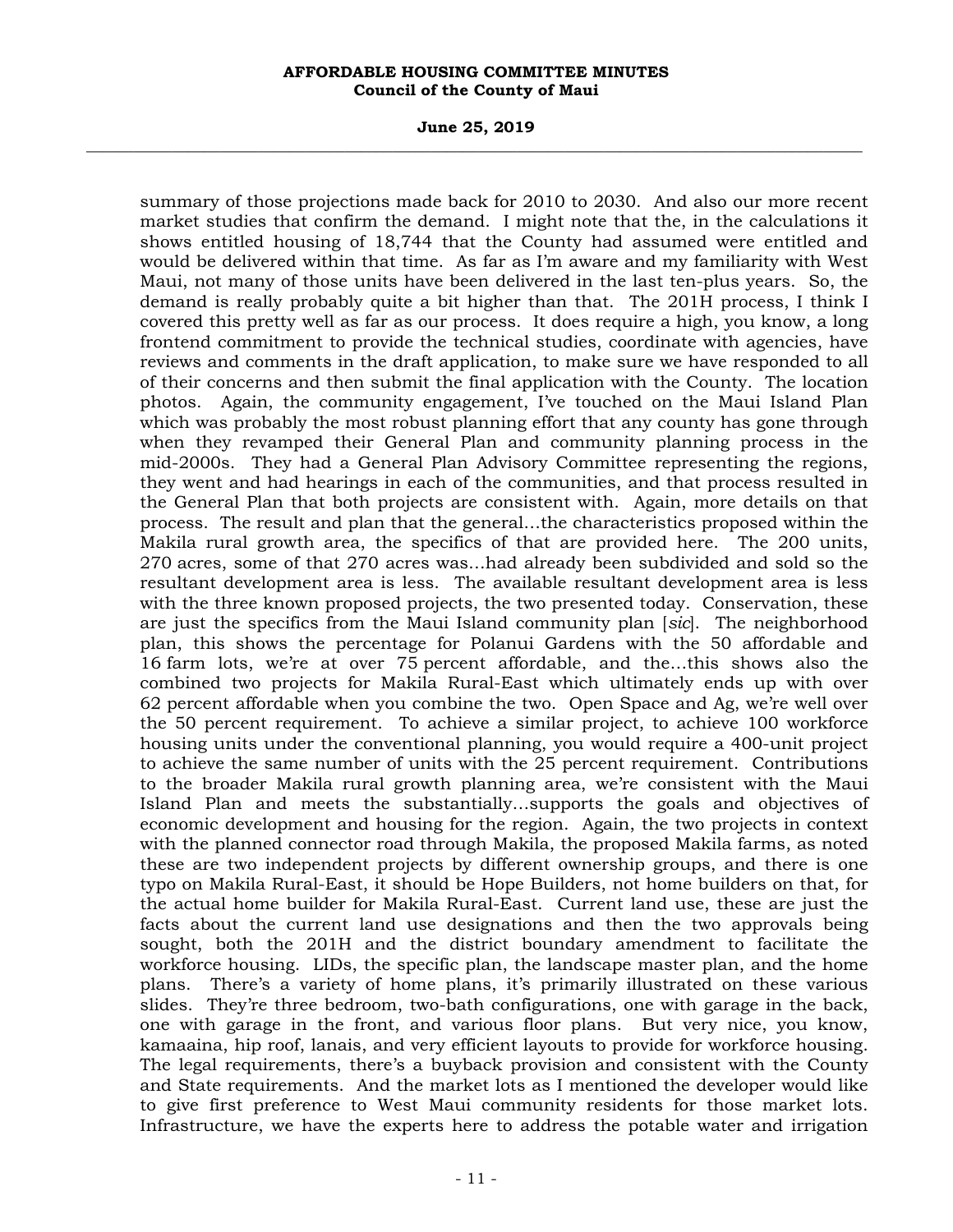#### **June 25, 2019 \_\_\_\_\_\_\_\_\_\_\_\_\_\_\_\_\_\_\_\_\_\_\_\_\_\_\_\_\_\_\_\_\_\_\_\_\_\_\_\_\_\_\_\_\_\_\_\_\_\_\_\_\_\_\_\_\_\_\_\_\_\_\_\_\_\_\_\_\_\_\_\_\_\_\_\_\_\_\_\_\_\_\_\_\_\_\_\_\_\_\_\_\_\_\_\_\_\_\_**

water, but both systems as planned and with some improvements can meet the needs of the additional demands of the proposed, two proposed projects. These are exhibits showing the systems, if there's any specific references needed, similarly for the water, the potable water. The ATUs, the individual aerobic treatment units are, have only come to Hawaii probably in the last five years is a, as a company that…as…has developed them, but there's…they've been used worldwide for many years and Fuji Clean is the manufacturer of the units. But it provides a higher level of treatment than a standard septic system. It still has a leach field and requires maintenance which we feel is a good component, because many septic systems they're put in the ground and, you know, they don't get maintained until they fail. So, this does have backup features to it and provides a higher level of water that ultimately goes in the ground. Our site elevation is at an…averages about 130 feet above sea level so we are quite a bit up from the aquifer. The State requirement is three feet between the infiltration surface and the groundwater table so we're significantly above that. We covered…Tyler covered the traffic emergency routes. The timeframe and costs I think are pretty self-explanatory, and I think I covered the community…the key concerns and community concerns. Thank you.

## *. . .END PRESENTATION. . .*

- CHAIR KAMA: Thank you, Mr. Witten. So, Members, without objection, may we go into the second presentation?
- COUNCILMEMBERS VOICED NO OBJECTIONS
- CHAIR KAMA: Thank you. So, Mr. Vince Bagoyo will now do a presentation on Makila Rural-East workforce housing project pursuant to 201H-38, HRS. Are you ready, Mr. Bagoyo?

MR. BAGOYO: Yes.

CHAIR KAMA: Well, play please.

## *. . .BEGIN PRESENTATION. . .*

MR. BAGOYO: Chair Kama, thank you so much and Member of County Council. My name is Vince Bagoyo and I'm one of the key consultants for Makila Rural-East. The project name is Makila Rural-East Workforce Housing Project pursuant to 201H-38, Hawaii Revised Statutes. The project consists of four parcels, TMK 4-7-013, Parcel 006, 007, 008, and 010, and it's located at Launiupoko, Lahaina, island of Maui.

CHAIR KAMA: Mr. Bagoyo, could you speak into the mic please?

MR. BAGOYO: I'm sorry.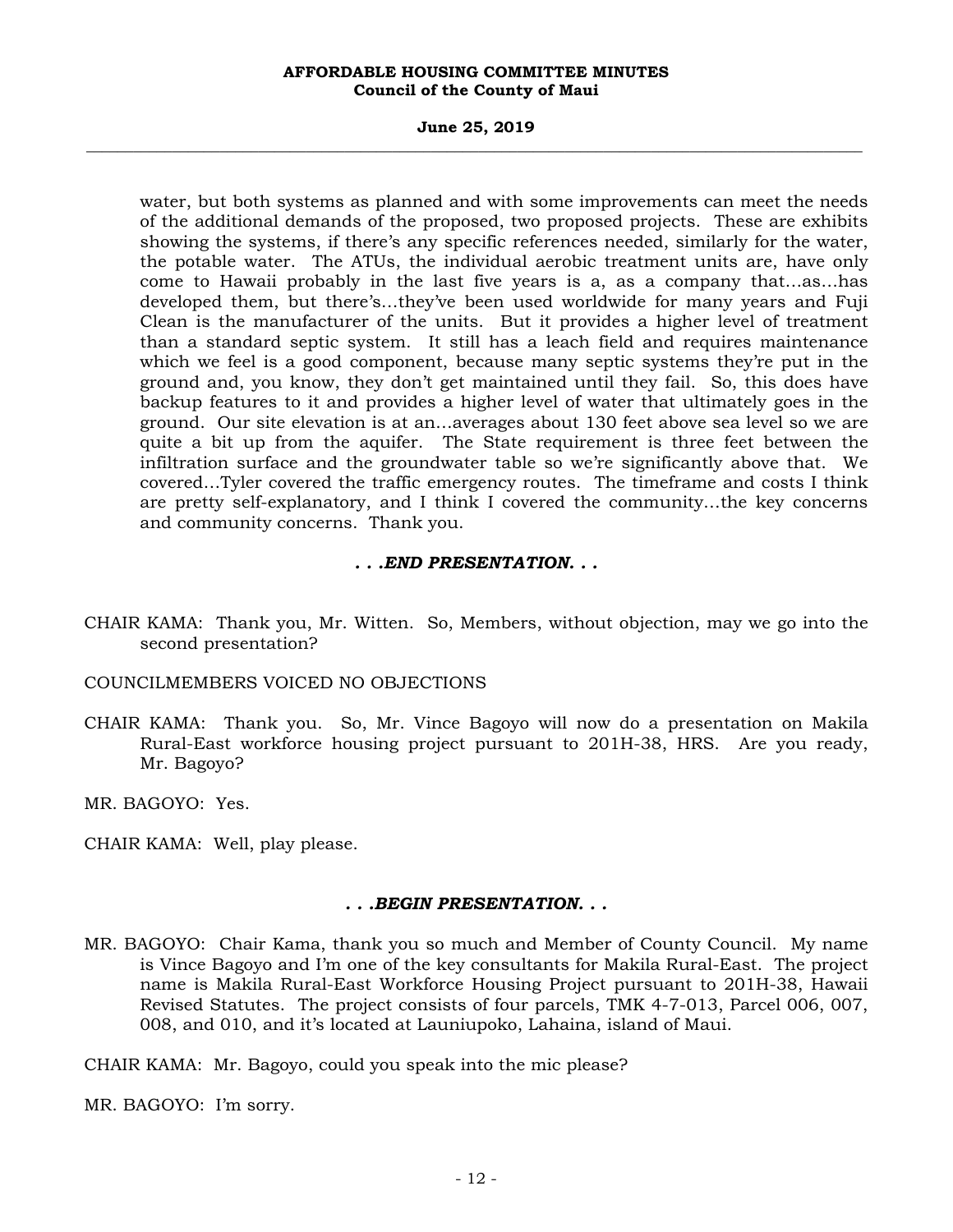**June 25, 2019 \_\_\_\_\_\_\_\_\_\_\_\_\_\_\_\_\_\_\_\_\_\_\_\_\_\_\_\_\_\_\_\_\_\_\_\_\_\_\_\_\_\_\_\_\_\_\_\_\_\_\_\_\_\_\_\_\_\_\_\_\_\_\_\_\_\_\_\_\_\_\_\_\_\_\_\_\_\_\_\_\_\_\_\_\_\_\_\_\_\_\_\_\_\_\_\_\_\_\_** 

CHAIR KAMA: Thank you.

MR. BAGOYO: The project applicant and the owner of project is Hope Builders, LLC. Again, it's located in Launiupoko. And the total acreage for this project is about 97 acres. Just to give you a brief summary of the project, the proposed project consists of 50 workforce housing units and 45 market-priced ag lots. The project is being processed pursuant to 201H-38, HRS. The proposed workforce, affordable workforce housing units will be developed with the following sales price guidelines in compliance with 2.96.060 of the Maui County Code. Thirty percent of the homes will be priced to families earning 80 to 100 percent of the Maui's median income. And 50 percent of the homes will be priced to families earning 101 to 120 of AMI. And the remaining 20 percent will be priced to families earning 121 to 140 of AMI. The 40…there's 46 single-family units, workforce units, and will be sold in fee as house-and-lot package, and four of the workforce units will be what we call the live-work units, and also the neighborhood store. And the 45 market-priced ag lots and a community park will also be developed in that area. The minimum lot size for the workforce unit is 10,000 square feet. For the market-priced ag lots would be a minimum of one acre. Again, community park is approximately two acres, and the neighborhood country store, the total area will be approximately 20,000 square feet. The existing land use designation, State land use district Ag, community plan Ag, the County zoning Ag, and as noted by the previous presenter, Maui Island Plan is within the growth area currently under Rural and it's also outside of the protected area. The approval required would be the Maui County Council project's 201H and also the district boundary amendment for this project which approximately 14.6 acres that we are asking to be urbanized within this project. Some of the key considerations and the project vision is approximately 56 percent of the project site will remain open space and ag. And there's a 500-foot greenbelt buffer area, and building setback is provided consistent with the Maui Island Plan as noted by the previous presenter. Ohana unit will not be permitted within the project. All homes will be, within the project will be limited to a single story to protect the views. The ag lots, CPR will not be permitted. Again, all the homes will be served by individual advanced treatment units, ATUs. As noted previously, this is resulting a higher quality of treated wastewater compared to regular septic system. The potable water will be serviced by the PUC-regulated Launiupoko Water Company. And the non-potable water will be serviced by the Launiupoko Irrigation Company from groundwater wells LC-1 [*sic*] and skimming wells that is also currently being planned for. Just to give you some idea where the area is, that's the location map. It's immediately makai of the Lahaina Bypass. As you could see, the dark green is the buffer, the 500-foot buffer zone that is being planned for consistent with the Maui Island Plan. The red portion of that map is the proposed neighborhood country store. And all of the workforce housing project, the 50 units will be located right just makai of that greenbelt buffer zone. This is the conceptual landscape plan for the proposed project. This is some of the house modules, will be one story. And just to...one of the idea is to preserve the rural character of the area so I think the house modules are being considered kind of a plantation-style units. We have as noted earlier, we have several community and government agency meetings to discuss the proposed workforce housing project. The discussions way back in 2007, when the general…when the Maui Island Plan was being discussed and being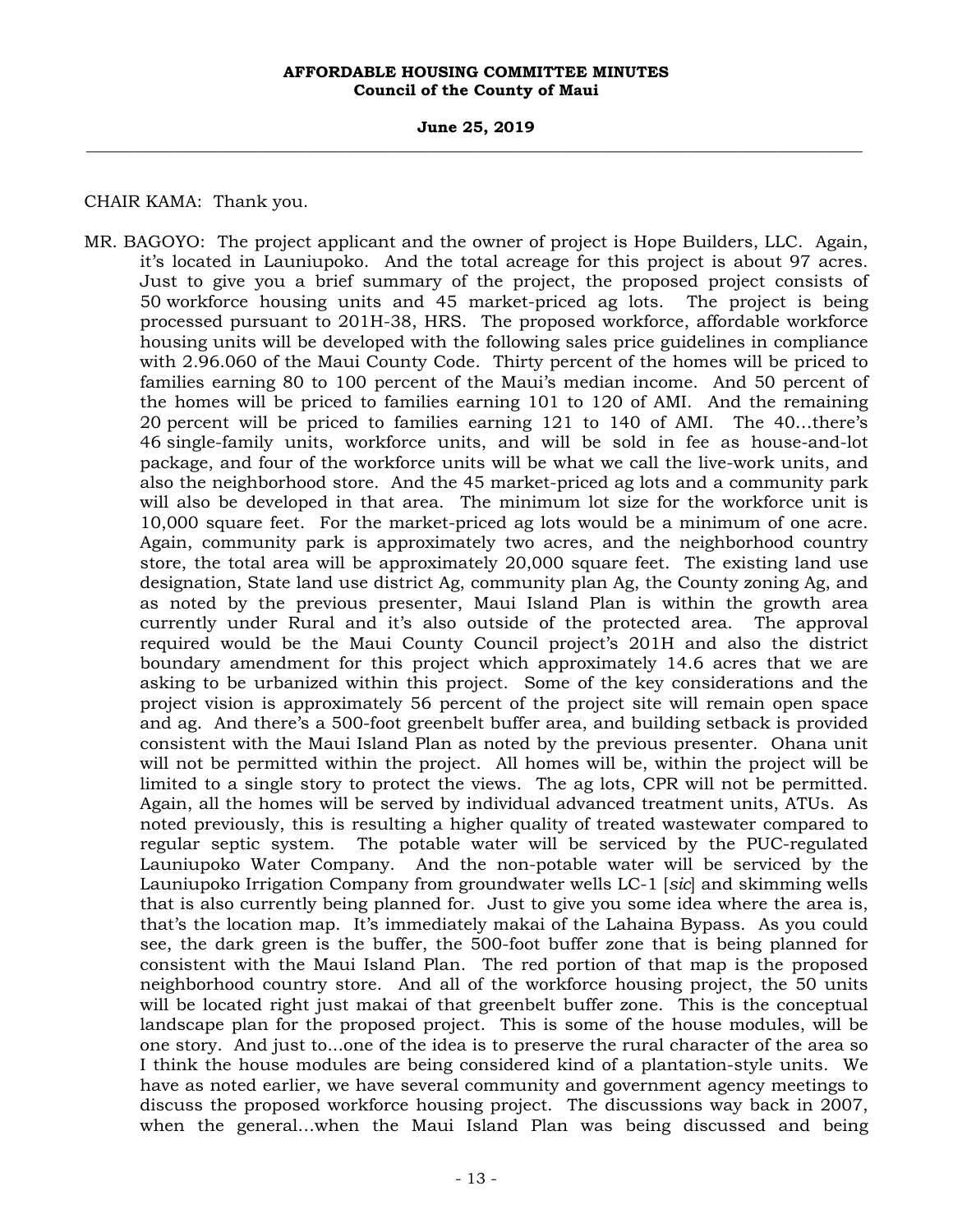#### **June 25, 2019 \_\_\_\_\_\_\_\_\_\_\_\_\_\_\_\_\_\_\_\_\_\_\_\_\_\_\_\_\_\_\_\_\_\_\_\_\_\_\_\_\_\_\_\_\_\_\_\_\_\_\_\_\_\_\_\_\_\_\_\_\_\_\_\_\_\_\_\_\_\_\_\_\_\_\_\_\_\_\_\_\_\_\_\_\_\_\_\_\_\_\_\_\_\_\_\_\_\_\_**

considered. We have also several meetings with the different government agents for the year…for the last year and a half about the project. And just to close the presentation, Chair, our consultants and our technical experts are similar to the Polanui. So, we have all the experts are here to respond to any questions that you may have. So, I just wanted to give you an ample time to, for the Q&A, and thank you so much for your time.

## *. . .END PRESENTATION. . .*

- CHAIR KAMA: Thank you, Mr. Bagoyo. Okay, so, Members, it is my intent that we finish our meeting today by 12:30. Is that okay with all of you? So then, so your questions are probably going to have to be minimal, because what I'd like to do is also invite our non-voting Members to participate in the questions and the answering part of our discussion today. Without objections?
- COUNCILMEMBERS VOICED NO OBJECTIONS
- CHAIR KAMA: Thank you. So, at some time I'm sure Chair King will be down so we want to be able to make sure everybody is allocated the same amount of time. So, Chair's looking really for recommendation from the body as to how much time you all think you might be allocated fairly so that you all can have a good discussion. Mr. Molina?
- VICE-CHAIR MOLINA: Madam Chair, for the sake of moving things along, I mean we just go and we'll see where we're at by 12:30. And if everybody can keep their questions concise, hold off on commentary prior to leading up to the question then I think we can move a little bit more expeditiously. And if necessary, if it goes longer than maybe we might have to look at another recess date potentially, so --

CHAIR KAMA: Okay.

VICE-CHAIR MOLINA: --anyway --

CHAIR KAMA: So, let's…

VICE-CHAIR MOLINA: --I'll leave that you.

CHAIR KAMA: Okay. Ms. Lee?

COUNCILMEMBER LEE: I'm ready to start with questions. Are you going to…which order are you going to take or follow?

CHAIR KAMA: Probably from…

COUNCILMEMBER LEE: From there to…

CHAIR KAMA: Yes, from Mr. Sinenci --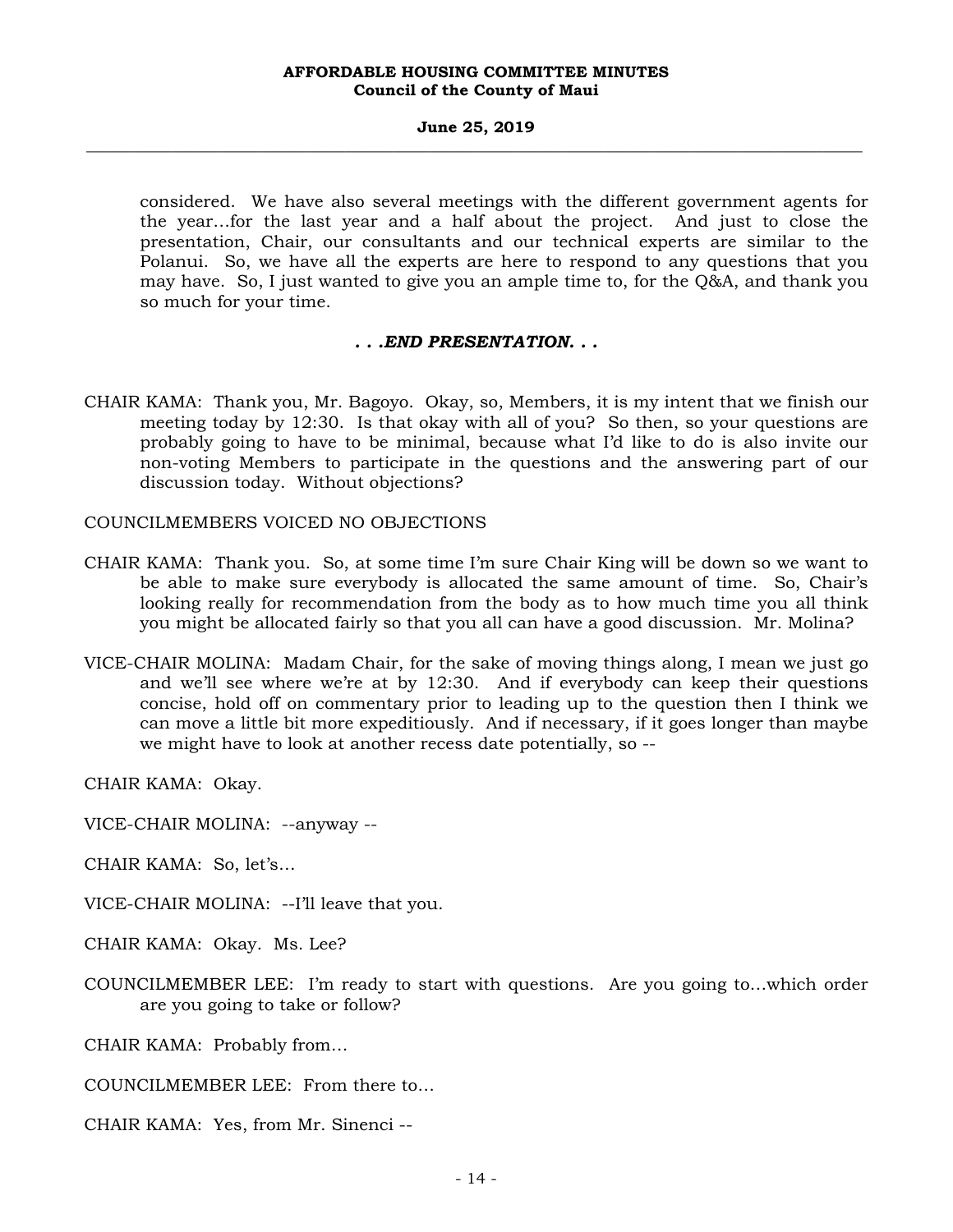#### **June 25, 2019 \_\_\_\_\_\_\_\_\_\_\_\_\_\_\_\_\_\_\_\_\_\_\_\_\_\_\_\_\_\_\_\_\_\_\_\_\_\_\_\_\_\_\_\_\_\_\_\_\_\_\_\_\_\_\_\_\_\_\_\_\_\_\_\_\_\_\_\_\_\_\_\_\_\_\_\_\_\_\_\_\_\_\_\_\_\_\_\_\_\_\_\_\_\_\_\_\_\_\_**

COUNCILMEMBER LEE: Oh, okay.

CHAIR KAMA: --and then to Ms. Sugimura --

COUNCILMEMBER LEE: Okay. Thank you.

CHAIR KAMA: --and then again…so, yes, Ms. Rawlins-Fernandez, you had a question?

COUNCILMEMBER RAWLINS-FERNANDEZ: Mahalo, Chair. I think…I'm not going to deny, there's a lot like the energy right now, there's a lot of pressure and I just want to remind the Council that we don't have to feel rushed. That --

CHAIR KAMA: You…

COUNCILMEMBER RAWLINS-FERNANDEZ: --you know, we have the 45 days but we also have the power to stop the clock --

CHAIR KAMA: Yes, you do.

COUNCILMEMBER RAWLINS-FERNANDEZ: --at any time. And so, I feel, you know, adjourning or recessing or, you know, ending today's meeting at 12:30 is fine, but I don't want to made…to be made to feel rushed right now to make a decision one way or the other. So, I'm with the mindset of Member Molina that I'm open to recessing again. And I'm also, you know, I heard the testifiers and Member Paltin the day that we discussed which committee this project should be in, Land Use or Affordable Housing, and there's a great need and a call for this discussion to be had in the community that's going to be directly impacted. And, you know, before making any kind of decision, I feel it's the responsible thing for us to do is to go to that community. So, I would not like to make a decision today. I feel that, you know, in what, two hours, three…less than three hours to have to go through, rushing through all my questions, I don't feel like that's appropriate for us to do with such a huge project. So, I agree, I support the Chair's decision to end today's meeting at 12:30, but either to recess or more preferably to adjourn and have a meeting on the west side.

CHAIR KAMA: Thank you.

COUNCILMEMBER RAWLINS-FERNANDEZ: Mahalo, Chair.

# *(Note: Councilmember Hokama left at an unknown specific time, it was noticed after Mr. Bagoyo's presentation and after Councilmember Rawlins-Fernandez spoke)*

CHAIR KAMA: Ms. Lee?

COUNCILMEMBER LEE: I would like to get clarification from Corp. Counsel about the clock.  $I - -$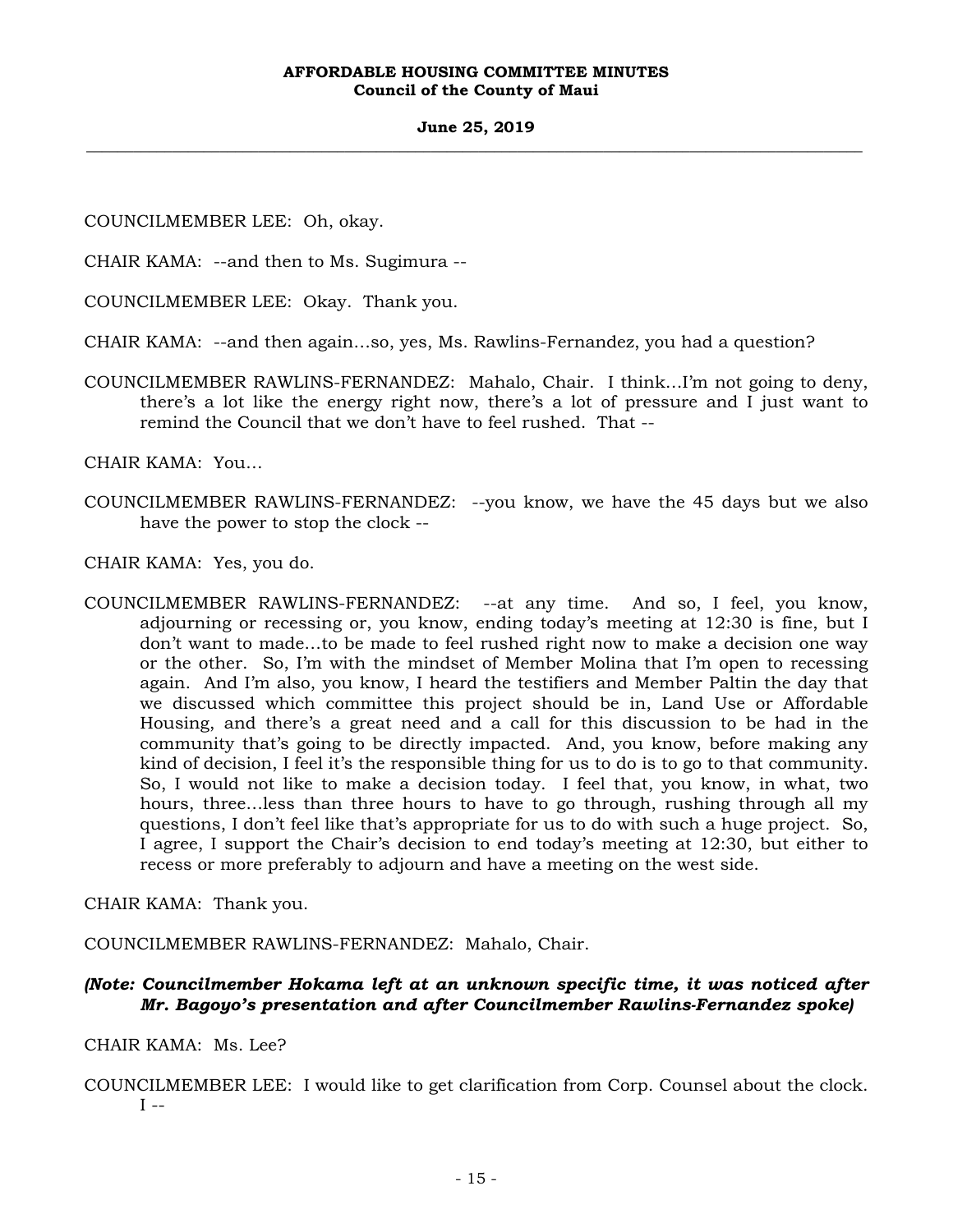#### **June 25, 2019 \_\_\_\_\_\_\_\_\_\_\_\_\_\_\_\_\_\_\_\_\_\_\_\_\_\_\_\_\_\_\_\_\_\_\_\_\_\_\_\_\_\_\_\_\_\_\_\_\_\_\_\_\_\_\_\_\_\_\_\_\_\_\_\_\_\_\_\_\_\_\_\_\_\_\_\_\_\_\_\_\_\_\_\_\_\_\_\_\_\_\_\_\_\_\_\_\_\_\_**

CHAIR KAMA: Okay.

COUNCILMEMBER LEE: --don't know that we --

CHAIR KAMA: Mister…

- COUNCILMEMBER LEE: --can stop the clock. I know we can have multiple meetings but, Mister…Corp. Counsel, can you let us know? Exactly what the timeline is.
- MR. UEOKA: Thank you, Chair. You guys have 45 days from the date it was submitted. I don't know the exact dates. Thank you.

COUNCILMEMBER RAWLINS-FERNANDEZ: I have the exact dates, Chair.

CHAIR KAMA: Yes, go ahead, Ms. Rawlins-Fernandez.

COUNCILMEMBER RAWLINS-FERNANDEZ: Mahalo, Chair. So, the 45-day clock ends on August 14th. I looked at the calendar and the, in order to have two Council readings, it would be scheduled on--without a special meeting--on August [*sic*] 9 and August [*sic*] 26th. And so, we have July 19th would be the deadline to post for July 26th Council meeting. So, that's the timeline that we're working on under the existing 45-day clock. What I referenced to stopping the clock is that we can vote, you know, against the project now and we have the, you know, all the information now and then that way effectively stopping the clock. And then if OCS would like…I mean sorry, Corp. Counsel would like to weigh in on, I don't know, what I just said as far as stopping the clock in that manner.

CHAIR KAMA: Mr. Ueoka?

MR. UEOKA: Thank you, Chair. Yes, a vote one way up, down with modifications would stop the clock. Thank you.

CHAIR KAMA: So, we would have to take a vote, Mr. Ueoka?

MR. UEOKA: Thank you, Chair. If nothing…if no action is taken within 45 days, the project is automatically approved as submitted. Thank you.

CHAIR KAMA: Inclusive of the DBA?

MR. UEOKA: Thank you, Chair. No, the DBA is a separate document so only the 201H application is automatically approved if nothing happens in 45 days.

CHAIR KAMA: Okay. Ms. Lee?

COUNCILMEMBER LEE: Madam Chair, I think we ought to start the questions.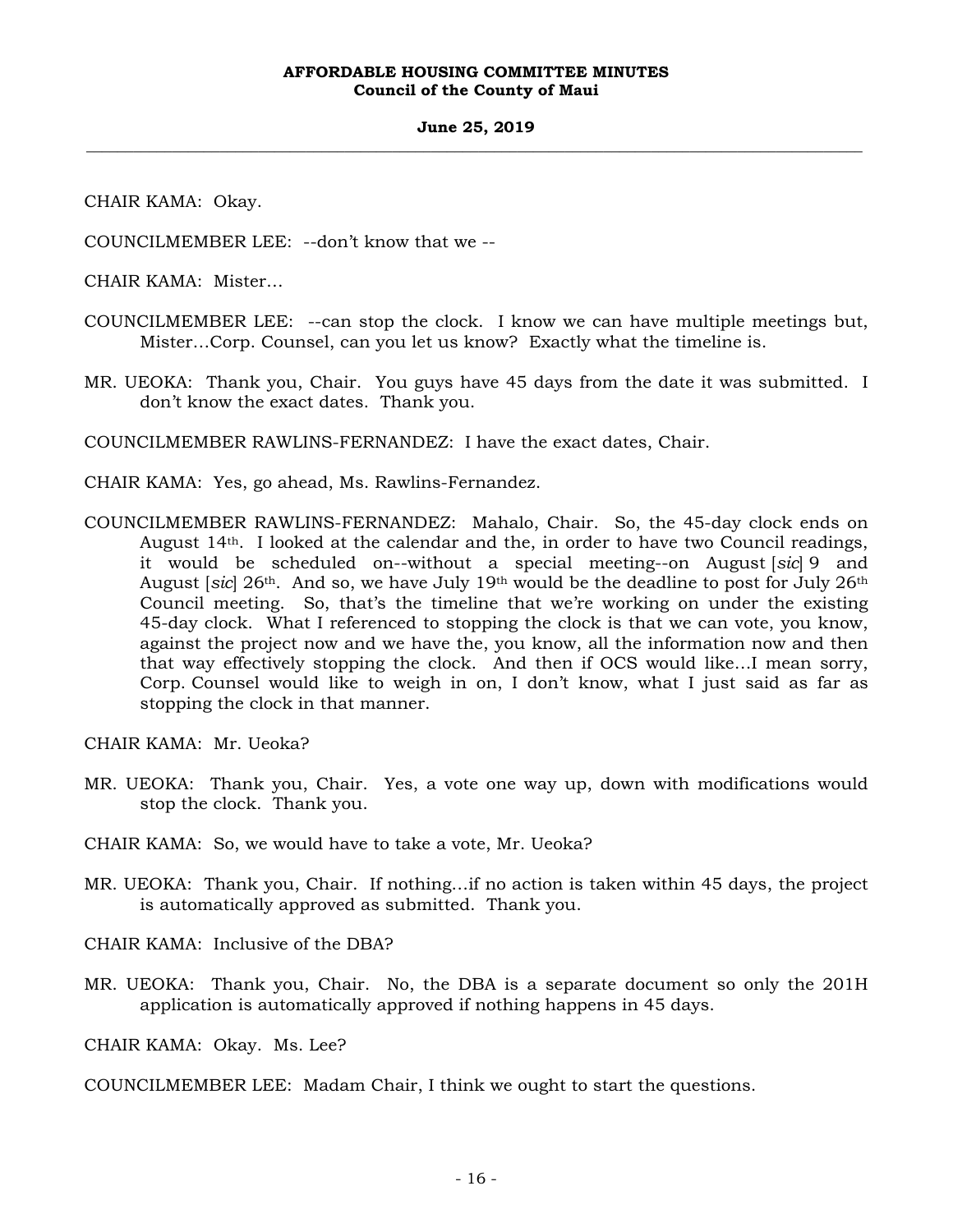#### **June 25, 2019 \_\_\_\_\_\_\_\_\_\_\_\_\_\_\_\_\_\_\_\_\_\_\_\_\_\_\_\_\_\_\_\_\_\_\_\_\_\_\_\_\_\_\_\_\_\_\_\_\_\_\_\_\_\_\_\_\_\_\_\_\_\_\_\_\_\_\_\_\_\_\_\_\_\_\_\_\_\_\_\_\_\_\_\_\_\_\_\_\_\_\_\_\_\_\_\_\_\_\_**

- CHAIR KAMA: Okay. So, I just got a tab from our OCS that says the stop…the clock stops July 26th. That's their clock and that's the clock that they submitted to, the project to OCS. So, it's July 26<sup>th</sup>.
- MS. STEWART: Yes, Madam Chair. The application was submitted on June 12<sup>th</sup> --

COUNCILMEMBER SUGIMURA: June 12th.

MS. STEWART: --and 45 days thereafter would be July 26.

COUNCILMEMBER RAWLINS-FERNANDEZ: Chair, clarification.

CHAIR KAMA: Yes, Ms. Rawlins-Fernandez, yes?

COUNCILMEMBER RAWLINS-FERNANDEZ: The 45 days was not working days, it's calendar days?

COUNCILMEMBER SUGIMURA: Calendar days.

COUNCILMEMBER RAWLINS-FERNANDEZ: Calendar days.

COUNCILMEMBER SUGIMURA: Chair?

MS. STEWART: It's every day.

CHAIR KAMA: Calendar. Yes.

COUNCILMEMBER RAWLINS-FERNANDEZ: Sorry, my…

COUNCILMEMBER SUGIMURA: Chair, so…

CHAIR KAMA: Thank you. Yes, Ms. Sugimura?

COUNCILMEMBER SUGIMURA: Point of information, so if I do a Google question, 45 days is July 27, 2019 from June  $12<sup>th</sup>$ , right, is the day that  $-$ 

CHAIR KAMA: June 12th to…

- COUNCILMEMBER SUGIMURA: --it was submitted to us? That's the day that Planning gave it to us.
- MS. STEWART: Yes, we factored in the…it's technically July 27th but there's a Council meeting on the 26th so that was the date that we were using to work backwards from in terms of the action that could be taken.

COUNCILMEMBER SUGIMURA: Okay. I see, you're going by…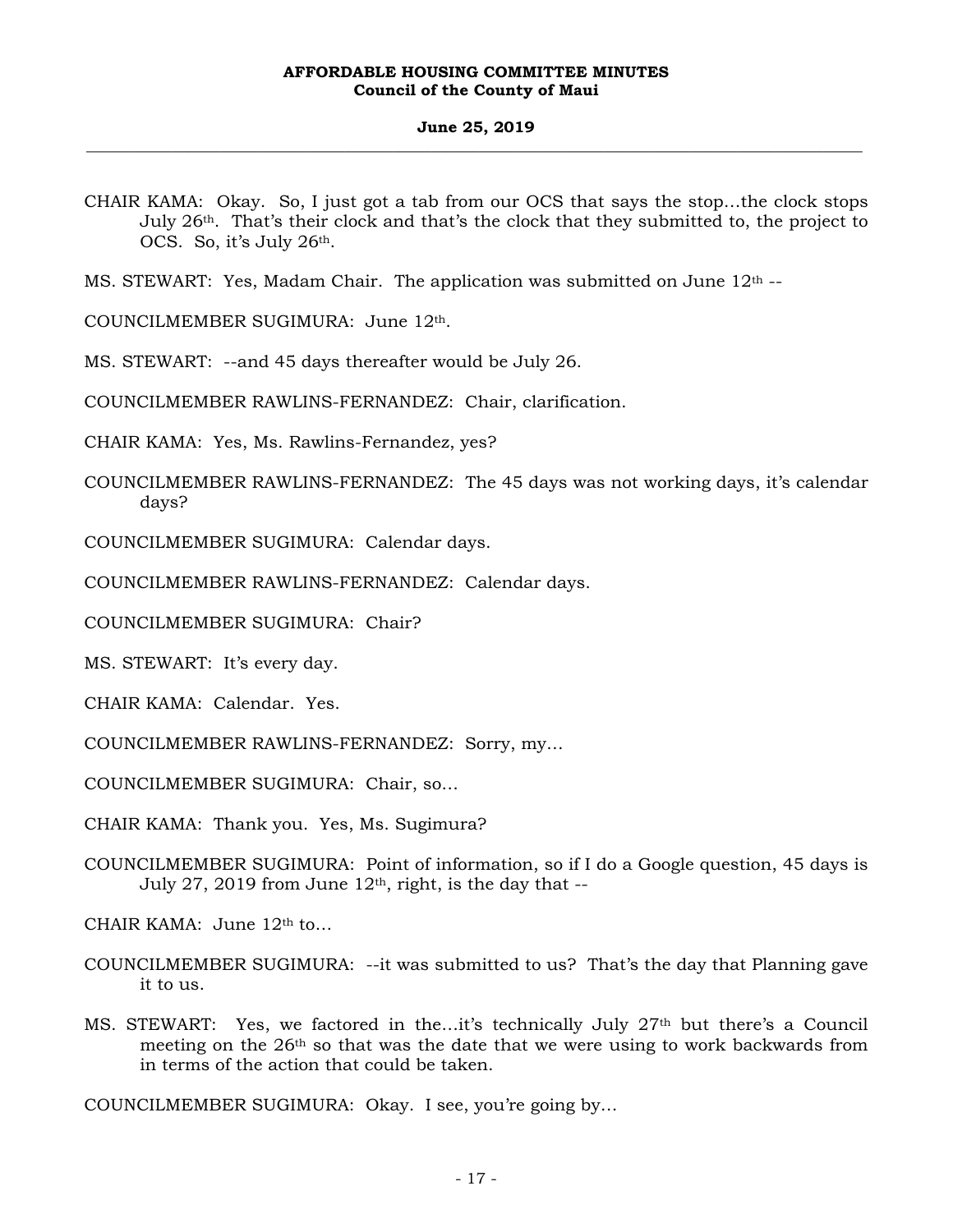#### **June 25, 2019 \_\_\_\_\_\_\_\_\_\_\_\_\_\_\_\_\_\_\_\_\_\_\_\_\_\_\_\_\_\_\_\_\_\_\_\_\_\_\_\_\_\_\_\_\_\_\_\_\_\_\_\_\_\_\_\_\_\_\_\_\_\_\_\_\_\_\_\_\_\_\_\_\_\_\_\_\_\_\_\_\_\_\_\_\_\_\_\_\_\_\_\_\_\_\_\_\_\_\_**

CHAIR KAMA: Council meetings.

COUNCILMEMBER SUGIMURA: Actual --

CHAIR KAMA: Yeah.

COUNCILMEMBER SUGIMURA: --days are July 27th though. Thanks.

CHAIR KAMA: Okay, thank you. Members, are you ready?

COUNCILMEMBER SUGIMURA: Let's start.

CHAIR KAMA: Okay, let's begin. Mr. Sinenci, you're on.

- COUNCILMEMBER SINENCI: Just for clarification, you want us to ask a couple questions and we'll do a couple rounds, Chair?
- CHAIR KAMA: Yes, that's what my intent is that everybody has an opportunity to ask whatever they need. So, how about we take maybe two, three questions maybe --

COUNCILMEMBER SINENCI: Or three questions.

CHAIR KAMA: --without a lot of comments prior to your question. So, go for it.

- COUNCILMEMBER SINENCI: Okay. My first question was for Corporation Counsel. You mentioned a positive and negative vote would stop the clock, can you expound?
- MR. UEOKA: Thank you, Chair. Mr. Sinenci, the Statute 201H-38 basically says the Council will take an action, if it doesn't take any action within 45 days the project is automatically approved. So, if you guys approve it, if you approve it with modifications, or your disapprove it, 45 days won't come without you making a decision, therefore you have taken action and theoretically the clock stops.
- COUNCILMEMBER SINENCI: Okay, thank you for that clarification. Thank you, Chair. I did have some questions about fire, you know, at the last meeting there was a lot of testifiers that, some emotional testimony about living through the Lahaina fire. So, I mean I thought that was an important issue and I just wanted to direct some questions toward fire mitigation.

CHAIR KAMA: Department? You wanted to talk, do you want the Fire Department --

COUNCILMEMBER SINENCI: Or fire prevention.

CHAIR KAMA: --or the fire…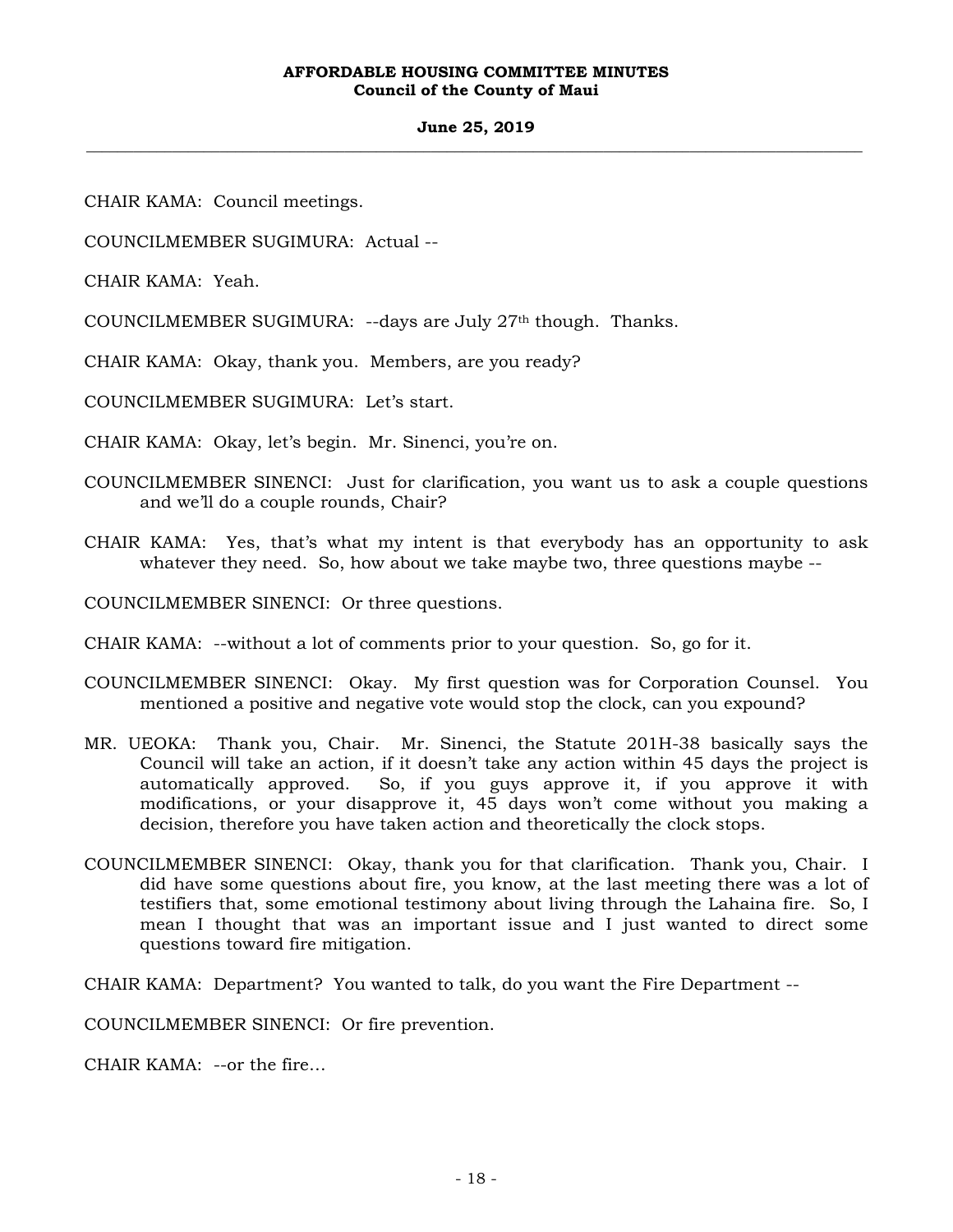#### **June 25, 2019 \_\_\_\_\_\_\_\_\_\_\_\_\_\_\_\_\_\_\_\_\_\_\_\_\_\_\_\_\_\_\_\_\_\_\_\_\_\_\_\_\_\_\_\_\_\_\_\_\_\_\_\_\_\_\_\_\_\_\_\_\_\_\_\_\_\_\_\_\_\_\_\_\_\_\_\_\_\_\_\_\_\_\_\_\_\_\_\_\_\_\_\_\_\_\_\_\_\_\_**

- COUNCILMEMBER SINENCI: I see that we have a gentleman. So, my first question was about, you know, to fight a fire in the area. I mean what types of water, either water storage or water capacity do you need in case of fire in this area?
- CHAIR KAMA: Chief, could you please identify yourself?
- MR. HAAKE: Thank you, Chair. My name is Paul Haake, I'm the Captain of the Fire Prevention Bureau. The question is how much water do we need?
- COUNCILMEMBER SINENCI: Yeah, if there is, storage is required to fight a fire and if, you know, if the fire goes for, you know, whether it be an hour or two hours, eight hours, what types of water capacity do you need to fight a fire of that magnitude?
- MR. HAAKE: Well, we're going to need a lot of water, but the development, the water required for the development is going to be based upon the land use. So, just thinking about the development, we're going to be…we're going to have to some water that's required for the land use. If you're not developing the land, there's probably not going to be any water available like Kahikinui, so.
- COUNCILMEMBER SINENCI: Is there a number of, you know, a certain…about thousand gallons per hour to, that you need to…or are you saying it's just the expanse, I guess the, how big the fire would you need like those numbers to fight fire?
- MR. HAAKE: So, I'm just going to go based on the project --
- COUNCILMEMBER SINENCI: Okay.
- MR. HAAKE: --and land use designations. So, if you subdivide land and it's an agricultural subdivision, the requirements are 500 gallons a minute for two hours.
- COUNCILMEMBER SINENCI: Okay, thank you. My second question, Chair, you know, part of the 201H process asked for some fire exemptions. I don't know if it meant Fire Code exemptions and to the buildings. Would that be an issue if these developments didn't have any…I'm taking that they're waiving any fire inspection, and I don't know if maybe some of the housing people may help with that. But I noticed that there was part of the exemptions were listed Fire Code exemptions. Maybe Ms. Munsell.

CHAIR KAMA: Yes, Mr. Ueoka?

- MR. UEOKA: Thank you, Chair. I believe the exemption and the developer is probably more or best suited to answer that question, but I believe the exemption is from Fire Code inspection fees.
- COUNCILMEMBER SINENCI: Just the fees?
- MR. UEOKA: Yeah, typically we won't even send an exemption down that gets in the way of public health, safety, welfare. So, I believe it's --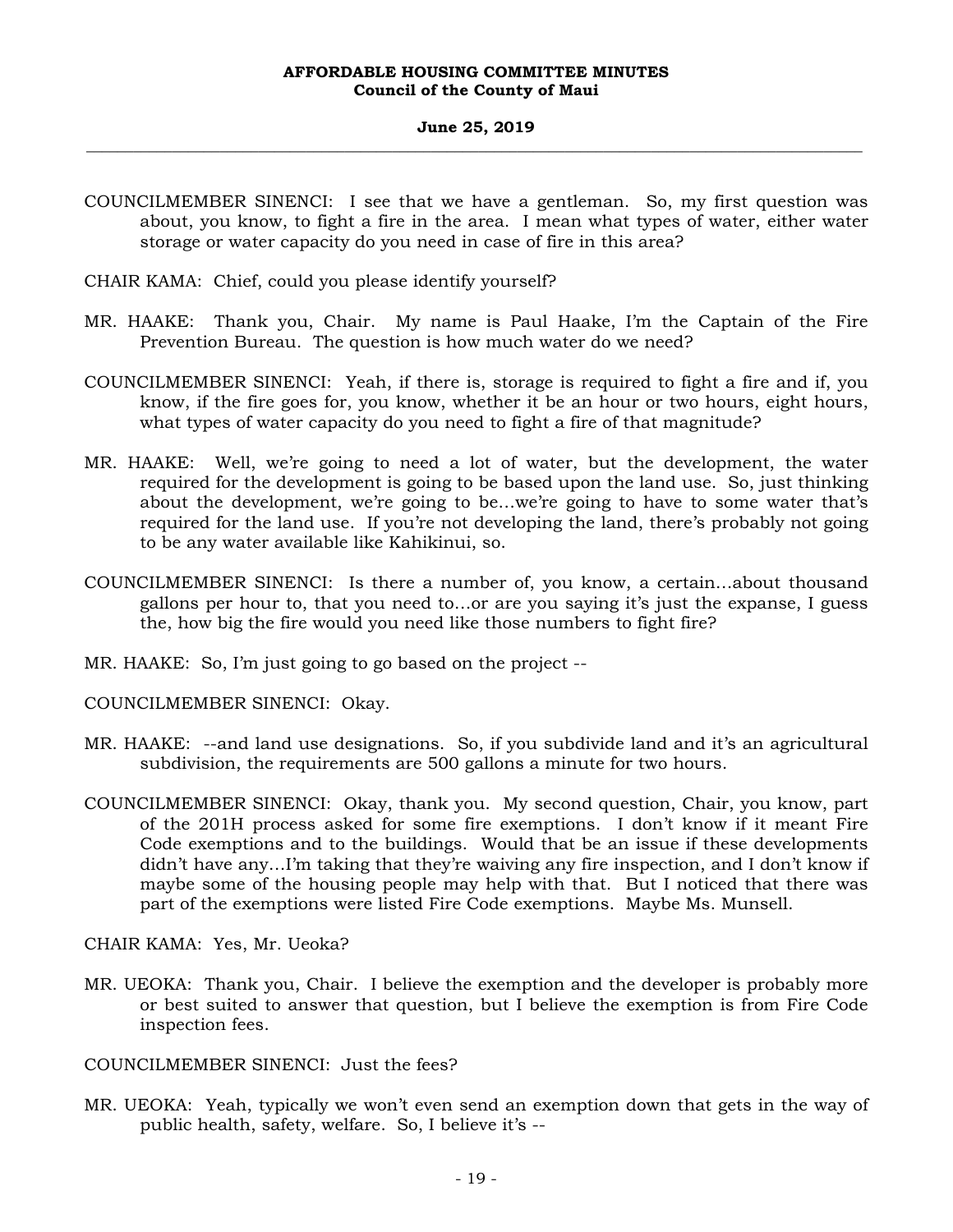## **June 25, 2019 \_\_\_\_\_\_\_\_\_\_\_\_\_\_\_\_\_\_\_\_\_\_\_\_\_\_\_\_\_\_\_\_\_\_\_\_\_\_\_\_\_\_\_\_\_\_\_\_\_\_\_\_\_\_\_\_\_\_\_\_\_\_\_\_\_\_\_\_\_\_\_\_\_\_\_\_\_\_\_\_\_\_\_\_\_\_\_\_\_\_\_\_\_\_\_\_\_\_\_**

COUNCILMEMBER SINENCI: Okay.

MR. UEOKA: --a fee issue and there might be something relating to the cul-de-sac length and road width or something for fire, and Captain Haake typically looks at those. But as far as they will comply with the Fire Code though for the, you know --

COUNCILMEMBER SINENCI: Oh, okay. Thank you for --

MR. UEOKA: --primarily.

- COUNCILMEMBER SINENCI: --the qualification. And since we have the Fire Chief here, it looks like on the plans there's some cul-de-sacs and so for turnaround ratio of the fire engines. Is there a specific number for these cul-de-sacs? Can people be parking in the cul-de-sacs in case of a fire that you can get the fire trucks through the project?
- MR. HAAKE: Thank you. There is a minimum diameter for the cul-de-sacs, and that's going to be based upon the largest fire apparatus that serves that community. There should be no parking in the cul-de-sacs, because usually the, what they provide is the minimum. So, definitely no parking in the cul-de-sacs and that should be something that is enforced within the association.

COUNCILMEMBER SINENCI: Okay.

CHAIR KAMA: Mr. Sinenci, if you'd allow me to ask the developer what their fire mitigation issues are?

COUNCILMEMBER SINENCI: Sure.

CHAIR KAMA: Mr. Bagoyo?

MR. BAGOYO: Thank you, Madam Chair and Councilmembers. I think the first question is whether or not the exemption request on the Fire Code, Building Code, and so forth, those only applies to the fees for the workforce housing, housing project yeah. We will comply whatever the Fire Code is going to be for this project. The other exemptions that we are requesting is the question of the cul-de-sac. Under the Code and I think Rowena probably may be able to answer that better than I, the cul-de-sac is…the current Code is about 800 feet long and this cul-de-sac is a little longer than that. So, we're asking for exemption from that Code, but we are providing an emergency access towards Ka Hele Ko [*sic*], so I think if you could see the map, there's actually a proposed access, emergency access on the south side of that cul-de-sac that will take you to Ka Hele Ko.

COUNCILMEMBER SINENCI: Kai Hele Ku.

MR. BAGOYO: Kai Hele Ku, yes. So, that the Fire Department can access that project.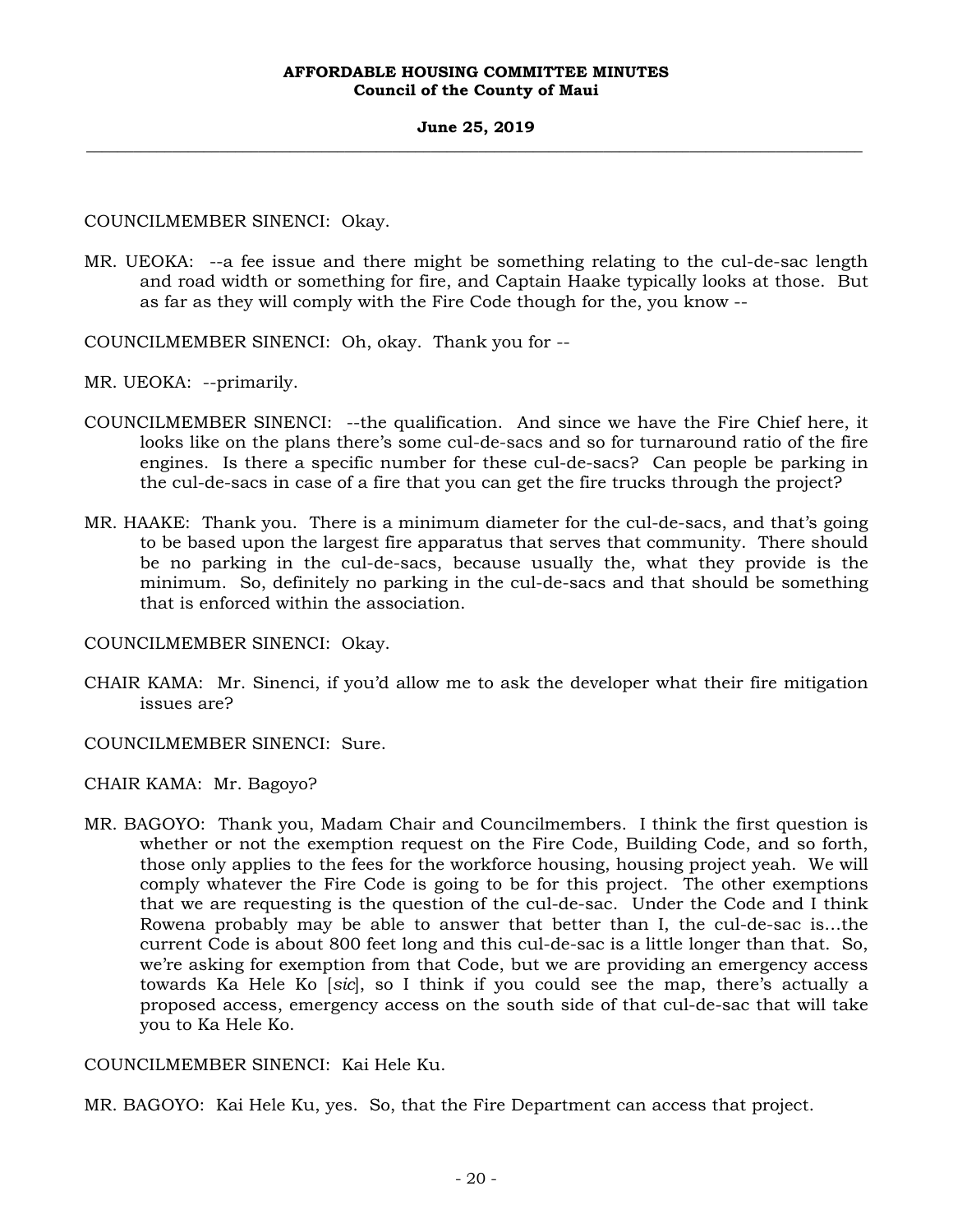#### **June 25, 2019 \_\_\_\_\_\_\_\_\_\_\_\_\_\_\_\_\_\_\_\_\_\_\_\_\_\_\_\_\_\_\_\_\_\_\_\_\_\_\_\_\_\_\_\_\_\_\_\_\_\_\_\_\_\_\_\_\_\_\_\_\_\_\_\_\_\_\_\_\_\_\_\_\_\_\_\_\_\_\_\_\_\_\_\_\_\_\_\_\_\_\_\_\_\_\_\_\_\_\_**

CHAIR KAMA: Thank you. Mr. Sinenci, did you have any other questions you had?

- COUNCILMEMBER SINENCI: Well, it seems that some of the other ones and you're right, this one is…it looks like the southern exit is just for the workforce housing but not for the other farm dwellings.
- MR. BAGOYO: Correct, yeah, they're shorter. Yeah.
- COUNCILMEMBER SINENCI: Okay. Just follow up, Chair.

CHAIR KAMA: Yes, go ahead.

- COUNCILMEMBER SINENCI: The, so the exemptions just apply to the workforce housing, not the market-priced or the farm units?
- MR. BAGOYO: Yeah, I think it meets the 800-foot length of that cul-de-sac.
- COUNCILMEMBER SINENCI: For…and the exemptions, just a general question for all the exemptions. The 201H exemptions are just applied to the workforce housing section?

MR. BAGOYO: For the fees.

COUNCILMEMBER SINENCI: For the fees.

MR. BAGOYO: Exemptions, yes, only applies to the workforce housing project.

COUNCILMEMBER SINENCI: Okay.

MR. BAGOYO: The exemptions under Title 19 will apply to the entire project. For example, Title 19 is the Zoning Ordinance, and under the Zoning Ordinance on the Ag, it requires two acres under the County Ag Zoning Ordinance, and we're asking that exemptions to be one acre Ag which is consistent with the State Land Use Commission district boundary for Ag, yeah.

COUNCILMEMBER SINENCI: Okay, thank you --

MR. BAGOYO: Minimum size*.*

COUNCILMEMBER SINENCI: --Chair. I'll yield to my fellow Councilmembers.

CHAIR KAMA: Thank you, Mr. Sinenci. Mr. Molina?

VICE-CHAIR MOLINA: Thank you very much, Madam Chair. Question for Mr. Haake, and good morning, Mr. Haake. And sorry, for the sake of formality, what is your rank? I know head Fire Prevention Bureau. Are you Captain or Assistant Chief?

MR. HAAKE: I am the Captain of --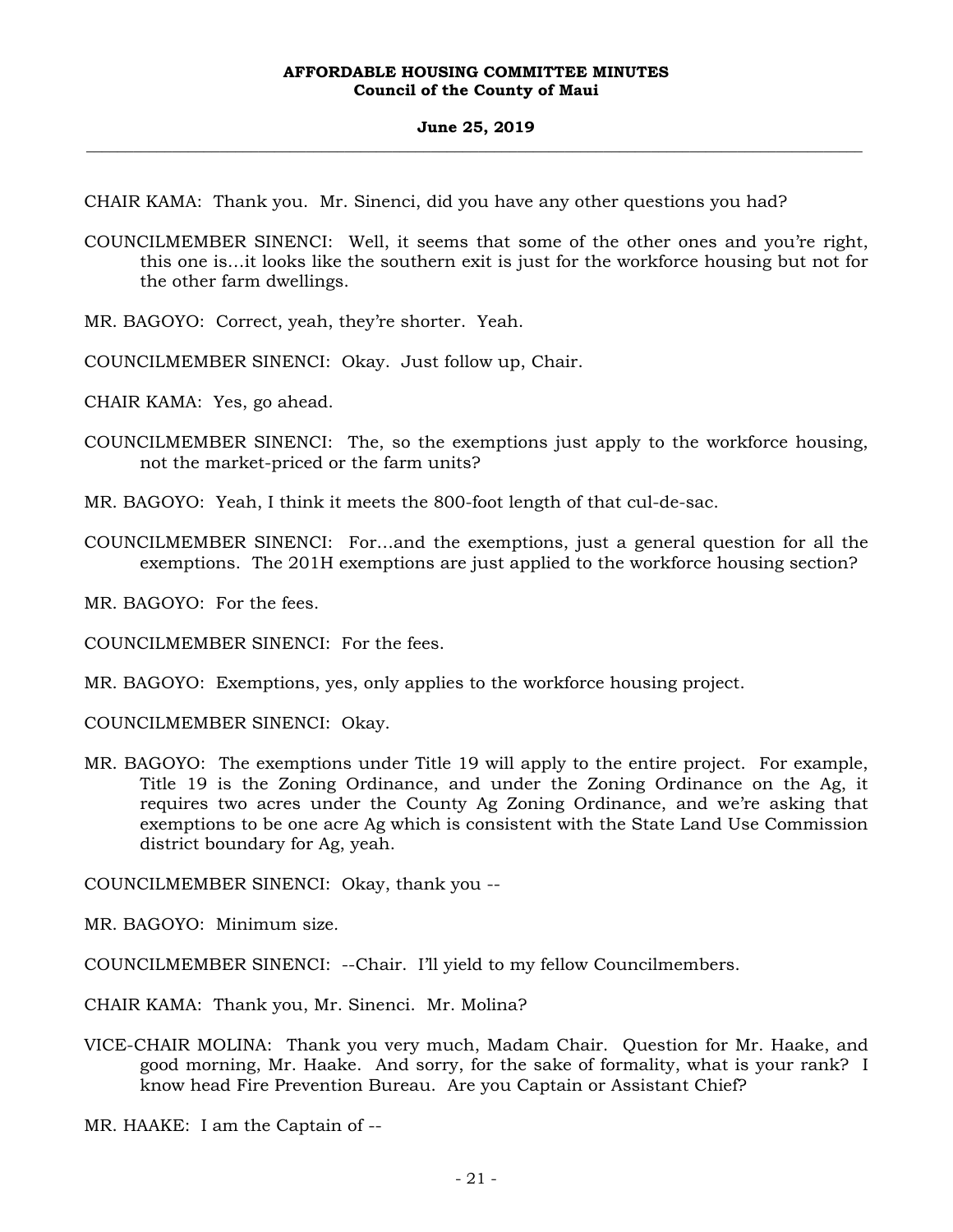#### **June 25, 2019 \_\_\_\_\_\_\_\_\_\_\_\_\_\_\_\_\_\_\_\_\_\_\_\_\_\_\_\_\_\_\_\_\_\_\_\_\_\_\_\_\_\_\_\_\_\_\_\_\_\_\_\_\_\_\_\_\_\_\_\_\_\_\_\_\_\_\_\_\_\_\_\_\_\_\_\_\_\_\_\_\_\_\_\_\_\_\_\_\_\_\_\_\_\_\_\_\_\_\_**

VICE-CHAIR MOLINA: Captain, okay.

MR. HAAKE: --the Prevention Bureau.

- VICE-CHAIR MOLINA: Okay, thank you. Thank you. I'm going to go back to last year with the fires in that area. I take it you were a part of it. Can you share with us any potential challenges that you may see if this development is allowed to go through and from the, I guess the perspective of the Fire Department? What was it like that night, what kinds of challenges did you encounter?
- MR. HAAKE: Well, first of all, there was hurricane winds so that was the biggest challenge, right? Then we had the overgrown brush with limited access to the areas and only limited water resources on the edges of the property.

VICE-CHAIR MOLINA: Okay, thank you. Madam Chair, I have questions --

CHAIR KAMA: Yes, go ahead.

- VICE-CHAIR MOLINA: --I'll focus, well, first for Polanui, more water and if the applicant's representative.
- CHAIR KAMA: Is the representative for Polanui here? Oh. I thought…where did Tom go? Oh, there you go.
- MR. WITTEN: Thank you, Chair.
- CHAIR KAMA: Go ahead, Mr. Molina.
- VICE-CHAIR MOLINA: Thank you, Madam Chair, and good morning, sir. You know in the application document it noted that LIC or Launiupoko Irrigation Company provides the irrigation water to several communities in the area. Makila Kai was required to drill a well for irrigation. Now, this development, my understanding is it true that it's not required to drill for irrigation water as it relates to Polanui?
- MR. WITTEN: The specifics as far as what's required, my understanding is with the additional 16 farm lots there is adequate source. But as they're upgrading their systems and with the recent CWRM regulations they have…since the application was submitted they are looking at a broader and expanded source development, including additional well.
- VICE-CHAIR MOLINA: Okay. And any existing or ongoing legal disputes about the water transmission lines and as far as using these waters for, whether it be for fire protection or for the residents. Are you aware of any still in legal disputes?
- MR. WITTEN: No, I think the CWRM's regulations on Kauaula Stream diversion, Launiupoko Irrigation is kind of looking at that and figuring that with the drier conditions that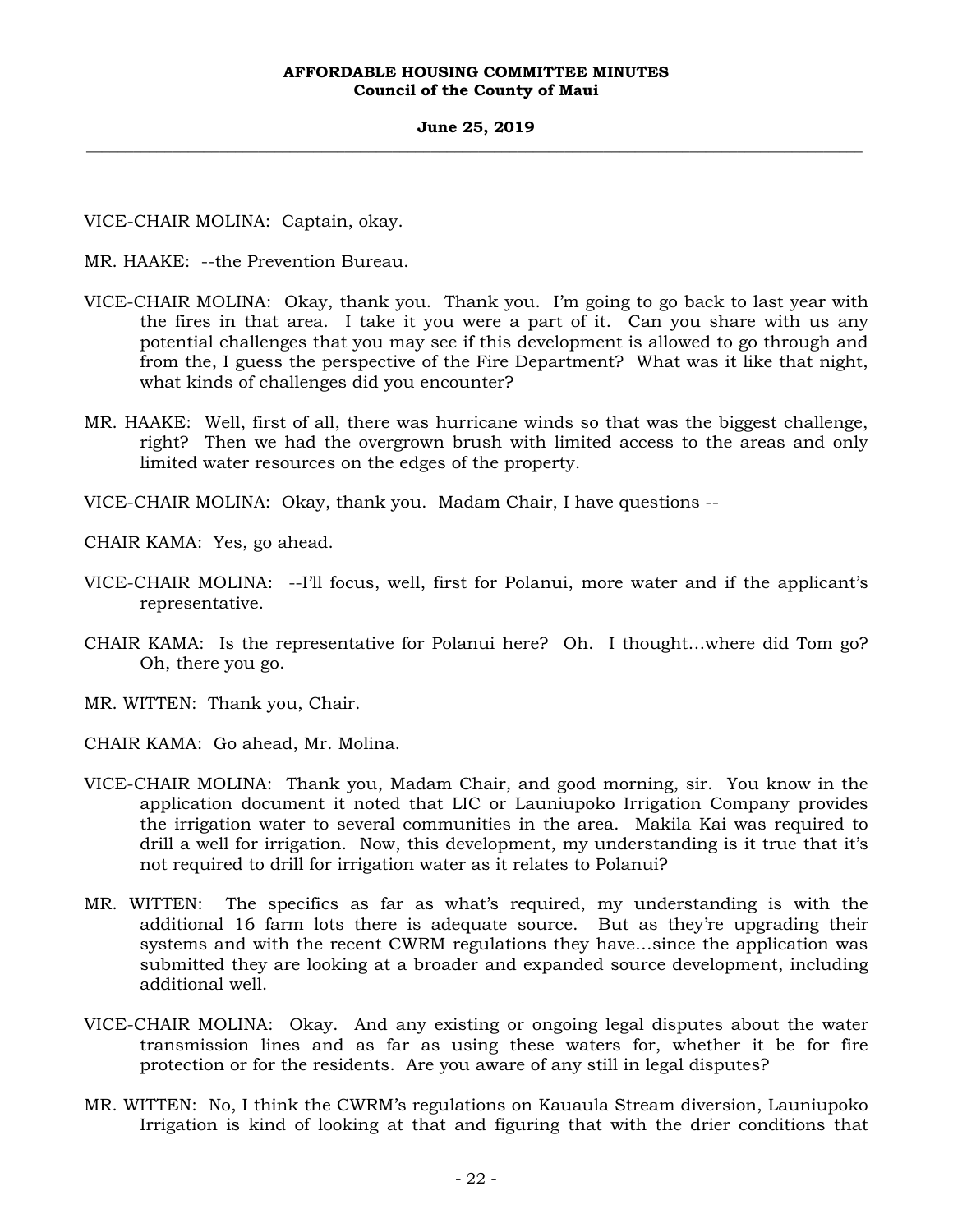#### **June 25, 2019 \_\_\_\_\_\_\_\_\_\_\_\_\_\_\_\_\_\_\_\_\_\_\_\_\_\_\_\_\_\_\_\_\_\_\_\_\_\_\_\_\_\_\_\_\_\_\_\_\_\_\_\_\_\_\_\_\_\_\_\_\_\_\_\_\_\_\_\_\_\_\_\_\_\_\_\_\_\_\_\_\_\_\_\_\_\_\_\_\_\_\_\_\_\_\_\_\_\_\_**

they are planning, to not depend on even the reduced amount of diversion that will be allowable and based on the seasonal variation. So, they are looking at ultimately developing a system that is more groundwater sourced.

- VICE-CHAIR MOLINA: Okay. And at our first meeting we heard residents, existing residents there testifying about the water availability and lack of water pressure, any comments or thoughts on that?
- MR. WITTEN: I think that it was mostly attributed to the sudden, you know, they weren't really prepared for the CWRM ruling on the diversion so the shortages as I understood were either not having backup wells or the lack of diverted water based on the CWRM regulations. But, you know, I could have Tom Nance or Glenn Tremble, the operator of the system answer the specifics if you need those.

VICE-CHAIR MOLINA: Madam Chair, if I could make that request?

CHAIR KAMA: Yes, Mr. Molina.

VICE-CHAIR MOLINA: Thank you.

MR. WITTEN: Tom or Glenn? Glenn Tremble is the, oversees the--here--this water systems.

- MR. TREMBLE: Good morning, Councilmembers and Chair. My name is Glenn Tremble, I'm a partner in West Maui Land and overseer of the, two of the water companies, well three of them actually, Olowalu, Launiupoko Water, and Launiupoko Irrigation. The specific questions you're asking regarding…go ahead…
- VICE-CHAIR MOLINA: Yeah, it was related to, you know, we heard in testimony from residents that live there they've been experiencing water pressure difficulties and the concerns from them that if we allow another hundred or so homes it may have an adverse effect in getting water or the reliability of water on a consistent basis. So, I just wanted to get your take on that and what's the cause of that.
- MR. TREMBLE: Okay. Well, as Tom mentioned, a year ago in March, we…in a one-day process, the CWRM basically hearing turned what was 100 years of water flowing through a gravity-fed system into reservoirs and things that supported the agriculture and the community in the area, the…was asked to be turned into just stream flow going by. So, there is…we've been releasing up to 2 million gallons a day in the stream. The calculations that the CWRM folks believed was going to happen, that the excess water would leave enough for us hasn't happened. We objected to the hearing amounts that they suggested, but in effect we have to follow the law and have been releasing the water. So, since that time, we've been developing additional water sources that won't rely on this excess. So, we've…we had in the process prior to CWRM, a well that was drilled and being developed in the neighborhood, we call it LIC-1 Well. That well, it takes over a year generally to get a well online. We are operating that well currently with two booster pumps to get the water throughout the neighborhood. This is only a recent development that has taken us to put in new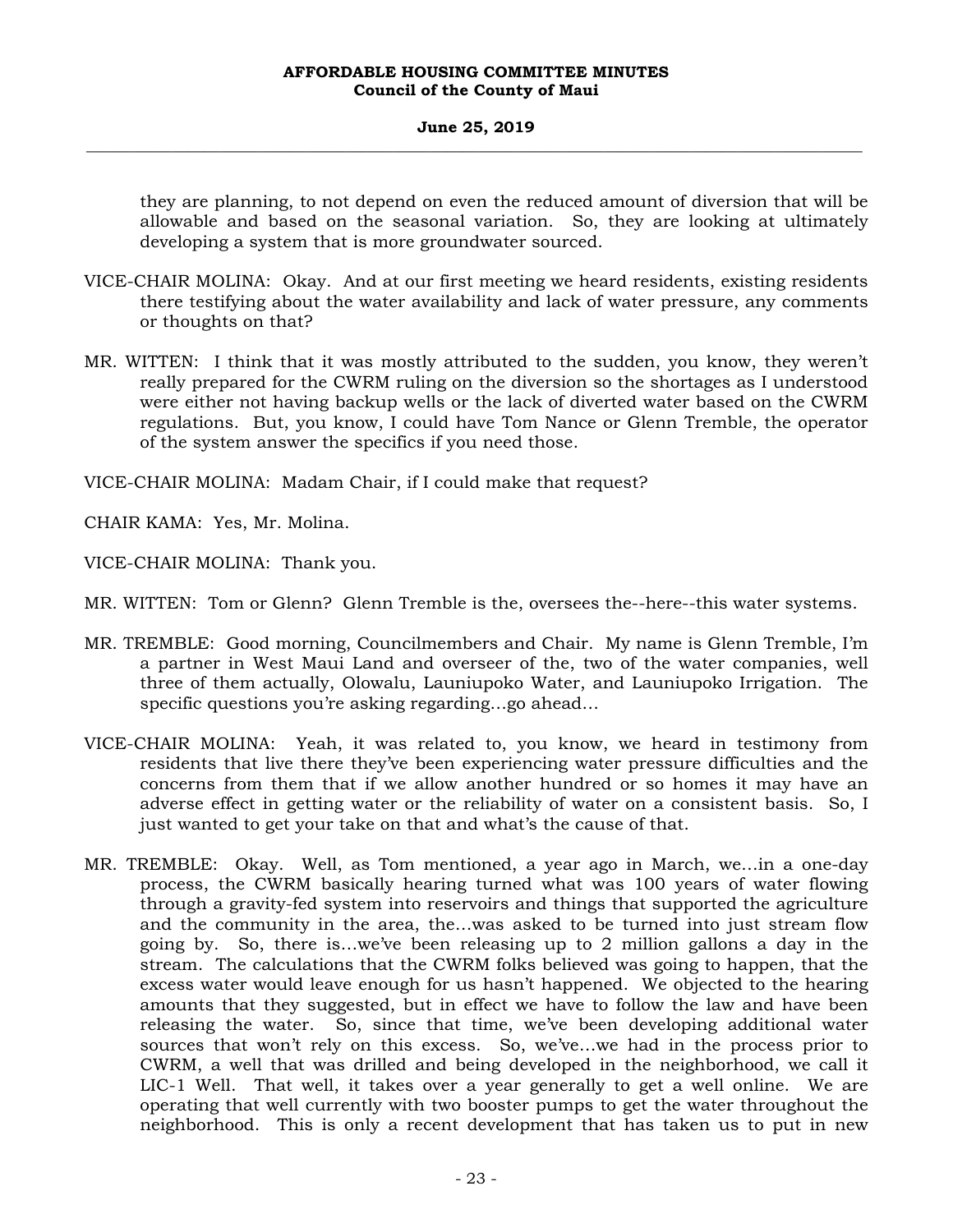#### **June 25, 2019 \_\_\_\_\_\_\_\_\_\_\_\_\_\_\_\_\_\_\_\_\_\_\_\_\_\_\_\_\_\_\_\_\_\_\_\_\_\_\_\_\_\_\_\_\_\_\_\_\_\_\_\_\_\_\_\_\_\_\_\_\_\_\_\_\_\_\_\_\_\_\_\_\_\_\_\_\_\_\_\_\_\_\_\_\_\_\_\_\_\_\_\_\_\_\_\_\_\_\_**

infrastructure, about 3,000 feet of new pipeline to feed the booster pumps to move the water up the hill. It...you can't change a gravity system that's worked one way in one day and expect to have adequate source to supply this community overnight. So, we are working very diligently on trying to come up with these additional sources. So, we've hired Tom Nance, he's working with us. He's…we have another well that we are, been offered to have available to us that has potentially a very good yield and an area over in Wainee, the A&B skimming wells which were plantation wells that irrigated this area have become available through Peter Martin's other project that will be new infrastructure put in and brought over to the project. These things take a little bit of time. We have to go through the --

VICE-CHAIR MOLINA: Okay, Mr. Tremble --

MR. TREMBLE: --Public Utilities Commission.

VICE-CHAIR MOLINA: --I think you've answered my question. Okay.

MR. TREMBLE: It's a challenge, yeah.

VICE-CHAIR MOLINA: Thank you. Yeah, so basically it's a work in progress --

MR. TREMBLE: Yes.

VICE-CHAIR MOLINA: --as it is with the existing residents as well --

MR. TREMBLE: Yes.

VICE-CHAIR MOLINA: --with this water pressure situation. My last question for this --

CHAIR KAMA: Yes, go ahead.

- VICE-CHAIR MOLINA: --round, Madam Chair. So, the source of the water, is it coming from Kauaula Stream then?
- MR. TREMBLE: Right now, we're getting almost zero water from Kauaula Stream. We get 100 percent, almost 100 percent of Launiupoko Stream's water into the upper reservoir, but the Kauaula water is going in the stream and we're pumping two wells right now into the reservoirs that used to be fed by Kauaula Stream.
- VICE-CHAIR MOLINA: So, should this project go through then more water will come from Kauaula Stream, diverted from it?
- MR. TREMBLE: The water will…that we rely on for the community will be all mostly pumped water, not stream water.

VICE-CHAIR MOLINA: All right. Okay, thank you. Thank you, Madam Chair.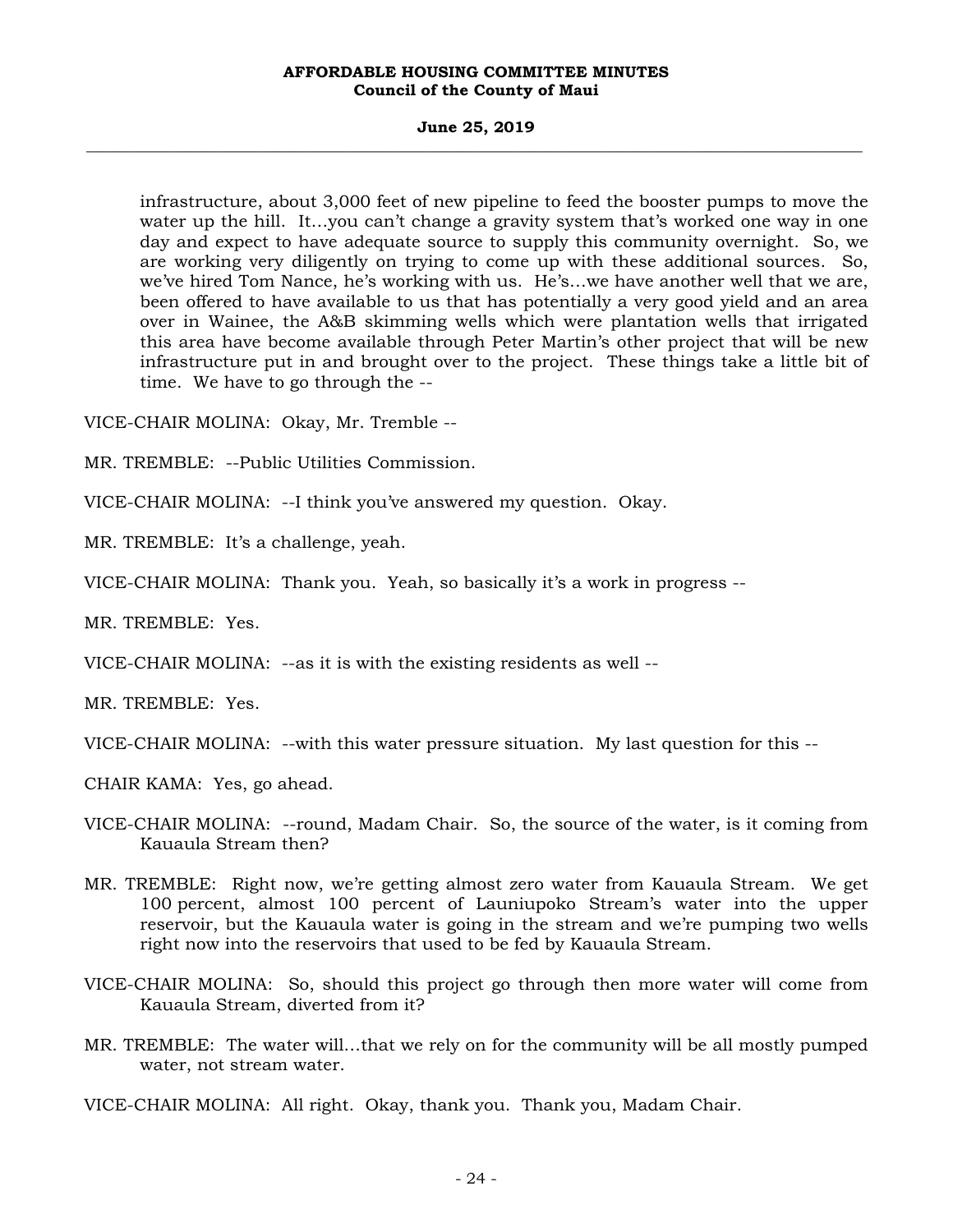## **June 25, 2019 \_\_\_\_\_\_\_\_\_\_\_\_\_\_\_\_\_\_\_\_\_\_\_\_\_\_\_\_\_\_\_\_\_\_\_\_\_\_\_\_\_\_\_\_\_\_\_\_\_\_\_\_\_\_\_\_\_\_\_\_\_\_\_\_\_\_\_\_\_\_\_\_\_\_\_\_\_\_\_\_\_\_\_\_\_\_\_\_\_\_\_\_\_\_\_\_\_\_\_**

CHAIR KAMA: Thank you, Mr. Molina. Thank you. Ms. Lee?

COUNCILMEMBER LEE: Thank you. No, I have no questions for you.

MR. TREMBLE: Thank you.

COUNCILMEMBER LEE: Thank you. My questions first will be for Ms. Munsell. And on the affordable units let's take the first one, Polanui. So, 66 homes, right, and 75 percent affordable so what interest rate are you using to determine affordability?

MS. MUNSELL: The current interest rate that we're using is 4 percent.

- COUNCILMEMBER LEE: Four percent. Okay. Okay, on the 4 percent 'cause I was using 5, at one time I think you were using 5. So, at 5 percent that would have been starting at 328,600, so in that area, yeah? Three hundred thousand.
- MS. MUNSELL: I didn't bring my chart with me, I'm sorry.
- COUNCILMEMBER LEE: Okay. Well, I don't want to waste time going over, because the difference between 4 and 5 is like 14,000 so at 5 percent it's 328,600 so maybe it's a little bit less than that. So, it goes all the way to 575,440, yeah? So, these are homes, these are not all lots, correct?
- MS. MUNSELL: That's correct, these are actual homes.

COUNCILMEMBER LEE: Actual.

- MS. MUNSELL: Homes and lots. They're built, they're constructed, yes.
- COUNCILMEMBER LEE: Yeah, house and lot, right. Okay, on the market homes, I don't know if you know this, but there are 16 market 1-acre ag lots. Do they have to have ag activities on this lot which complies with the Ag Ordinance? I don't know, maybe the Planning Director could answer that.

CHAIR KAMA: Ms. Michelle? Yes.

- MS. McLEAN: Thank you, Chair. The lots that are subject to the 201H approval could have an exemption from the zoning uses typically required in the Code. The lots that are not subject to the 201H approval would have to comply with agricultural land use requirements.
- COUNCILMEMBER LEE: Okay. 'Cause I don't readily see a request for an exemption from the Ag Ordinance. Okay, so then they would have to comply and have some type of substantial ag activity on the property, right? So, I guess silence is yes.
- MS. McLEAN: I'm sorry, I was conferring with Public Works. What was the question again?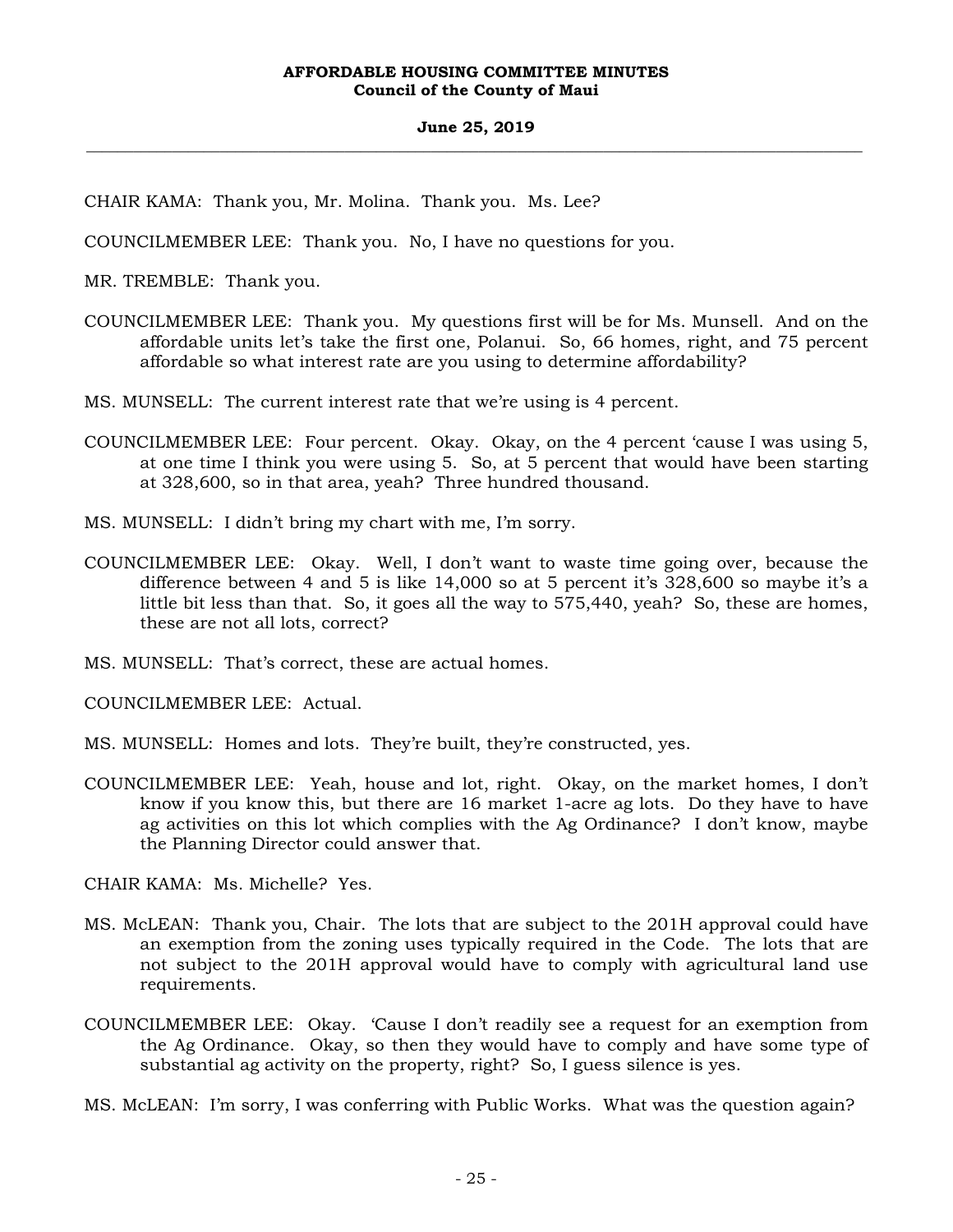#### **June 25, 2019 \_\_\_\_\_\_\_\_\_\_\_\_\_\_\_\_\_\_\_\_\_\_\_\_\_\_\_\_\_\_\_\_\_\_\_\_\_\_\_\_\_\_\_\_\_\_\_\_\_\_\_\_\_\_\_\_\_\_\_\_\_\_\_\_\_\_\_\_\_\_\_\_\_\_\_\_\_\_\_\_\_\_\_\_\_\_\_\_\_\_\_\_\_\_\_\_\_\_\_**

COUNCILMEMBER LEE: So, if there's no exemption for these ag lots, they then will have to comply with the Ag Ordinance and have some type of ag activity in compliance with the Ag Ordinance?

MS. McLEAN: That's correct.

COUNCILMEMBER LEE: Okay.

MS. McLEAN: The exemptions that I believe are attached to the proposed ordinances specify the lots that would be exempt from ag restrictions, and so it appears that those are for the affordable lots only, meaning that the other lots would have to continue with ag activity like any --

COUNCILMEMBER LEE: Okay.

- MS. McLEAN: --other ag lot.
- COUNCILMEMBER LEE: Okay. And then so that means then for the market units and the market lots, they would not be able to have an additional dwelling on that lot, is that correct?
- MS. McLEAN: It doesn't appear to me that…and I would want to confer with Corp. Counsel on this, that the way that the exemptions are drafted, it does indicate the market-rate lots would comply with the Ag District except that only one farm dwelling would be allowed. So, the uses would have to be agricultural but there's the restriction that there be only one dwelling --

COUNCILMEMBER LEE: Okay. I just wanted to --

MS. McLEAN: --according to the exhibits.

- COUNCILMEMBER LEE: --be real clear on that. So, no additional dwellings are allowed on the ag lots?
- MS. McLEAN: According to the exhibits attached to the ordinances, that's correct.
- COUNCILMEMBER LEE: Okay. And then I believe it was mentioned on this, 10,000-square-foot lots, no additional dwellings were allowed on those lots as well?
- MS. McLEAN: That's correct.
- COUNCILMEMBER LEE: Okay. That's all the questions I have for now. Thank you, Madam Chair.
- CHAIR KAMA: Thank you, Ms. Lee. Ms. Rawlins-Fernandez?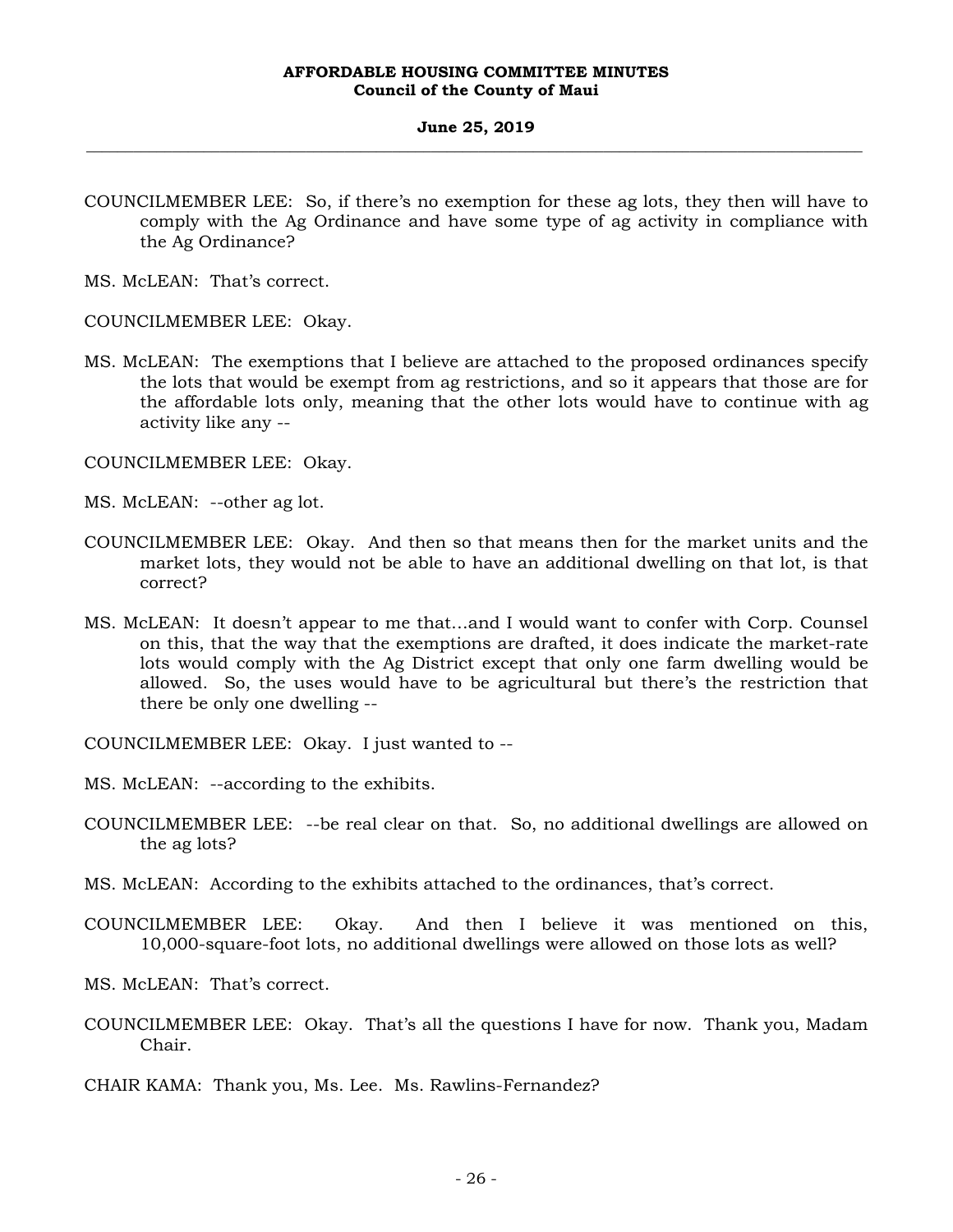#### **June 25, 2019 \_\_\_\_\_\_\_\_\_\_\_\_\_\_\_\_\_\_\_\_\_\_\_\_\_\_\_\_\_\_\_\_\_\_\_\_\_\_\_\_\_\_\_\_\_\_\_\_\_\_\_\_\_\_\_\_\_\_\_\_\_\_\_\_\_\_\_\_\_\_\_\_\_\_\_\_\_\_\_\_\_\_\_\_\_\_\_\_\_\_\_\_\_\_\_\_\_\_\_**

- COUNCILMEMBER RAWLINS-FERNANDEZ: Mahalo, Chair. Okay. Okay, my question, I'll start with Fire. So, Mr. Witten, yeah, he talked about the exemptions, the roadway, the cul-de-sac. I was hoping to get some comments from the Fire Department, Planning Department, and Public Works on those exemptions that's being requested.
- CHAIR KAMA: Do you want to start with Fire first and then go to Planning and then Public Works?
- COUNCILMEMBER RAWLINS-FERNANDEZ: Perfect.
- CHAIR KAMA: Okay, thank you. Captain Haake?
- MR. HAAKE: Thank you, Chair. Thank you, Councilmember. In regards to the exemptions, I don't believe we'll have any problems with them. We'll be working with the developer to make sure that alternatives are in place to address the exemptions as far as the cul-de-sac and things like that. So, I don't see them being a problem for us. Fees, we like our fees but, you know, if it's for affordable housing and the Council sees that that's good then we're okay with that. Is there any other specific exemption you want me to address, Councilmember?
- COUNCILMEMBER RAWLINS-FERNANDEZ: So, a follow-up on your response. What kind of assurances would we have that, you know, in working together with a developer that those mitigation methods would be implemented?
- MR. HAAKE: We're involved in the subdivision process so the development of the land, the separation of the land into new parcels, we're part of that process so we have a sign-off in that process. And if we do not sign off on the subdivision itself, we will not sign off on building permits associated with the project.
- COUNCILMEMBER RAWLINS-FERNANDEZ: Mahalo for that response. And I guess since we're on Fire, really quickly, so the…how much fire buffer zone cleared area would be needed in order to prevent a wildfire from reaching the houses on the market lots, knowing that the Kauaula winds are normally or can reach up to 50 or even 80 miles per hour?
- MR. HAAKE: Well, if we have those strong winds then we'll need a lot of fire break. We'll need a lot of it. But with the development, I think you can…and the amount of property that these people have, they could be creating their own defensible space around their homes. And I think that's what I brought up to the developer's representative is that, you know, if this development goes into this area, there's already a concern about wildfire, fire hazards with the brush. And I would want those people to be responsible for providing their own defensible space. So, the minimum we start with is 30 feet and the Fire Code allows us to go up to 100 feet, but if you have hurricane winds or winds as strong as you said, we'll need a lot of area. And even the construction of the homes would have to incorporate something into, you know, how they're being built to make them withstand fire. So, you know, if you're building wooden fences or things like that, you probably want to do, use non-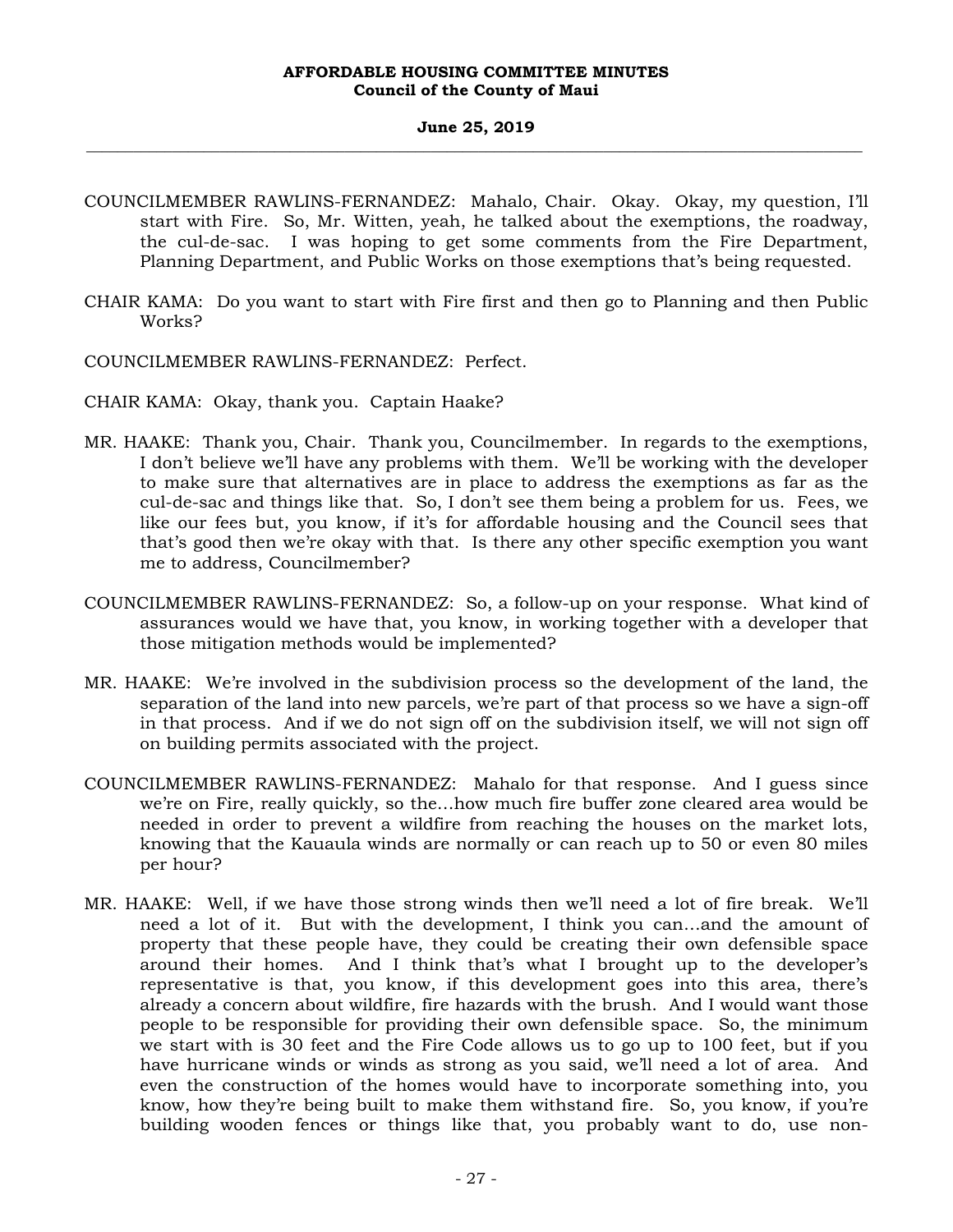#### **June 25, 2019 \_\_\_\_\_\_\_\_\_\_\_\_\_\_\_\_\_\_\_\_\_\_\_\_\_\_\_\_\_\_\_\_\_\_\_\_\_\_\_\_\_\_\_\_\_\_\_\_\_\_\_\_\_\_\_\_\_\_\_\_\_\_\_\_\_\_\_\_\_\_\_\_\_\_\_\_\_\_\_\_\_\_\_\_\_\_\_\_\_\_\_\_\_\_\_\_\_\_\_**

combustible materials for your fences and things like that. Your roofs would probably have to be the best-rated roofs. Under your homes would have to be protected so that if we do have wildfire, it's the embers that, you know, start fires other places. So, I would hope that the developer would incorporate fire-wise construction in their construction.

COUNCILMEMBER RAWLINS-FERNANDEZ: Follow-up with Fire. So, okay, the information I got from you is that we would need a lot of fire break and 30 to 100 feet. Is the 30 to 100 feet what you're saying is proposed to protect the homes or is the 30 to 100 feet what each property owner would have to build around their home?

MR. HAAKE: The 30 to 100 feet would be to protect the homes. So…

COUNCILMEMBER RAWLINS-FERNANDEZ: The subdivision, the entire subdivision?

- MR. HAAKE: Well, just each individual home. So, wherever the home was adjacent to open, undeveloped land, they should have some type of defensible space in there. Thirty feet would be say enough for brush in your average winds. And so, what you're dealing with in wildfire is you'll have embers flying all over the place and so, you know, that's usually the thing that'll cause the fire. These embers will fly and reach the homes and, you know, if you do yard work at your house, you'll see the places where leaves and things gather with the winds around your home and that's the same place these embers will go. And these embers will go and get into this leaves and stuff around your home and that'll start the fire and then eventually start your home on fire. So, you know, the actual flame touching the home can be addressed with the fire break. And then after that, the construction and the maintenance of the property should address the issues with the embers flying all over the place. The development I believe, you know, it's…right now that land is open and undeveloped and covered with brush. So, right now it's a problem. I think if the development comes in, that's going to address some of the concerns that people have up there. You know a lot of that brush is going to go away, and then we're going to have people living there and maintaining their properties. So, you know, to…I think the development there addresses the concerns that the people have about brush. Leaving it undeveloped, you're going to have the brush.
- CHAIR KAMA: Thank you. So, you want to continue your questions with the Planning and Public Works?

COUNCILMEMBER RAWLINS-FERNANDEZ: Yes.

CHAIR KAMA: Okay.

COUNCILMEMBER RAWLINS-FERNANDEZ: Mahalo, Chair.

MS. DAGDAG-ANDAYA: Chair, just for the record, Rowena Dagdag-Andaya, Department of Public Works.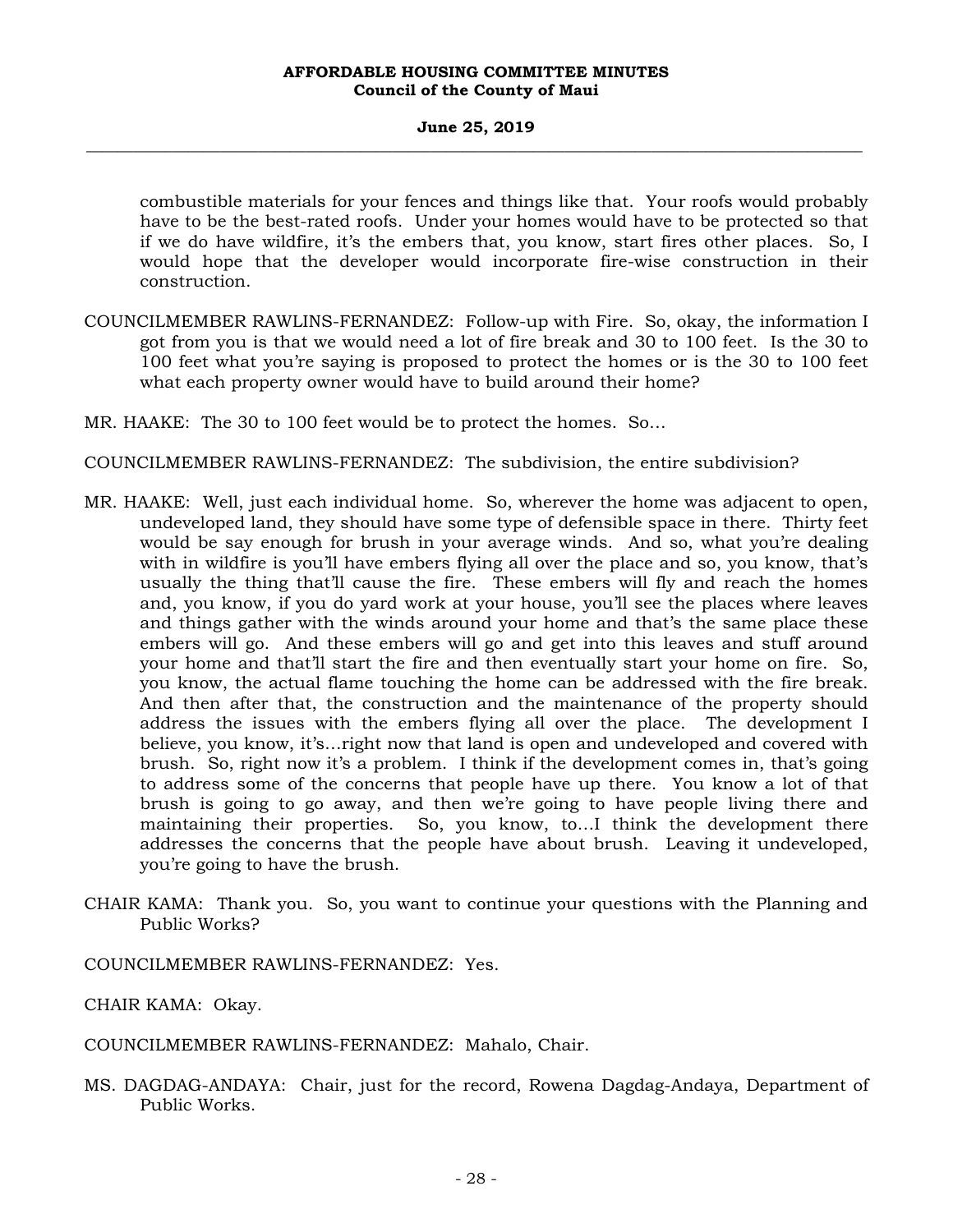**June 25, 2019 \_\_\_\_\_\_\_\_\_\_\_\_\_\_\_\_\_\_\_\_\_\_\_\_\_\_\_\_\_\_\_\_\_\_\_\_\_\_\_\_\_\_\_\_\_\_\_\_\_\_\_\_\_\_\_\_\_\_\_\_\_\_\_\_\_\_\_\_\_\_\_\_\_\_\_\_\_\_\_\_\_\_\_\_\_\_\_\_\_\_\_\_\_\_\_\_\_\_\_** 

CHAIR KAMA: Thank you.

MS. DAGDAG-ANDAYA: So, I guess the questions that, Councilmember Rawlins-Fernandez, you had relates to the six or the exemption request for minimum right-of-way and pavement widths, is that what you had a question about? Okay, so I want to just kind of go back a little bit and just read from the Code. When we review projects, you know, we're reviewing it for Code compliance, and, you know, we need…we don't take a position for or against, we're just looking strictly at the Code. In 18.16.150 relating to private streets, our understanding is that all of the streets are to be kept private so they would not be dedicated to the County. I'll need to confirm that but generally that's my understanding according to the documents that we've looked at. I want to read part of the Code for you. In 18.16.150 it states that private streets shall not be a means for circumventing the need for a standard street. Okay. So, I just want to leave it at that. When you look at 18.16.050 relating to minimum right-of-way and pavement widths, agricultural standards specify a right-of-way width of 40 feet and a pavement width of 20 feet. So, that's consistent with what the applicant is requesting for the affordable or workforce housing units; however, this would be considered…this kind of development would be considered more of an urban development and the standard state 56-foot right-of-way and 28-foot pavement. Rural standards would be 40-foot right-of-way and 22-foot pavement. So, that is what we're comparing here. Generally in Ag districts it's less dense and so, you know, generally you'll see a smaller right-of-way and a smaller need for pavement width. However, if you were to look at this and go according to the Code, we would require it to be 56-foot right-of-way and 28-foot pavement. That's not to say that, you know, a wider right-of-way or a wider pavement is a safer alternative, because what we're looking at nowadays is trying to minimize pavement width so that we can accommodate more things like multimodal transportation, be able to have bike lanes and pedestrian spaces and et cetera. So, as it relates to that exemption for the minimum right-of-way and pavement width, you know, we generally would want to look or go according to the Code and require a wider right-of-way and a wider pavement, but that's one of the exemptions that the applicant is requesting for. So, both Polanui and Makila Rural-East are consistent in that request in both of their exemptions. When you're looking at cul-de-sacs, this is what 18.16.130 states in the Code, a cul-de-sac shall be as short as possible and shall not be more than 800 feet in agricultural areas and no more than 550 feet in other areas, nor serve more than 20 lots, provided that longer streets may be approved the Director when unusual topographical conditions exist. All cul-de-sacs shall terminate with a circular turnaround of a 43-foot radius except that T-turnaround or other suitable roundabout…or I'm sorry, roundabout…other suitable turnaround may be permitted if in the opinion of the Director this type of turnaround meets the requirements of the situation. So, when we're looking at cul-de-sacs, we are also having, you know, and subdivision, we get comments from Fire Department and we also get comments from Planning Department, because both are, you know, you're looking at a cul-de-sac and both are, you know, looking at things like connectivity and also safety, health and safety. So, with both projects I believe both are…let me just take a look. I think only one project is requiring the exemption from the 18.16…I'm sorry, 18…this section of the Code relating to cul-de-sacs. That's another one that, you know, we'll, generally we'll, you know, we want them to be as short as possible. And what we're looking at is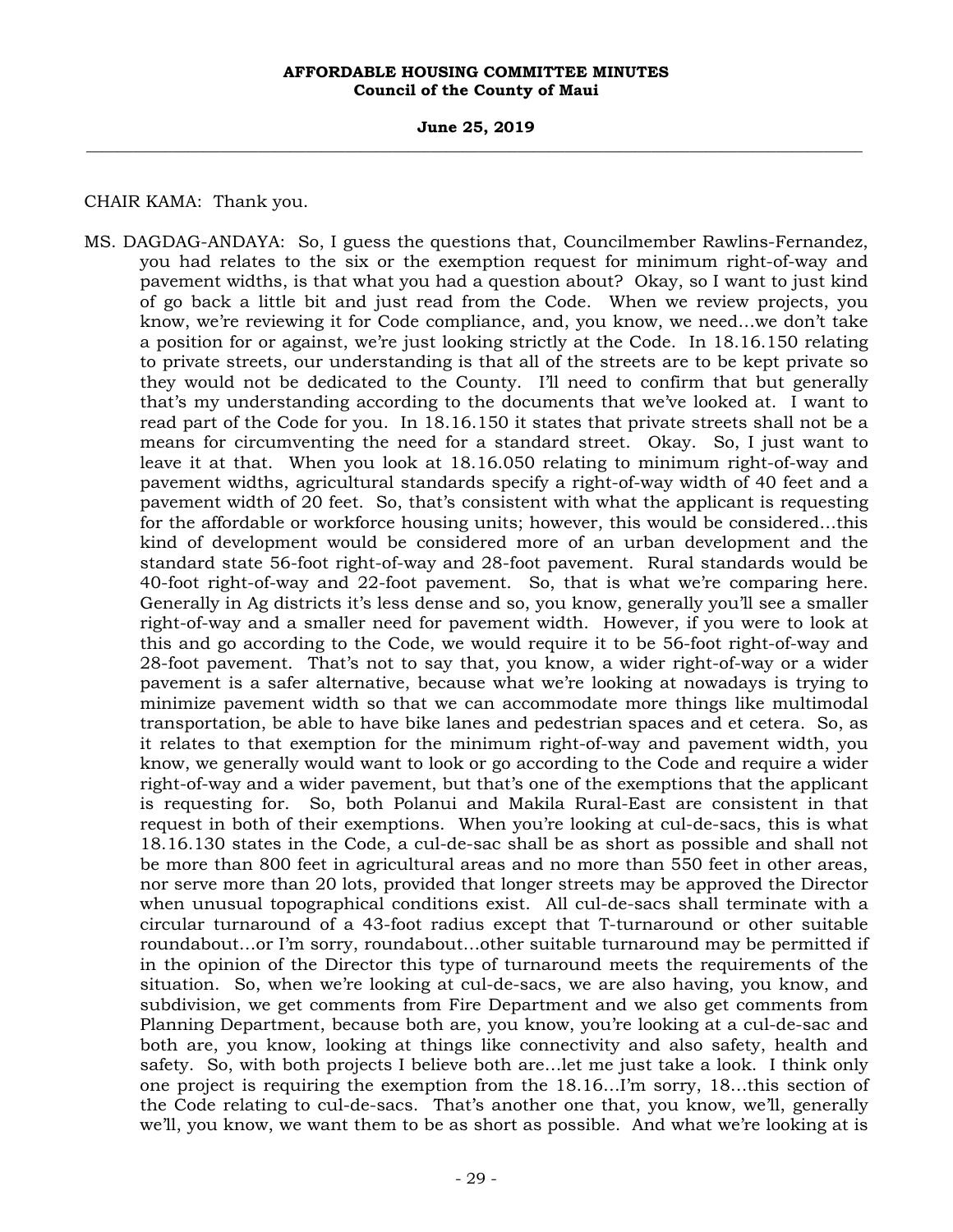#### **June 25, 2019 \_\_\_\_\_\_\_\_\_\_\_\_\_\_\_\_\_\_\_\_\_\_\_\_\_\_\_\_\_\_\_\_\_\_\_\_\_\_\_\_\_\_\_\_\_\_\_\_\_\_\_\_\_\_\_\_\_\_\_\_\_\_\_\_\_\_\_\_\_\_\_\_\_\_\_\_\_\_\_\_\_\_\_\_\_\_\_\_\_\_\_\_\_\_\_\_\_\_\_**

block length and pedestrian connectivity and being able to access other areas in case of emergency, or in the future, you know, we'd like to see connectivity from one community to the next. There is a movement or complete streets, you know, what we've learned throughout the years with complete streets is cul-de-sacs do not allow for that connectivity in the neighborhoods. So, that's, you know, we generally don't like cul-de-sacs, but this is a request for an affordable housing subdivision and that's why it's coming before you today. Oh, I'm sorry. And you had a question regarding sidewalks as well? Is that true or do you want me to address that now or sometime later? Otherwise, we can just focus on minimum right-of-way and cul-de-sacs at this time with the three of us.

- COUNCILMEMBER RAWLINS-FERNANDEZ: Yeah, we can do that, you know, considering the time.
- MS. DAGDAG-ANDAYA: Okay. Okay.
- COUNCILMEMBER RAWLINS-FERNANDEZ: Mahalo.
- MS. McLEAN: Were there specific questions?
- COUNCILMEMBER RAWLINS-FERNANDEZ: I just wanted Planning Department's comments on those exemptions.
- MS. McLEAN: Okay. The ones that relate directly to the Planning Department zoning exemptions and so forth are relatively straightforward as we typically see for 201H projects. So, the 201H process is a way of not having to do a traditional Change in Zoning, community plan amendment. Those are pretty straightforward and spelled out clearly what uses would be allowed, what structures would be allowed, so in terms of administering those, I don't think we'll have any problem with administering it. I would comment though that we have heard that short-term rental homes and B&Bs would be prohibited, but that's not listed in the exemptions. So, if that is the Council's desire, that should be added as another Chapter 19.30A specification that those would be prohibited. We did have some concerns along with Public Works on the roadway design so just from broader planning concepts. The Polanui Gardens project does have a connected roadway system whereas the Makila Rural-East and we've made these comments throughout the process, with that long cul-de-sac and even the cul-de-sacs for the ag lots, that's not a desirable subdivision layout. It doesn't provide connectivity or a network. We do appreciate though that the Makila Rural-East project did allow for future connection at the south end of that long, you know, at the end of that long cul-de-sac to the property to the south should that be developed someday to allow for that connectivity. So, they were…that does show on the latest site plan I believe, so that was a positive change that they made. But nonetheless the length of that cul-de-sac and the other cul-de-sacs, just the overall subdivision and roadway design are not the things that we look for in today's development scenarios. Also the, both projects asked for flexibility for providing trees and it's…the landscaping plans seem to show a number of trees, but typically the requirement is one tree per lot and it would just be a shame for these communities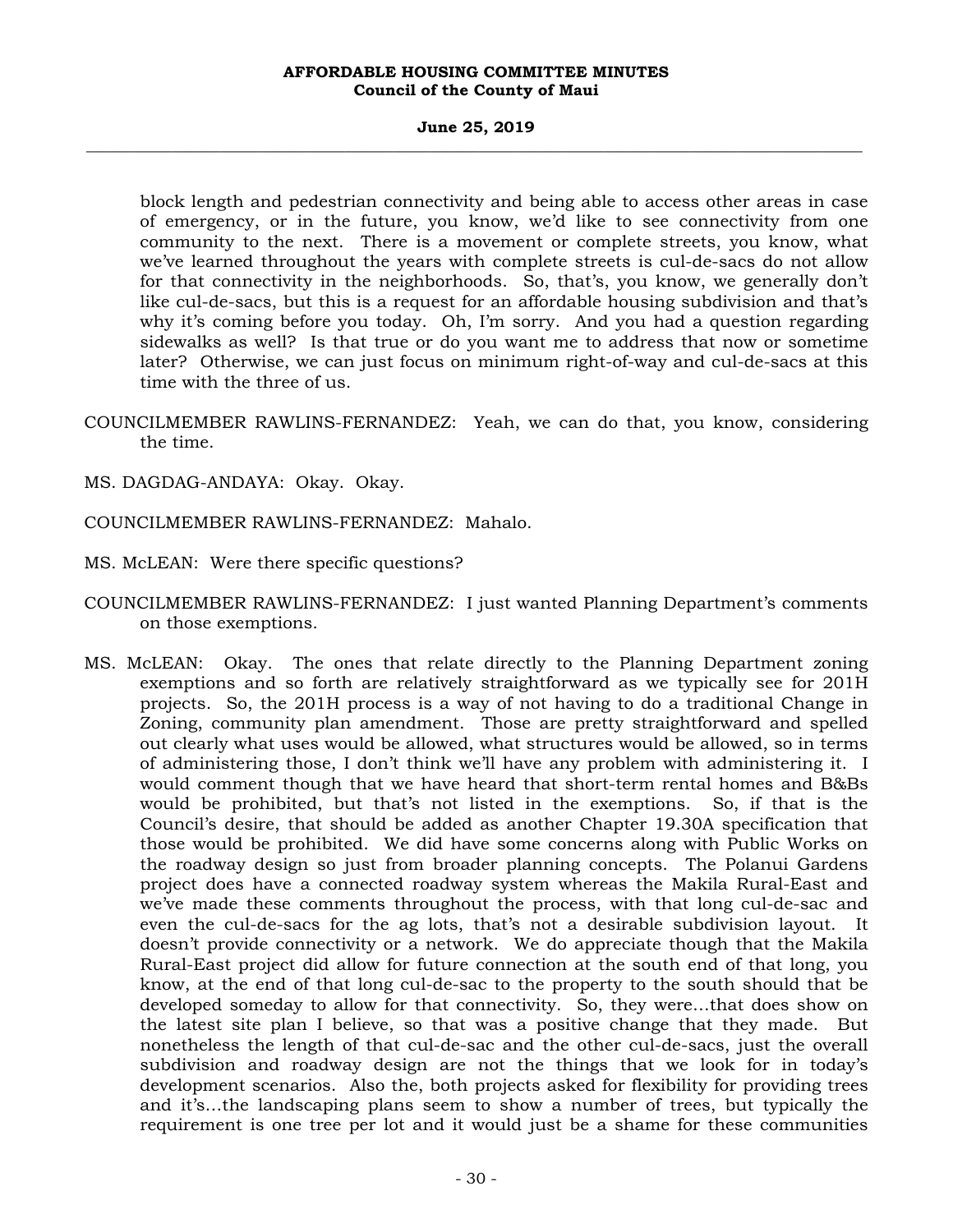#### **June 25, 2019 \_\_\_\_\_\_\_\_\_\_\_\_\_\_\_\_\_\_\_\_\_\_\_\_\_\_\_\_\_\_\_\_\_\_\_\_\_\_\_\_\_\_\_\_\_\_\_\_\_\_\_\_\_\_\_\_\_\_\_\_\_\_\_\_\_\_\_\_\_\_\_\_\_\_\_\_\_\_\_\_\_\_\_\_\_\_\_\_\_\_\_\_\_\_\_\_\_\_\_**

that typically don't get all the amenities that higher-end projects do, may not get the trees that would otherwise be required. And lastly, I understand the reasons for not allowing those ohanas on the market lots or the second farm dwelling on the ag lots because of Department of Health restrictions on the wastewater systems, but that's just truly a lost opportunity where the number of lots in these areas could essentially be double what's being proposed and that's not able to happen because of the wastewater requirements. So, it is just again a lost opportunity to have these lots of this size in this area, but for them each to only have one home is just unfortunate. But again, understanding the reasons behind that, you know, that…201Hs are always a balance, it's always compromise so that's just food for thought. Thank you, Chair.

CHAIR KAMA: Thank you, Ms. Mclean.

COUNCILMEMBER RAWLINS-FERNANDEZ: Chair, a quick --

CHAIR KAMA: Yes.

COUNCILMEMBER RAWLINS-FERNANDEZ: --follow-up and then --

CHAIR KAMA: Yes.

COUNCILMEMBER RAWLINS-FERNANDEZ: --I'll yield the floor. Mahalo. For the 201H projects, don't they…doesn't 201H projects prohibit renting of houses?

MR. UEOKA: Chair, if I may?

CHAIR KAMA: Yes, Mr. Ueoka.

MR. UEOKA: Thank you. So, for the market stuff not really, for the residential workforce or the lower-cost housing portions, those are, usually need to be owner occupied for the deed-restricted period, so sort of, yes.

COUNCILMEMBER RAWLINS-FERNANDEZ: Mahalo for that clarification.

CHAIR KAMA: Thank you.

COUNCILMEMBER RAWLINS-FERNANDEZ: Mahalo, Chair.

CHAIR KAMA: Thank you. Ms. Sugimura?

COUNCILMEMBER SUGIMURA: Thank you. You know listening to the two projects, you think that they're actually one but they're two I guess. And I just want to make that statement, you know, that this is a lot to take in. And I know that there are similar but different owners, but to me that says a lot also. I just wonder if…so from what Fire said, I'm really glad you clarified what your needs are and the challenges of the area, and I think since none of us are God we cannot control the winds or hurricanes or things like that that may be come, but I want to thank the Fire Department for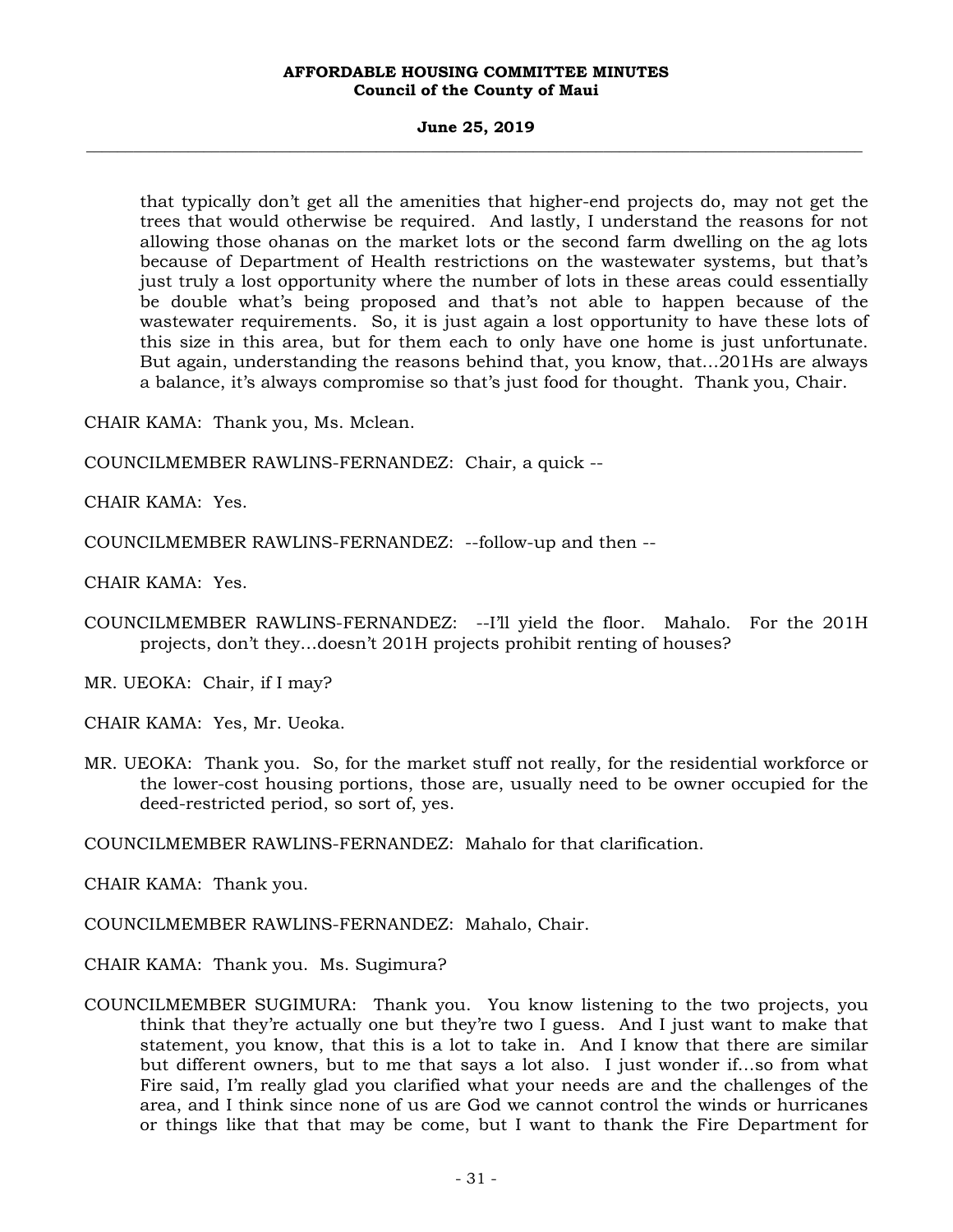#### **June 25, 2019 \_\_\_\_\_\_\_\_\_\_\_\_\_\_\_\_\_\_\_\_\_\_\_\_\_\_\_\_\_\_\_\_\_\_\_\_\_\_\_\_\_\_\_\_\_\_\_\_\_\_\_\_\_\_\_\_\_\_\_\_\_\_\_\_\_\_\_\_\_\_\_\_\_\_\_\_\_\_\_\_\_\_\_\_\_\_\_\_\_\_\_\_\_\_\_\_\_\_\_**

doing the best job you can under the circumstances. And I liked your statement that you said when you have undeveloped land, it creates more of a problem in case of emergencies, because that's so true and that's what we see in my area too where I come from, Upcountry, so appreciate your honesty in that as we all try to, you know, figure out how to work this out. My department that I have, I'm going to leave Fire but I just wanted to thank you and acknowledge your honesty. I'm going to leave that and I want to know on the streets, thank you very much for making a clarification on the minimum right-of-way, and I'm gathering that the reason why you said agriculture, all the different agriculture, urban, and rural, and because of the DBA the developer is asking for Agriculture to Rural, that's why the right-of-way for pavement is, the new width is 56 for width or I see, or roads, and then pavement which is sidewalks I guess, is that what it means? For 28 feet?

- MS. DAGDAG-ANDAYA: So, just to clarify --
- COUNCILMEMBER SUGIMURA: Okay.
- MS. DAGDAG-ANDAYA: --according to the exemptions being requested, both projects are asking for a minimum right-of-way width of 40 feet and pavement width of 20 feet. So, the pavement feet is the blacktop --

COUNCILMEMBER SUGIMURA: Oh, blacktop.

- MS. DAGDAG-ANDAYA: --which includes the travel way for the vehicles from edge to edge.
- COUNCILMEMBER SUGIMURA: Okay.
- MS. DAGDAG-ANDAYA: And then the right-of-way width would include things like the shoulder, any sidewalks or landscape planting required by Code.
- COUNCILMEMBER SUGIMURA: Okay.
- CHAIR KAMA: Excuse me, Ms. Sugimura, but, Ms. Dagdag, so the designation is from Ag to Urban, correct?

COUNCILMEMBER SUGIMURA: The DBA.

- MS. DAGDAG-ANDAYA: There's no designation under the 201H requiring from…or requesting from Ag to Urban; however, the development like this size, the density would likely, you know, come under urban, you know, be an urban-type development which is why, you know, you're coming in for a 201H. So, there's no actual designation for urban.
- CHAIR KAMA: Thank you. I'm sorry, Ms. Sugimura, go ahead.
- COUNCILMEMBER SUGIMURA: Oh, I thought the DBA was asking for us to go from Ag to Urban.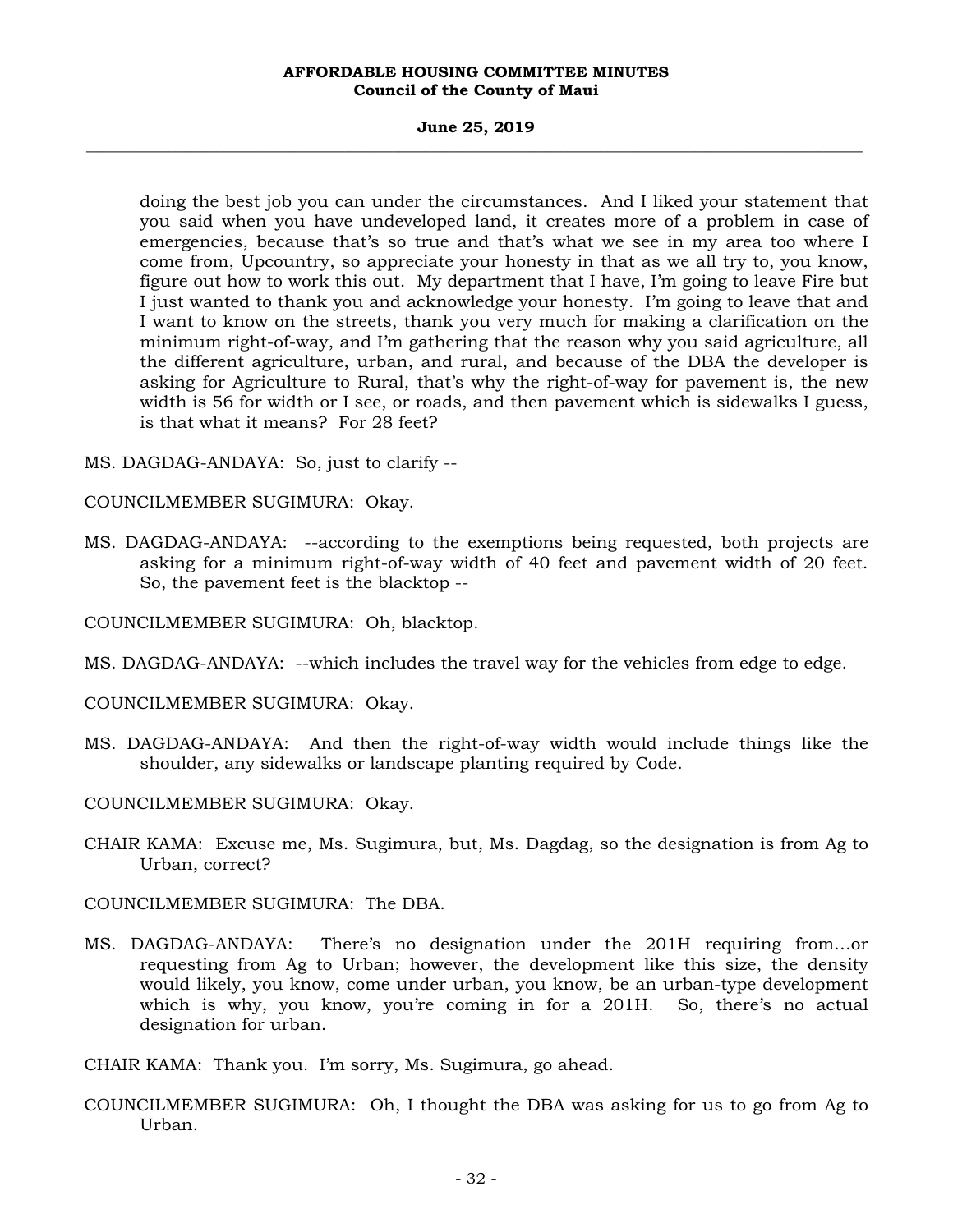#### **June 25, 2019 \_\_\_\_\_\_\_\_\_\_\_\_\_\_\_\_\_\_\_\_\_\_\_\_\_\_\_\_\_\_\_\_\_\_\_\_\_\_\_\_\_\_\_\_\_\_\_\_\_\_\_\_\_\_\_\_\_\_\_\_\_\_\_\_\_\_\_\_\_\_\_\_\_\_\_\_\_\_\_\_\_\_\_\_\_\_\_\_\_\_\_\_\_\_\_\_\_\_\_**

- MS. McLEAN: Yes, just for the market units or excuse me, for the workforce housing units, there's a waiver from the typical process for a district boundary amendment to Urban, but there is before you ordinances to change the district boundary from Ag to Urban.
- COUNCILMEMBER SUGIMURA: Okay. The…and I guess why I'm talking about this is I'm concerned about buses. So, the accessibility of the area, I guess it wouldn't be…maybe it's the Department of Transportation, Chair, if they have a comment regarding the project and will it be accessible to public transportation. And then…
- MR. DU PONT: Thank you, Member Sugimura. Thank you, Chair.

CHAIR KAMA: Yes, Mr. Du Pont.

MR. DU PONT: So, in looking at the two developments starting with Makila Rural-East it does not give easy access for public transportation so it wouldn't be desirable for us. It doesn't give us easy access into the area or any through streets for us to access. We do not want to go into cul-de-sacs at all. When looking at the Polanui Gardens, there is some access but with the current routes that we have right now, we wouldn't be able to access or even add on to that route. We would need to come in for a budget amendment to get additional routes.

CHAIR KAMA: Thank you.

COUNCILMEMBER SUGIMURA: Continue on.

CHAIR KAMA: Go ahead.

COUNCILMEMBER SUGIMURA: So, what is the road width you need in order to have public transportation?

MR. DU PONT: It would be the same as Fire.

COUNCILMEMBER SUGIMURA: Twenty feet?

MR. DU PONT: So, the 20 feet, the normal width that we would make roadways is 20 feet.

COUNCILMEMBER SUGIMURA: So, it meets the standard then? It should not…

- MR. DU PONT: It would; however, the turnaround area, especially the cul-de-sacs that it's proposing, with our larger buses that we use on those routes, it wouldn't be able to turn around.
- COUNCILMEMBER SUGIMURA: Okay, so I guess you're saying from what I heard you say earlier is that right now we don't have the funding to --

MR. DU PONT: Yeah.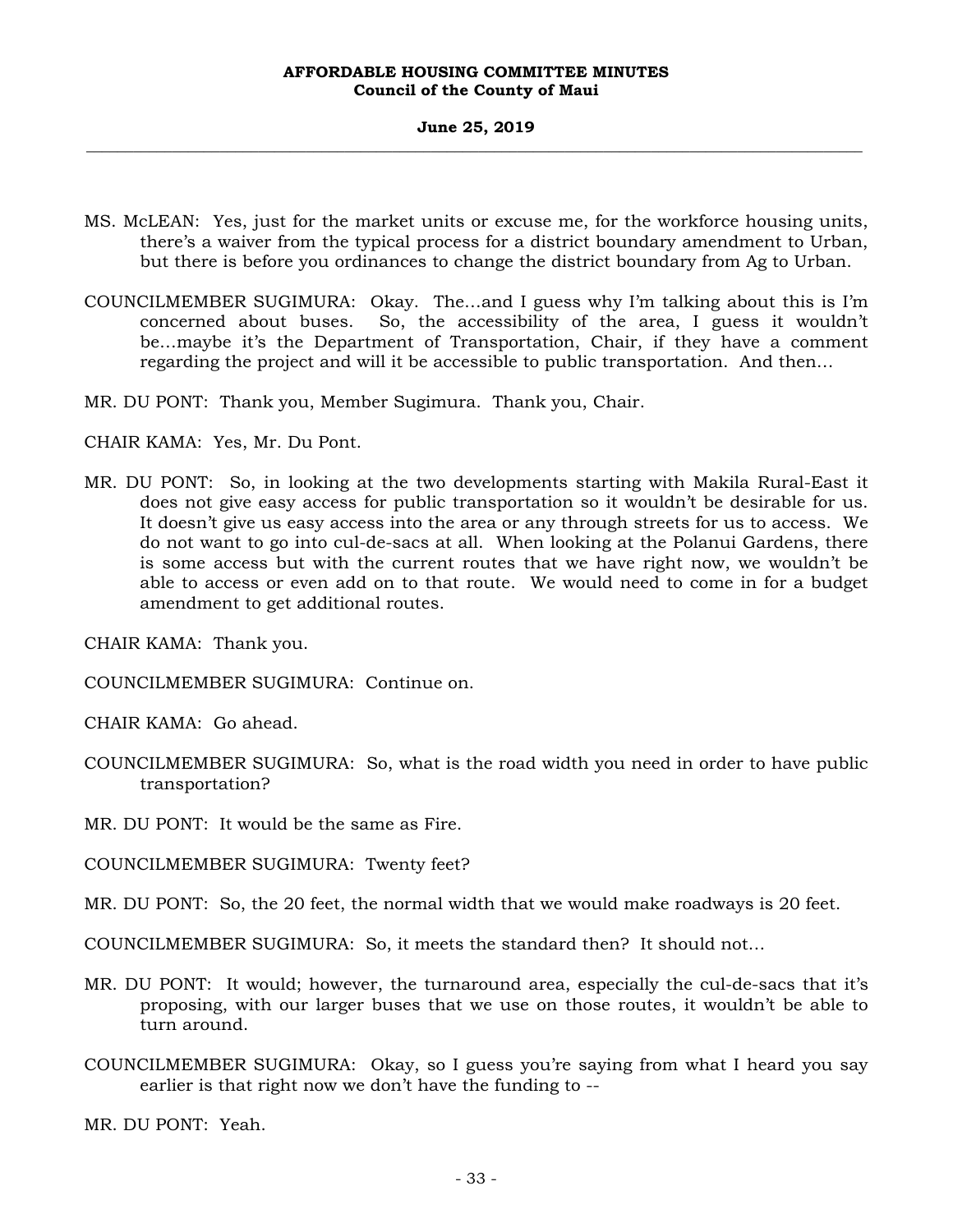#### **June 25, 2019 \_\_\_\_\_\_\_\_\_\_\_\_\_\_\_\_\_\_\_\_\_\_\_\_\_\_\_\_\_\_\_\_\_\_\_\_\_\_\_\_\_\_\_\_\_\_\_\_\_\_\_\_\_\_\_\_\_\_\_\_\_\_\_\_\_\_\_\_\_\_\_\_\_\_\_\_\_\_\_\_\_\_\_\_\_\_\_\_\_\_\_\_\_\_\_\_\_\_\_**

- COUNCILMEMBER SUGIMURA: --increase our bus service to that area. And if we were, Chair, we would also have to be concerned about paratransit, right? Whenever we do public transportation we have to…
- MR. DU PONT: It expands the area for paratransit also.
- COUNCILMEMBER SUGIMURA: Yeah. But you're saying right now the road widths are okay but just the cul-de-sacs are a problem?
- MR. DU PONT: The cul-de-sacs are a problem and there's no through streets. So, we don't want to be in the neighborhood, we just want to be able to pick up and go, not go and have to turn around and worry about cars being in the cul-de-sacs and on the side of the roads.
- COUNCILMEMBER SUGIMURA: Okay. And then just in general, I'm sorry I didn't find it but it may be here, the developer was very gracious to give us these thick, our booklets and I was wondering all the fee exemptions that are being asked, what is the dollar amount for it? And I wonder if there…if this was presented to us? Because there's…the 201H process allows that and I'm just wondering what is the impact to the departments based upon…and I think Fire like said you would love to have the fees. But I don't know what it is, I just wonder what that might be, Chair. Maybe you could ask the developers what is the impact is to the departments not receiving the fees.
- CHAIR KAMA: Ms. Munsell, do you know what that is? Okay, Mr. Bagoyo?
- MR. BAGOYO: Thank you. The, for Makila Rural-East and I'm only speaking for Makila Rural-East, with the exemptions that we're asking for, the amount per unit on the workforce would be 5,985 is the cost value of these proposed exemptions per unit.

COUNCILMEMBER SUGIMURA: Okay.

MR. BAGOYO: It's close to about \$300,000 for the entire project.

COUNCILMEMBER SUGIMURA: Okay.

MR. BAGOYO: And I'll be more than happy, I have prepared the --

CHAIR KAMA: You can hand that to Staff.

MR. BAGOYO: --cost value exemptions.

CHAIR KAMA: Okay, thank you.

MR. BAGOYO: Thank you.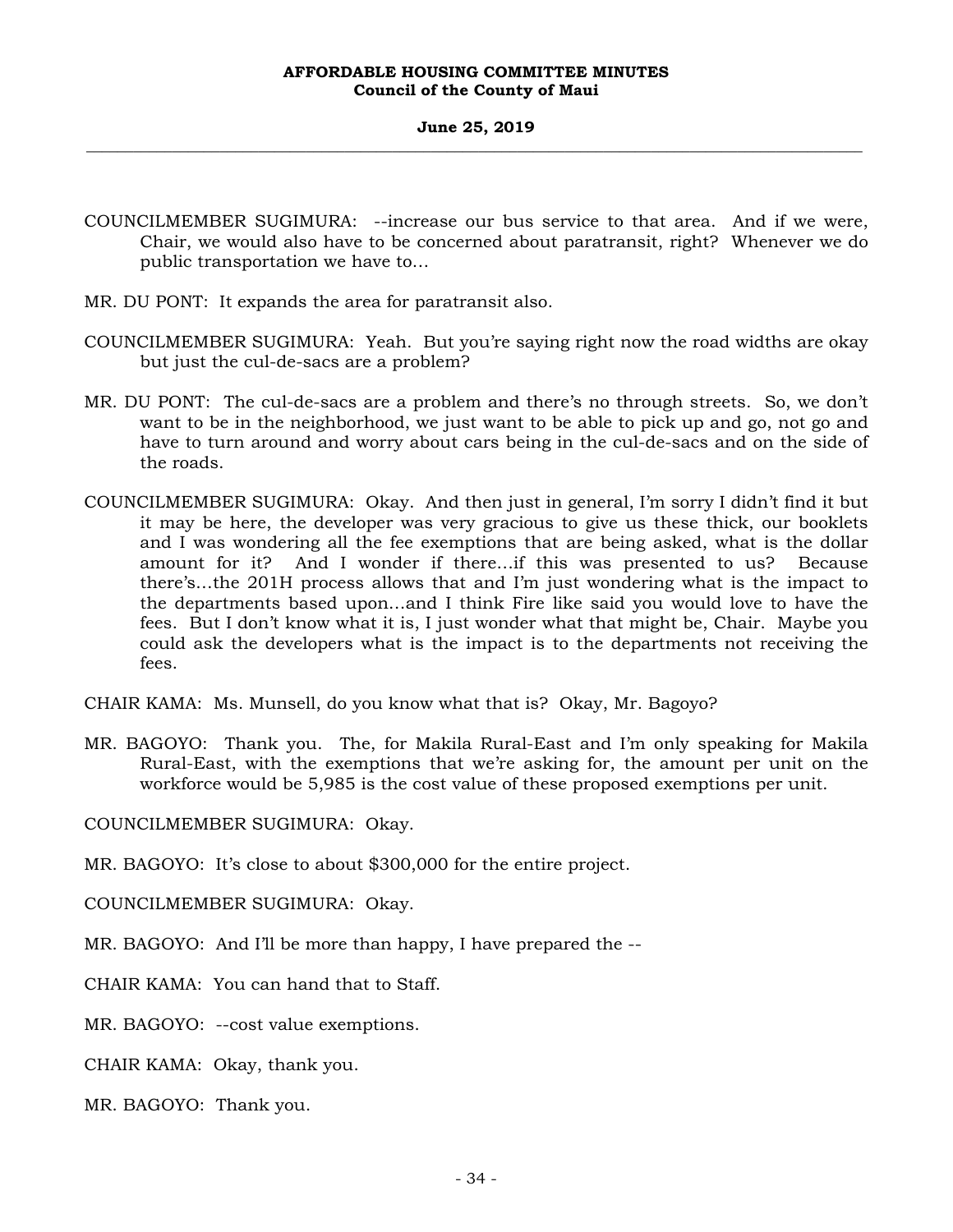#### **June 25, 2019 \_\_\_\_\_\_\_\_\_\_\_\_\_\_\_\_\_\_\_\_\_\_\_\_\_\_\_\_\_\_\_\_\_\_\_\_\_\_\_\_\_\_\_\_\_\_\_\_\_\_\_\_\_\_\_\_\_\_\_\_\_\_\_\_\_\_\_\_\_\_\_\_\_\_\_\_\_\_\_\_\_\_\_\_\_\_\_\_\_\_\_\_\_\_\_\_\_\_\_**

- CHAIR KAMA: So, you want to hear from the Polanui?
- COUNCILMEMBER SUGIMURA: Yeah, yeah.
- CHAIR KAMA: Okay. So, Mr. Witten?
- COUNCILMEMBER SUGIMURA: Is there a breakdown that Mr. Bagoyo has that we can get the…
- CHAIR KAMA: They're passing it out now.
- COUNCILMEMBER SUGIMURA: Oh, he has it? Well prepared, thank you.
- MR. WITTEN: Thank you, Chair. Yeah, we, similarly we have a handout here that summarizes the Polanui Gardens proposed exemptions and estimated values. On Polanui the estimated value per unit is 300…\$3,654 and change, for the total of the 50 units that comes out to \$220,050. And we have a handout here that summarizes that for the Council.
- CHAIR KAMA: Thank you.
- COUNCILMEMBER SUGIMURA: Okay, thank you.
- CHAIR KAMA: So, you have no more questions, Ms. Sugimura?
- COUNCILMEMBER SUGIMURA: Yeah, I'm fine. Thank you, Chair.
- CHAIR KAMA: Thank you. Ms. Tamara Paltin, you had questions?
- COUNCILMEMBER PALTIN: Thank you, Chair. Yes. If I can get the developer's representatives?
- CHAIR KAMA: Okay, Mr. Bagoyo and Mr. Witten.
- COUNCILMEMBER PALTIN: So, I'm referencing Page 21 and 22 on Polanui book and given the extreme fire hazard environment, I'm wondering why there hasn't been any formal consultation with the Maui Fire Department? You got letters back and forth from the Police, Public Works, and so forth, but why no formal consultation with the Fire Department given that you know it's an extreme fire hazard environment?
- MR. WITTEN: I wasn't involved in the formal consultation but others on the project team were. I could have them…I don't know if Kyle is available.
- CHAIR KAMA: Go ahead, Mister…
- MR. BAGOYO: Yeah, for Makila, Councilman Paltin, we did consult with the Fire Department. I think the letter and our response is on your binder.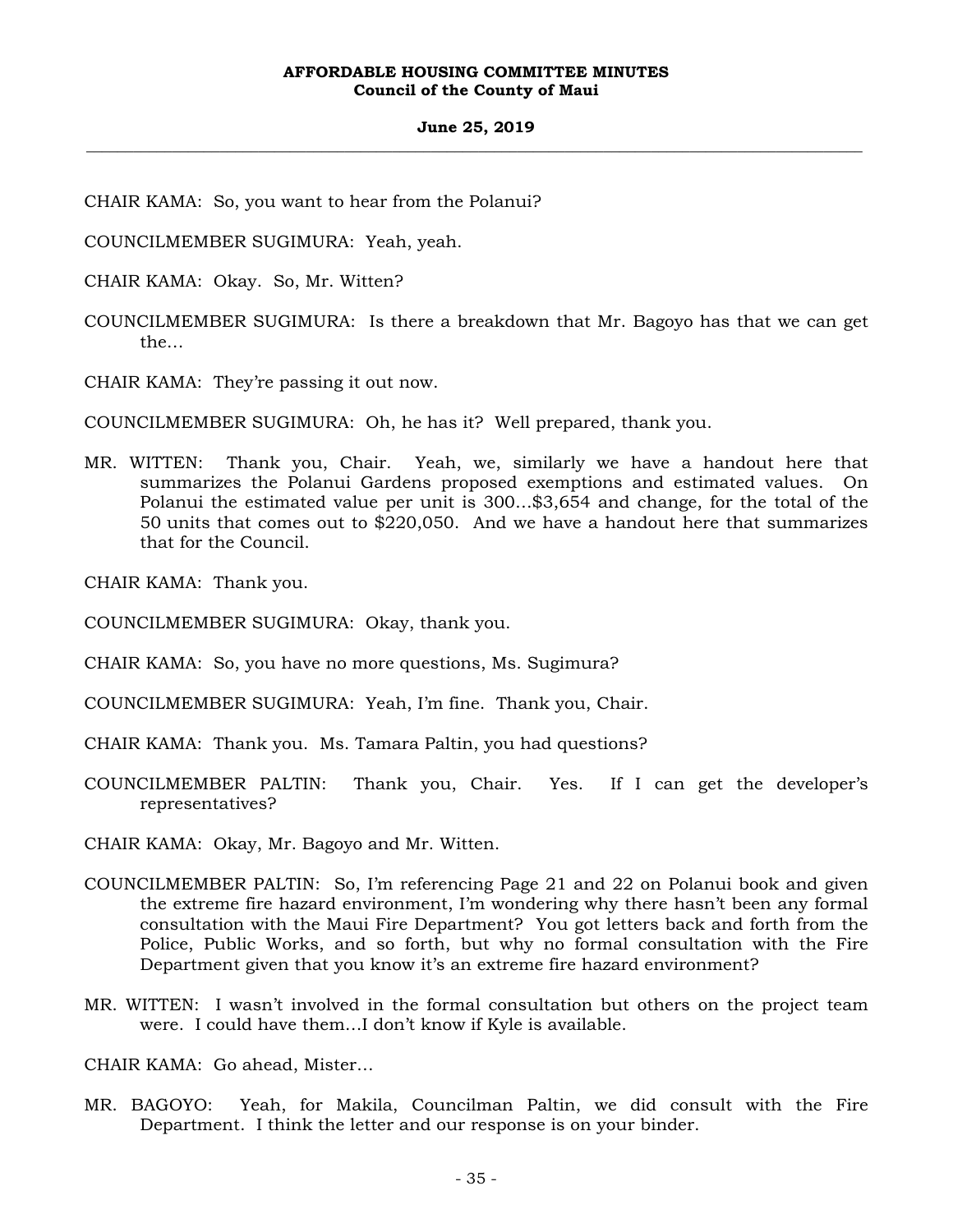#### **June 25, 2019 \_\_\_\_\_\_\_\_\_\_\_\_\_\_\_\_\_\_\_\_\_\_\_\_\_\_\_\_\_\_\_\_\_\_\_\_\_\_\_\_\_\_\_\_\_\_\_\_\_\_\_\_\_\_\_\_\_\_\_\_\_\_\_\_\_\_\_\_\_\_\_\_\_\_\_\_\_\_\_\_\_\_\_\_\_\_\_\_\_\_\_\_\_\_\_\_\_\_\_**

COUNCILMEMBER PALTIN: Okay. Can…

MR. BAGOYO: For Makila.

COUNCILMEMBER PALTIN: Okay.

MR. BAGOYO: And then I think for Polanui, Kyle Ginoza will probably be more --

COUNCILMEMBER PALTIN: Okay.

MR. BAGOYO: --the person to ask.

CHAIR KAMA: Mr. Ginoza?

- MR. GINOZA: Good morning, Chair and Councilmembers. My name is Kyle Ginoza and I work for Hope Builders representing the developer. Just for your information, I'm also Vice-Chair of the Fire Commission but I'm not speaking on their behalf. But that's kind of the context of how I'm involved in fire-related issues. And ever since the Lahaina fire, you know, it's been a hot button for the Commission and with my involvement with the landowner, it's been a point of discussion amongst the Commission members as well as myself as a member with the administration.
- COUNCILMEMBER PALTIN: I kind of feel like you're not answering the question. The question was why hasn't there been a formal consultation with the Fire Department when you explicitly state that this a extreme fire hazard area? That's…it's pretty simple, why no formal consultation?
- MR. GINOZA: I believe we did consult on Polanui and it should be in the application itself. But I was just mentioning that I followed up with the Department in more recent times.
- COUNCILMEMBER PALTIN: Okay. What I read was that there was informal consultation with Paul Haake. The formal consultations have letters back and forth. There's none for Fire. So, moving on, can you please tell me what is the source of the water for the fire hydrants? Will it be potable or non-potable?
- MR. GINOZA: I don't speak on the, sorry, I don't speak on the water. I believe we can get our water representative up here.
- COUNCILMEMBER PALTIN: You don't know what the source for the fire hydrant water is?

MR. GINOZA: It's potable.

COUNCILMEMBER PALTIN: Okay.

MR. GINOZA: But where specifically, I don't know.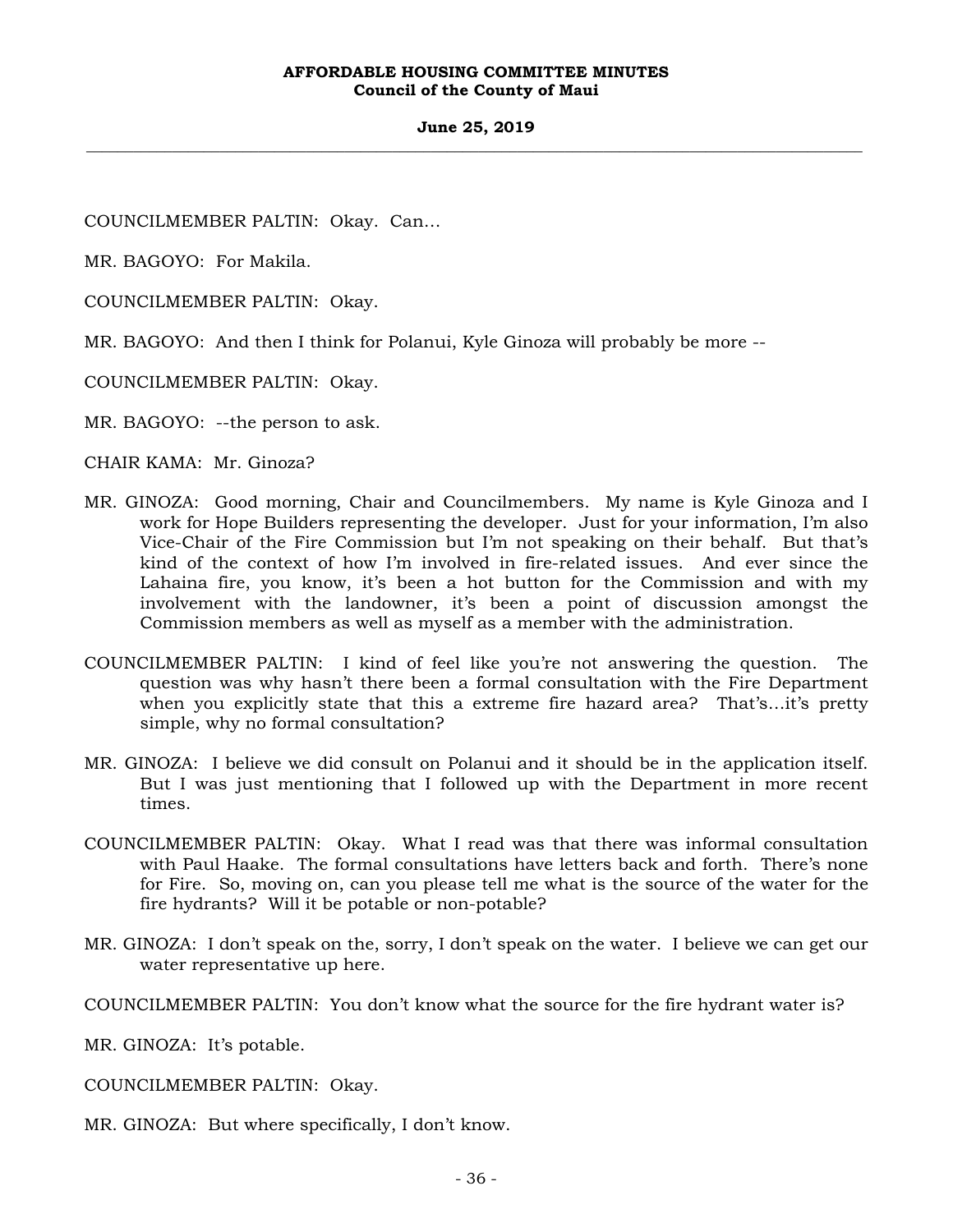### **June 25, 2019 \_\_\_\_\_\_\_\_\_\_\_\_\_\_\_\_\_\_\_\_\_\_\_\_\_\_\_\_\_\_\_\_\_\_\_\_\_\_\_\_\_\_\_\_\_\_\_\_\_\_\_\_\_\_\_\_\_\_\_\_\_\_\_\_\_\_\_\_\_\_\_\_\_\_\_\_\_\_\_\_\_\_\_\_\_\_\_\_\_\_\_\_\_\_\_\_\_\_\_**

- COUNCILMEMBER PALTIN: So, you're using…who's responsible for the upkeep, maintenance, and testing of the fire hydrants on these projects?
- MR. GINOZA: That's the PUC-regulated utilities that Glenn Tremble had represented earlier.
- COUNCILMEMBER PALTIN: The PUC comes and tests the fire hydrants?
- MR. GINOZA: No, sorry. I meant that the company, the private companies that are regulated by PUC maintain the water system.
- COUNCILMEMBER PALTIN: So, Lahaina Water…Launiupoko Water Company and…Launiupoko Water Company is going to be upkeep, maintain, and testing the fire hydrants?

MR. GINOZA: Yes.

- COUNCILMEMBER PALTIN: And do you know how often they will be doing that?
- MR. GINOZA: I do not. Oh, if you want we have our operations person that could answer the question.
- COUNCILMEMBER PALTIN: Sure.
- MR. GINOZA: Chair, may I?
- CHAIR KAMA: Yes, go ahead. Thank you.
- MR. GINOZA: This is Dave Minami, he can introduce himself.
- MR. MINAMI: Good morning, Council [*sic*] Chair. Dave Minami, I'm the distribution system operator for the water companies. The fire hydrants are all potable water and they're tested annually.
- COUNCILMEMBER PALTIN: And I see that in the urban areas that you require the fire hydrants to be spaced every 300 feet, 50 feet, and provide 1,000 gallons per minute of pressure.
- MR. MINAMI: We're going to need an engineer to answer that. That's correct.
- COUNCILMEMBER PALTIN: And so, what is the capacity if multiple fire hydrants need to be used to meet that kind of demand? Is…
- MR. MINAMI: Engineer. The system is designed according to the engineered specs. So, if we have an engineer that designed it. But I do know that it's tested and it's tested for fire flow upon completion with the Fire Department.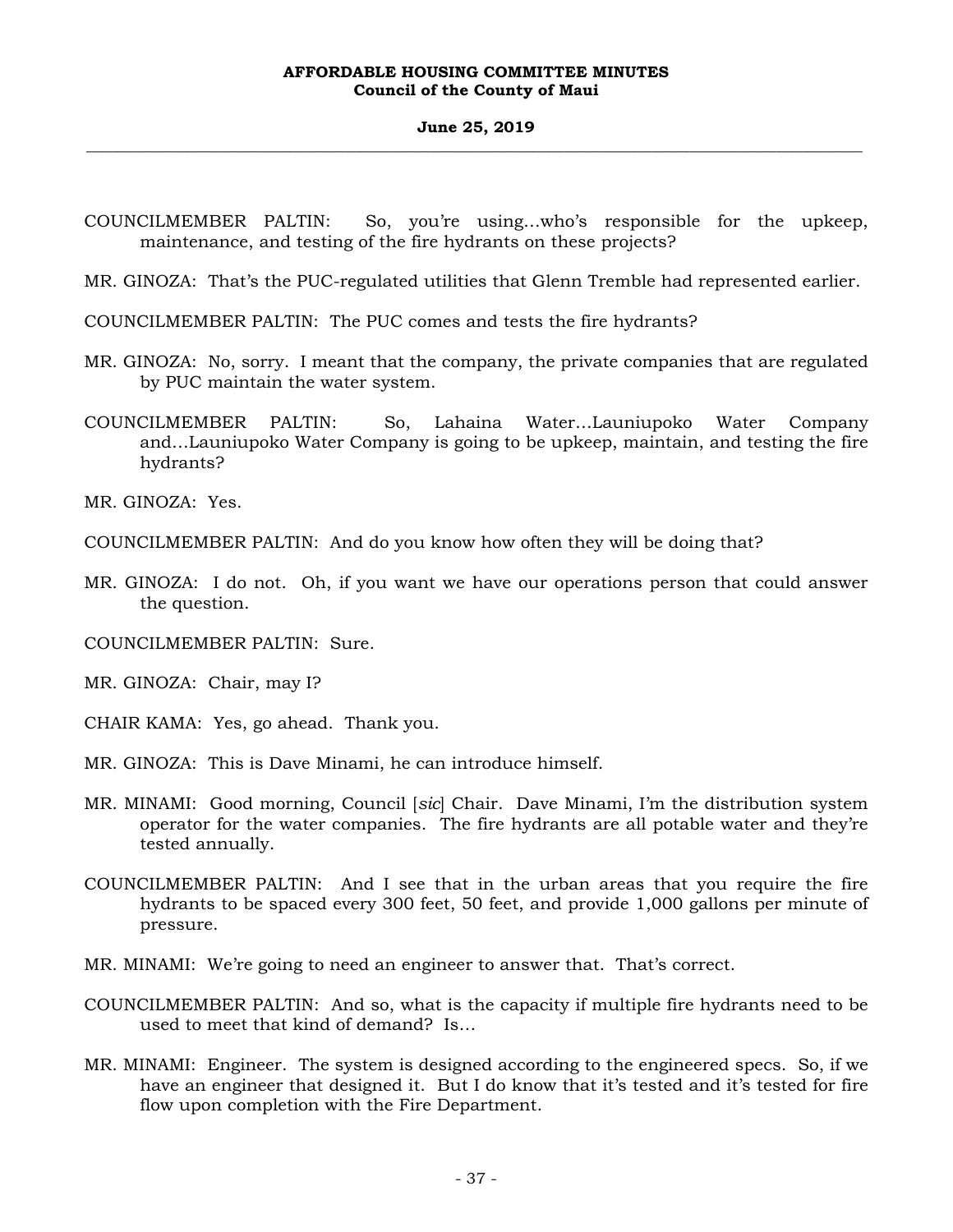#### **June 25, 2019 \_\_\_\_\_\_\_\_\_\_\_\_\_\_\_\_\_\_\_\_\_\_\_\_\_\_\_\_\_\_\_\_\_\_\_\_\_\_\_\_\_\_\_\_\_\_\_\_\_\_\_\_\_\_\_\_\_\_\_\_\_\_\_\_\_\_\_\_\_\_\_\_\_\_\_\_\_\_\_\_\_\_\_\_\_\_\_\_\_\_\_\_\_\_\_\_\_\_\_**

- COUNCILMEMBER PALTIN: Any comment to the fire hydrant that wasn't working during the Lane fire?
- MR. MINAMI: There was none, fire hydrants that didn't work to my knowledge. I was there. There was one fire hydrant that got run over by a tanker and we were there to shut it off.
- COUNCILMEMBER PALTIN: Can you repeat that last?
- MR. MINAMI: There was a fire hydrant that got run over by a tanker because of the smoke, but we're on 24/7 so we were there to deal with it.
- COUNCILMEMBER PALTIN: Okay. And can you speak to what the elevation of the LIC-1 Well is?
- MR. MINAMI: LIC-1, I forget.
- UNIDENTIFIED SPEAKER: *. . .(inaudible). . .*
- MR. MINAMI: Five hundred, four hundred?
- UNIDENTIFIED SPEAKER: Three seven five.
- MR. MINAMI: Three seventy-five? Three hundred seventy-five feet.
- COUNCILMEMBER PALTIN: And are you aware of wells at the 450-foot level having saltwater intrusion already?
- MR. MINAMI: No, I'm not aware of that but the wells are tested and we test conductivity every week basically and it's all within the EPA standards.
- COUNCILMEMBER PALTIN: Can you speak at all to the large amounts of sedimentation that residents are getting in their irrigation lines?
- MR. MINAMI: Well, the irrigation lines, if there is sediment, you know, it's kind of…it's stream water, it's reservoir water so you will get sediment in your irrigation lines. You will get, I mean it's raw water. So…
- COUNCILMEMBER PALTIN: So, you're going to be in the future using non-potable well water?
- MR. MINAMI: Yeah, that should be a benefit to them. If we use non-potable well water, it comes from the ground, that's groundwater, it's a lot cleaner.
- COUNCILMEMBER PALTIN: And it's non-potable because it's not cleaned or it's non-potable because it's brackish?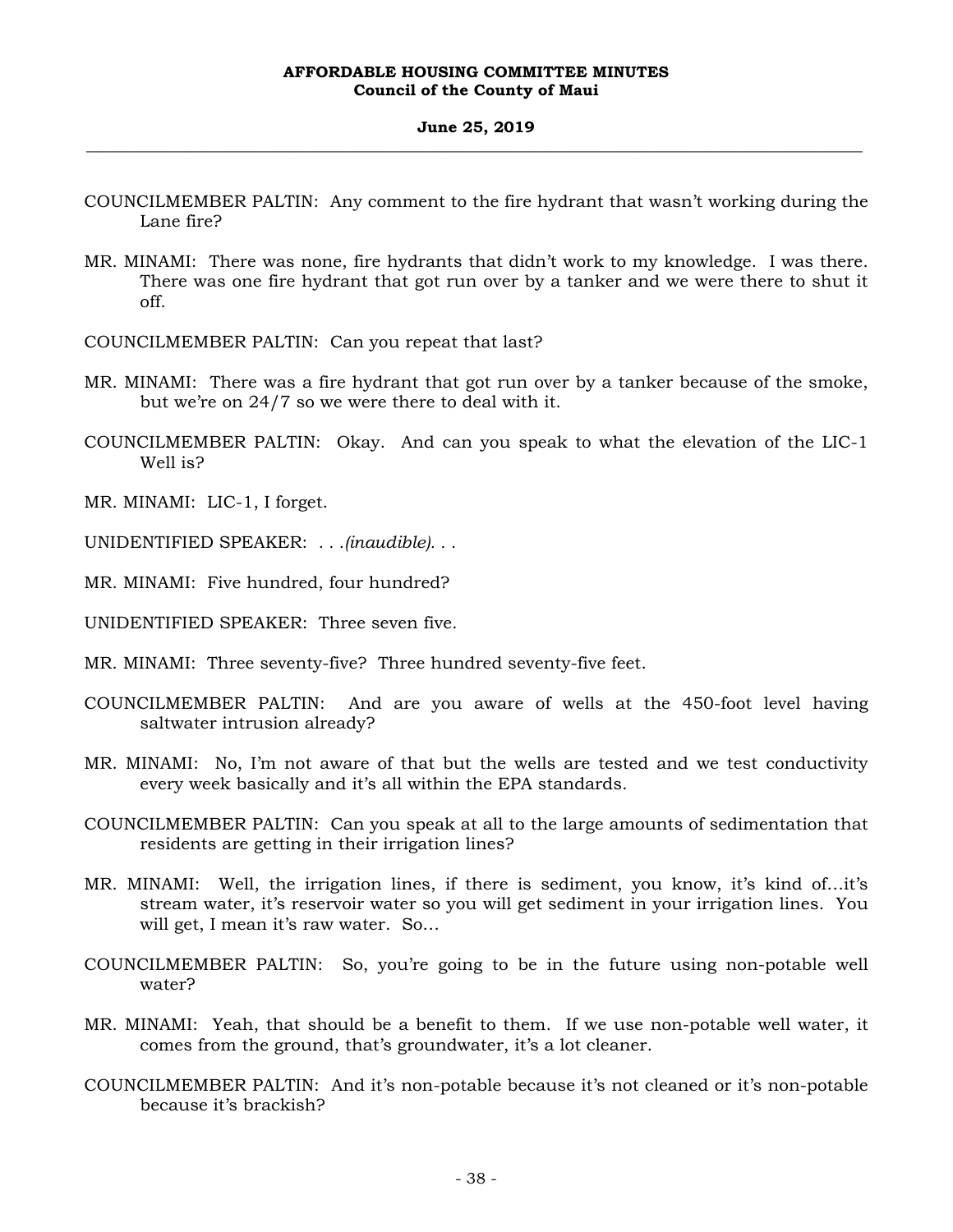#### **June 25, 2019 \_\_\_\_\_\_\_\_\_\_\_\_\_\_\_\_\_\_\_\_\_\_\_\_\_\_\_\_\_\_\_\_\_\_\_\_\_\_\_\_\_\_\_\_\_\_\_\_\_\_\_\_\_\_\_\_\_\_\_\_\_\_\_\_\_\_\_\_\_\_\_\_\_\_\_\_\_\_\_\_\_\_\_\_\_\_\_\_\_\_\_\_\_\_\_\_\_\_\_**

- MR. MINAMI: It's non-potable because that's…well, the engineers decided where to drill it. I don't know if it's a matter of…you know part of the reason why from what I understand the irrigation well is where it's at and actually the water quality, when you look at the reports is very good water. But it's within a subdivision that usually requires a 1,000-foot radius around it from homes. So, right now it's great water but because of the way the septic systems around that area, we don't…it's not declared as a potable well. Is that correct?
- COUNCILMEMBER PALTIN: And so, what is the reason that two…as of yesterday the existing residents are having trouble getting the non-potable water? It's not a constant source.
- MR. MINAMI: Well, I stated earlier, you know, we've been using this system for 100 years and at a snap of a finger it changed. So, in order for us to cope with that change, it's going to require us to have additional sources. Now, these sources while we are working on it takes a lot of time, energy, money, infrastructure, everything. But in the big picture you're going to have plenty of water with all the wells coming online. So, to answer your question more specifically, it takes time for us to run pumps in the morning. Since we're not getting any water from the stream whatsoever and the system at night runs low, so every morning we run the pumps, run the well, we start filling everything up. When other wells come online I'm sure it'll be more consistent.

COUNCILMEMBER PALTIN: I hope so.

MR. MINAMI: Me too.

- COUNCILMEMBER PALTIN: Okay, next questions. In the book for the Polanui…it might not be you the one.
- MR. MINAMI: Okay, thank you.
- COUNCILMEMBER PALTIN: The SCS consultation responses indicate Keeaumoku Kapu and Sybel Lopez as none on concerns and yet both individuals testified in opposition of this project. So, I'm wondering when the concern is listed as none what that actually means.
- CHAIR KAMA: Is someone coming down to respond? Anyone who's going to respond to questions, the microphone is to my left or to your right, just so that we don't waste time.
- MS. DAGHER: Hello, Chair. Hello, Council. I'm Cathy Dagher and I'm the senior archaeologist at Scientific Consultant Services, and could you please just restate your question so I know where to start?
- COUNCILMEMBER PALTIN: Thank you. The consultation responses indicate Keeaumoku Kapu and Sybel Lopez as none on the concerns yet both individuals testified in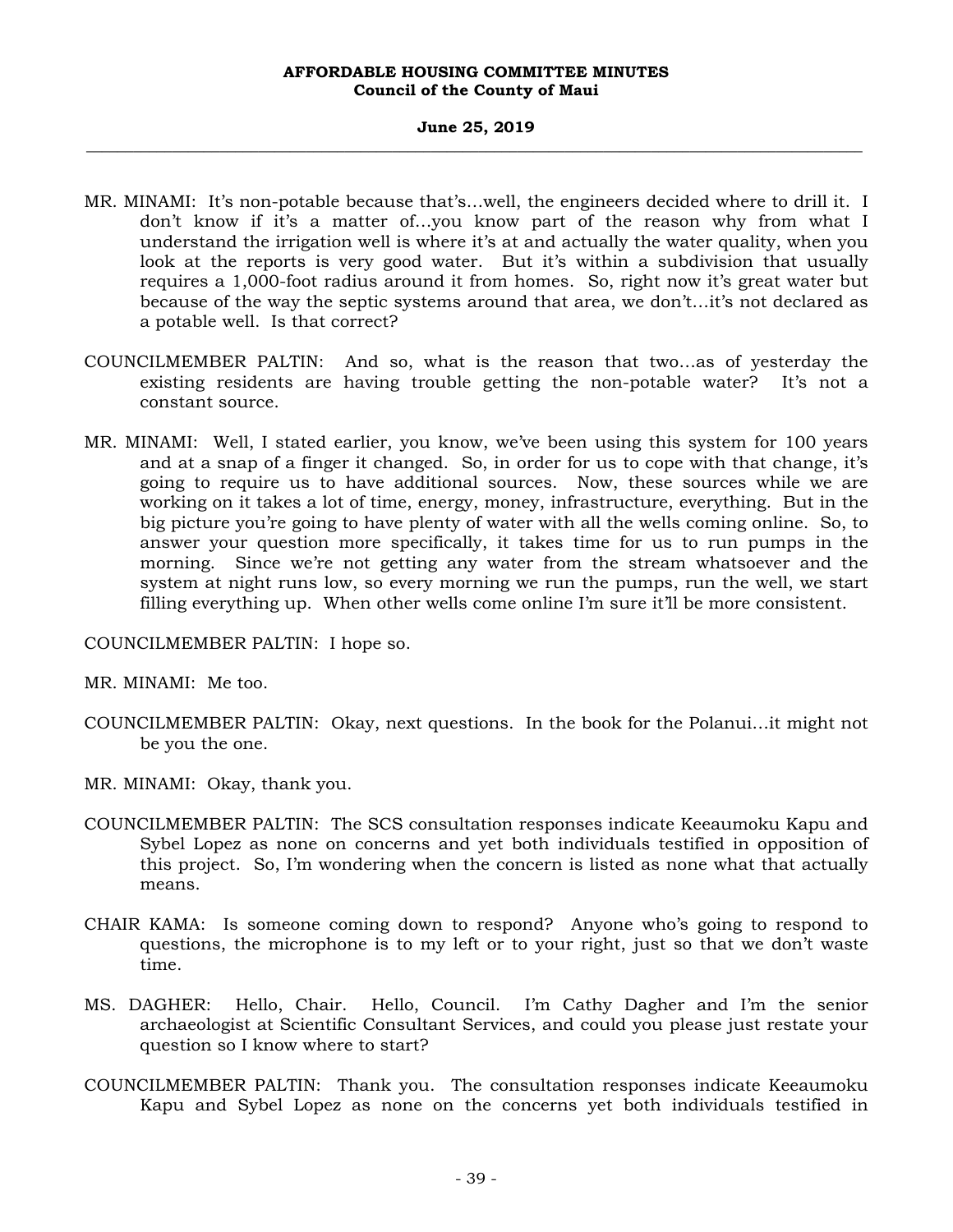### **June 25, 2019 \_\_\_\_\_\_\_\_\_\_\_\_\_\_\_\_\_\_\_\_\_\_\_\_\_\_\_\_\_\_\_\_\_\_\_\_\_\_\_\_\_\_\_\_\_\_\_\_\_\_\_\_\_\_\_\_\_\_\_\_\_\_\_\_\_\_\_\_\_\_\_\_\_\_\_\_\_\_\_\_\_\_\_\_\_\_\_\_\_\_\_\_\_\_\_\_\_\_\_**

opposition of this project. So, I'm wondering when you list none under concerns what that actually means.

MS. DAGHER: Okay, so when I start the consultation process, I identify individuals and Native Hawaiian organizations that would have knowledge about traditional and cultural practices in a particular area. So, I did contact Mr. Kapu as part of Aha Moku O Maui and I did have several e-mail conversations with him beginning in January 2017. And initially we set up…well, actually Mr. Kapu was kind enough, he set up two meetings. The first one I wasn't prepared for, we have a process, my work…you know I have to prepare my consultation materials, draft materials, the maps that show the project area before I got out into the community to present. So, anyway those materials weren't ready so I couldn't…we had to reschedule the first one. He was kind enough to reschedule the…made a second one. That time I had a personal issue, I had a health issue I had to take care of so that also was…we had to cancel that. So, when I…when that was done, in February, between February 10, 2017 and May 9, I think, 2017 I sent Mr. Kapu five e-mails requesting he reschedule those, that meeting so that I could interview the families. He never responded. I tried different e-mail addresses. I tried contacting him…

COUNCILMEMBER PALTIN: So, basically no response equates no concerns to you?

- MS. DAGHER: No, but because I did have several e-mail conversations with him where he didn't state any concerns and then when he didn't respond…usually when people don't respond, that means that they don't have any concerns. We reach out to the community all the time, people that have something to say, I interview them or they send me something in writing but I have that information. He initially had, you know, was going to schedule a hearing or schedule an interview, I'm sorry, it didn't happen. He never indicated that he had concerns. And neither did the other lady, she…I did contact her, I think we had some e-mail correspondence and then again they don't get back to me. If they don't get back to me and tell me that they have concerns, I can't say that they have concerns because they didn't express them.
- COUNCILMEMBER PALTIN: I think it might be a little bit better if you just say they didn't get back to you rather than none on the concerns, because from their testimony it does seem like they have concerns. My other question is many times Handy (1940:103) is referenced that the Hawaiian planters at Olowalu say that loi has never existed in Launiupoko, but Page 12 of the Archaeological Inventory Survey of 2006 prepared by C. Kalani Paraso and Michael Dega note 66 acres of kuleana parcels, 23 claimed within the Polanui Ahupuaa and that 6.12 acres awarded to Kaino Kane is documented to have had 37 loi. And Page 17 talks about 520 acres located within Launiupoko Ahupuaa with traditional wetland taro cultivation features recorded. So, wondering why the Handy reference is used so many times including in the CIA report?
- MS. DAGHER: I don't think I understand your question. I…that's one of our main sources. Handy 1940 and Handy & Handy 1972 are one of our primary sources.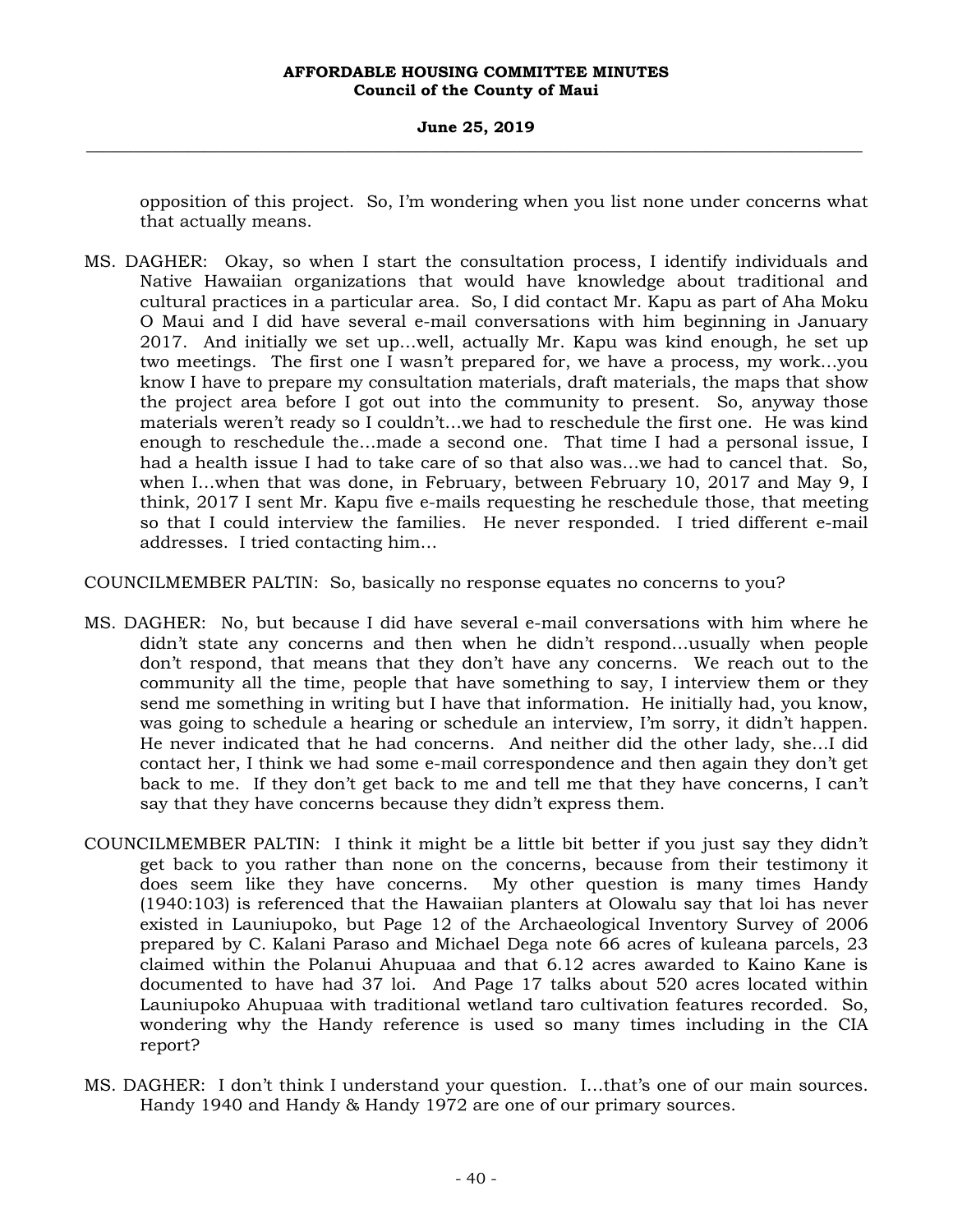#### **June 25, 2019 \_\_\_\_\_\_\_\_\_\_\_\_\_\_\_\_\_\_\_\_\_\_\_\_\_\_\_\_\_\_\_\_\_\_\_\_\_\_\_\_\_\_\_\_\_\_\_\_\_\_\_\_\_\_\_\_\_\_\_\_\_\_\_\_\_\_\_\_\_\_\_\_\_\_\_\_\_\_\_\_\_\_\_\_\_\_\_\_\_\_\_\_\_\_\_\_\_\_\_**

- COUNCILMEMBER PALTIN: There is Land Commission awards stating that there were loi in the area. So, I mean you have one piece of information used multiple times, but it's conflicted by records that were kept of the area. So, it kind of makes things muddled is what I'm saying.
- MS. DAGHER: Well, the…yeah, the information is kind of muddled. In regards to the LCAs and kuleana lands, there were numerous kuleana lands. The only thing I can tell you is that according to the Aha…I'm sorry, the OHA Kipuka interactive…well, website with their interactive maps, my information showed that none of those kuleanas were in the Polanui or the Launiupoko project area.
- COUNCILMEMBER PALTIN: Okay. Regarding your community consultations, how much notice was given, how was it advertised, and whatnot?
- MS. DAGHER: Okay. For Polanui…okay, so I have a list, part of that list I inherited from my predecessor, and then that list grows as I do more projects and am introduced to different and more and more individuals, and as the individuals that I contact suggest other individuals that they would think would be knowledgeable, that list grows. So, for Polanui I contacted 24 individuals beginning in January 2017 and…

COUNCILMEMBER PALTIN: You never put out a broad call for…

- MS. DAGHER: Well, okay, so first I reach out to individuals that I'm already aware of and organizations that I'm already aware of. For Polanui we ran newspaper ads in the *Honolulu Star Advertiser* and also in *The Maui News,* and I believe the dates were January 11<sup>th</sup> and 12<sup>th</sup> and the 15<sup>th</sup> in 2017. So, they ran in both newspapers on the same dates which were two consecutive weekdays and then that Sunday. And…
- COUNCILMEMBER PALTIN: And nothing since that project was shut down and this one was redone?
- MS. DAGHER: I'm sorry. This is my consultation …I don't know what you're talking about. This is my consultation. I wasn't aware that…of anything being shut down.

COUNCILMEMBER PALTIN: Okay. This is the second time this project is coming up.

MS. DAGHER: Oh, I wasn't involved with the first time then.

UNIDENTIFIED SPEAKER: *. . .(inaudible). . .*

COUNCILMEMBER PALTIN: Oh, the Greg Brown one.

MS. DAGHER: Okay, so…

CHAIR KAMA: Let's keep conversation between…

UNIDENTIFIED SPEAKER: *. . .(inaudible). . .*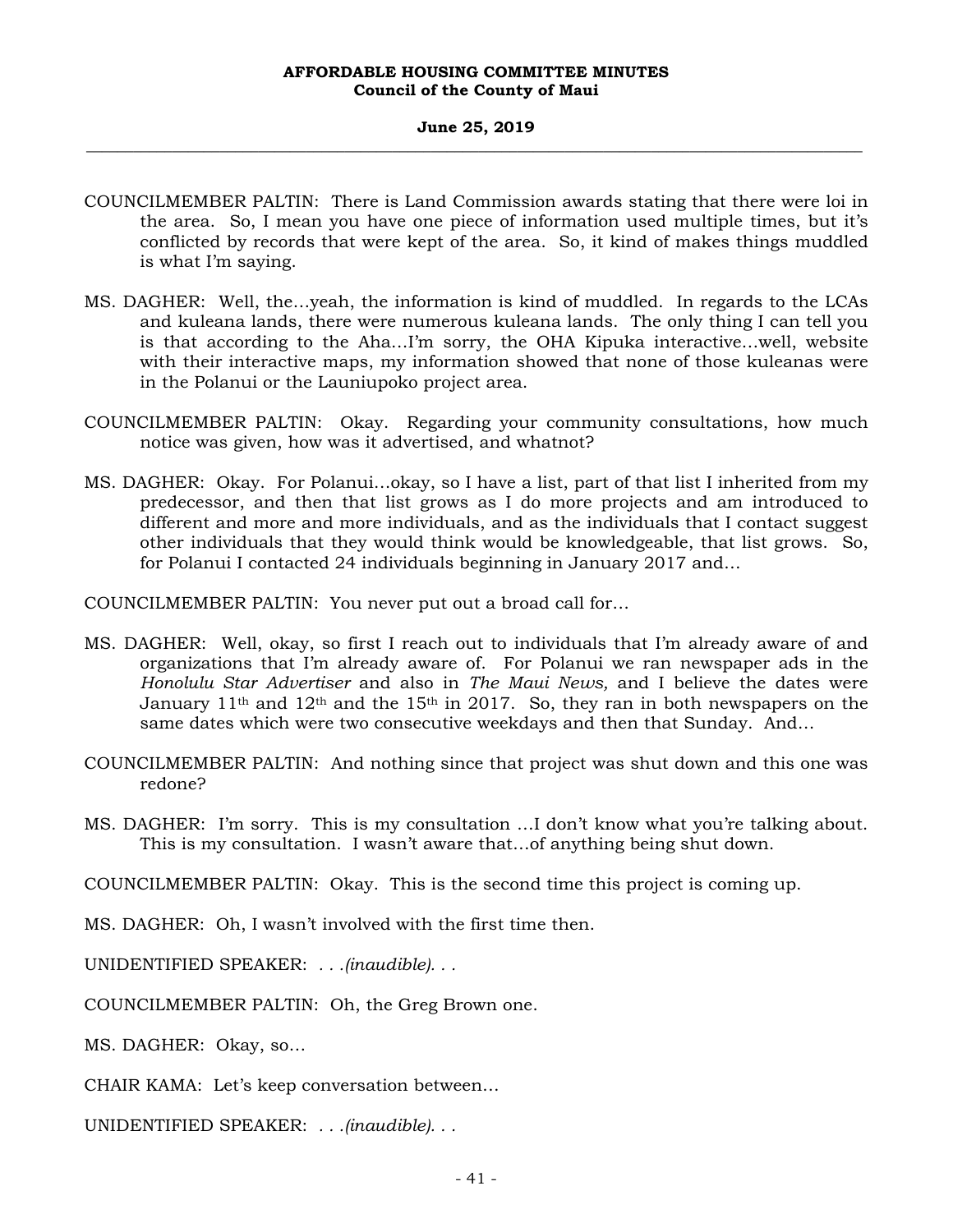### **June 25, 2019 \_\_\_\_\_\_\_\_\_\_\_\_\_\_\_\_\_\_\_\_\_\_\_\_\_\_\_\_\_\_\_\_\_\_\_\_\_\_\_\_\_\_\_\_\_\_\_\_\_\_\_\_\_\_\_\_\_\_\_\_\_\_\_\_\_\_\_\_\_\_\_\_\_\_\_\_\_\_\_\_\_\_\_\_\_\_\_\_\_\_\_\_\_\_\_\_\_\_\_**

CHAIR KAMA: Just…okay, please everyone, please. Let the speaker speak…

COUNCILMEMBER PALTIN: Okay, moving on. Maybe I can talk to the traffic guy if possible.

CHAIR KAMA: Thank you.

MS. DAGHER: Oh, thank you.

CHAIR KAMA: Thank you. Okay. So, we're looking for…okay, Mr. Traffic Man.

UNIDENTIFIED SPEAKER: *. . .(inaudible). . .*

CHAIR KAMA: Yeah, right after she's done.

MR. FUJIWARA: Tyler Fujiwara.

COUNCILMEMBER PALTIN: Sorry, Mr. Fujiwara, oh, I forgot your name.

MR. FUJIWARA: No problem.

COUNCILMEMBER PALTIN: I was wondering if you could tell me why there was no study on the intersection that comes off the bypass and turns left, being that there's been several accidents at that location of folks going to school?

MR. FUJIWARA: Would this be the bypass near to Lahainaluna Road?

COUNCILMEMBER PALTIN: That's correct.

- MR. FUJIWARA: Okay. You know initially we came up with an intersection list and study scope. It was pretty much geared to Hokiokio and Kai Hele Ku Street. We did get comments back from Public Works, asking that we analyze the intersection of Lahainaluna Road and that bypass ramp intersection. So, we did add that intersection to the traffic study, but there wasn't a request to include the bypass intersection with the Lahainaluna road on-ramp.
- COUNCILMEMBER PALTIN: So, you don't have the information of the amounts of car accidents we've had at that particular location? I mean were you sure when they said the bypass and Lahainaluna Road that they meant that intersection versus the one where you actually turn off the bypass onto Lahainaluna, turn off the bypass?

MR. FUJIWARA: Yeah, that was the intersection that I think they requested.

COUNCILMEMBER PALTIN: When you turn off the bypass?

MR. FUJIWARA: Yeah. The one with, the intersection with Lahainaluna Road.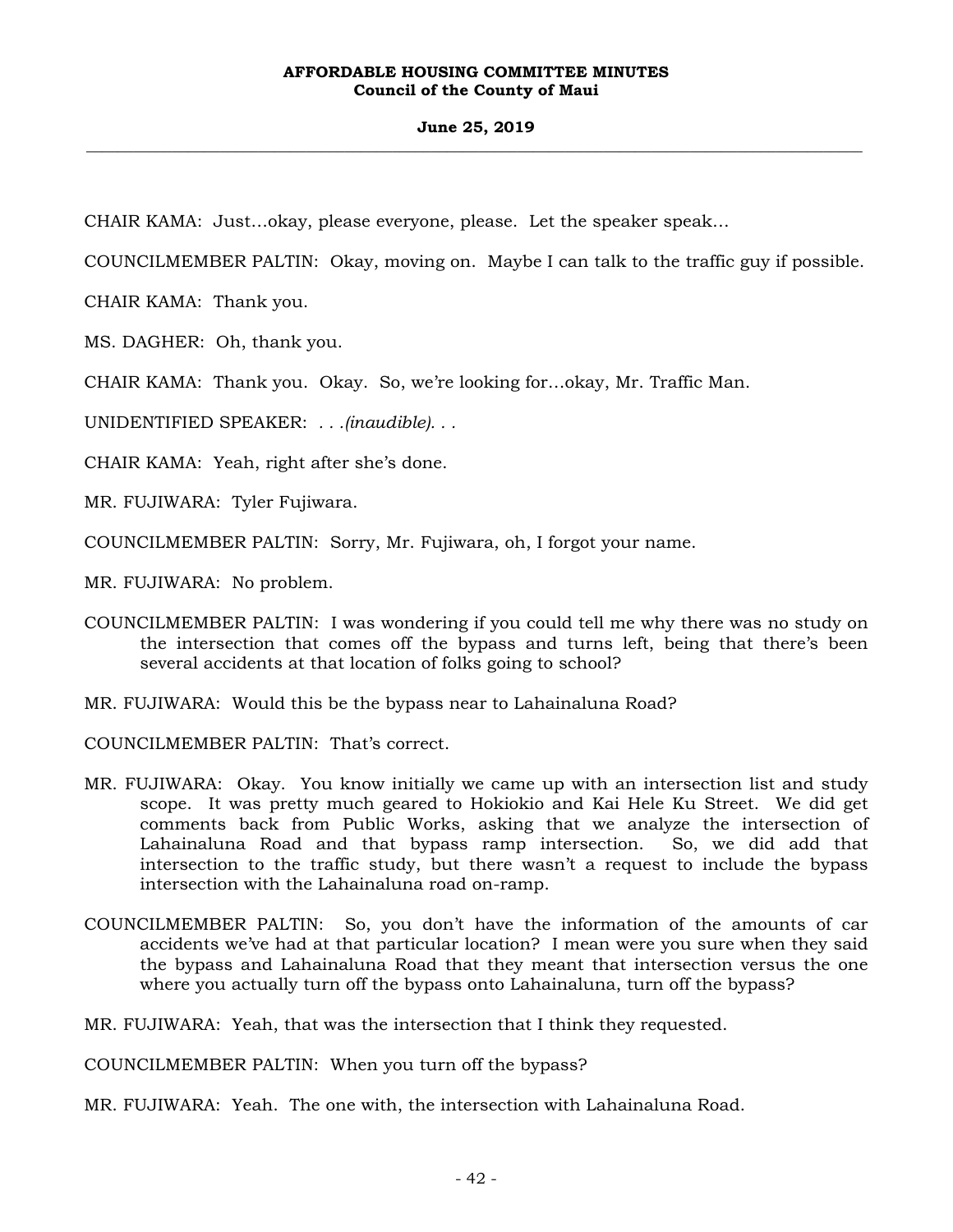COUNCILMEMBER PALTIN: So, that's when turn on to Lahainaluna Road?

MR. FUJIWARA: Correct, yeah.

- COUNCILMEMBER PALTIN: I feel like it was a big missed opportunity in not analyzing the intersection where you turn left off the bypass since we've had many accidents there already.
- MR. FUJIWARA: Well, we did receive comment letter from State DOT. They didn't request that we increase the study scope so we pretty much just kept the intersection list the same.
- COUNCILMEMBER PALTIN: Thank you. Public Works, do you have any comment on this?
- MS. DAGDAG-ANDAYA: Yes, Chair. Thank you. When we requested the information expanding the study, we were looking at it as intersections that the County would, has jurisdiction over which is why we included Lahainaluna. The reason for that too being that if there's an affordable housing subdivision, it is anticipated that there's families and further anticipate that there's students who are going to need to be transported to the school. So, we wanted to know what the effect was on those intersections. As it relates to where the project intersects with the bypass, generally that would be…that would fall under State Department of Transportation because they have jurisdiction over the bypass. So, and further, you know, we don't have any other roads that the County maintains in the upper subdivisions or in the areas close by. So, that's, you know, we were looking at the areas that we had jurisdiction over. But we would defer to the State for any information or any request that they make where, you know, if you needed information regarding the…where it intersects with the bypass.
- COUNCILMEMBER PALTIN: So, you guys are not able to ask for State intersections, only County intersections?
- MS. DAGDAG-ANDAYA: You know that, we could ask but then generally that's a State facility so we would leave it up to them, we would defer to them to request information and how it would impact their ability to operate or be able to request for any traffic mitigation in the area. But again, we're looking at our, the facilities that we have jurisdiction over.
- COUNCILMEMBER PALTIN: Okay. I noticed also that DLNR had drainage concerns prior to the September 2018 flooding incident, and I was wondering has there been any mitigation done to address that, being that Kai Hele Ku is to be the main entrance and exit for all of these homes, not only the three planned 201Hs but the existing 280?

MR. FUJIWARA: Okay. Drainage would be another person.

VICE-CHAIR MOLINA: Madam Chair?

CHAIR KAMA: Yes?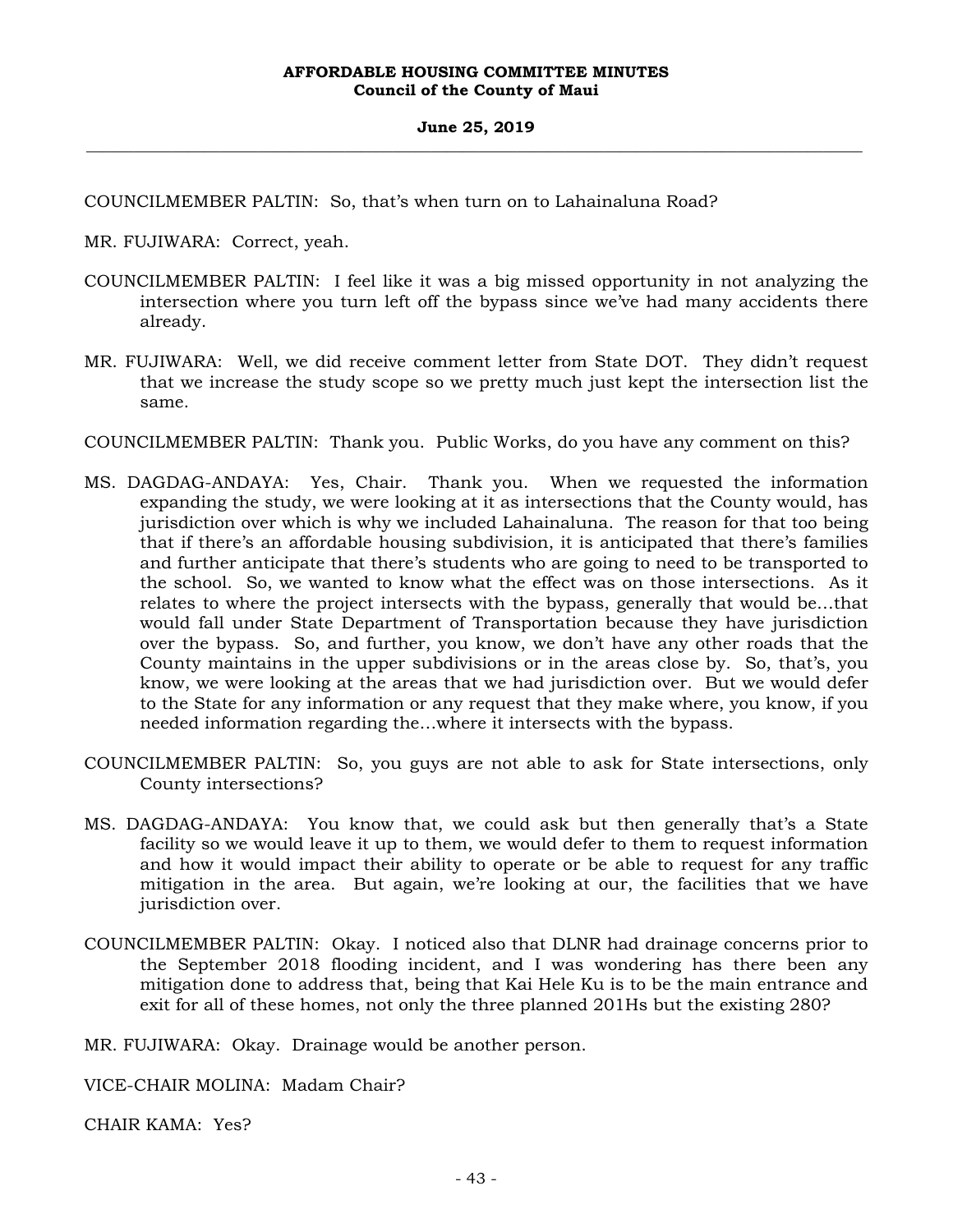VICE-CHAIR MOLINA: Madam Chair? Here.

CHAIR KAMA: Oh there, yes?

- VICE-CHAIR MOLINA: I'm sorry to interrupt. Prior to hearing from our next resource person, what is your intention for a break?
- CHAIR KAMA: My intent is after Ms. Paltin is finished with her questions, I call for a morning break.

VICE-CHAIR MOLINA: Thank you.

MR. OTOMO: Good morning. My name is Stacy Otomo from Otomo Engineering. We are the civil engineering consultants. Thank you for that question, Councilmember. The drainage scheme is again to use low-impact development, and the whole justification behind that is that wherever runoff is going right now, we're not going to change the course of the runoff; however, by the drainage improvements that we're proposing, the quantity of the runoff as well as the quality of the runoff at specific areas will not be changed. In fact, the intent is to lessen the impacts meaning that the release of the waters would have better quality as well as the volume would be less than what's going there now.

COUNCILMEMBER PALTIN: So, at this time nothing's been done to mitigate the effects?

- MR. OTOMO: We haven't got into that particular design phase yet but the design would incorporate those features.
- COUNCILMEMBER PALTIN: Okay, thanks. My last one is for Planning.

CHAIR KAMA: Ms. McLean?

- COUNCILMEMBER PALTIN: Thank you. So, I was wondering if you could comment on the State Office of Planning statement that this seems to be an end run around State district boundary amendment necessary procedures. District boundary amendment cannot be acted upon by the County Council without any proceedings which normally characterize the filing and processing of district boundary amendments. Two oh one H housing project may be provided an expedited 45-day DBA process but cannot be fully exempted from this process. And also that the Office of Planning does not support use of 201H process to enable lots smaller than the County current…current County two-acre minimum lot size, and this is for the market-priced homes.
- MS. McLEAN: The comment about needing a district boundary amendment I believe is being addressed by the documents before you. There is among the exemptions, exemptions from the processes required for a district boundary amendment, the 19.68 Chapter requirements where the way that a DBA is typically processed. So, there's an exemption relating to the procedural part. There is in front of you bills to…bills for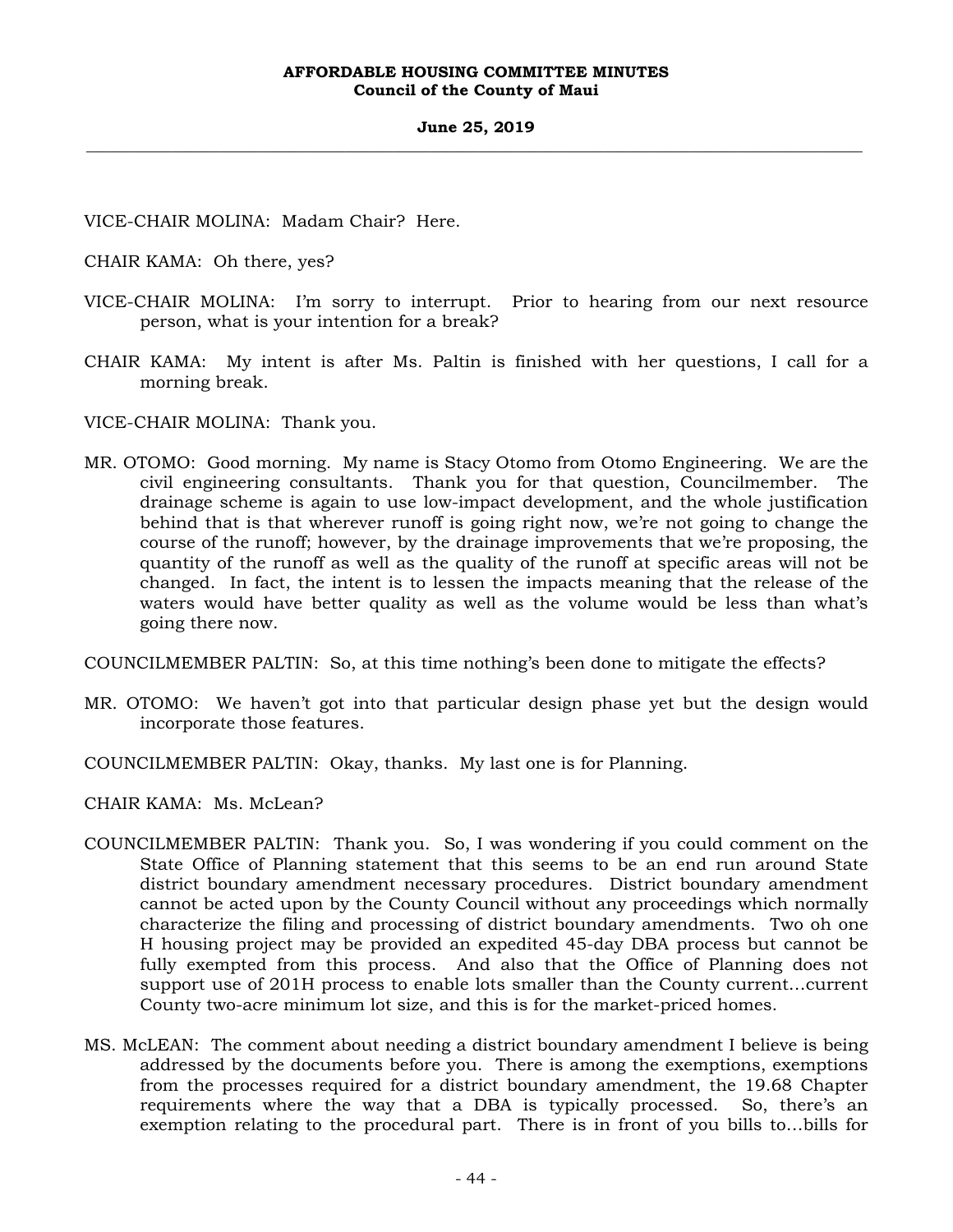### **June 25, 2019 \_\_\_\_\_\_\_\_\_\_\_\_\_\_\_\_\_\_\_\_\_\_\_\_\_\_\_\_\_\_\_\_\_\_\_\_\_\_\_\_\_\_\_\_\_\_\_\_\_\_\_\_\_\_\_\_\_\_\_\_\_\_\_\_\_\_\_\_\_\_\_\_\_\_\_\_\_\_\_\_\_\_\_\_\_\_\_\_\_\_\_\_\_\_\_\_\_\_\_**

ordinances to amend the district boundary, to formally amend it. The procedure is being…a request for exemptions from the procedures, but what's in front of the Council is a bill for an ordinance to actually amend the district boundary. So, that should address the Office of Planning's comments related to DBA because the DBA would actually be amended.

- COUNCILMEMBER PALTIN: True. It seems to me they have great concerns with the parceling of it that the project itself is much greater than 15 acres on both sides and yet they're only kind of cherry-picking which rules to follow in that amount. So, I mean if the State is giving us this 201H tool and then their comments on it is that they feel the applicant is using this tool to circumvent the process, is that not something we should take seriously?
- MS. McLEAN: I do believe you should take it seriously. Two oh one H's are inherently a circumvention of the typical land use entitlement process. That's what they're all about. Because the land use entitlement process can take so long and be so expensive to do it the traditional way. The 201H process is fast track, is to get exemptions from those requirements so that affordable housing can be approved and developed more quickly. So, again, it's really a balance. You have an affordable…the affordable housing thrust behind it, but then from a planning perspective, of course this isn't how things should be done but those are competing objectives and that's why it becomes a policy call for the Council.
- COUNCILMEMBER PALTIN: Can you speak a little bit to the hierarchy of the Maui Island Plan versus the community plan?
- MS. McLEAN: In this particular area the Maui Island Plan designates it as within the rural growth boundaries, and there is a story in the Maui Island plan for how this area would be developed within the rural growth boundaries. The Maui Island Plan came after the West Maui Community Plan was last adopted. We're working on the update of the West Maui Community Plan now, but the community plan that's in place now today designates the property as Agriculture. So, you have…
- COUNCILMEMBER PALTIN: My understanding is from the open house workshops that there wasn't a strong desire amongst the participants to see expansion, they wanted infill. And, you know, being that we're not sure about their capacity to deliver water and non-potable at this time and the community, West Maui Community Plan process being ongoing, would it be satisfactory to you to just hold off until they prove that they're able to provide the non-potable water they say they are and give the community time to complete the West Maui Community Plan process?
- MS. McLEAN: That would be a policy call for the Council to make.

COUNCILMEMBER PALTIN: Okay, thank you. I'll yield the floor at this time.

CHAIR KAMA: Thank you. So, Members, at this time I'm going to call for a recess and we will reconvene back in Chambers at 11:25. Recess. *. . .(gavel). . .*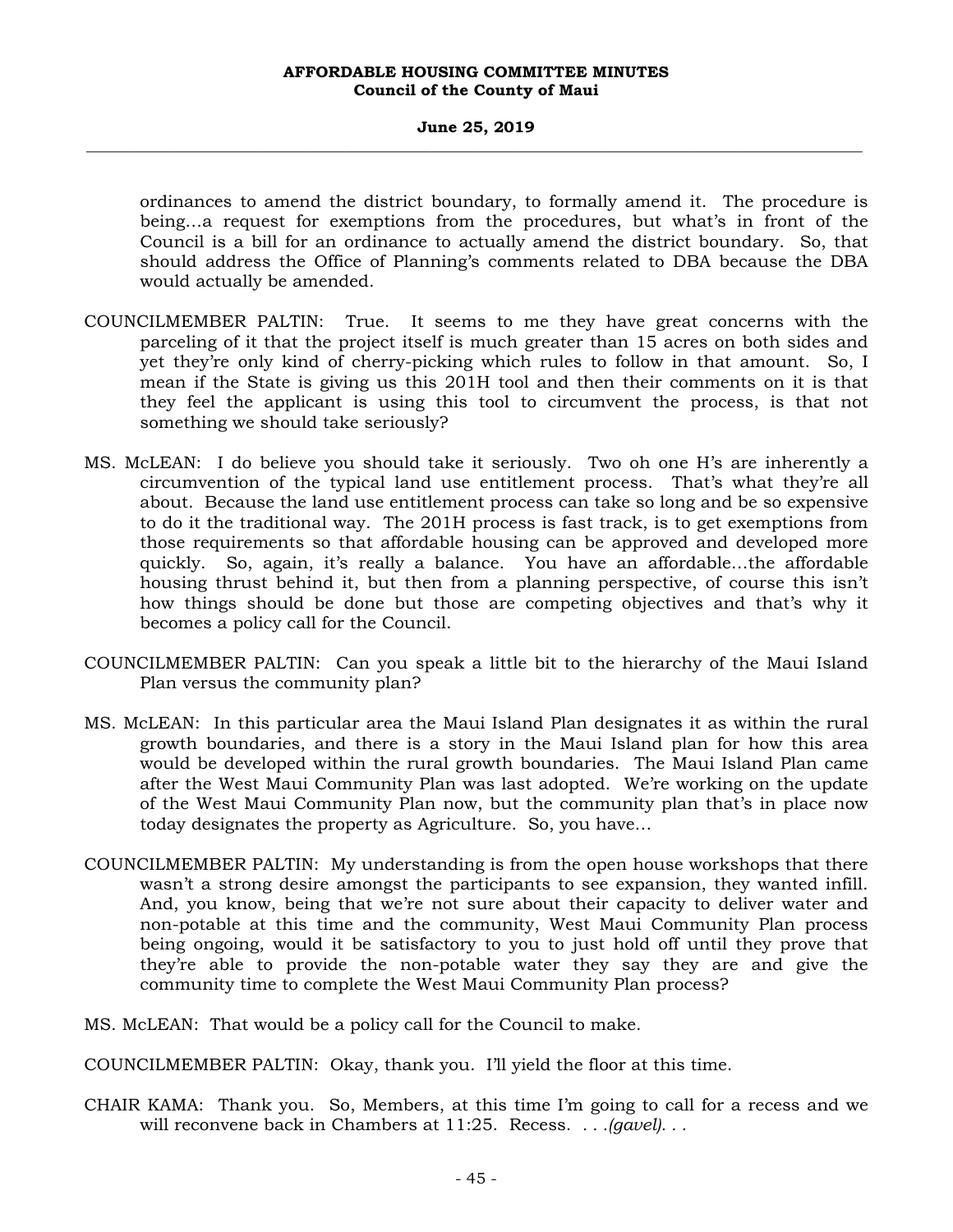### **June 25, 2019 \_\_\_\_\_\_\_\_\_\_\_\_\_\_\_\_\_\_\_\_\_\_\_\_\_\_\_\_\_\_\_\_\_\_\_\_\_\_\_\_\_\_\_\_\_\_\_\_\_\_\_\_\_\_\_\_\_\_\_\_\_\_\_\_\_\_\_\_\_\_\_\_\_\_\_\_\_\_\_\_\_\_\_\_\_\_\_\_\_\_\_\_\_\_\_\_\_\_\_**

# **RECESS: 11:15 a.m.**

### **RECONVENE: 11:30 a.m.**

CHAIR KAMA: *. . .(gavel). . .* The Affordable Housing Committee, the recessed Affordable Housing Committee of June 25 is now coming to order. But before we begin, I want to take the temperature of the Council. It seems that our questions are running quite long and that we are probably most likely going to have to do a recess date. And so, I'm looking at--Member Tamara Paltin, that's who I'm looking at--that you do have a meeting tomorrow. Will you be using all your time tomorrow?

# **(EXCUSED: RH, KRF)**

- COUNCILMEMBER PALTIN: Chair, I just spoke with the Staff and I really would like to take a vote on Waikapu tomorrow and if I need the full amount of time, but I would be willing to give up the following week Wednesday afternoon so you can have the full day on the meeting week.
- CHAIR KAMA: July 3rd?
- COUNCILMEMBER PALTIN: Yeah.
- CHAIR KAMA: Are you sure?
- COUNCILMEMBER PALTIN: Uh-huh.
- CHAIR KAMA: Okay, Members, are you open to that meeting on July  $3<sup>rd</sup>$  and taking up the PSLU time that begins at 9:00 in the morning?
- COUNCILMEMBER PALTIN: Yeah. I'm 9:00 to 12:00 on Wednesday, July 3rd but I'm hoping we can complete all of Waikapu tomorrow and then, you know, I think this is important enough that we should have a full day at least.
- CHAIR KAMA: Is that okay with the Members? Yes, Mr. Molina?
- VICE-CHAIR MOLINA: Madam Chair, again, just for clarification, this would be a recessed meeting, not a reposting of a new meeting…

CHAIR KAMA: Right, it's a recessed meeting today for all of next week --

VICE-CHAIR MOLINA: Next week Wednesday.

CHAIR KAMA: --which is…

VICE-CHAIR MOLINA: Yeah.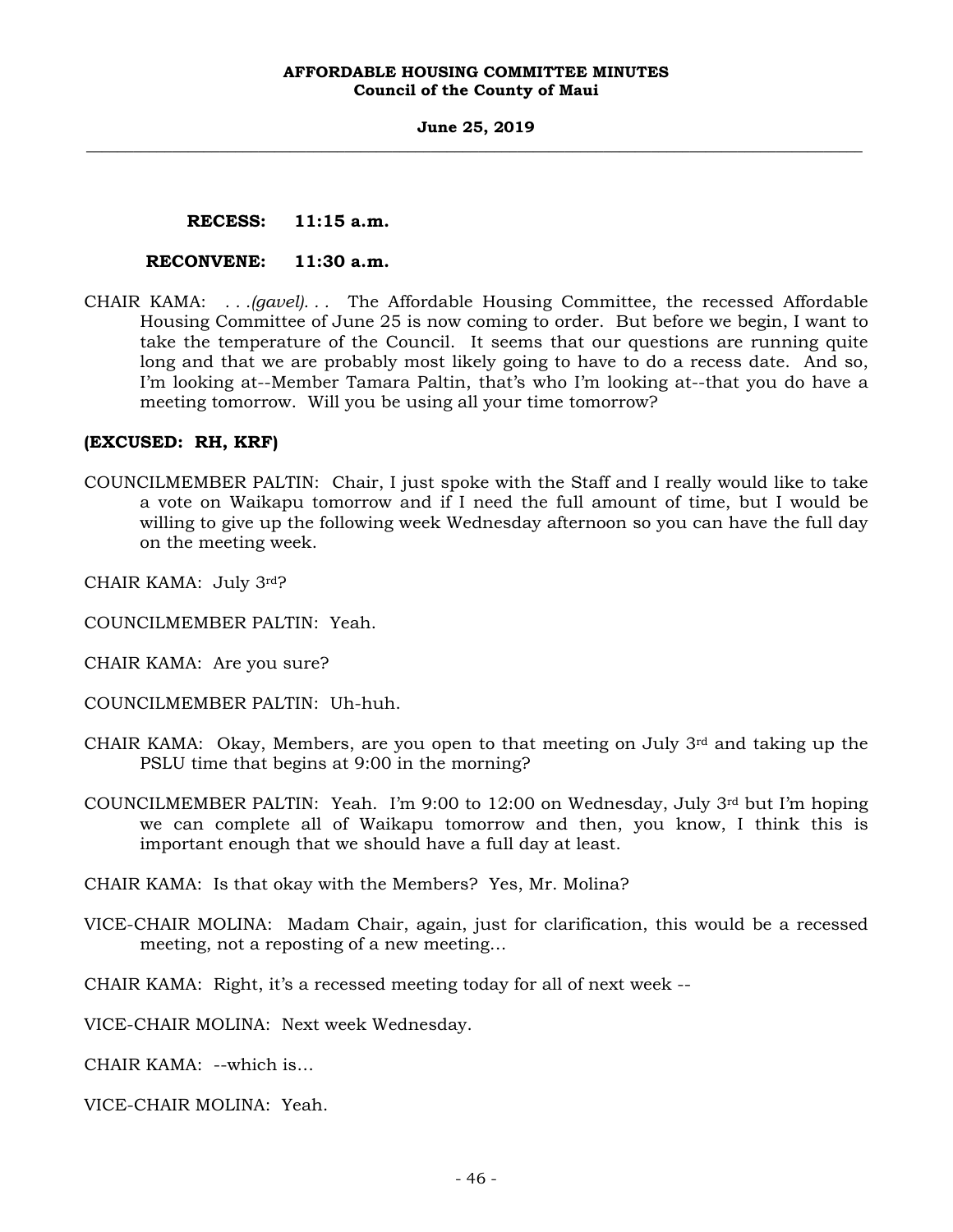#### **June 25, 2019 \_\_\_\_\_\_\_\_\_\_\_\_\_\_\_\_\_\_\_\_\_\_\_\_\_\_\_\_\_\_\_\_\_\_\_\_\_\_\_\_\_\_\_\_\_\_\_\_\_\_\_\_\_\_\_\_\_\_\_\_\_\_\_\_\_\_\_\_\_\_\_\_\_\_\_\_\_\_\_\_\_\_\_\_\_\_\_\_\_\_\_\_\_\_\_\_\_\_\_**

CHAIR KAMA: Right, next week Wednesday, July 3rd beginning at 9:00 a.m. in the morning.

VICE-CHAIR MOLINA: Okay. All right, thank you.

CHAIR KAMA: Okay, thank you. Yes?

- COUNCILMEMBER SINENCI: Chair, there was some discussion about possibly having some meetings out in Lahaina at the project site. Is that something that you'd consider?
- CHAIR KAMA: I would consider it if we're going to be talking to the people out there, but because we're only going to be making decisions at that next meeting and so today, my preference is that today we ask all the questions we need to ask before 12:30. And then if you have any considerations, modifications, amendments, take the week to write them all down, and then when we meet on July 3<sup>rd</sup>, let's bring them all up and before all of us so we can actually deliberate and do what we have to do with the DBAs and the 201H.

COUNCILMEMBER SINENCI: Okay, thank you, Chair.

- CHAIR KAMA: You're welcome. Good? Okay. Now, where were we? Questions. Okay, so for round two of questions, Mr. Sinenci?
- COUNCILMEMBER SINENCI: Thank you, Chair. I did forget to ask of the Captain in the first round, do you know anything about the placement of sirens at the project? It was a concern from the Department of Emergency I believe that there be sirens on this project or on both projects. Can you speak to that?

MR. HAAKE: Sorry, Councilmember, I don't know anything about the sirens.

COUNCILMEMBER SINENCI: Is that a State issue? Maybe the developers…

MR. HAAKE: Maybe Civil Defense.

CHAIR KAMA: Who would know about sirens?

COUNCILMEMBER SINENCI: That was one of the concerns.

CHAIR KAMA: Emergency preparedness right?

UNIDENTIFIED SPEAKER: Emergency Management.

CHAIR KAMA: Emergency Management, they're not here. Okay, Mr. Sinenci, would you like us to call him?

COUNCILMEMBER SINENCI: Sure.

CHAIR KAMA: Okay.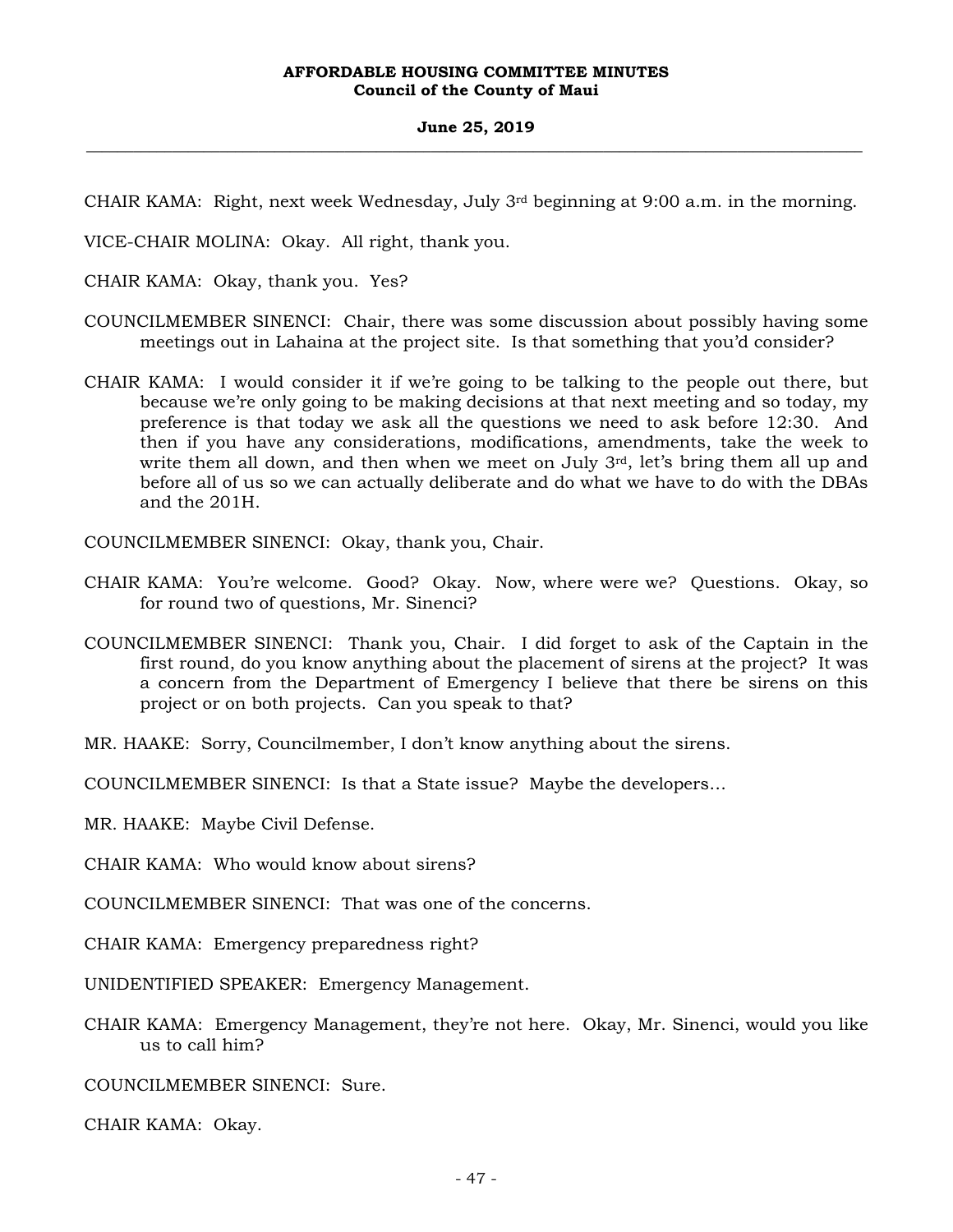### **June 25, 2019 \_\_\_\_\_\_\_\_\_\_\_\_\_\_\_\_\_\_\_\_\_\_\_\_\_\_\_\_\_\_\_\_\_\_\_\_\_\_\_\_\_\_\_\_\_\_\_\_\_\_\_\_\_\_\_\_\_\_\_\_\_\_\_\_\_\_\_\_\_\_\_\_\_\_\_\_\_\_\_\_\_\_\_\_\_\_\_\_\_\_\_\_\_\_\_\_\_\_\_**

COUNCILMEMBER SINENCI: Yeah.

CHAIR KAMA: So, can we put a call in to him?

COUNCILMEMBER SINENCI: In the meantime I'll…

CHAIR KAMA: In the meantime do you have any other questions?

- COUNCILMEMBER SINENCI: Yeah, I did have some other issues about the ag lots, so it looks like a total, Polanui has 16 one-acre ag lots, Makila Rural has about 45 one-acre ag lots, so added together it's about 61 acres. And looking through some of the responses about agriculture, it looks like for ag lots, Department of Water suggested that a use rate of 3,000 gallons per day per acre for agricultural irrigation has been used. This rate is based on the actual ongoing agriculture use on the LIC system. So, my question is does that mean that this would be in addition to the 61 acres that is zoned as Ag lots? Is there anybody that can answer?
- MS. BLUMENSTEIN: Thank you. Eva Blumenstein, Planning Program Manager. We had some comments on, based on system standards if this is a private water system now. Based on our system standards, 5,000 gallons per acre is for potable and non-potable demand for an ag lot; however, in this, for this development they're proposing two separate systems, non-potable, so therefore, you know, it's fine to divvy it up so that you have a non-potable and potable component. So, 3,000 gallons per acre is very adequate.
- COUNCILMEMBER SINENCI: Okay, thank you. My second question, Chair, was for I believe Public Works. So, about the roads and pertaining to agriculture I think there was some comment from Public Works that in addition to ensure that all roadway pavement is appropriately designed to accommodate the weight of anticipated trucks or equipment for the ag production. Ms. Dagdag-Andaya, can you respond to some of the concerns about, we talked about some of the roadway pavement and will the pavement be designed to accommodate additional weight of trucks --
- MS. DAGDAG-ANDAYA: Chair, yes they would --

COUNCILMEMBER SINENCI: --and equipment?

- MS. DAGDAG-ANDAYA: --have…they would need to comply with those standards for weight. And, you know, whether it's ag, rural, or urban, you know, we do have these different standards. And if the roads are intended for ag use then we have requirements for ag-type roads and they would have to comply with that.
- COUNCILMEMBER SINENCI: You know if these, the roads will just be toward the ag sections of the project or throughout? I mean they would have to go through the…well, not necessarily the work house…housing streets but through the entire project.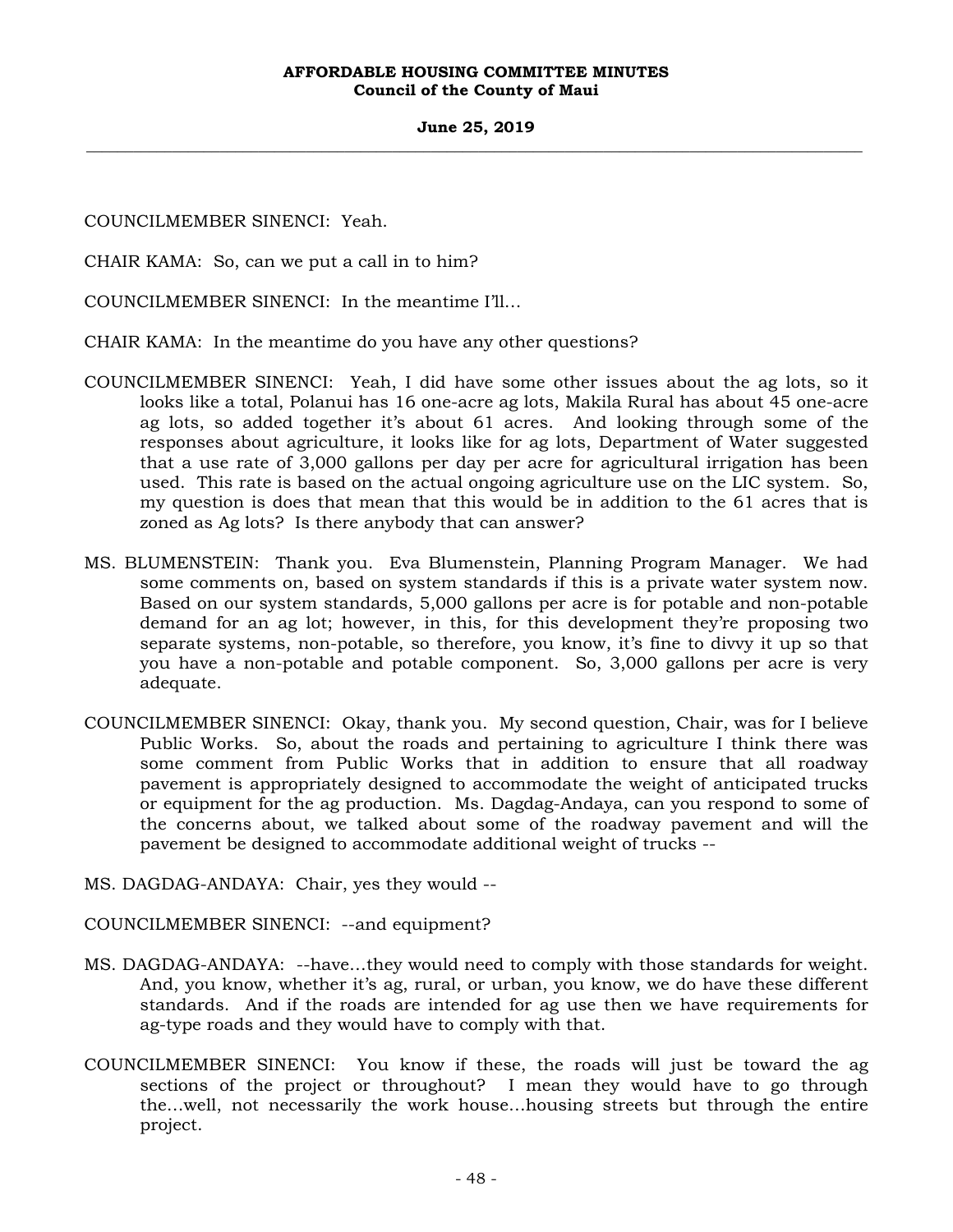MS. DAGDAG-ANDAYA: The standards would apply to all the roads in the subdivision.

- COUNCILMEMBER SINENCI: Okay, thank you. And just following along the lines of agriculture, the Department of Agriculture had some comments for the, I believe it's the Makila Rural-East project. And some of their concerns were that the lots smaller than the current County two-acre minimum lot size as it further exacerbates the problem of gentleman estate lots that inflate agriculture land value benefits to the owner via property tax exemption and lower water rates while providing no viable agriculture production on agriculture lots…agriculture land, and generally reducing land available for farming and making it more expensive for farmers. Also, they continue to say that once fragmentation begins in the Agricultural-zoned lands, it leads to…the way to further development of agricultural lands. And they wanted…they recommended that the applicant discuss whether this project constitute a move towards more urbanization of the area. And so, I don't know if the developers have, had addressed some of these concerns from the Department of Agriculture?
- CHAIR KAMA: So, who would be able to respond, would Planning be able to do that?
- MS. McLEAN: Thank you, Chair. I'm trying to see Councilmember Sinenci over there on the end. The developer would have to be the one to respond to whether they've addressed those comments, but this does bring up an issue that we're grappling with Countywide which is how agricultural lands are being used for non-agricultural purposes which isn't the intent of the State or County zoning districts, but the uses and standards in them, in those districts allow this type of use. And we have discussed on more of a casual level with the Council how we can further protect our agricultural lands and increase the use of the Rural designation for developments that truly are rural in nature and not agricultural. I would point out that this area is designated within the rural growth boundaries of the Maui Island Plan. So, as far as County-level planning goes, the idea was for this to be more rural in nature rather than agricultural. And the district boundary amendment bills that are in front of you for the market, or excuse me, I keep saying that, for the affordable components would change it to Urban. And so, they are on point that it would change from Ag to Urban for the smaller affordable lots. And in terms of the other lots, the market lots that would remain Agricultural, we continue with that challenge of seeing that the use is actually agricultural and not the gentleman's estates and pseudo ag. But that's a challenge that we're facing Countywide really.

# *(Councilmember Rawlins-Fernandez returns at 11:39 a.m.)*

COUNCILMEMBER SINENCI: Would…a follow-up, Chair, for the Director. Would this, I guess bring added, you know, as far as enforcing these agriculture lots, would that bear additional burden for the County? You know we've always talked about Launiupoko, I mean I know from our endpoint that a lot of them…I mean granted that there are farmers up above in Launiupoko but, you know, kind of the idea of enforcement of gentleman's estates that happen up in Launiupoko. And this is not to put down any of the farmers that are actually using their land designation for the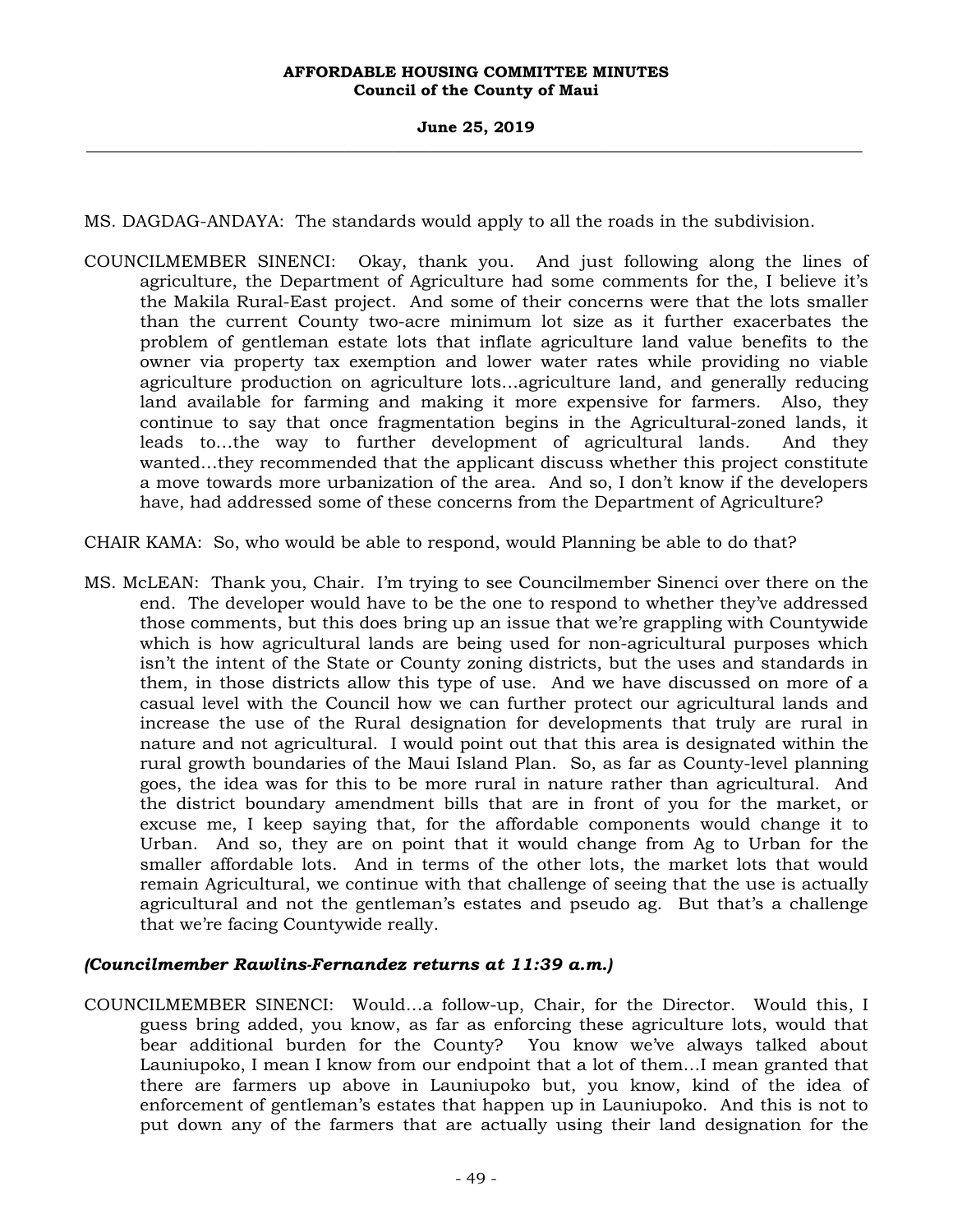### **June 25, 2019 \_\_\_\_\_\_\_\_\_\_\_\_\_\_\_\_\_\_\_\_\_\_\_\_\_\_\_\_\_\_\_\_\_\_\_\_\_\_\_\_\_\_\_\_\_\_\_\_\_\_\_\_\_\_\_\_\_\_\_\_\_\_\_\_\_\_\_\_\_\_\_\_\_\_\_\_\_\_\_\_\_\_\_\_\_\_\_\_\_\_\_\_\_\_\_\_\_\_\_**

usage. I think the irony was when we looked at some of the pictures during the testimony, you had fires all around and that you also saw swimming pools up in Launiupoko, and the irony is that okay, we've, you know, we're trying to get water, we're trying to fight fires and then there's also, you know, homesteads up there that have swimming pools. So, that might be kind of continuation is, is this reservoir or swimming pool?

MS. McLEAN: When we talk about regulations in the Ag District and the uses that are allowed, the structures that are allowed, we've had this tendency to go back and forth between trying to curb abuse and have really strict regulations and then on the other hand being permissive so that we can support local farmers and small farms because it's one-size-fits-all. If you're going to be permissive to support farmers and have things be easier for farmers to build the structures that they need and change their ag activity when conditions warrant, you have to understand that non-ag users will benefit from that leniency. So, you make it easier for farmers but you open it up to abuse. And if you want to be restrictive, that's going to make it tougher for farmers in a lot of ways. So, it really is a challenge. And we also…there is a restriction on the size of dwellings in the Ag District although it's very, very generous, because farmers have said I should be entitled to have a nice big home if I'm successful and who says a farmer can't have a swimming pool. So, it really is a challenge. I think from a common sense perspective you should be able to tell a real farm from a gentleman's estate and certainly I would agree with that. But when it comes down to pointing to violations of the County Code, that's very difficult to say what is ag. You know is one tree ag? Is a dozen trees ag? Is a hundred trees ag? You know we don't have a solid enough definition of agriculture to verify like that. It's very challenging.

COUNCILMEMBER SINENCI: Thank you for that response. One more, Chair?

CHAIR KAMA: Sure, but maybe you can…really should consider taking up that definition.

- COUNCILMEMBER SINENCI: Okay. Yes, thank you, Chair, for that recommendation. Last question, you know, if we've got…if the project has private water, private streets to maintain, private sewers, and we're thinking about extra costs for fire-wise construction. Does the developer take on these added costs as far as maintaining the project since it won't be coming off of a County maintenance or…
- MS. McLEAN: That's a question that the developer can probably answer. My understanding is that some of those things are routine expenses of the water company for example, but there will likely be monthly fees for the homeowners from the market and the affordable lots. But the developer should be able to answer that.

COUNCILMEMBER SINENCI: Okay.

CHAIR KAMA: So, can we have the developers answer that --

COUNCILMEMBER SINENCI: Sure.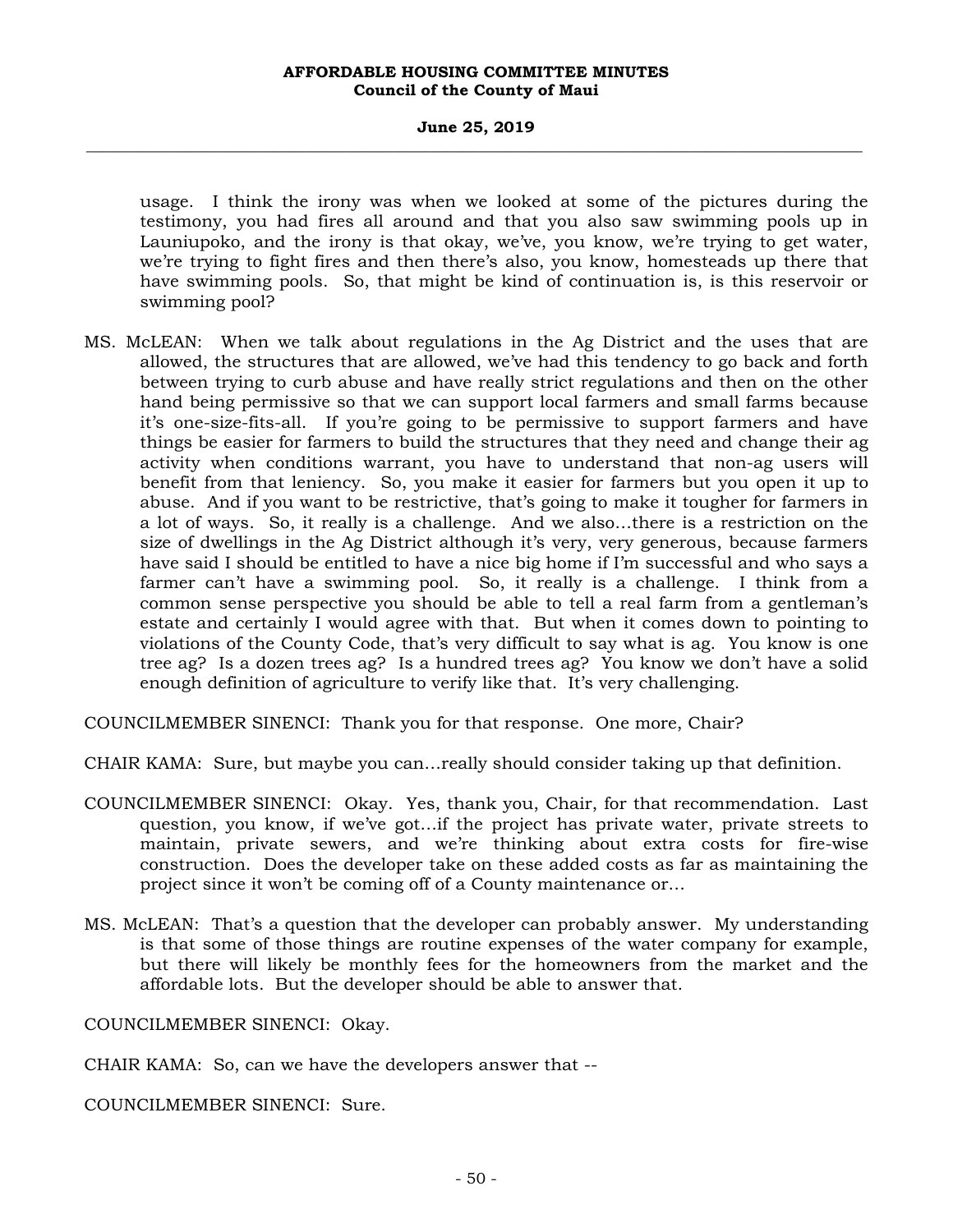### **June 25, 2019 \_\_\_\_\_\_\_\_\_\_\_\_\_\_\_\_\_\_\_\_\_\_\_\_\_\_\_\_\_\_\_\_\_\_\_\_\_\_\_\_\_\_\_\_\_\_\_\_\_\_\_\_\_\_\_\_\_\_\_\_\_\_\_\_\_\_\_\_\_\_\_\_\_\_\_\_\_\_\_\_\_\_\_\_\_\_\_\_\_\_\_\_\_\_\_\_\_\_\_**

CHAIR KAMA: --Mr. Sinenci? Okay. So, Polanui and Makila or do you have…okay.

COUNCILMEMBER SINENCI: Yeah, anybody.

MR. WITTEN: Thank you, Council Chair. Yeah, I think in general all the private roads and infrastructure would be the responsibility of the homeowners association. It would be set up for each of those neighborhoods, and those get funded on a typically monthly basis to account for the anticipated replacement and repaving and maintenance of the common areas.

COUNCILMEMBER SINENCI: What kind of added cost would that accrue?

MR. WITTEN: It all depends on the neighborhood. These are relatively small so we have…I'm not aware of having calculated what the association dues would be anticipated. But as we spoke about earlier, we're trying to downscale the roads and put in green infrastructure to minimize the cost and make it easily maintainable. So, I don't have the numbers specifically but that will typically get worked out. But it shouldn't be anything abnormal from, you know, the only problem is that you're paying real property taxes to the County but not getting any services, and but you also have to pay into the homeowners association to ensure that when the infrastructure needs to be upgraded or replaced that you have that funds available. So, there is a whole management, property management regime that would take care of that.

COUNCILMEMBER SINENCI: Okay, thank you. Same?

UNIDENTIFIED SPEAKER: Yeah.

COUNCILMEMBER SINENCI: All right. Thank you, Chair. I'll yield to my fellow Councilmembers.

CHAIR KAMA: Thank you. Mr. Molina?

VICE-CHAIR MOLINA: Thank you very much, Madam Chair. I have more questions about water as it relates to Makila Rural-East, but before I ask for the resources for the water component, can I ask a quick question of the Planning Director, Ms. McLean?

CHAIR KAMA: Sure.

- VICE-CHAIR MOLINA: Director McLean, thank you for being here. Just following up on an issue that was brought up by Member Paltin as it relates to West Maui CPAC, now, I believe they have started meeting already. What is the deadline that they're supposed to complete their findings or recommendations? Is it still I guess they have like roughly 180 days and when did they first begin, start the process?
- MS. McLEAN: That's correct. The CPAC does have 6 months, 180 days to complete their review. Their first meeting is scheduled for July 25<sup>th</sup>. And so...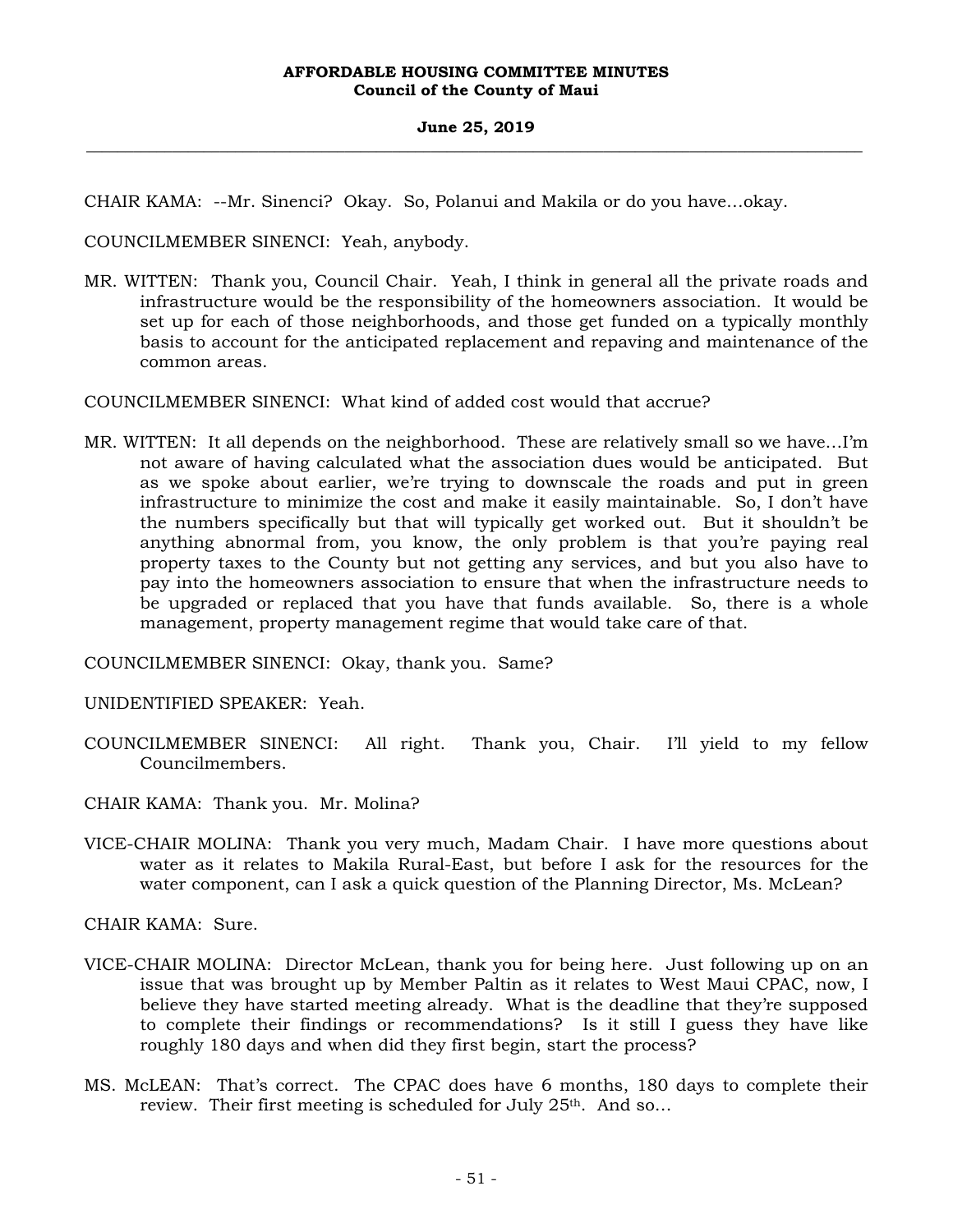VICE-CHAIR MOLINA: Oh, so they haven't even started yet?

MS. McLEAN: Correct.

VICE-CHAIR MOLINA: Oh.

- MS. McLEAN: We've been working out scheduling and the venue and a number of details, getting their administrative rules put together. There's a lot that has to be organized on our side before that first meeting, because once that first meeting takes place, that's when the clock starts ticking so we want to make sure that we have everything in place before they start.
- VICE-CHAIR MOLINA: Okay, assuming July so they're supposed to complete it by the end of the year I guess, maybe January or so. Of course you could come in for extensions if need be to the Council right?
- MS. McLEAN: We have only had to do that for Lanai for, because of the accident and then for Molokai because of bad weather we weren't able to travel. But the extensions that we've requested have been very small.
- VICE-CHAIR MOLINA: Okay. All right, thank you for that information. Madam Chair, could I call upon I guess Mr. Nance or Mr. Tremble --

CHAIR KAMA: Mr. Tremble?

VICE-CHAIR MOLINA: --regarding the water?

CHAIR KAMA: Sure.

MR. NANCE: Hi, I'm Tom Nance, water resource consultant for the projects.

VICE-CHAIR MOLINA: Okay, thank you very much, Mr. Nance, for being here. And, Madam Chair, sorry to be such a pest about water, the only reasons as it relates to this project, the area is agriculture and for…I mean the concerns from the Chief [*sic*] as well because there's so much brush and people are going to need additional water for the agricultural component of their homes and also to, you know, keep their grass green. So, which is why I think water is certainly a very important topic --

CHAIR KAMA: Go ahead.

VICE-CHAIR MOLINA: --here.

CHAIR KAMA: Ask the question.

VICE-CHAIR MOLINA: I see, Mr. Nance, first of all, the report noted that the full buildout of the lots will draw approximately 336,000 gallons per day of potable water, and the full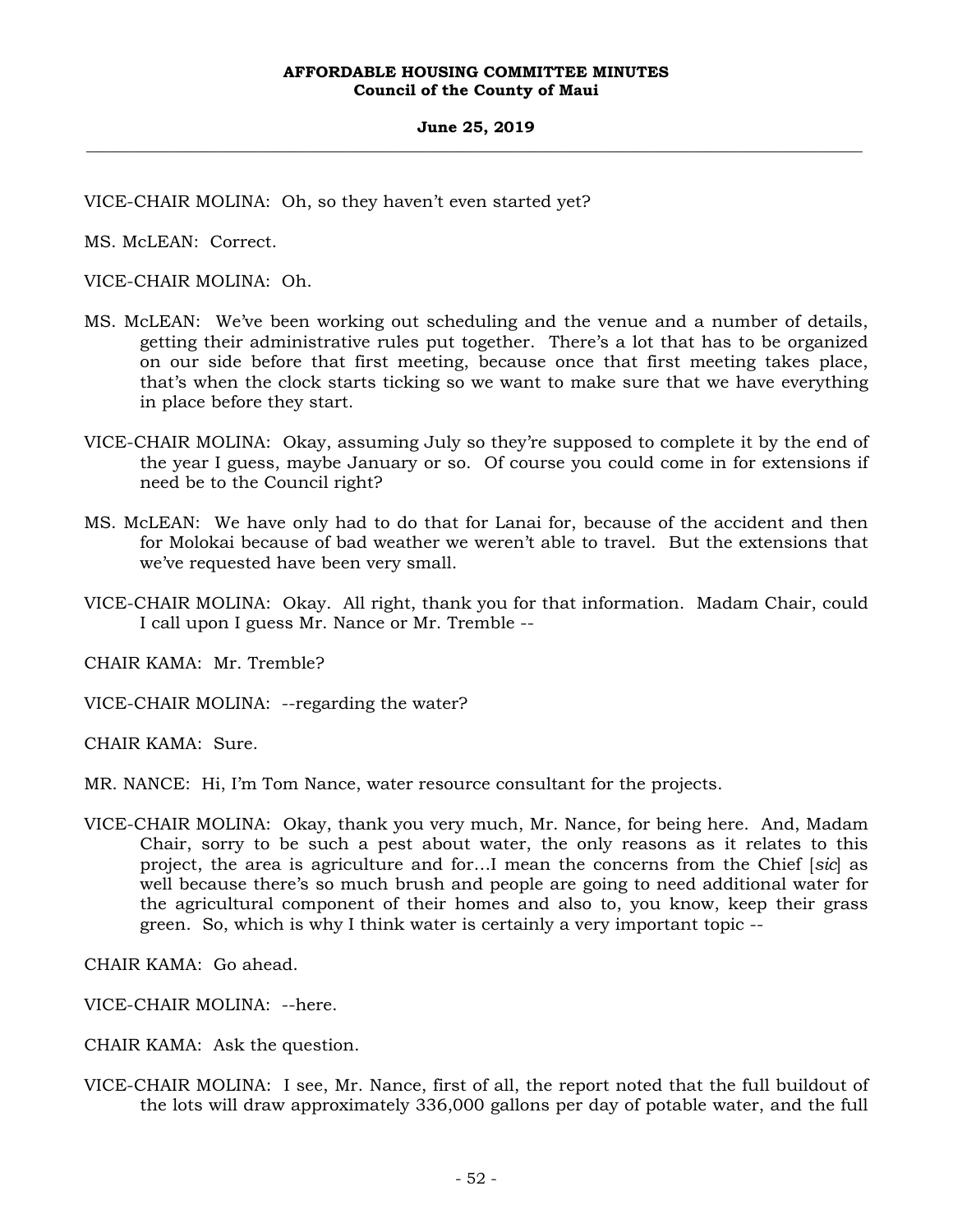### **June 25, 2019 \_\_\_\_\_\_\_\_\_\_\_\_\_\_\_\_\_\_\_\_\_\_\_\_\_\_\_\_\_\_\_\_\_\_\_\_\_\_\_\_\_\_\_\_\_\_\_\_\_\_\_\_\_\_\_\_\_\_\_\_\_\_\_\_\_\_\_\_\_\_\_\_\_\_\_\_\_\_\_\_\_\_\_\_\_\_\_\_\_\_\_\_\_\_\_\_\_\_\_**

buildout for non-potable is about 1.5 million. The source for this water will come from where?

MR. NANCE: For the potable system it will be groundwater wells and as has been testified previously, the irrigation system is in the process of converting from almost exclusively surface water from two streams, Kauaula and Launiupoko to primarily groundwater. So, let's step back a little bit because we're talking about the use of groundwater going forward. All the wells that are existing and planned are in the area delineated by the Water Commission as the Launiupoko Aquifer. They established sustainable yields of that aquifer and monitor the amount of pumpage relative to that sustainable yield. They've set the sustainable of the Launiupoko Aquifer at 7 million gallons a day. Since the closing of the plantation in late 1999, average pumpage of all wells which are those in this project and the County has averaged only 1 million gallons a day of the 7. So, there's plenty of water in the Launiupoko Aquifer for the projected requirements.

VICE-CHAIR MOLINA: Okay.

MR. NANCE: Let's focus first on the potable system 'cause it's simpler, easier. The potable system has three wells. Their present capacity is sufficient, obviously, for existing uses and for all three of the 201H projects with some capacity left over. I've recommended to them however because it's a potable system, you need to have adequate backup capacity. When a well pump goes down, it's not an overnight fix, it's weeks to months. So, monitoring that usage as we go forward, there'll be a time--my opinion--where a fourth well needs to be added to the potable system as to provide that needed backup capacity. The three wells that exist now would have that capacity but wouldn't provide that backup capacity themselves. So…

VICE-CHAIR MOLINA: Okay. Just --

MR. NANCE: Sure.

- VICE-CHAIR MOLINA: --thank you for that. Just a quick question with regards to you mentioned Launiupoko Stream. Now, Kauaula Stream, how much would that affect Kauaula Stream?
- MR. NANCE: The pumpage of the groundwater wells?

VICE-CHAIR MOLINA: Yeah.

MR. NANCE: Not at all. If you picture the invert of the stream starting where they actually divert it up at 1,540 foot elevation, come down, go to the shoreline, the groundwater is residing four or five feet above sea level which is well below the invert of the stream. So, pumping the wells will have no effect on the stream. However, seepage from the stream will recharge the groundwater being pumped by the wells. So, there's no impact on the stream.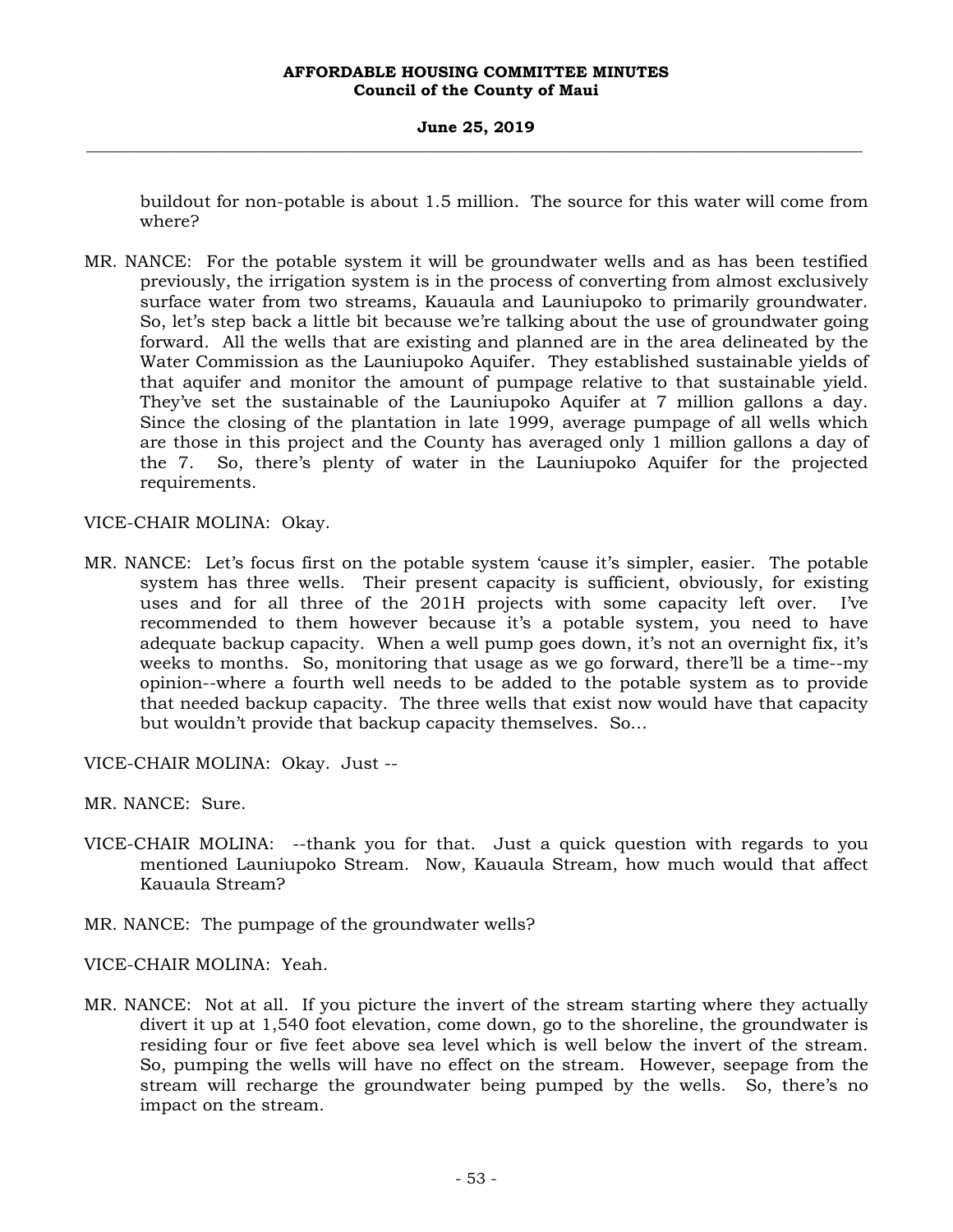#### **June 25, 2019 \_\_\_\_\_\_\_\_\_\_\_\_\_\_\_\_\_\_\_\_\_\_\_\_\_\_\_\_\_\_\_\_\_\_\_\_\_\_\_\_\_\_\_\_\_\_\_\_\_\_\_\_\_\_\_\_\_\_\_\_\_\_\_\_\_\_\_\_\_\_\_\_\_\_\_\_\_\_\_\_\_\_\_\_\_\_\_\_\_\_\_\_\_\_\_\_\_\_\_**

- VICE-CHAIR MOLINA: Okay, thank you. And finally, with regard to Exhibit A of the warranty deed, the agreement with Kauaula water, the system that was, you know, I guess put together back in, well roughly 20 years ago, is this agreement to secure water from this water system, Kauaula or is it to allow easements on the property, the subject property for providing water to other properties for subdivisions?
- MR. NANCE: I can't speak to that particular…I don't know what you're referring to.

VICE-CHAIR MOLINA: Yeah.

- MR. NANCE: I can tell you about the resources, the irrigation system --
- VICE-CHAIR MOLINA: Okay, yeah.
- MR. NANCE: --but I can't tell you about…
- VICE-CHAIR MOLINA: Madam Chair, that's okay, I can get that…maybe we can ask at a later point.
- CHAIR KAMA: Okay, thank you.
- VICE-CHAIR MOLINA: So, just maybe one last question. I don't know if this is for you but any potential conflicts with residents about the water source for this project? And has the transmission of water to the project been resolved with the neighboring property owners? 'Cause I…for me just I'd like to see all these issues kind of cleared up or get an update on what's going on.
- MR. NANCE: You jumped ahead but I hadn't described the situation for the irrigation system so maybe before Glenn tackles that. It's been discussed that there were periods of when there wasn't adequate flow or pressure, and as both Glenn and Dave Minami said, the decision by the Water Commission in March 2018, essentially, effectively, particularly in peak season is going to eliminate the use of Kauaula Stream as an irrigation source of supply. There's two points in the stream where they have required that a certain amount be left in the stream, and meeting those requirements basically will, down the road Kauaula Stream will not be part of the supply. Launiupoko Stream will continue to be because no restrictions on its use have been applied, but it's a very small source, 300,000 gallons a day, as a year on average, and less than that, maybe 200,000 in the peak season when irrigation use is up and the stream flow is down. So, the evolution of the sources of supply for the irrigation system are going to be three wells. One of them has already been drill cased, pump tested, and is in service. It's actually called the LIC-1 Well. It is non-potable but it's actually drinking water fresh. It's not potable because there are a bunch of other requirements having to do with setbacks from wastewater disposal and so forth. A second well has been constructed, it's called the McDonald Well only about 400 feet away from LIC-1. And they're in the process of negotiating with Dr. McDonald. That will be added to the system. And the third well is what we call the Wainee Shaft A&B. It's a 1,300 foot long horizontal skimming tunnel. In the plantation period was sometimes pumped at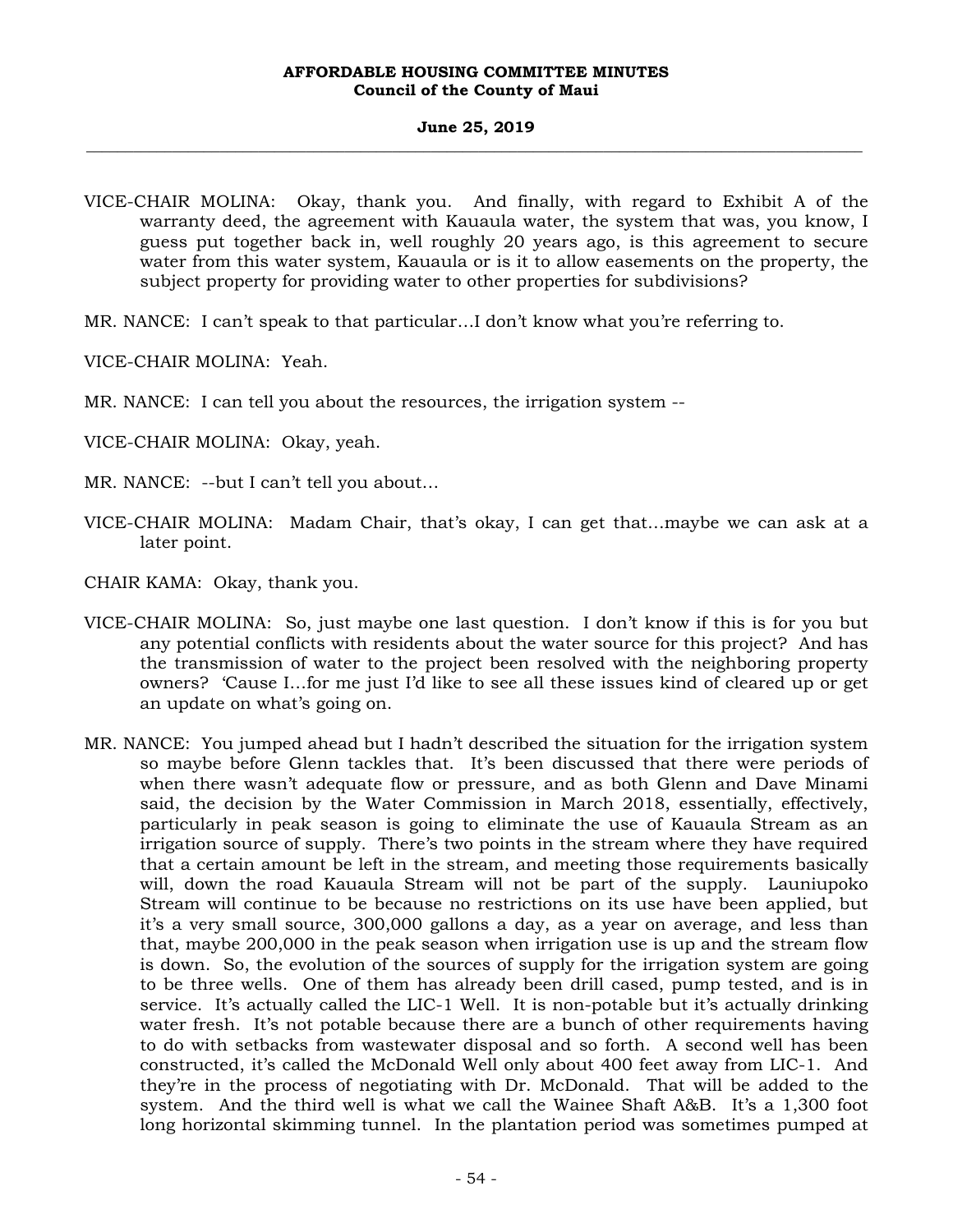#### **June 25, 2019 \_\_\_\_\_\_\_\_\_\_\_\_\_\_\_\_\_\_\_\_\_\_\_\_\_\_\_\_\_\_\_\_\_\_\_\_\_\_\_\_\_\_\_\_\_\_\_\_\_\_\_\_\_\_\_\_\_\_\_\_\_\_\_\_\_\_\_\_\_\_\_\_\_\_\_\_\_\_\_\_\_\_\_\_\_\_\_\_\_\_\_\_\_\_\_\_\_\_\_**

12 or 14 million gallons a day. Maybe over the last six or seven years of the plantation's use, it averaged 6 million gallons a day. We're going to put in two 700-gallon-a-minute pumps with a total supply capacity of 2 million gallons a day. So, those three wells plus the modest contribution of the Launiupoko Stream will provide more than sufficient supply for the irrigation requirements.

VICE-CHAIR MOLINA: Thank you.

- MR. TREMBLE: Mr. Molina, I believe your question was is there any litigation or…
- VICE-CHAIR MOLINA: Yeah, any concerns between the neighboring property owners as it relates to the distribution of water?
- MR. TREMBLE: The path that we've chosen has no action on it at all, and we…it's 100 percent owned either by, outright by one of the partners or are within our company development's partnerships. There's been several, so we believe we have a clear access to supply the A&B wells to our system.

VICE-CHAIR MOLINA: Okay, thank you. Thank you, Madam Chair.

CHAIR KAMA: You're welcome. Ms. Lee?

COUNCILMEMBER LEE: Madam Chair, how long are we going to go?

CHAIR KAMA: Till about 12:30-ish or so.

COUNCILMEMBER LEE: Okay.

- CHAIR KAMA: Definitely before the afternoon meeting for sure, for sure, but it's up to you, Members.
- COUNCILMEMBER LEE: Okay, no, just checking if had four minutes or half an hour. You know big difference yeah? Okay, so first question is to Corp. Counsel, Jeff, what kinds of modifications can we make to this application resolution, if any?
- MR. UEOKA: I don't really know how to tell you what kind you can, it's more throw it out there and…

COUNCILMEMBER LEE: Okay, I'll give you an example.

MR. UEOKA: Thank you.

- COUNCILMEMBER LEE: Okay, so usually it would be related to the exemption page where there's requests for exemptions and also if there were another page for conditions.
- MR. UEOKA: Thank you, Chair. Member Lee, yeah, you can modify the exemption list. You can…on the modification section you can add in conditions, that's acceptable.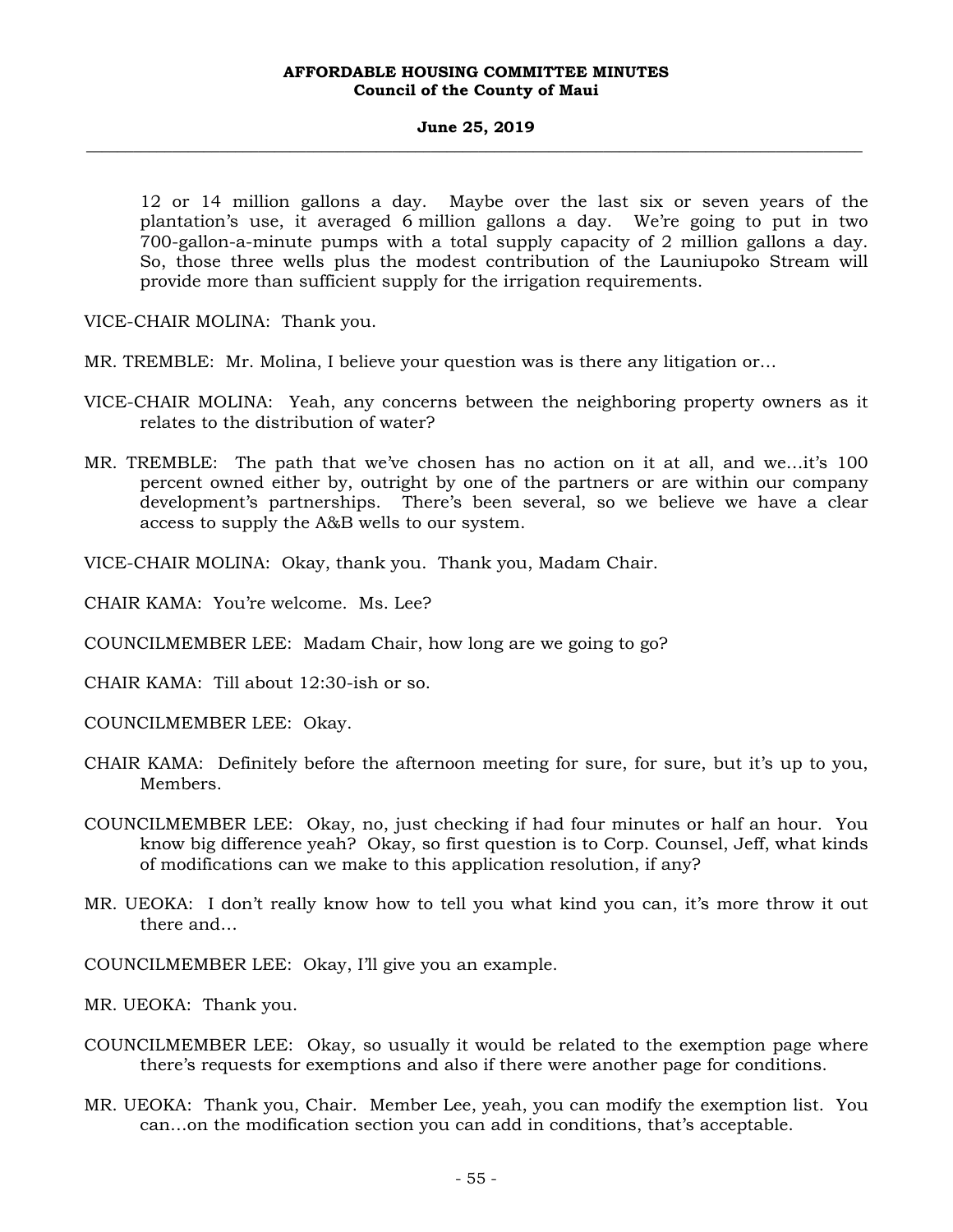- COUNCILMEMBER LEE: Okay, all right. 'Cause before, you know, we didn't have that opportunity, so…that option. Okay, so now we can make modifications. And so, one modification could be let's say no TVRs and no B&Bs. Is that an example of a legitimate modification?
- MR. UEOKA: Thank you, Chair. Yeah, it probably would be 'cause you are technically changing the zoning or modifying the existing zoning condition so you could add that as a modification for zoning. Probably we could speak more with the Planning Department on enforcement of that, and I'm assuming you would want it to be County enforceable and CC&R enforceable. Is that my…is that a correct understanding?
- COUNCILMEMBER LEE: Yes, well, it will run with the land so the CCRs shouldn't have, take precedence over, you know, the conditions for the 201H approval right?
- MR. UEOKA: Well, I guess I will be technical. Running with the land is just a recordation on the property, but do you want the County to enforce this no TVR thing, no short-term rental or --
- COUNCILMEMBER LEE: Yes, yes.
- MR. UEOKA: --do you want…
- COUNCILMEMBER LEE: Yes.
- MR. UEOKA: Okay, then you should probably include it in the, more under zoning so it would be a condition. We can work with the Planning Department to make sure they understand and are able to enforce.
- COUNCILMEMBER LEE: Okay. So, when the time comes we can talk about that particular condition as well as a few others that I might offer?
- MR. UEOKA: Chair, if I may?
- CHAIR KAMA: Go ahead, Mr. Ueoka.
- MR. UEOKA: I'd appreciate that if you could get it to us before the time comes so we can take a look at it and have some good, smart answers for you before July  $3<sup>rd</sup>$ .
- COUNCILMEMBER LEE: Okay, so on the exemption page, Jeff, there is a standard column and an exemption column. Okay. I don't know if you have this piece of paper. Okay. I'll keep talking 'cause time is running out. So, under max dwelling height it says 30 feet and then that's standard. Exemption not mentioned. So, if the exemption is not mentioned, the thinking is that they will follow the standard requirement, is that correct? If so, I don't know why they put this on the exemption page, but anyway, it's here. So, the standard is 30 feet but I just want to make sure that the dwelling, they're not…I mean two stories would be the maximum height. So, that's what I'm,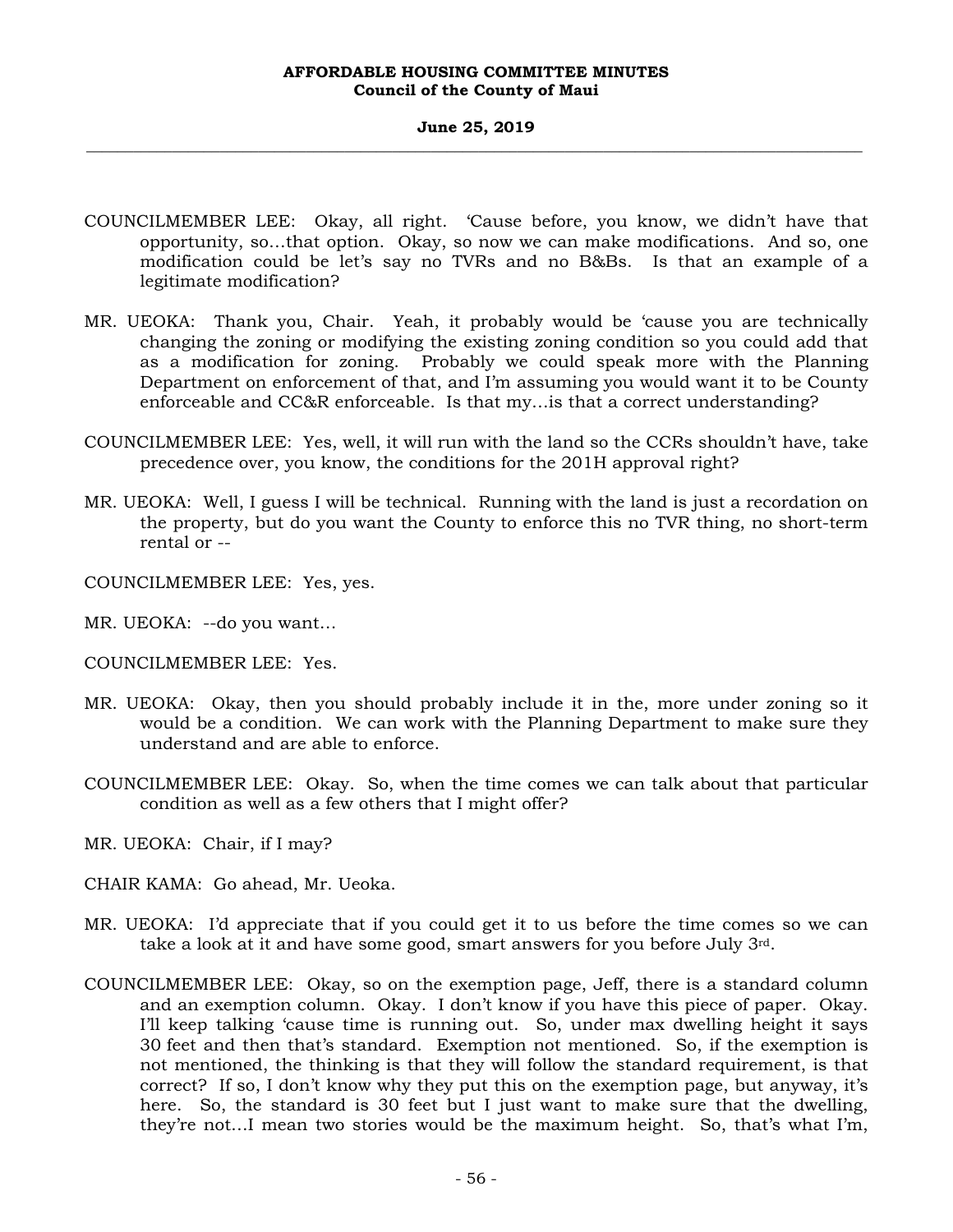### **June 25, 2019 \_\_\_\_\_\_\_\_\_\_\_\_\_\_\_\_\_\_\_\_\_\_\_\_\_\_\_\_\_\_\_\_\_\_\_\_\_\_\_\_\_\_\_\_\_\_\_\_\_\_\_\_\_\_\_\_\_\_\_\_\_\_\_\_\_\_\_\_\_\_\_\_\_\_\_\_\_\_\_\_\_\_\_\_\_\_\_\_\_\_\_\_\_\_\_\_\_\_\_**

that's where I'm going but this is what I have in front of me. Maximum dwelling height is 30 feet, yeah, that's the standard in the Code and the exemption is not mentioned. So, I'm assuming they're not asking for a blank check on this right? I don't know why it says not mentioned.

MR. UEOKA: Sorry, I guess generally speaking the property is zoned a certain type of zoning. and what they do here is they ask for certain exemptions from the zoning. So, it will keep the underlying zoning provisions unless it's exempt from it. And I think…or sometimes they ask to be subject to a different type of zoning. For the residential workforce housing units. I think they're looking for…are residential of some type zoning, so I believe in the residential-type zoning, it is a 30-foot max height restriction. And if it'd make you feel better you can add that in.

COUNCILMEMBER LEE: And the part about the two stories?

- MR. UEOKA: You could add that in if you desire. I believe…I thought I heard the developer saying they want a maximum of one story.
- COUNCILMEMBER LEE: Well, that's great but, you know, we need clarification 'cause it's kind of vague on this page, and I think the Planning Director has a comment. Ms. McLean?
- MS. McLEAN: Thank you, Chair. Yes, we're getting…when it comes to building height, we don't use stories anymore, we just use a measurement of height, because then we get into arguments of oh well, this is a loft or this is a mezzanine, it's not a story and it gets silly when really you're concerned about the height. So, 30 feet is easy, no dispute, so we'd like to just keep it at height and not include stories. Thank you, Chair.
- COUNCILMEMBER LEE: Okay, so, Ms. McLean, you have no idea then why under exemption it says not mentioned?
- MS. McLEAN: On this handout it shouldn't say not mentioned because in the exhibits that are attached to the resolution that list out the exemptions, it specifies as Corporation Counsel said that for the workforce lots in both projects that they would comply with the R-3 Residential District standards and specify that no building shall exceed 30 feet in height. So, it is specified in the exemptions.

COUNCILMEMBER LEE: Okay. Are sidewalks specified in the exemptions?

- MS. McLEAN: Only in Polanui I believe they ask for an exemption to have sidewalks on only one side of the street rather than two sides of the street. Two sides of the street would be the typical requirement.
- COUNCILMEMBER LEE: Okay, I think that covers most of my questions, Madam Chair. Thank you.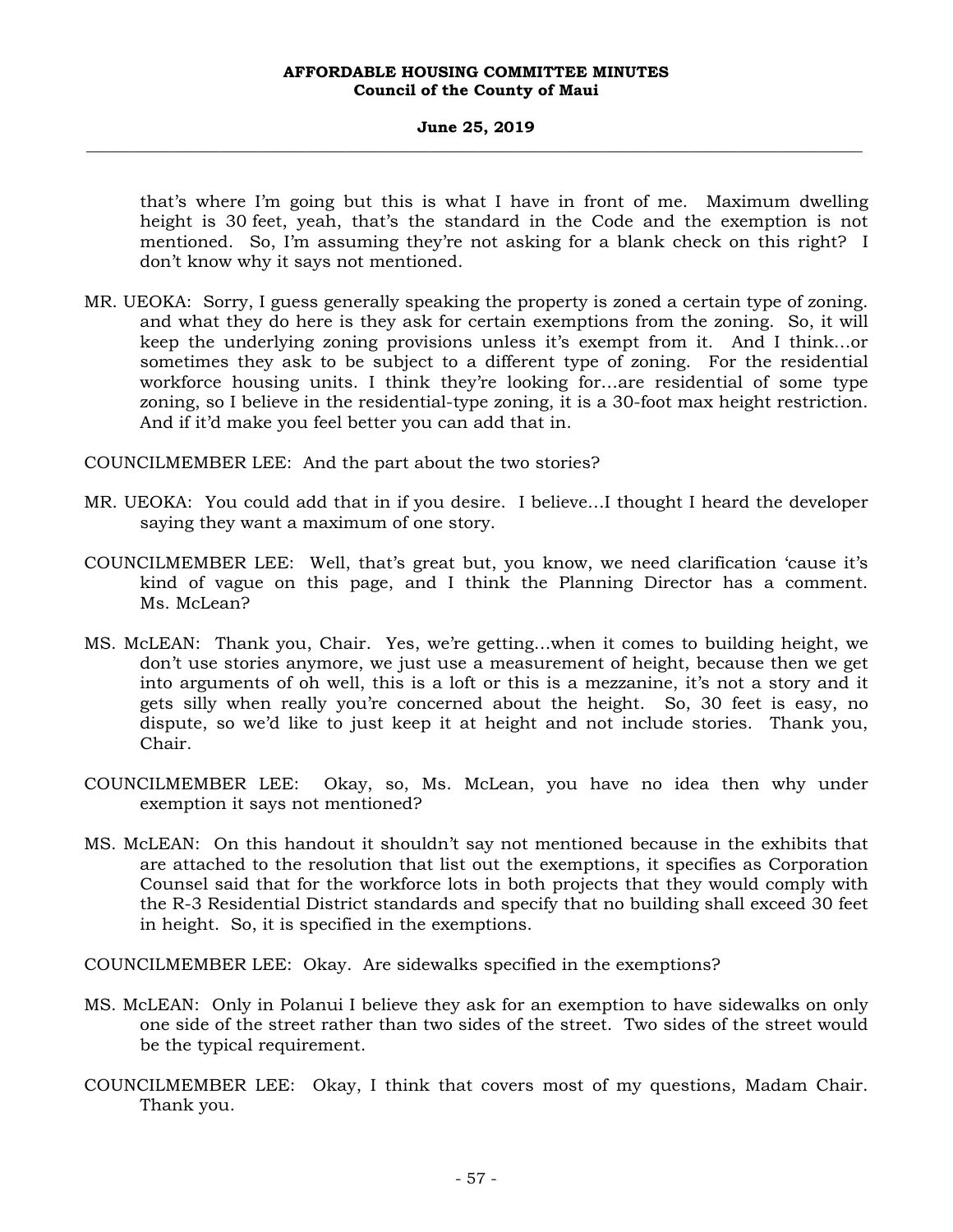### **June 25, 2019 \_\_\_\_\_\_\_\_\_\_\_\_\_\_\_\_\_\_\_\_\_\_\_\_\_\_\_\_\_\_\_\_\_\_\_\_\_\_\_\_\_\_\_\_\_\_\_\_\_\_\_\_\_\_\_\_\_\_\_\_\_\_\_\_\_\_\_\_\_\_\_\_\_\_\_\_\_\_\_\_\_\_\_\_\_\_\_\_\_\_\_\_\_\_\_\_\_\_\_**

CHAIR KAMA: Thank you. Mr. Sinenci?

COUNCILMEMBER SINENCI: I just wanted --

CHAIR KAMA: Mister…

COUNCILMEMBER SINENCI: --to point out that Mr. Andaya --

CHAIR KAMA: Yes.

COUNCILMEMBER SINENCI: --is here.

CHAIR KAMA: Thank you. So, Mr. Andaya, is here to address your issue. So --

COUNCILMEMBER SINENCI: Sorry, he might --

CHAIR KAMA: --Mister…

COUNCILMEMBER SINENCI: --have an upcoming event.

- CHAIR KAMA: Yeah, this is the siren issue. So, Mr. Andaya, could you…do you want to repeat your question 'cause he wasn't here, Mr. Sinenci?
- COUNCILMEMBER SINENCI: If there's any sirens and/or a need for sirens at this, these projects as far as Emergency Management?

MR. ANDAYA: Madam Chair?

CHAIR KAMA: Yes, go ahead.

MR. ANDAYA: So, typically we have sirens in coastal areas, you know, and the reason why we have that is because when people are on the beach for instance, you know, and there's a, say a locally-generated tsunami that we want to get them, you know, we want to alert them that they need to get off the beach as quickly as possible or anyone in the coastal areas as quickly as possible. So, primarily that's where we have sirens along the coast. In this case here, there is a siren that's going to be built and it's at Puamana and that should reach the development in question.

COUNCILMEMBER SINENCI: Thank you. Thank you, Chair.

- CHAIR KAMA: Thank you. Thank you, Mr. Andaya. Okay, Ms. Rawlins-Fernandez, it's your turn.
- COUNCILMEMBER RAWLINS-FERNANDEZ: Mahalo, Chair. I wanted to ask you a quick clarifying question.

CHAIR KAMA: Sure.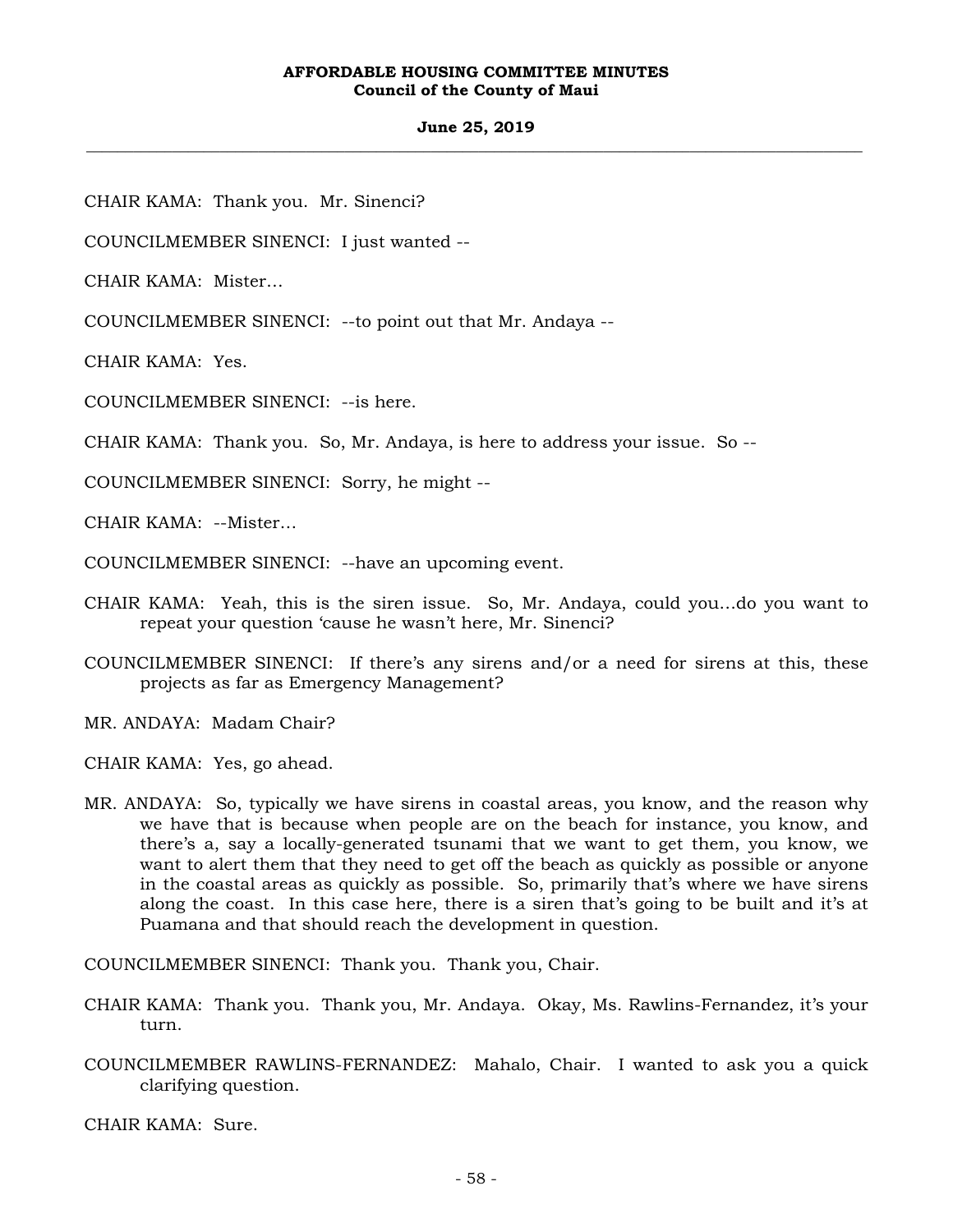### **June 25, 2019 \_\_\_\_\_\_\_\_\_\_\_\_\_\_\_\_\_\_\_\_\_\_\_\_\_\_\_\_\_\_\_\_\_\_\_\_\_\_\_\_\_\_\_\_\_\_\_\_\_\_\_\_\_\_\_\_\_\_\_\_\_\_\_\_\_\_\_\_\_\_\_\_\_\_\_\_\_\_\_\_\_\_\_\_\_\_\_\_\_\_\_\_\_\_\_\_\_\_\_**

COUNCILMEMBER RAWLINS-FERNANDEZ: So, you said that there is a meeting this afternoon, which…that would…

UNIDENTIFIED SPEAKER: *. . .(inaudible). . .*

COUNCILMEMBER RAWLINS-FERNANDEZ: Okay, okay. I just…that was the clarification. Okay, the training.

CHAIR KAMA: The training.

COUNCILMEMBER RAWLINS-FERNANDEZ: Okay.

CHAIR KAMA: Yeah.

COUNCILMEMBER RAWLINS-FERNANDEZ: Got it. Okay.

CHAIR KAMA: Okay.

COUNCILMEMBER RAWLINS-FERNANDEZ: Mahalo.

CHAIR KAMA: Sure.

COUNCILMEMBER RAWLINS-FERNANDEZ: Okay. So, my first question will be for Planning. Given that these projects were previously under Makila Rural district boundary amendment before the State Land Use Commission, is this segmentation under the LUC or under 343 or under Department of Health which requires the wastewater treatment facility be built for 50 units or more?

CHAIR KAMA: Go ahead, Ms. McLean.

MS. McLEAN: Thank you, Chair. I'd like to ask for Corp. Counsel's assistance in answering that question. The…there was a time when all three projects were looked at together and that didn't go forward, and now they've been separated into three. And each one is being proposed in a way that enables it to have just this process with the Council. I don't know if there's a legal definition of segmentation. Clearly, the design at this point is to enable the project to move forward just with this Council approval and not any other discretionary approvals and no further environmental review. And actually the developer has been straightforward about that approach. Whether that reaches some sort of legal threshold of segmentation though, I don't feel like I would be the one to answer that question. I think it's a fair question and the Council should understand the overall scope of this before making a decision. But whether there's, you know, whether a legal line is being crossed, I would defer that to Corp. Counsel.

CHAIR KAMA: Mr. Ueoka?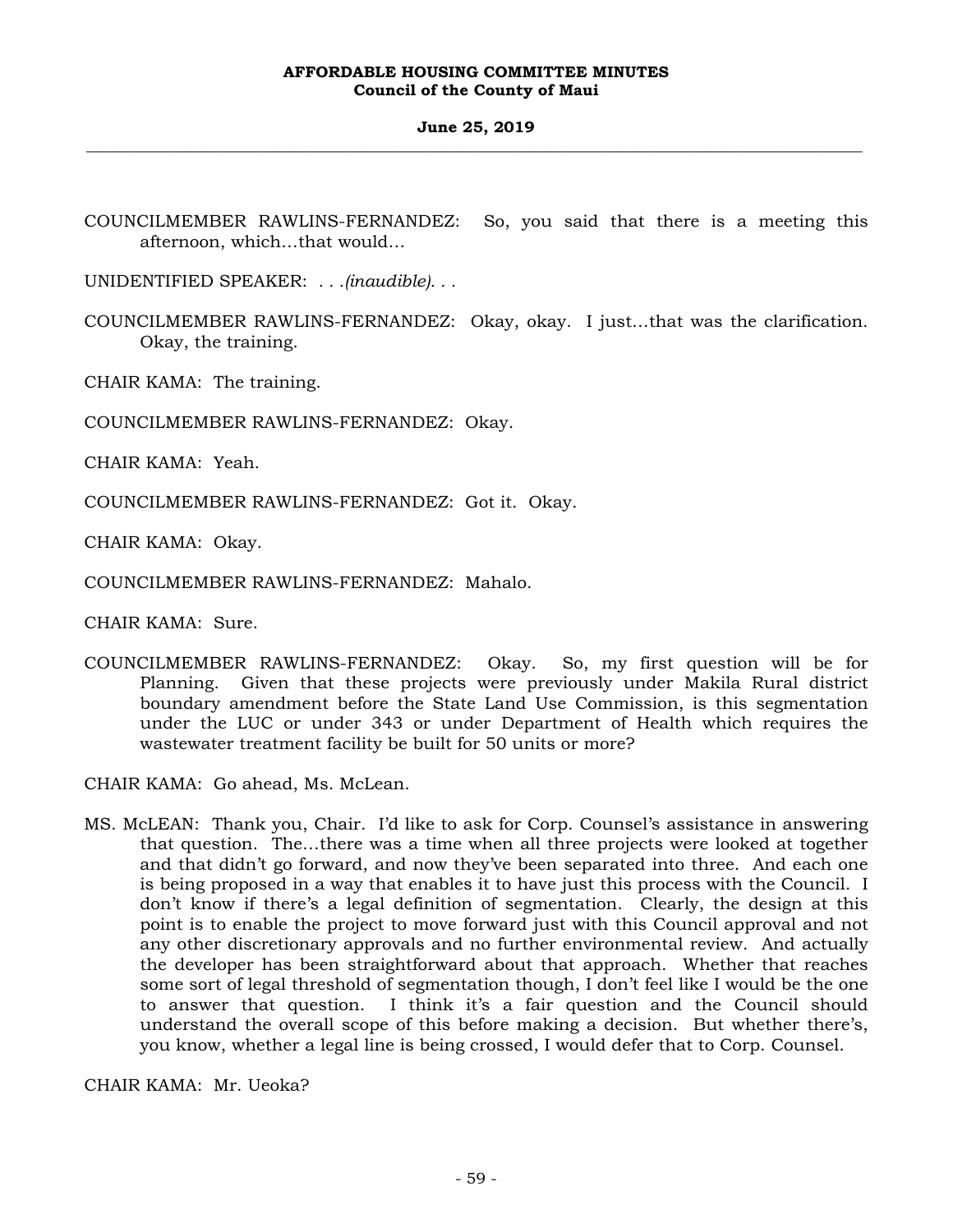### **June 25, 2019 \_\_\_\_\_\_\_\_\_\_\_\_\_\_\_\_\_\_\_\_\_\_\_\_\_\_\_\_\_\_\_\_\_\_\_\_\_\_\_\_\_\_\_\_\_\_\_\_\_\_\_\_\_\_\_\_\_\_\_\_\_\_\_\_\_\_\_\_\_\_\_\_\_\_\_\_\_\_\_\_\_\_\_\_\_\_\_\_\_\_\_\_\_\_\_\_\_\_\_**

MR. UEOKA: Thank you, Chair. I'm not aware of this being a problem segmentation-wise. It is three different landowners so we are looking at it as three different projects from our perspective. I don't want to speak for the Department of Health, I don't want to speak for the, I think you said the State Land Use Commission. But again, those are not County agencies, but as far as our office is concerned, when we got involved in it on the 201H level, it was three, always three separate projects or for the 201H side. So, thank you, Chair.

CHAIR KAMA: Thank you. Miss…

COUNCILMEMBER RAWLINS-FERNANDEZ: Mahalo. Okay, so Section 11.62.1B reads the total development of an area shall not exceed 50 single-family residential lots or exceed 50 dwellings except for developments consisting of one dwelling per acre or greater. We can clearly see from the cumulative effects section of the application of the total development of the area is exceeding 50 dwellings. So, shouldn't this project be required to build a wastewater facility? Whoever.

CHAIR KAMA: You're on.

MR. NAKAGAWA: Aloha, Chair. Eric Nakagawa, Director of Environmental Management. So, what you're reading is the HAR 11-62, and it's pretty clear that a development with 50 lots, 50 units can be done with IWS which is individual wastewater systems and will not trigger a wastewater treatment plant. As far as…once again this is ran by the Department of Health so I mean you can get it specifically from them. And how you're trying to link that to your HRS Chapter 343, it's also clear that anything over the 50 lots would trigger either an EA or EIS type of document required. But my understanding once again as Mr. Ueoka said, these are all separate applications, they are…so they are…they would comply with that DOH standard. So, once again I'm…it's a total different agency who's regulating and approving it, but our interpretation of it would be that they would comply.

CHAIR KAMA: Thank you.

- COUNCILMEMBER RAWLINS-FERNANDEZ: Mahalo, Mr. Nakagawa. So, Corp. Counsel, would you speak to the case that was, I guess the . . .*(inaudible). . .* O Makila that was brought forward…okay, you're making furrowed brows. You don't know which case I'm referring to?
- MR. UEOKA: Chair, I'm not aware of that case. I'm familiar with the 201H process for right now, Chair. Was the County a part to that case?
- COUNCILMEMBER RAWLINS-FERNANDEZ: Yeah, we were being sued because of the previous project. Twenty seventeen.
- MR. UEOKA: I'm not familiar with it. Thank you.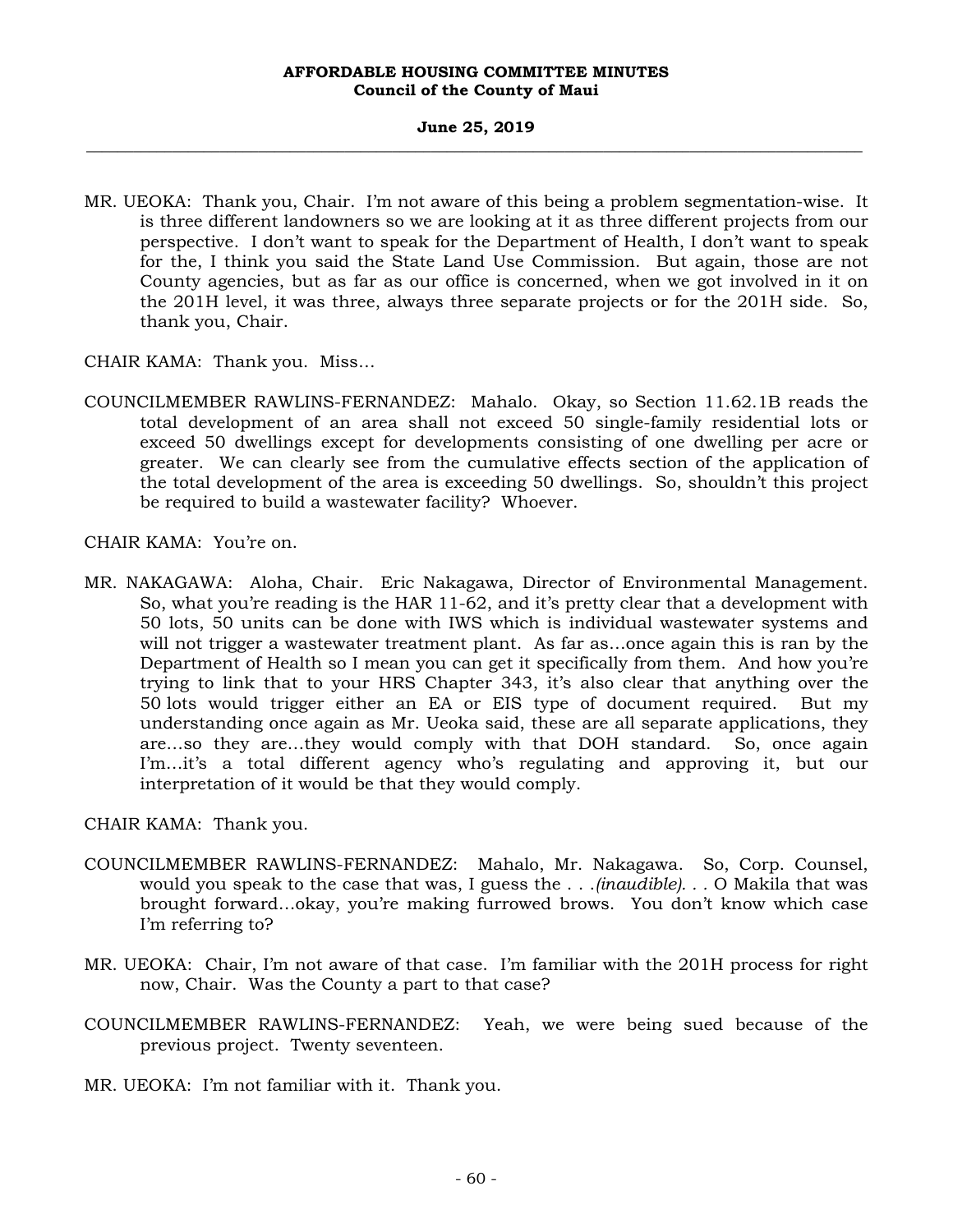#### **June 25, 2019 \_\_\_\_\_\_\_\_\_\_\_\_\_\_\_\_\_\_\_\_\_\_\_\_\_\_\_\_\_\_\_\_\_\_\_\_\_\_\_\_\_\_\_\_\_\_\_\_\_\_\_\_\_\_\_\_\_\_\_\_\_\_\_\_\_\_\_\_\_\_\_\_\_\_\_\_\_\_\_\_\_\_\_\_\_\_\_\_\_\_\_\_\_\_\_\_\_\_\_**

COUNCILMEMBER RAWLINS-FERNANDEZ: Okay, I'll move on to my next question, Chair. And this is regarding Water and Fire. Okay, so do we have adequate water for multiple fire trucks to fill up from the hydrants at the same time? Without draining --

CHAIR KAMA: Do the Fire person --

COUNCILMEMBER RAWLINS-FERNANDEZ: --the system?

CHAIR KAMA: --and then Water after.

COUNCILMEMBER RAWLINS-FERNANDEZ: Mahalo, Chair.

MR. HAAKE: Thank you, Councilmember. Their design should be capable to do that. Yes.

COUNCILMEMBER RAWLINS-FERNANDEZ: After more wells come online or now?

MR. HAAKE: According to what I heard about, you know, how much water is going to be supplied and then the design standard that it's supposed to meet, there should be adequate water to fill up multiple fire trucks at one time. Thank you.

COUNCILMEMBER RAWLINS-FERNANDEZ: Mahalo.

CHAIR KAMA: Water?

- MS. BLUMENSTEIN: Thank you, Chair. Yeah, I don't want to comment on the infrastructure for fire protection since this is a private system. But I can just answer to on any resource questions in terms of available groundwater, that type of thing.
- COUNCILMEMBER RAWLINS-FERNANDEZ: Okay. Mahalo. Okay. I think maybe Corp. Counsel or whoever can answer this question. Okay. How would we require or ask the developers to show us the water before this project is built? So, County Code, Title 14, the "Show Me the Water" requires developer to show availability.

CHAIR KAMA: Mr. Ueoka?

- MR. UEOKA: You could put that in as a modification if it's not already applicable to the project through the County Code.
- COUNCILMEMBER RAWLINS-FERNANDEZ: Okay, mahalo. Okay, and my next question is regarding the process. Is HHFDC involved in either or both of these projects in such a way as to validate these projects' applications under 201H-38 as opposed to applying under 201H-41 that seems to address their proposals as independent projects with input from HHFDC?

CHAIR KAMA: Mr. Ueoka?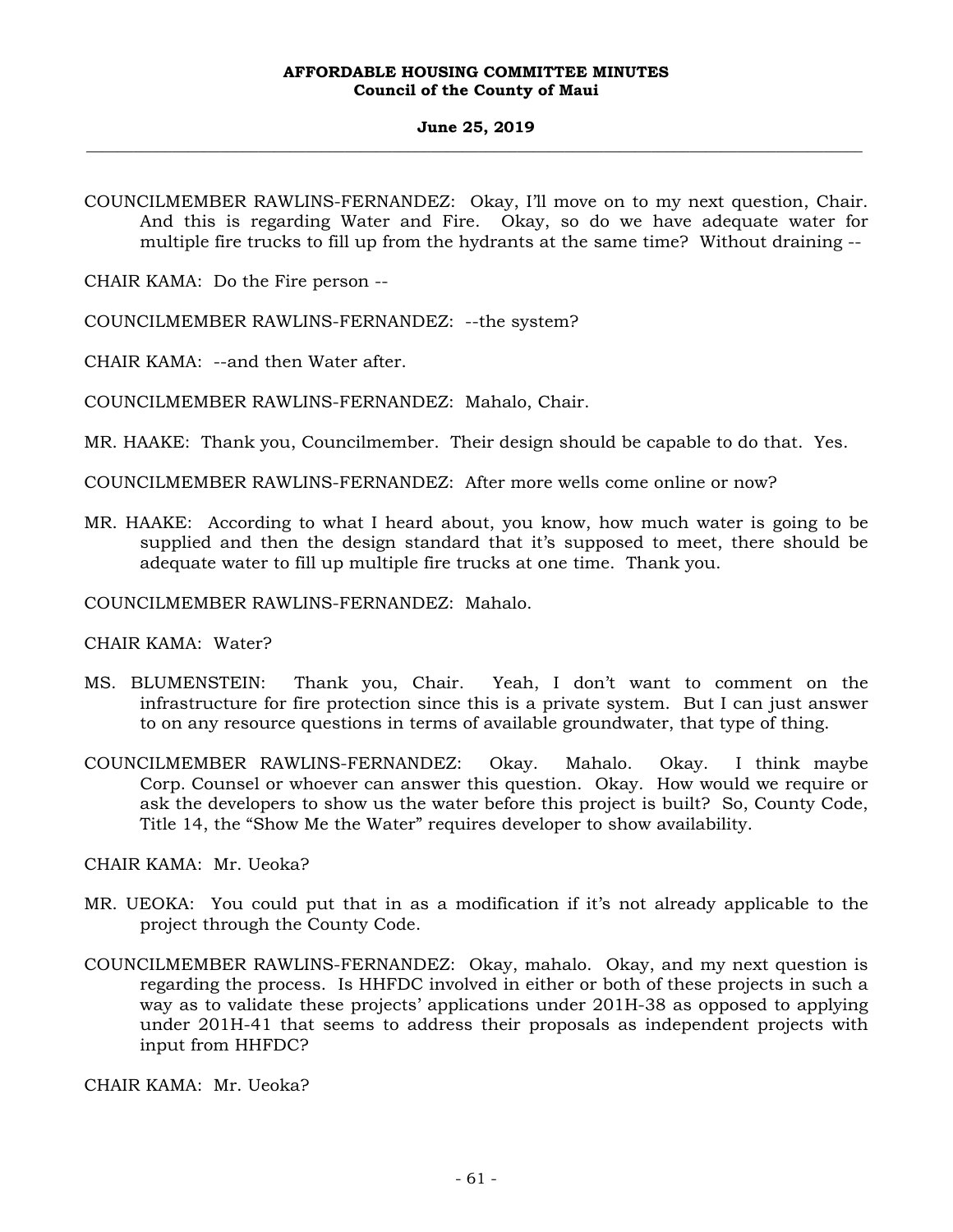### **June 25, 2019 \_\_\_\_\_\_\_\_\_\_\_\_\_\_\_\_\_\_\_\_\_\_\_\_\_\_\_\_\_\_\_\_\_\_\_\_\_\_\_\_\_\_\_\_\_\_\_\_\_\_\_\_\_\_\_\_\_\_\_\_\_\_\_\_\_\_\_\_\_\_\_\_\_\_\_\_\_\_\_\_\_\_\_\_\_\_\_\_\_\_\_\_\_\_\_\_\_\_\_**

MR. UEOKA: Thank you, Chair. What happens is under 46-15.1 I believe, the State granted the counties all the powers of HHFDC in reviewing these 201H projects. The reference to 201H-41, independent development of projects, is just to make clear that isn't the County constructing this project, it's working with a developer for these approvals and getting…moving it forward. That's why it's in front of the County Council right now. And 38 is the section of 201H that authorizes the exemptions from the various things affecting construction I believe is the loose language in 201H-38. So, they are separate but they all do go hand in hand for the references. Thank you, Chair.

CHAIR KAMA: Thank you.

COUNCILMEMBER RAWLINS-FERNANDEZ: Okay, and then last, I just wanted to put on record for Section 19-65-030T [*sic*], any dwelling unit developed pursuant to Chapter 201H, HRS, or Chapter 2.96 of this Code shall not be used as a short-term rental home. Would we still need to put that into the project if it's something that's in our Code as far as prohibiting any of the houses to be used as a STR?

CHAIR KAMA: Mr. Ueoka? Or is that…it's you.

MR. UEOKA: Thank you, Chair. I think that would suffice. It wouldn't hurt to have it recorded also though on the property via modification.

COUNCILMEMBER RAWLINS-FERNANDEZ: Okay. Okay, mahalo. Mahalo, Chair.

CHAIR KAMA: Thank you, Ms. Rawlins-Fernandez. Ms. Sugimura?

- COUNCILMEMBER SUGIMURA: Thank you, Chair. So, talking about the West Maui Community Plan which I guess the process is, will be starting soon, I wonder…I think I saw Pam Eaton in the house and I wonder if she might have a comment as to how that process affects this project.
- CHAIR KAMA: Before she begins, I just want to thank all the departments for being here and for spending so much of your time with us today that I'm hoping that today that we would have asked all of our questions so that when the Council meets again we won't need to call on you at all. Thank you. Go ahead, Ms. Eaton.

MS. EATON: Hi.

COUNCILMEMBER SUGIMURA: Thank you.

MS. EATON: So, your question about…

COUNCILMEMBER SUGIMURA: Oh, I know that we're…I know you've been having community meetings in regard…and excellent work by the way --

MS. EATON: Thank you.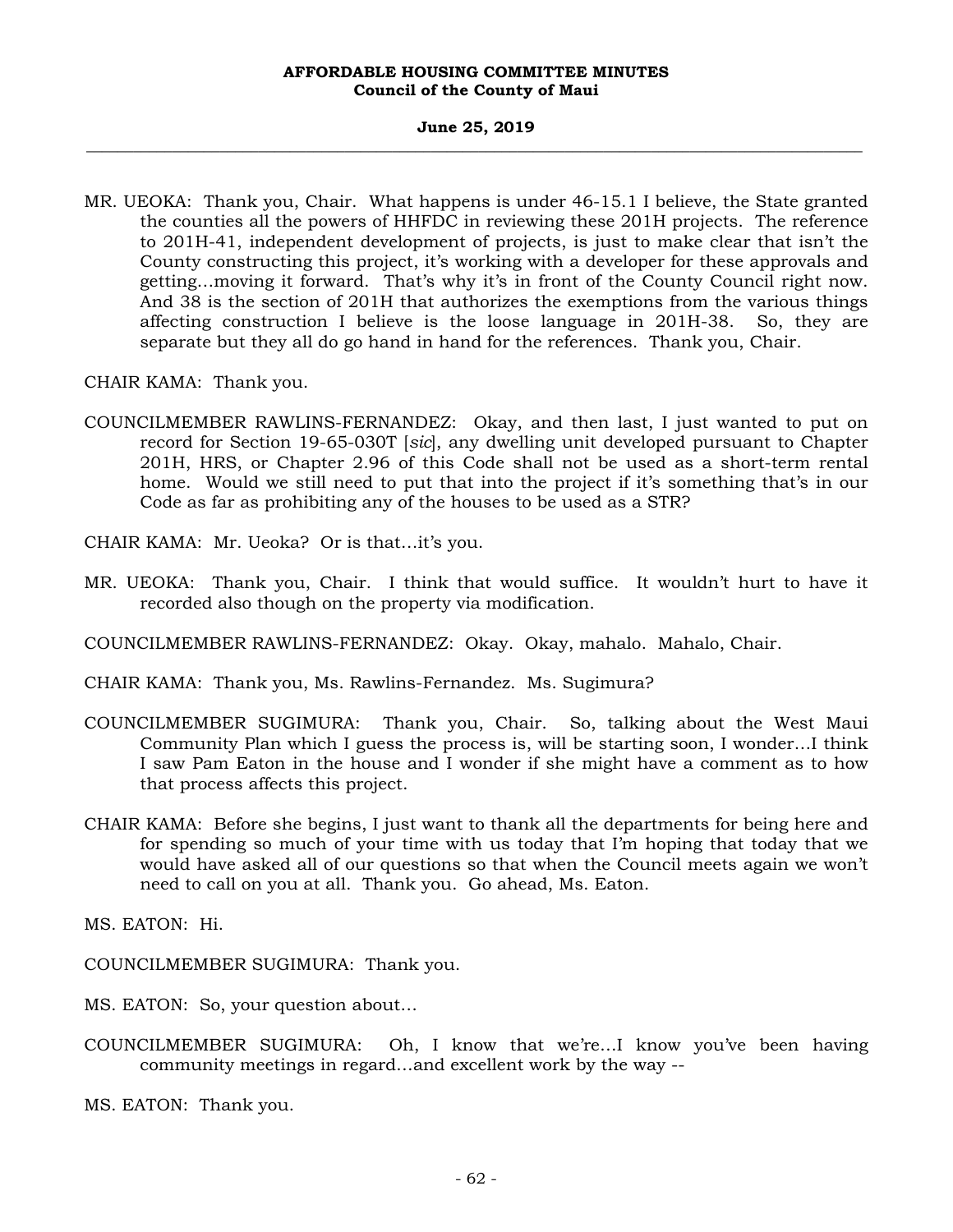COUNCILMEMBER SUGIMURA: --for the West Maui Community Plan, and that you will be starting with CPAC soon. So, how does that process affect this today that we're, what we're talking about? 'Cause I'm…this is going to get approved before your CPAC gets done just because of the process so I'm --

MS. EATON: Right.

COUNCILMEMBER SUGIMURA: --just curious.

MS. EATON: So, I can say that it relates in a couple of different ways. I know that one of the Councilmembers asked the question about how the Maui Island Plan and community plan relate to one another and therefore relates to this project. So, what the community plan will do is update the existing 1996 community plan and it's looking at as was defined by the Maui Island Plan future growth developed…further growth directed areas. So, with regard, specific regard to the community planning process, for the last year and a half, we provided speakers, panels, information, polls. I mean if you've gone to the wearemaui website you have a pretty good idea of what we've done, but really asking the community about the key issues and critical issues in the community. Much of that's been covered today, by today's development and that is there is a great need for housing. There is a huge concern about transportation, Honoapiilani Highway and so forth and the bypass. And there's also a huge concern about natural hazards, a lot of in the coastal areas but quite frankly in mauka areas with regard to fire and fire mitigation. So, what we ended on with community engagement was we developed through the process of the last year and a half and a lot of the polling we did the communities, in speaking with the communities, and we brought in a lot of information about smart growth principles and so forth is we developed four different growth scenarios. And I think one of your testifiers sort of on his own took a look at 'cause it's all on the website. We had two open houses, and the purpose of these growth areas was to sort of try to work with the community in terms of what do you want your community to look like and where do you want it to grow. In no way was there any reflection of anti-growth, that's not the issue here, but a lot of what we discussed over the past year and a half was how can we bring more housing, affordable housing in light of the fact that we've got risks such as sea level rise, fire, and we've got traffic and transportation and congestion issues and of course concerns about water. So, we looked to principles such as infill growth and development. So, some of the scenarios had for example the focus being on infill, because another great concern by the folks in West Maui rightfully so is infrastructure and the state of our infrastructure. And so, we tried to capitalize on those areas where we have existing infrastructure that would make sense, where there's jobs, where there's transportation, where there's sidewalks, bike paths, so you have those compact complete communities. And then we sort of went to the extreme and that is with one of the growth scenarios is said okay, per the Maui Island Plan as it was approved by the Maui County Council in 2012, full buildout. And we invited…so we mapped that four different areas and explained that you're not picking one, but there could be hybrid of the four. I will say that of the comments and they're on the website that were received, we had the community say what do you like, what do you not like, what would you like to see, what would you not like to see. As it relates to this particular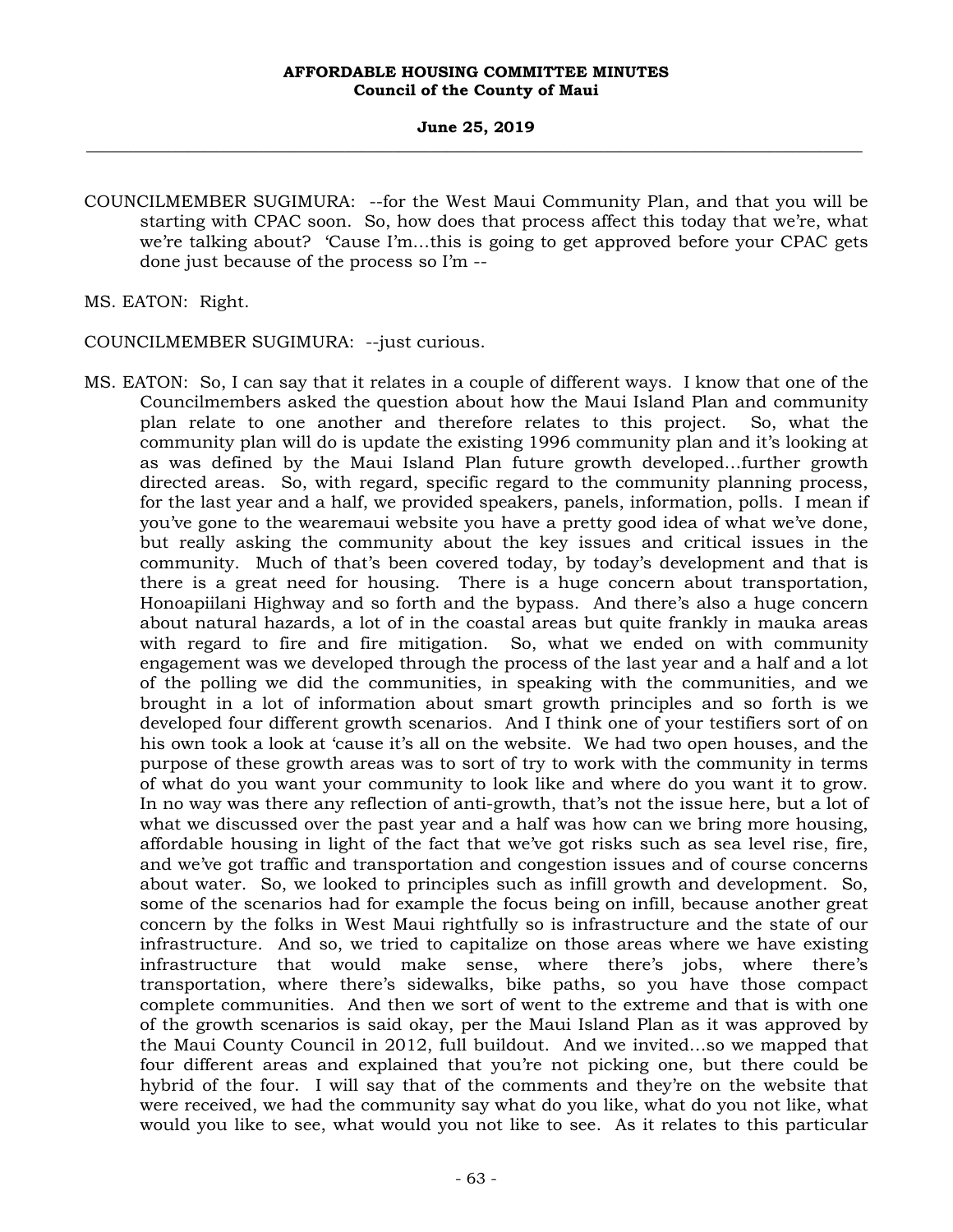### **June 25, 2019 \_\_\_\_\_\_\_\_\_\_\_\_\_\_\_\_\_\_\_\_\_\_\_\_\_\_\_\_\_\_\_\_\_\_\_\_\_\_\_\_\_\_\_\_\_\_\_\_\_\_\_\_\_\_\_\_\_\_\_\_\_\_\_\_\_\_\_\_\_\_\_\_\_\_\_\_\_\_\_\_\_\_\_\_\_\_\_\_\_\_\_\_\_\_\_\_\_\_\_**

area, I'd say by and large the community...the…one of the few things they definitely agreed upon is they did not want to see growth in this area. They want housing, they want growth, but they really wanted it focused in areas like Wainee or in areas where there's infill, existing infrastructure, but they didn't want to see as they called this sprawl. So, that's kind of how it relates to…that's coming from the community.

- COUNCILMEMBER SUGIMURA: Interesting. Thank you. And I just had a question regarding…everybody is talking about water so…and apologize if this has already been addressed with the potable and non-potable sources, but what is the developer's proposed plan on addressing potable or non-potable sources to accommodate current and potentially future use?
- CHAIR KAMA: So, can we have the water people from the developer's side down here please?
- MR. NANCE: Could you repeat your question? I thought I actually covered it when I was here last time but go…
- COUNCILMEMBER SUGIMURA: Oh, did you? Okay, that's what I wasn't sure and if you did just let me know. What is the developer's proposed plan on addressing potable and non-potable sources to accommodate current and potentially future use? I know you're going through a conversion.
- MR. NANCE: On the potable side, the three existing wells which will have capacity in among themselves to handle the three 201H projects as well as current development. I have recommended to them that in order to provide adequate backup capacity if one of these three wells goes down, that a fourth well will be added. So, that's the plan for the potable system. For the non-potable system, with the Water Commission's effective elimination of the use of Kauaula Stream, sources going forward will be Launiupoko Stream which its use is not restricted, and three wells: one of them already in service called LIC-1, one of them Dr. McDonald's well which will be added to the system, and the third the former plantation Wainee Shafts A&B. So, going forward those will be the sources for the non-potable system.
- COUNCILMEMBER SUGIMURA: So, you're fine that…or this project will be fine then with the water sources?
- MR. NANCE: There will be enough water, yes.
- COUNCILMEMBER SUGIMURA: Okay. I think also remember hearing Keeaumoku Kapu saying that one of the water…according to the map…and I just…if you could clarify this since you're the expert is that one of the wells were ending on his property. I don't know if you heard that but…

MR. NANCE: My…I think…

COUNCILMEMBER SUGIMURA: And it's not listed here.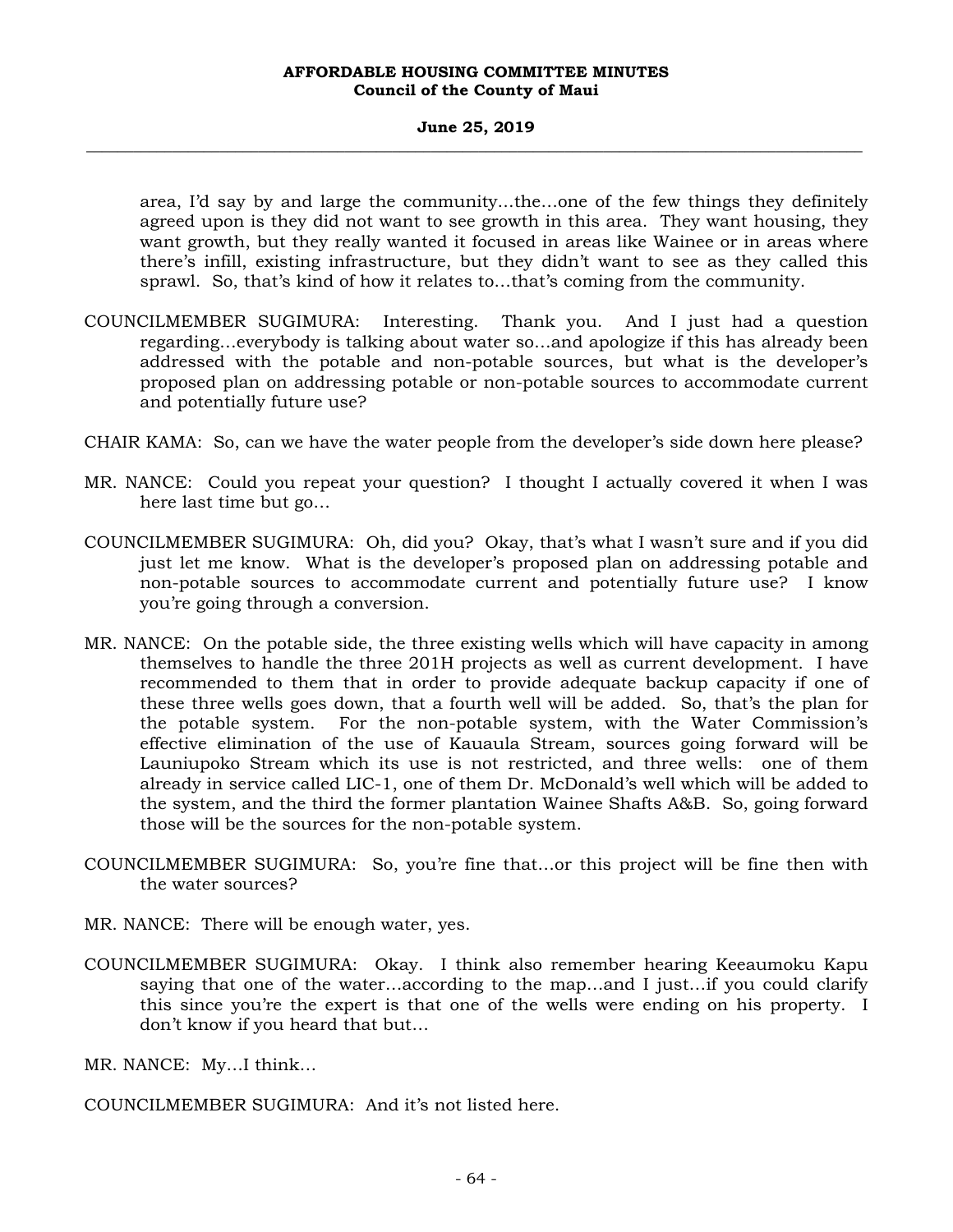#### **June 25, 2019 \_\_\_\_\_\_\_\_\_\_\_\_\_\_\_\_\_\_\_\_\_\_\_\_\_\_\_\_\_\_\_\_\_\_\_\_\_\_\_\_\_\_\_\_\_\_\_\_\_\_\_\_\_\_\_\_\_\_\_\_\_\_\_\_\_\_\_\_\_\_\_\_\_\_\_\_\_\_\_\_\_\_\_\_\_\_\_\_\_\_\_\_\_\_\_\_\_\_\_**

MR. NANCE: I think that may have come about because previous maps had shown this well to be above the hydro plant, and that's not where it's going, it's going --

COUNCILMEMBER SUGIMURA: Oh, I see.

- MR. NANCE: --below the hydro plant and my understanding is that location is not in dispute.
- COUNCILMEMBER SUGIMURA: Okay, so I guess he had…the information's been updated  $SO...$

MR. NANCE: Well, the map got updated.

COUNCILMEMBER SUGIMURA: The map got --

MR. NANCE: Yeah.

COUNCILMEMBER SUGIMURA: --updated. Okay, great. I just wanted to be sure of that. And then the other thing I just want to make a general statement is that the Department of Transportation for buses, and I don't know if the developer at the next meeting can address this, it will need 28 feet minimal for the buses which are eight-and-a-half feet wide. So, right now the roads will not be able to accommodate buses, yeah, to…and of course we, we're concerned about paratransit if need be once we start the public. So, maybe at the right time the developer, you know, can talk to me or talk to us about that. That's kind of a big concern if we're talking about…

CHAIR KAMA: This is the right time. Do you want to talk them now?

COUNCILMEMBER SUGIMURA: Oh and fire engine. I think the Fire said they were fine. Okay, I don't...

CHAIR KAMA: Talk to them now.

COUNCILMEMBER SUGIMURA: If the developers could.

CHAIR KAMA: Okay, so we need to talk…have someone from the developer side to come down and talk about the road width, right? That's what you want to --

COUNCILMEMBER SUGIMURA: Right.

CHAIR KAMA: --make sure that the buses are --

COUNCILMEMBER SUGIMURA: They would need 28.

CHAIR KAMA: --able to get in there and turn around.

UNIDENTIFIED SPEAKER: And Fire *. . .(inaudible). . .*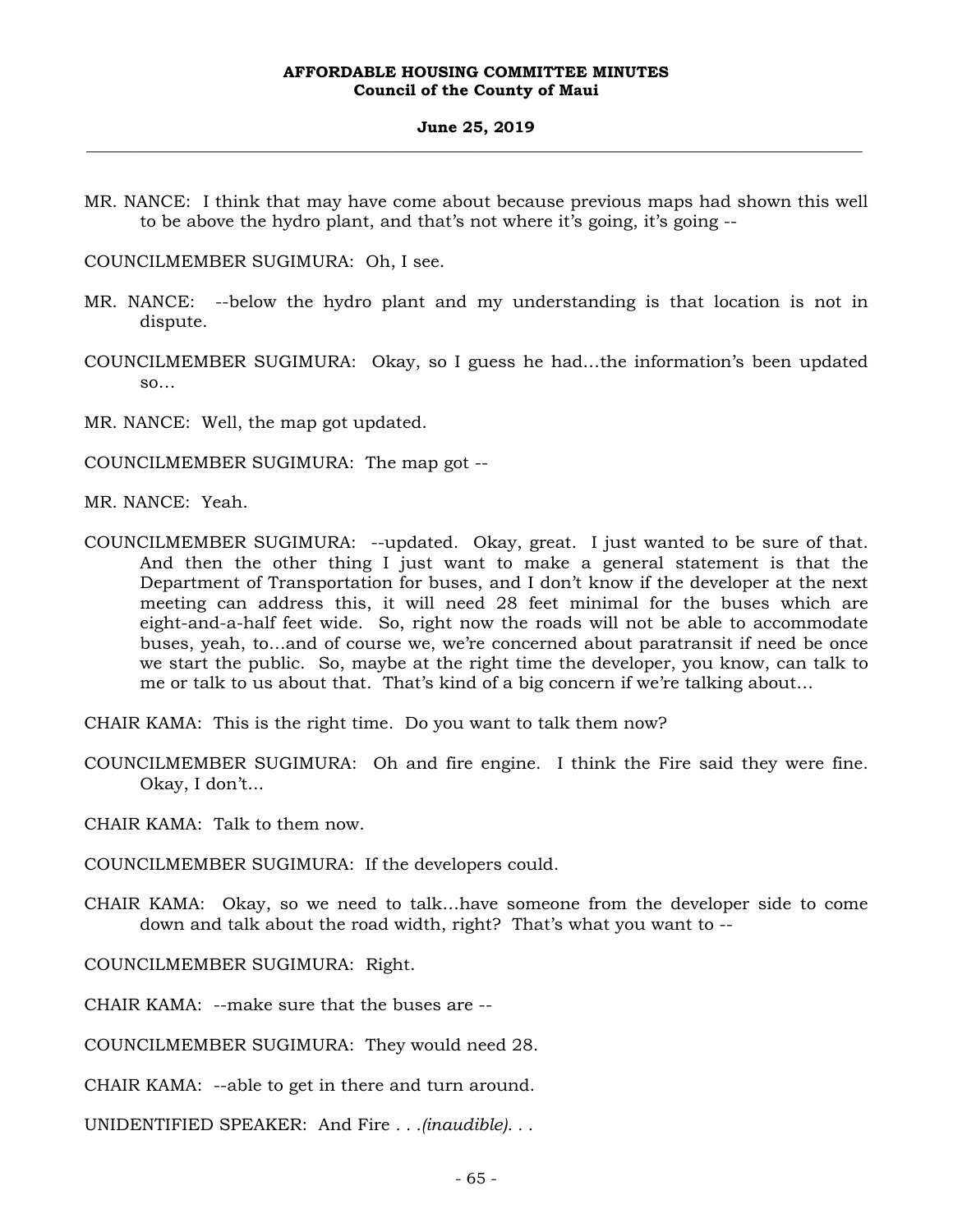### **June 25, 2019 \_\_\_\_\_\_\_\_\_\_\_\_\_\_\_\_\_\_\_\_\_\_\_\_\_\_\_\_\_\_\_\_\_\_\_\_\_\_\_\_\_\_\_\_\_\_\_\_\_\_\_\_\_\_\_\_\_\_\_\_\_\_\_\_\_\_\_\_\_\_\_\_\_\_\_\_\_\_\_\_\_\_\_\_\_\_\_\_\_\_\_\_\_\_\_\_\_\_\_**

COUNCILMEMBER SUGIMURA: And Fire, yeah, right.

CHAIR KAMA: And fire.

COUNCILMEMBER SUGIMURA: So they would need 28 foot minimal.

CHAIR KAMA: Twenty-eight feet.

COUNCILMEMBER SUGIMURA: Yeah. And I think, right, it's 20?

MR. WITTEN: Tom Witten again for Polanui Gardens. My understanding of the earlier testimony was the 20 feet proposed was adequate for fire and transit.

COUNCILMEMBER SUGIMURA: So, they…

MR. WITTEN: I'm not aware of the 28.

COUNCILMEMBER SUGIMURA: I'm sorry 'cause what DOT for the buses during recess they made a correction. So, here's the Deputy.

MR. DU PONT: Thank you, Chair. Sorry.

CHAIR KAMA: Thank you for being here, Mr. Du Pont.

- MR. DU PONT: While looking and conferring with Public Works, our vehicles are ten-and-a-half feet wide, so if we have a 20-foot roadway, we'd be hitting cars or we need the extra space around the vehicles.
- MR. WITTEN: Yeah. I mean as currently planned and then we're showing all the roads at a rural standard of 20 feet for width so the transit would not fit within that…with that typical section.

CHAIR KAMA: Ms. Sugimura?

COUNCILMEMBER SUGIMURA: Thank you. What about Fire? Chief…Captain.

MR. HAAKE: Thank you. For Fire we require 20 feet clear width.

COUNCILMEMBER SUGIMURA: Twenty? Twenty?

MR. HAAKE: Yes.

COUNCILMEMBER SUGIMURA: So, you would be fine?

MR. HAAKE: We would be fine but no parking allowed on the road.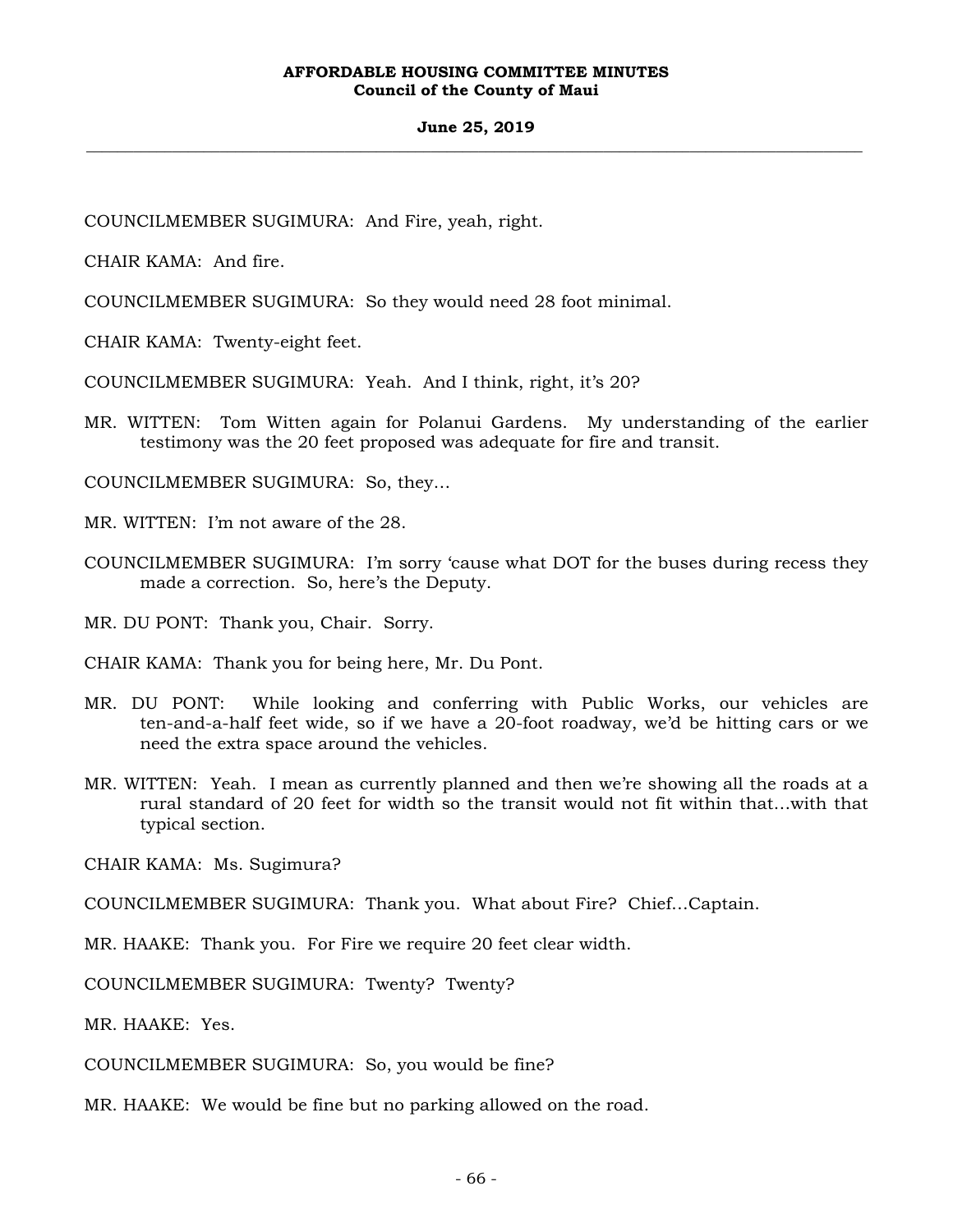COUNCILMEMBER SUGIMURA: Do you…would you allow parking on the road?

MR. WITTEN: No, it's planned without parking on the road.

- COUNCILMEMBER SUGIMURA: Would you be able to…well I…right now there's no bus transportation planned for that area, but if you're going to have affordable or workforce housing, I would imagine that we would want buses to transport our, you know, our residents. So, could you accommodate that or is that something completely out of the question?
- MR. WITTEN: Yes, it could be considered. If there was a route, you know, planned. I don't think it's necessary throughout the whole community from an energy conservation and rural standard standpoint. But if there was a desired route through the community, you know, Haniu down through Makila Rural-East through the connector road back up to Punakea and out, you know, that loop could be handled. I'm not sure of the existing roadway right-of-way of Haniu Street, if that would meet the standard or Kai Hele Ku, if that meets the standards for the buses, the existing roads that currently serve this area. I would have to, well I would have to verify that.
- COUNCILMEMBER SUGIMURA: If you could look for our next meeting, as well…because right now there's no bus route planned but if --

MR. WITTEN: Correct.

- COUNCILMEMBER SUGIMURA: --there will be in the future, it would be really hard to change it.
- MR. WITTEN: Correct.
- COUNCILMEMBER SUGIMURA: From 20 to 28 feet is quite a big difference even with no parking on the street. So, if you could. Chair, if that could be like a, if they could look at their plans. It might be a little premature just to ask them on the spot. If they could look for could they accommodate in the future wider, you know, road widths to accommodate…oh here's…

CHAIR KAMA: Yes, Mr. Du Pont?

MR. DU PONT: I just wanted to add one more thing. So, when you're thinking about transit routes, you also gotta think about our paratransit users and our wheelchair users that need to get on the bus. So, when you have a bus, you extend the wheelchair ramp out, that gives it another three feet away from the curb that the bus would need to be. So, when building these neighborhoods, we need to make sure that infrastructure is okay for the wheelchair passengers.

MR. WITTEN: Okay, thank you.

COUNCILMEMBER SUGIMURA: Thank you.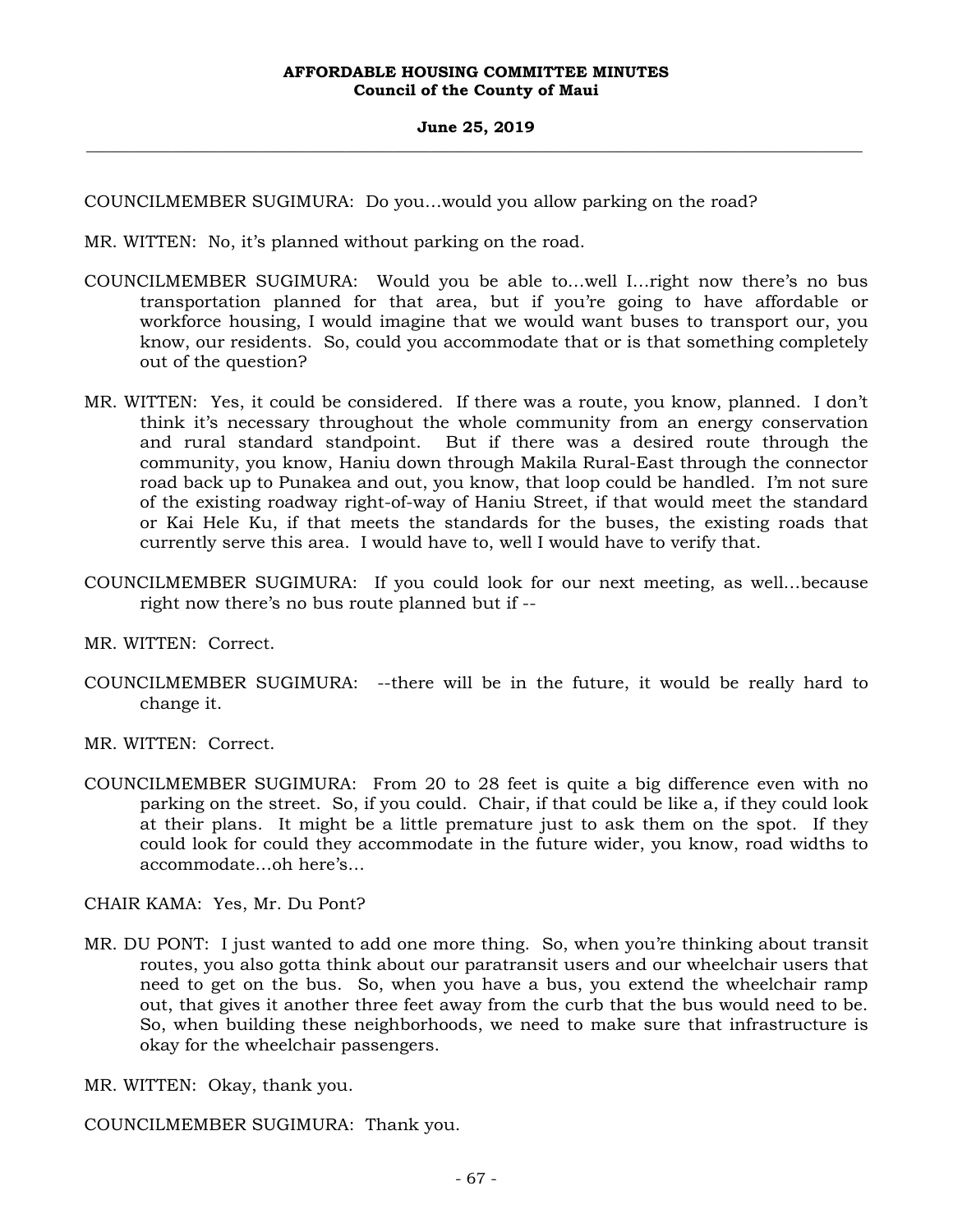CHAIR KAMA: Okay? Thank you. So, sorry, Ms. Paltin. Do we still need to do that? I'm calling a brief recess. Thank you. Two twenty…12:29. . . *. .(gavel). . .*

**RECESS: 12:29 p.m.** 

# **RECONVENE: 12:32 p.m.**

- CHAIR KAMA: *. . .(gavel). . .* The Affordable Housing Committee will now convene our June  $19<sup>th</sup>$  meeting back into June  $25<sup>th</sup>$ . So, sorry for the interruption, Ms. Tamara Paltin, you have questions?
- COUNCILMEMBER PALTIN: Thank you. I just wanted to try make the best use of my time if the water guys can be on deck, and I'll ask the Planning --

CHAIR KAMA: Okay.

COUNCILMEMBER PALTIN: --a question --

CHAIR KAMA: Water guys on deck.

- COUNCILMEMBER PALTIN: --right now. So, my question for Ms. Eaton is in your pre-meetings, what was the community feedback of pushing these types of projects through and not going through the community process? I mean for me I kind of got the feeling that, you know, a lot of people are reluctant to even participate in the community plan process, because a lot of the decisions get made before the community plan gets done, if you could briefly speak to that.
- MS. EATON: Well, I can tell you that yes, there's a certain about of cynicism, a lot of cynicism actually with regard to the community being left out which is why we sort of did community engagement on steroids. I mean that's seriously why we spent so much time and made it just transparent.
- COUNCILMEMBER PALTIN: So, do you think the fast tracking of this will negate some of your efforts of community engagement on steroids?

MS. EATON: That's my concern.

- COUNCILMEMBER PALTIN: Okay, thank you.
- MS. EATON: That's just coming from our particular area.
- COUNCILMEMBER PALTIN: Thank you. And then for the water guys, my question is I believe when Launiupoko Irrigation Company petitioned the PUC, they said that they would need 1.3 million gallons a day for a fully developed 6,000-acre service area. but somehow this 88-acre area of agriculture is exceeding that estimate by 500,000 gallons per day to 1.8 million gallons per day. So, I'm wondering how confident we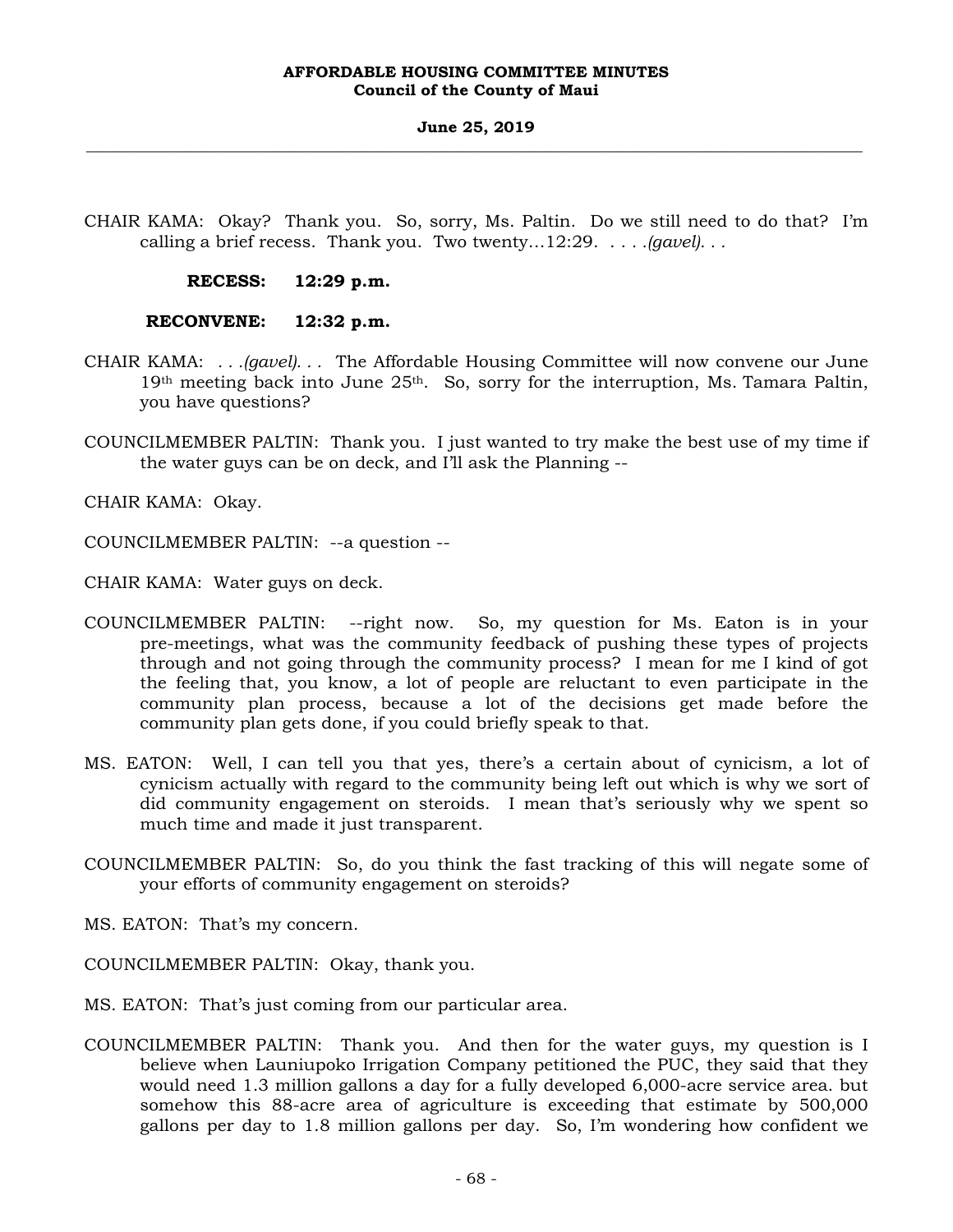### **June 25, 2019 \_\_\_\_\_\_\_\_\_\_\_\_\_\_\_\_\_\_\_\_\_\_\_\_\_\_\_\_\_\_\_\_\_\_\_\_\_\_\_\_\_\_\_\_\_\_\_\_\_\_\_\_\_\_\_\_\_\_\_\_\_\_\_\_\_\_\_\_\_\_\_\_\_\_\_\_\_\_\_\_\_\_\_\_\_\_\_\_\_\_\_\_\_\_\_\_\_\_\_**

can be in your estimates of water need going forward by looking at what's happened already in the past?

MR. TREMBLE: I'm just going to briefly address the initial PUC statement of the quantities needed. That was I believe around 2003 on the initial developments and it was the initial rate case for the Launiupoko Irrigation Company to determine their rates. The demands at that point in time were unknown and it was forecast. We haven't been in for a rate case to the PUC since that time for the irrigation company whereby all the residents up there have received the lowest water rates for ag use in the County until this time now. We, we'll require pumping and we will go back into the PUC for updates of all those documents and revised uses…estimates.

COUNCILMEMBER PALTIN: So, that…

- MR. TREMBLE: And that's where Tom, his estimates of the, in his report are more current and accurate to our knowledge. Thank you.
- COUNCILMEMBER PALTIN: So, how did you arrive at that 1.3 million gallon a day figure? It was just…
- MR. TREMBLE: It was a number that I guess was initially forecast for one part of a project at the time. I wasn't really involved with that initial offering.
- COUNCILMEMBER PALTIN: So, the information on record was that it was for full buildout was 1.3 million gallons a day with the CWRM.
- MR. TREMBLE: It's a hard question to answer --

COUNCILMEMBER PALTIN: Okay.

MR. TREMBLE: --because there was a lot of things involved back then.

- COUNCILMEMBER PALTIN: So then, seeing that how you were folks were not prepared at all despite numerous talks with the off-stream users, Kauaula off-stream users, you're not prepared at all for the CWRM ruling on interim instream flow standards, I was wondering are you at all prepared if Mr. Keeaumoku Kapu removes the irrigation line from his property?
- MR. TREMBLE: Well, that would be up to Mr. Kapu if he wanted to get into a civil or a criminal matter.

COUNCILMEMBER PALTIN: I'm not asking that. I'm asking are you prepared…

MR. TREMBLE: I'm not an attorney.

COUNCILMEMBER PALTIN: You're not prepared?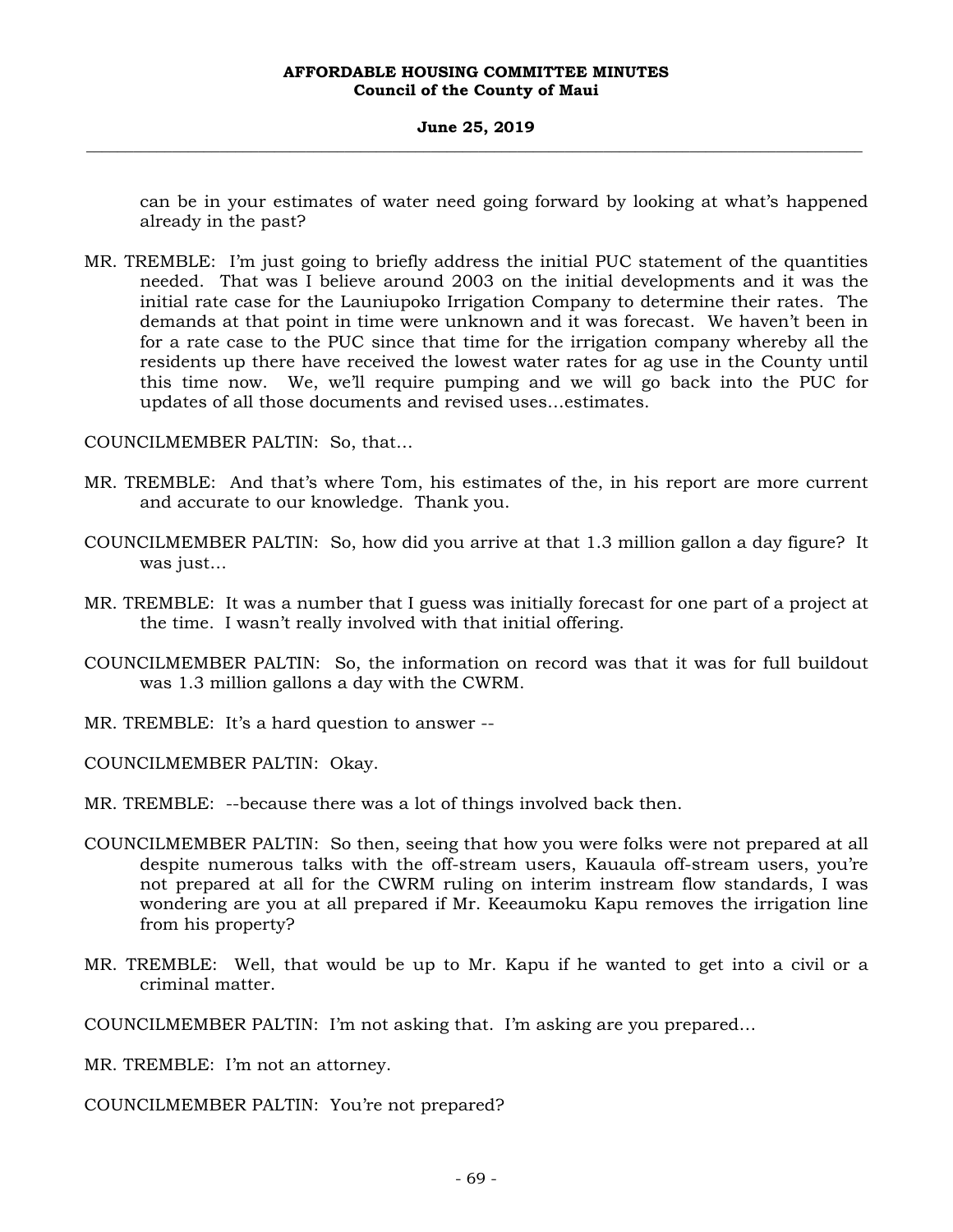MR. TREMBLE: We…

COUNCILMEMBER PALTIN: Are you prepared or not prepared?

- MR. TREMBLE: We believe we have the rights to what we have, and we go by the laws of this country and this County to operate our systems.
- COUNCILMEMBER PALTIN: So, it's you're not prepared. And then my next question would be in the statement on Page 27, it says Launiupoko Irrigation Company intends to upgrade its infrastructure and water resource system. Can you give more specifics about how the water will get to those that need it?
- MR. TREMBLE: The newly revised plan is to pump water into the same reservoirs that are currently being fed from stream water will now be pumped water so they will be delivered to all the customers through the same transmission lines.
- COUNCILMEMBER PALTIN: And you need how many pumps to do that?
- MR. TREMBLE: Well, we will have two irrigation wells in the service immediate area and then the A&B Shaft wells which will have two pumps in them so a total of four pumps and three wells situations I think. That's…
- COUNCILMEMBER PALTIN: Are you referring to the Makila Reservoir or the Launiupoko Reservoir?
- MR. TREMBLE: There's three reservoirs on the property. The Makila Reservoir is the lowest at 376 feet above sea level. There's booster pumps that are currently pumping that up to 750 feet at the Kauaula Reservoir, and then there's a booster pump that transmits that excess water to the Launiupoko Reservoir at 900 feet.

COUNCILMEMBER PALTIN: So, you want to pump it to the Launiupoko Reservoir to…

MR. TREMBLE: Just what's need for that higher elevation lots.

COUNCILMEMBER PALTIN: The existing lots?

MR. TREMBLE: The existing lots.

COUNCILMEMBER PALTIN: Okay. And what is the issue with the noise going on?

MR. TREMBLE: In order to produce water right away, we had to run generators and booster pumps that are diesel operated. In order to get permanent pumps, this is temporary pumping right now, permanent pumps installed, we have to get a design done by engineers, approved…go through the PUC, get Maui Electric, get new power brought into the system. It's a longer process and that's what we're planning to do and we're in the works with it, but it takes, you know, at least a year to get a couple of these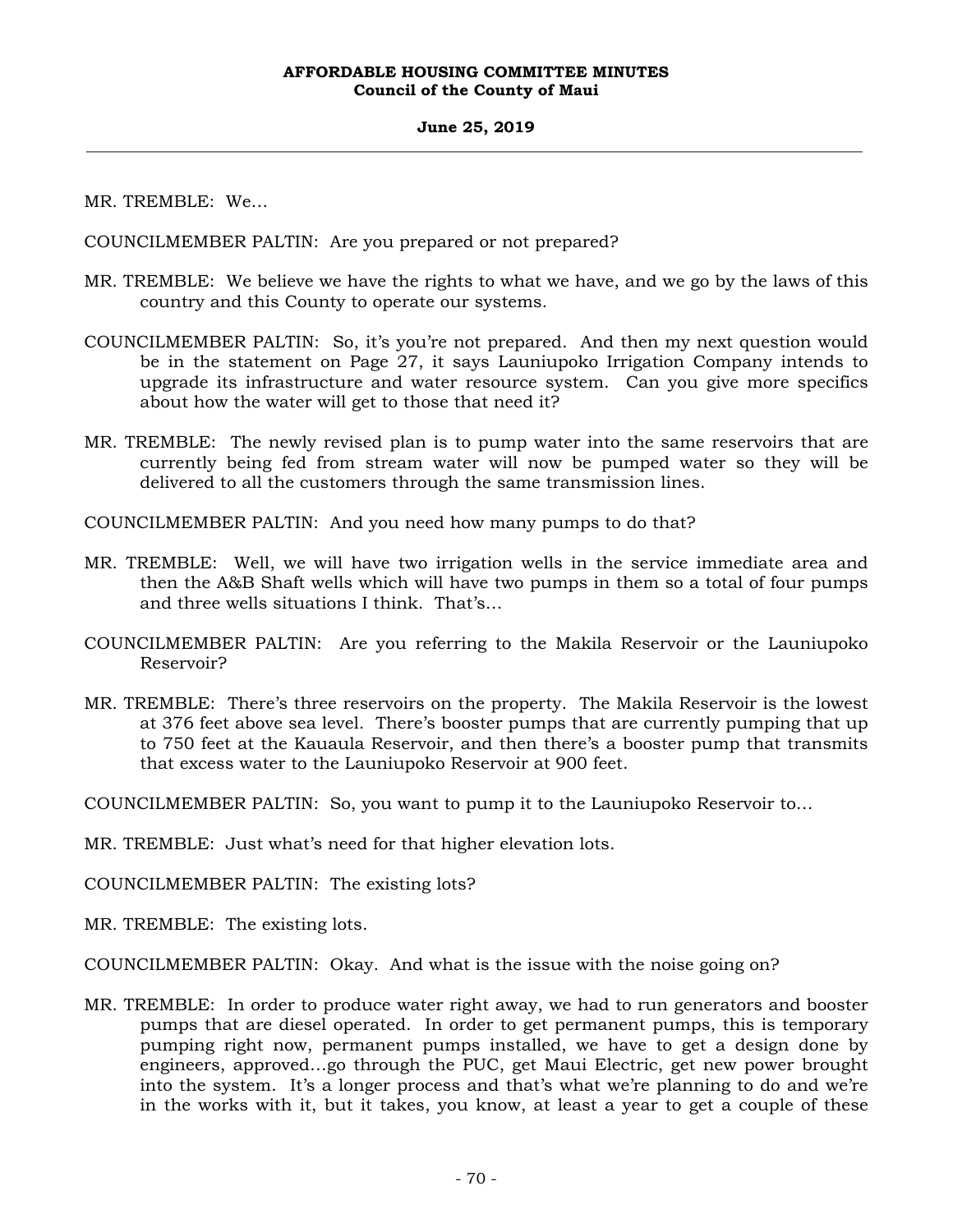### **June 25, 2019 \_\_\_\_\_\_\_\_\_\_\_\_\_\_\_\_\_\_\_\_\_\_\_\_\_\_\_\_\_\_\_\_\_\_\_\_\_\_\_\_\_\_\_\_\_\_\_\_\_\_\_\_\_\_\_\_\_\_\_\_\_\_\_\_\_\_\_\_\_\_\_\_\_\_\_\_\_\_\_\_\_\_\_\_\_\_\_\_\_\_\_\_\_\_\_\_\_\_\_**

things online in a permanent situation. So that the noise is temporary and we're operating in daytime hours and not pumping at night with the generators.

- COUNCILMEMBER PALTIN: And regardless of this project passing or not, you're committed to doing those things to assist the existing residences?
- MR. TREMBLE: Absolutely, yes.
- COUNCILMEMBER PALTIN: Okay. I guess my next one would be for MFD followed by DEM. Is there a documented acceptable distance from a fire station when building developments in an extreme fire hazard environment?
- MR. HAAKE: Thank you, Councilmember. I'm not aware of any. I think that would be something for the, maybe the insurance company to answer.
- COUNCILMEMBER PALTIN: Thank you. And then on Page 22, it says fire prevention, suppression, and protection services are offered by the County's Department of Fire and Public Safety, 14 fire stations serve Maui County. So, can you elaborate on what the fire prevention services are that you folks offer and if the 14 stations that serve Maui County are all located on Maui island.

MR. HAAKE: Thank you, Councilmember. Start with the stations. They are not all on Maui.

COUNCILMEMBER PALTIN: How many are on Maui?

VICE-CHAIR MOLINA: Madam Chair, point of order. Can I ask --

CHAIR KAMA: Yes?

- VICE-CHAIR MOLINA: --how this tie into the project itself? Just because we seem to be going in a direction of what the Fire Department consists of as far as stations, and just out of concern for Sunshine Law and not sure if Mister…Captain Haake has the full responses that will be needed. But just would like to keep it compared to the project.
- COUNCILMEMBER PALTIN: Yeah, I was wondering too how come the Chief isn't here. I'm just going off of the book --

CHAIR KAMA: Yeah.

COUNCILMEMBER PALTIN: --that we were given, asking questions --

CHAIR KAMA: Yeah.

COUNCILMEMBER PALTIN: --off the Polanui book.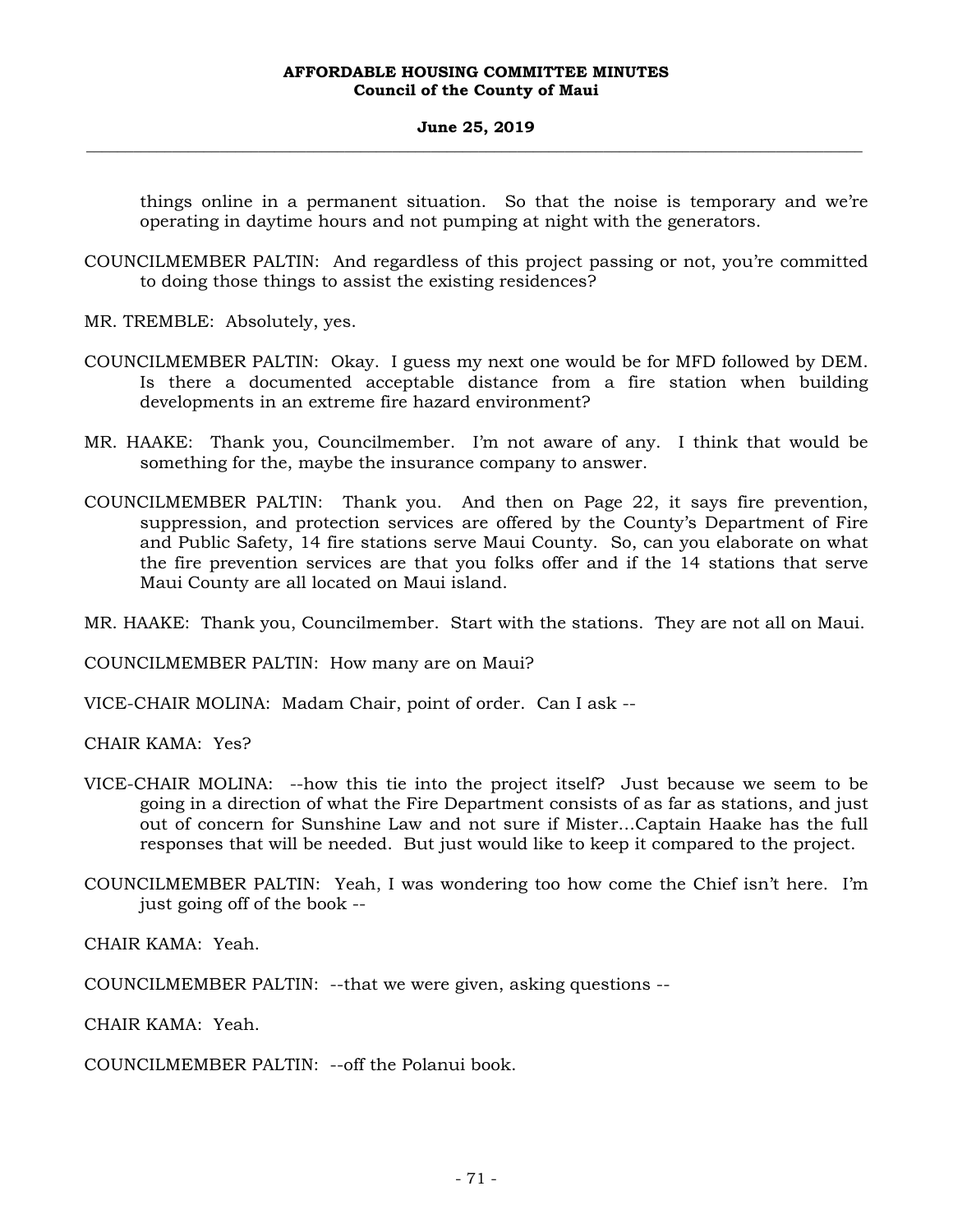### **June 25, 2019 \_\_\_\_\_\_\_\_\_\_\_\_\_\_\_\_\_\_\_\_\_\_\_\_\_\_\_\_\_\_\_\_\_\_\_\_\_\_\_\_\_\_\_\_\_\_\_\_\_\_\_\_\_\_\_\_\_\_\_\_\_\_\_\_\_\_\_\_\_\_\_\_\_\_\_\_\_\_\_\_\_\_\_\_\_\_\_\_\_\_\_\_\_\_\_\_\_\_\_**

- CHAIR KAMA: So, regarding the stations, how many stations we have on Maui, I think that's what Mr. Molina's alluding to this, the relationship of the stations to the project itself. Do we want a station in the project, is that what you're leading to?
- COUNCILMEMBER PALTIN: My question is in relation to during Hurricane Lane, are you able to provide how many of the stations, I believe all but two came over to Lahaina side to fight those fires. And so, that's not 12 stations, how many stations…
- CHAIR KAMA: How many stations do we have, Chief? How many fire stations --
- MR. HAAKE: Captain.
- CHAIR KAMA: --on Maui do we have?
- MR. HAAKE: We…on Lanai we have one, on Molokai we have two --
- COUNCILMEMBER PALTIN: So, nine stations --
- MR. HAAKE: --with Pukoo.
- COUNCILMEMBER PALTIN: --would have been here in Lahaina to fight the Hurricane Lane fire?
- MR. HAAKE: And the rest are on Maui.
- COUNCILMEMBER PALTIN: Okay.
- MR. HAAKE: Yes.
- COUNCILMEMBER PALTIN: And then what type of fire prevention services do you offer in hindsight of that Hurricane Lane fire that, you know, is there bush abatement, is there…
- MR. HAAKE: Yes. So, as far as fire prevention, our duties are plan review. We do inspections for Fire Code compliance, and the inspections involve the brush inspections. And we also do fire investigation. And we provide public education as far as safety tips for fire prevention --

COUNCILMEMBER PALTIN: Do you have standards --

- MR. HAAKE: --fire extinguisher training.
- COUNCILMEMBER PALTIN: --as to how many exits from a subdivision based on how many houses there are in terms of one way in, one way out? If the fire is coming from south to north blocking off the exits, any standards of the number of entrances and exits per number of dwellings?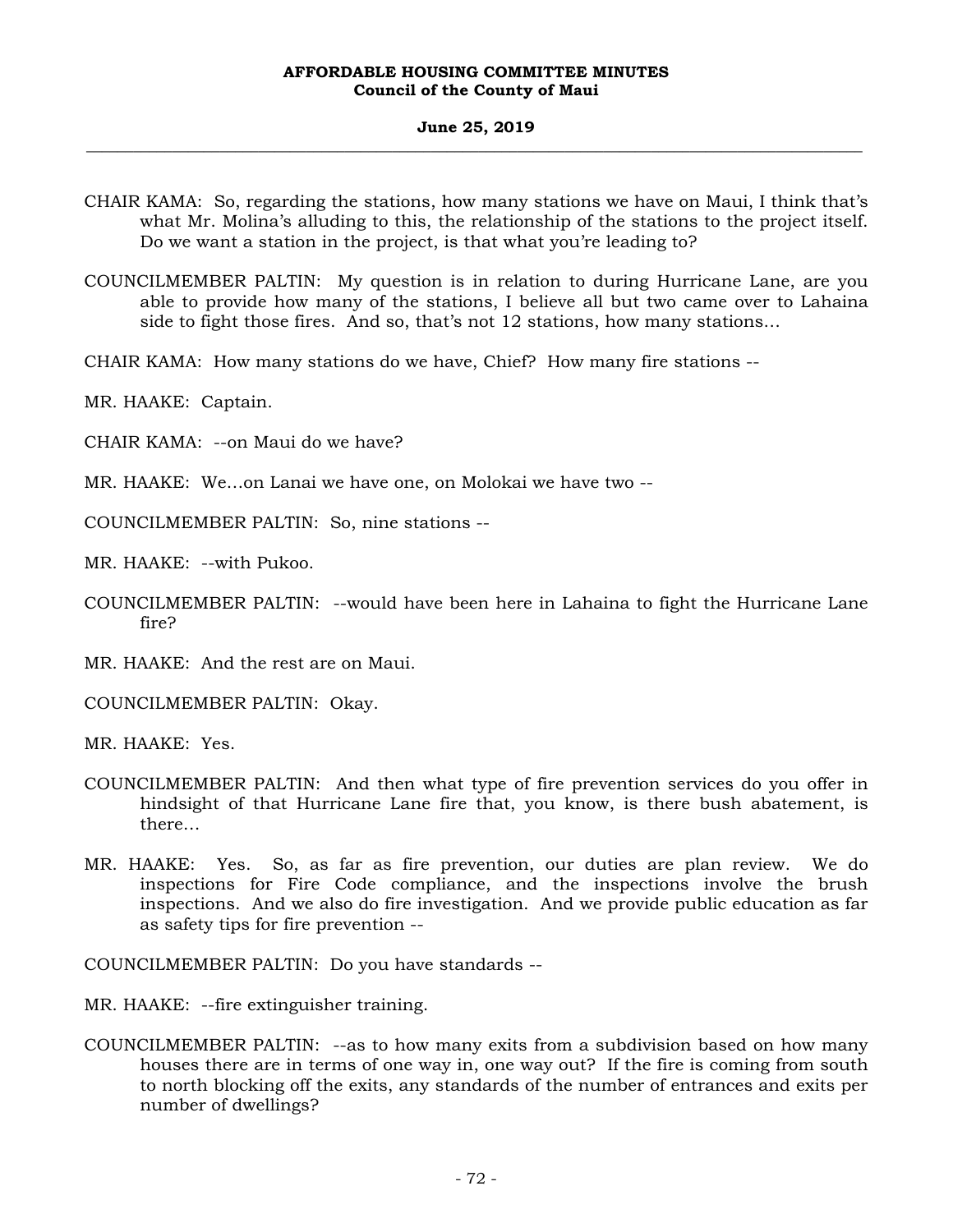#### **June 25, 2019 \_\_\_\_\_\_\_\_\_\_\_\_\_\_\_\_\_\_\_\_\_\_\_\_\_\_\_\_\_\_\_\_\_\_\_\_\_\_\_\_\_\_\_\_\_\_\_\_\_\_\_\_\_\_\_\_\_\_\_\_\_\_\_\_\_\_\_\_\_\_\_\_\_\_\_\_\_\_\_\_\_\_\_\_\_\_\_\_\_\_\_\_\_\_\_\_\_\_\_**

- MR. HAAKE: Currently, we just have one and it involves cul-de-sacs, and I believe a cul-de-sac that serves more than 20 parcels needs to have a second way out.
- COUNCILMEMBER PALTIN: So, no standards, like 1,000 homes one way in, one way out, no problem?
- MR. HAAKE: No standards right now.
- COUNCILMEMBER PALTIN: Okay, thank you. And then just regarding your earlier statement about development cutting down on the brush area, the proposed project is one small part of a much larger fallow area. So, I don't understand, is there not able to be embers from the surrounding brush area that…I mean there's a lot of the area that's already developed now and that didn't save them from the fire that we had during the hurricane.
- MR. HAAKE: My response was that people are concerned about brush and the brush is on the undeveloped land and if you develop this portion of land, there won't be that brush anymore.
- COUNCILMEMBER PALTIN: But we're not --
- MR. HAAKE: That was my statement.
- COUNCILMEMBER PALTIN: --developing the entire area so there's brush surrounding the part that you're developing.
- MR. HAAKE: That's correct but there'll be less brush there now.
- COUNCILMEMBER PALTIN: Less brush. Okay, thank you. And then finally for Department of Environmental Management, just on some basic preliminary research against…about aerobic treatment units. Off of Texas A&M University Guide to Living with ATU and Spray Field system, some common causes of system malfunction listed are too much water, too many showers, Jacuzzi, rainwater, too little water, water savings devices or extended vacations, improper laundry detergents, use of bleach, too large a load, garbage disposal, drain cleaners, anti-bacterial soap, excessive toilet paper. Are you familiar at all with ATUs?
- CHAIR KAMA: Yes, Mr. Nakagawa?
- MR. NAKAGAWA: Yes, Chair. Yeah, thank you, Member Paltin. We don't regulate them so I just know them because I'm part of the Cesspool Working Group. And so, I can answer whatever questions that I know of, if you have a question.
- COUNCILMEMBER PALTIN: So, my question is one of the agencies suggested using EPA WaterSense labeled plumbing fixtures, low-flow faucet aerators and dual-flush toilets, laundry facilities with Energy Smart. And, you know, is there an adverse effect on the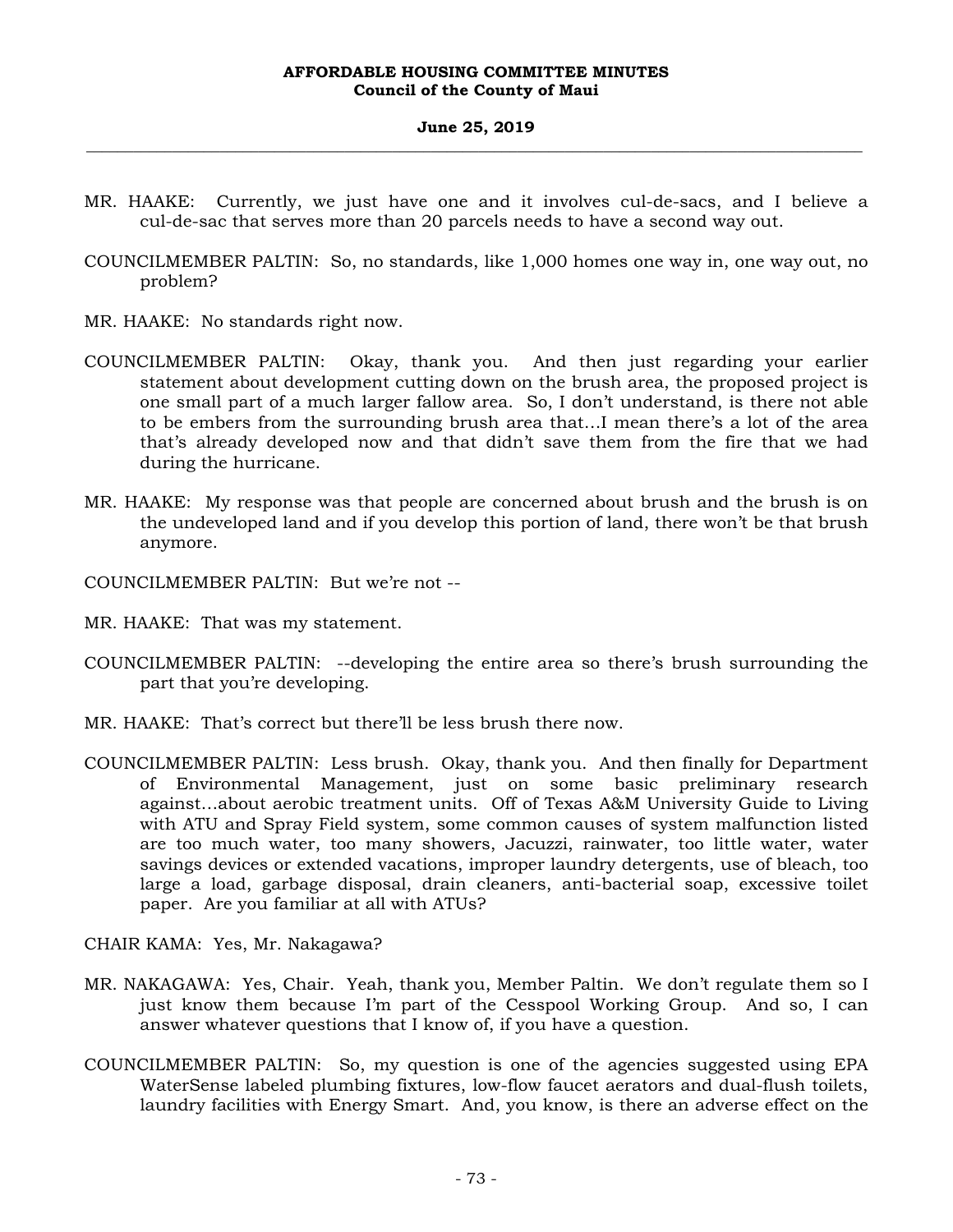#### **June 25, 2019 \_\_\_\_\_\_\_\_\_\_\_\_\_\_\_\_\_\_\_\_\_\_\_\_\_\_\_\_\_\_\_\_\_\_\_\_\_\_\_\_\_\_\_\_\_\_\_\_\_\_\_\_\_\_\_\_\_\_\_\_\_\_\_\_\_\_\_\_\_\_\_\_\_\_\_\_\_\_\_\_\_\_\_\_\_\_\_\_\_\_\_\_\_\_\_\_\_\_\_**

ATUs with water-saving devices, laundry detergents, bleaches, anti-bacterial, excessive soap in your experience or research or are you qualified to answer that?

MR. NAKAGAWA: Yes, Chair.

CHAIR KAMA: Mr. Nakagawa?

MR. NAKAGAWA: I can just tell you from a wastewater standpoint that less water it doesn't really hurt our treatment system. So, ATU is no different functionality, the principle of it than a wastewater treatment plant, it's just a condensed version. That's all it is. Serving a small household, right? Versus ours is serving thousands of households together. And so, I don't…from our standpoint on that, I don't think lower water fixture counts will…or demand will hurt their system at all. But it looks like maybe the developer has a representative that might want to share something.

CHAIR KAMA: Go ahead, Mr. Witten, if it's okay with Ms. Paltin?

MR. WITTEN: Yes, Councilmember Paltin, we have Richard Chiodini who distributes and designs and installs these ATU systems. I'd like to have him address any of your concerns.

CHAIR KAMA: Mr. Chiodini?

- COUNCILMEMBER PALTIN: So, I was wondering if you're familiar with the Texas A&M University Guide to Living With an ATU and Spray-Field System, and if you can comment on to their concerns including if one decides to do maintenance themselves to save cost, the guide warns to vaccinate against diphtheria, hepatitis B, tetanus, and protect against hepatitis A, paratyphoid, polio, typhoid fever, electric shock, poisonous and explosive gases, and exposure to sewage through cuts that can lead to sickness or even death?
- MR. CHIODINI: I'm Richard Chiodini and I represent Fuji Clean which I am the distributor for in the State of Hawaii. It is an ATU system; however, I'll speak generally on the technology. Specifically I'm not familiar with that specific study you mention; however, it is a concern that we deal with all the time and I have dealt with it for many years on the mainland. When you have an ATU system, you have a mini treatment plant. That's exactly what it is. It has electricity and it requires maintenance and the maintenance is performed by qualified personnel twice a year. The homeowners are given a owner's manual and they are instructed on its proper use. And you are correct, they should be very concerned about the quantity of detergents that they use, specifically bleach for laundry as it can upset the bacteria in the treatment system. Now, it…in time the bacteria will regrow and develop again, but there will a dormant period if there was too much of that bleach and it upset the environment. The systems are designed so that they basically accept a large flow of water in and it equalizes it. For example, you have a big party and there's a lot of people there, well these systems are designed to accept that large amount of water and pass it through the system on a time-based program so it doesn't have an upset to it. They are also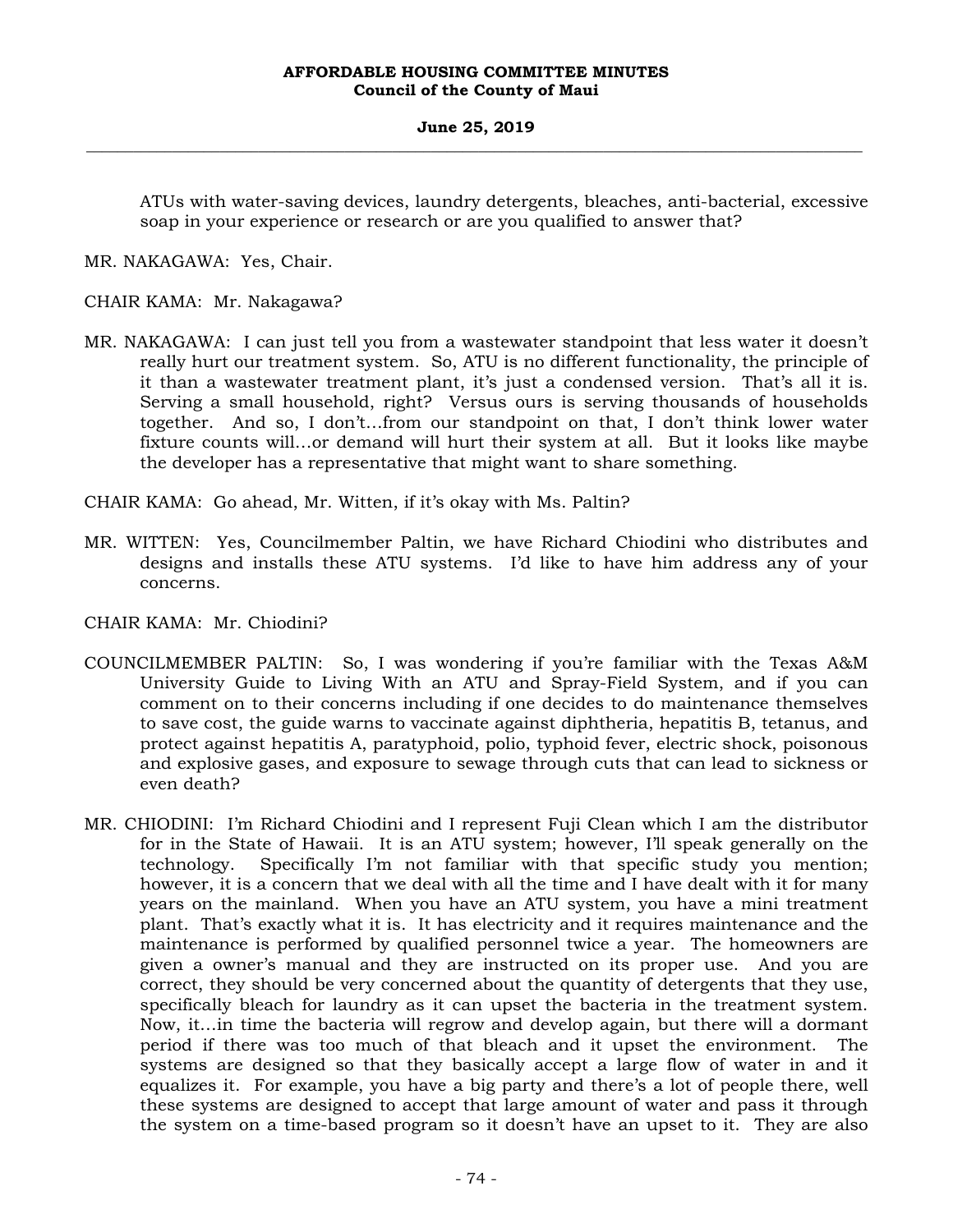#### **June 25, 2019 \_\_\_\_\_\_\_\_\_\_\_\_\_\_\_\_\_\_\_\_\_\_\_\_\_\_\_\_\_\_\_\_\_\_\_\_\_\_\_\_\_\_\_\_\_\_\_\_\_\_\_\_\_\_\_\_\_\_\_\_\_\_\_\_\_\_\_\_\_\_\_\_\_\_\_\_\_\_\_\_\_\_\_\_\_\_\_\_\_\_\_\_\_\_\_\_\_\_\_**

designed, and again when I speak of the industry, many manufacturers handle the problems in different ways. So, I could speak specifically how Fuji Clean does it, but they can be shut down for a period of a couple of weeks should someone go on vacation and you have that condition of no flow coming in. And as soon as they return, the bacteria start up again and the system regains its functionality.

COUNCILMEMBER PALTIN: Have you ever had a system fail on you?

- MR. CHIODINI: No. No, because they have maintenance which is provided twice per year. We also have alarm systems on the units which will alarm you if a mechanical component fails and in our particular case, an air blower, or if the water level rises above the normal level. So, there are precautions and built-in safety features to enable the homeowner to know when something is not right. But no, we haven't had a system fail.
- COUNCILMEMBER PALTIN: And then this information states that the ATU system capacity should be large enough to handle the number of members in the household. What happens if the developer builds one-bedroom units with a compatible ATU system and the homeowner wishes to add more rooms, do they need to go in and alter their septic ATU?
- MR. CHIODINI: The systems are designed and sold based on a bedroom count. So, if the installed unit is either let's say a two-bedroom, it's sized for two bedrooms, and should the homeowner decide that they're putting in a third bedroom, that unit would be undersized and it would not be…no longer permitted to accommodate that wastewater.
- COUNCILMEMBER PALTIN: So, no adding on of units without increasing the size of the septic ATU?
- MR. CHIODINI: That is correct. And in fact, I'm from the Big Island and I can speak what typically is happening on the Big Island is regardless of how many rooms…
- CHAIR KAMA: Member Paltin, did he answer your question about the ATU, about its use? 'Cause I thought --
- COUNCILMEMBER PALTIN: Yes.
- CHAIR KAMA: --he answered it already.
- COUNCILMEMBER PALTIN: Yes.
- CHAIR KAMA: Thank you. Any other questions, Member Paltin?
- COUNCILMEMBER PALTIN: Who will be responsible for the upkeep of the 500-yard buffer from the highway, and what are the consequences if that's allowed to become brush?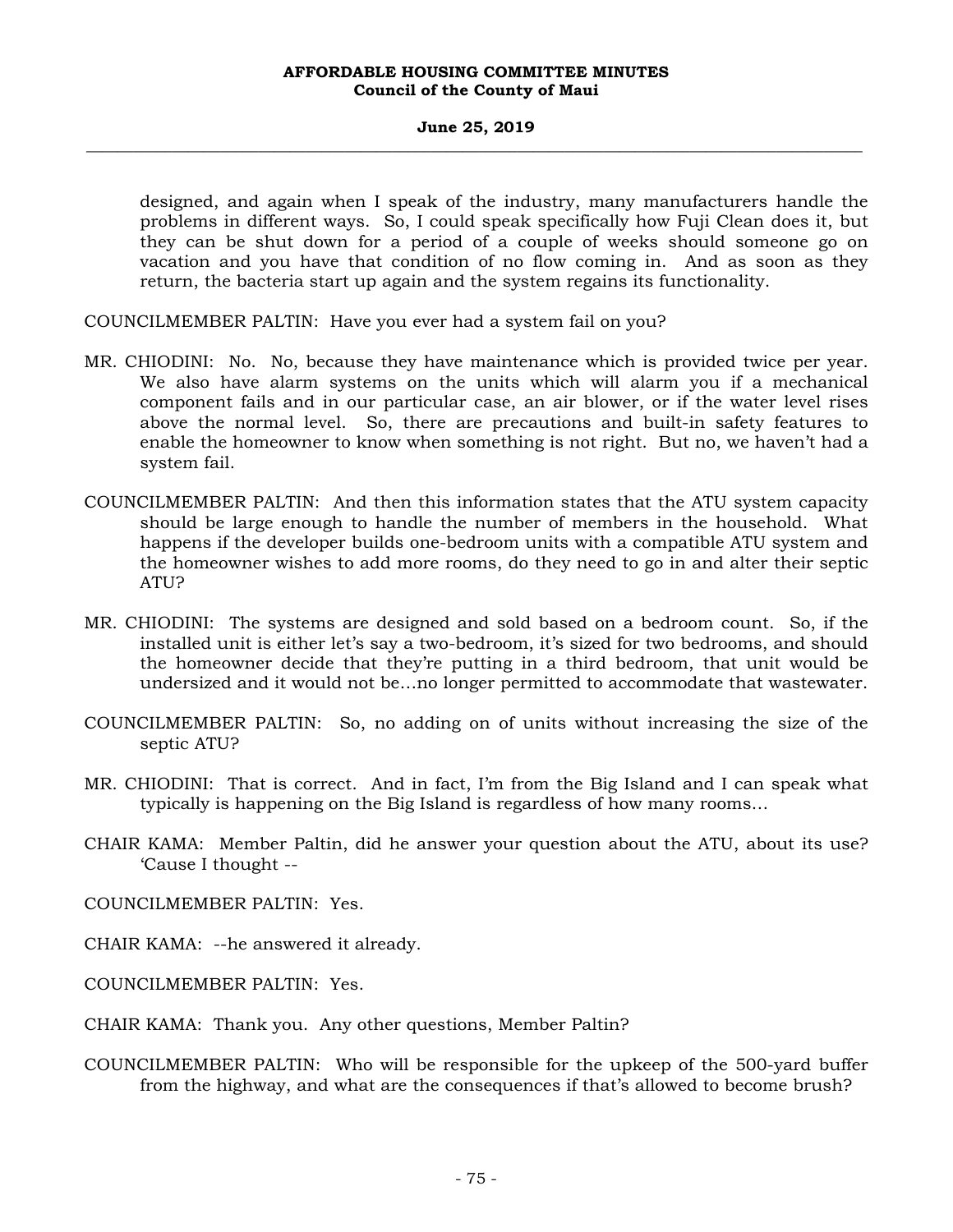#### **June 25, 2019 \_\_\_\_\_\_\_\_\_\_\_\_\_\_\_\_\_\_\_\_\_\_\_\_\_\_\_\_\_\_\_\_\_\_\_\_\_\_\_\_\_\_\_\_\_\_\_\_\_\_\_\_\_\_\_\_\_\_\_\_\_\_\_\_\_\_\_\_\_\_\_\_\_\_\_\_\_\_\_\_\_\_\_\_\_\_\_\_\_\_\_\_\_\_\_\_\_\_\_**

- MR. WITTEN: Yes, speaking to the 500-foot setback area, most of that is designated for agricultural use so we…the hope is that a farmer would be actively farming that area so that would provide an excellent buffer, both…irrigated crop cultivation.
- COUNCILMEMBER PALTIN: The hope is that the workforce units would be actively farming it or who specifically?
- MR. WITTEN: Well, in Polanui it's the nine-plus acres, agriculture easement is part of one of the market lots so hopefully a farmer would acquire that and then either farm it or have a farmer come in and farm it.

COUNCILMEMBER PALTIN: Is there any consequence if the area is left to brush?

MR. WITTEN: Our hope is that'll be put to active agriculture use.

COUNCILMEMBER PALTIN: So, no consequence if it's left to be brush?

MR. WITTEN: Well, I mean from the fire standpoint, yeah, we want to manage…we're going to manage…the intent is that the community would have a fire management plan that would suppress any fuel loads and, you know, as the larger community does now with fire breaks and the like. So, as it's planned it's provided for as an agriculture use with irrigation.

COUNCILMEMBER PALTIN: Can the applicants prequalify for a loan from any lender?

MR. WITTEN: I have no idea.

- COUNCILMEMBER PALTIN: Who will monitor adverse impacts on water quality during construction?
- MR. WITTEN: Typically I think that's the State and County through the best management practices.
- COUNCILMEMBER PALTIN: And do you know of any consequences for noncompliance?
- MR. WITTEN: Well, the civil engineer could probably speak to the requirements of site work construction and implementation of those best management practices.
- COUNCILMEMBER PALTIN: On Page 17 of Makila, how many evening visits were made to the area to record endangered species?

CHAIR KAMA: While Mr. Bagoyo is getting up, did you have a concern, Ms. Lee?

COUNCILMEMBER LEE: *. . .(inaudible). . .*

CHAIR KAMA: Yeah, you did and you can retrieve it.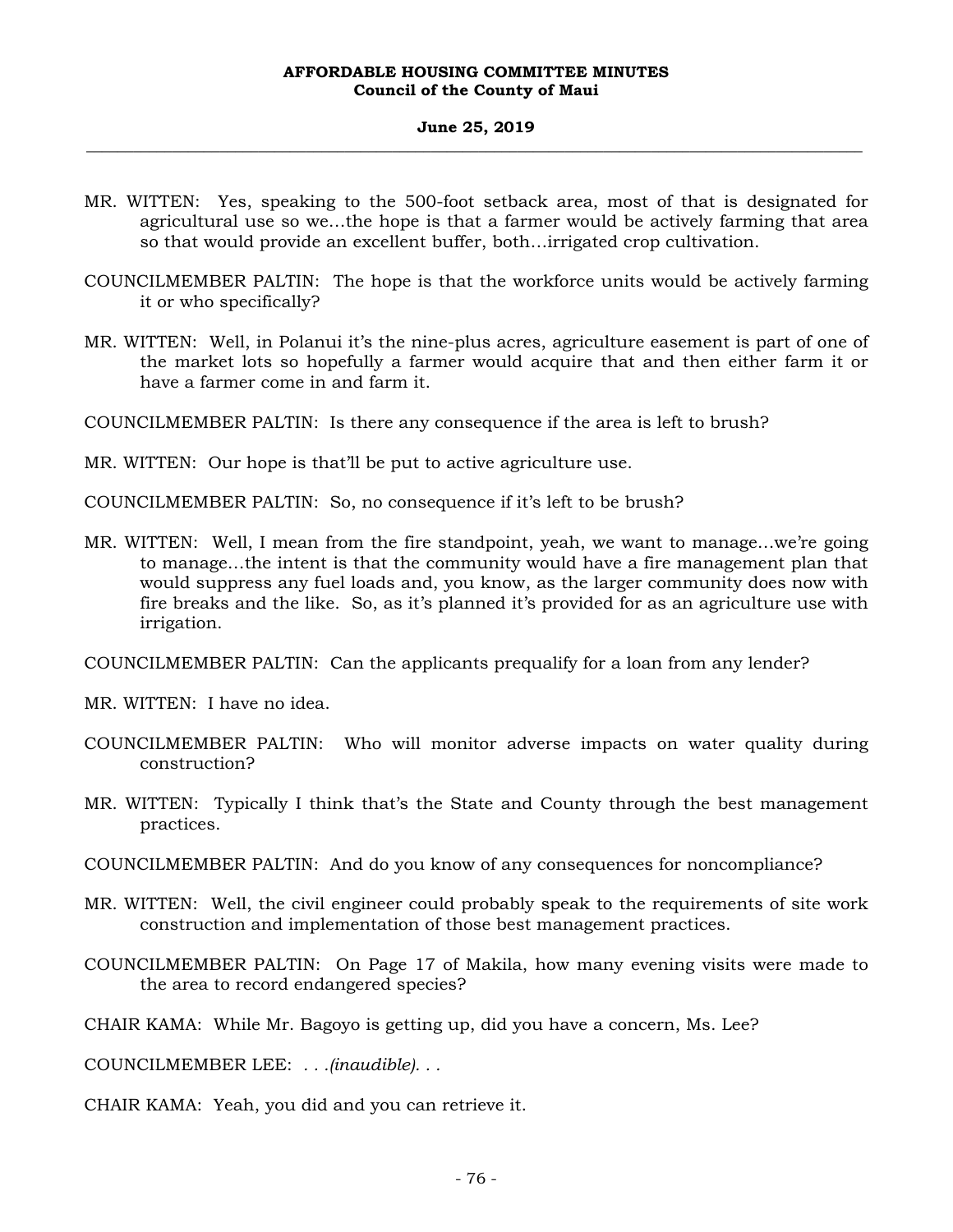#### **June 25, 2019 \_\_\_\_\_\_\_\_\_\_\_\_\_\_\_\_\_\_\_\_\_\_\_\_\_\_\_\_\_\_\_\_\_\_\_\_\_\_\_\_\_\_\_\_\_\_\_\_\_\_\_\_\_\_\_\_\_\_\_\_\_\_\_\_\_\_\_\_\_\_\_\_\_\_\_\_\_\_\_\_\_\_\_\_\_\_\_\_\_\_\_\_\_\_\_\_\_\_\_**

# COUNCILMEMBER LEE: Oh, thank you.

# CHAIR KAMA: Go ahead, Mr. Bagoyo.

MR. BAGOYO: Yeah. Unfortunately Bob Hobdy is our consultant for the flora and fauna survey and he's not here this morning so…or this afternoon. But there's, I think there's some recommendations in terms of mitigating the potential impact on the species. I think one of the things that he suggested is to make sure and also from the US Department of Interior is to make sure that the lightings are consistent with some recommendations. The lighting should be low lighting to make sure that the endangered birds that may fly over, to make sure that they not be affected or impacted.

# *(Note: Councilmember Lee leaves at 12:51 p.m.)*

- COUNCILMEMBER PALTIN: So, both developments are going to provide lighting throughout their projects for walkable at night safety, and I don't know if lighting might have been a reason for the tanker to run over the hydrant if there was no lighting.
- MR. BAGOYO: Yeah, I think one of the exemption requests that we need to work with the Public Works as where those lightings going to be situated. And I think what being requested is to be placed in certain corners of the streets I believe.

COUNCILMEMBER PALTIN: So, there is going to be lighting --

MR. BAGOYO: Yeah.

COUNCILMEMBER PALTIN: --throughout the developments?

MR. BAGOYO: On certain areas, yeah. Certain…it's really going to be working closely with the Department of Public Works. There's no specific code in terms of where, you gotta work closely with Public Works. But in terms of the endangered species potentially, one of the suggestions by the US Fish and Wildlife is to make sure the light is consistent with their suggestions which we said we will comply.

COUNCILMEMBER PALTIN: And does that meet the standards for urban areas?

MR. BAGOYO: I believe so. I think maybe Rowena would…

CHAIR KAMA: Ms. Andaya?

MS. DAGDAG-ANDAYA: Chair, I don't have the information in front of me --

CHAIR KAMA: Okay.

MS. DAGDAG-ANDAYA: --with respect to the actual requirements for lighting, but as Mr. Bagoyo mentioned that was one of the exemptions that I thought it was just for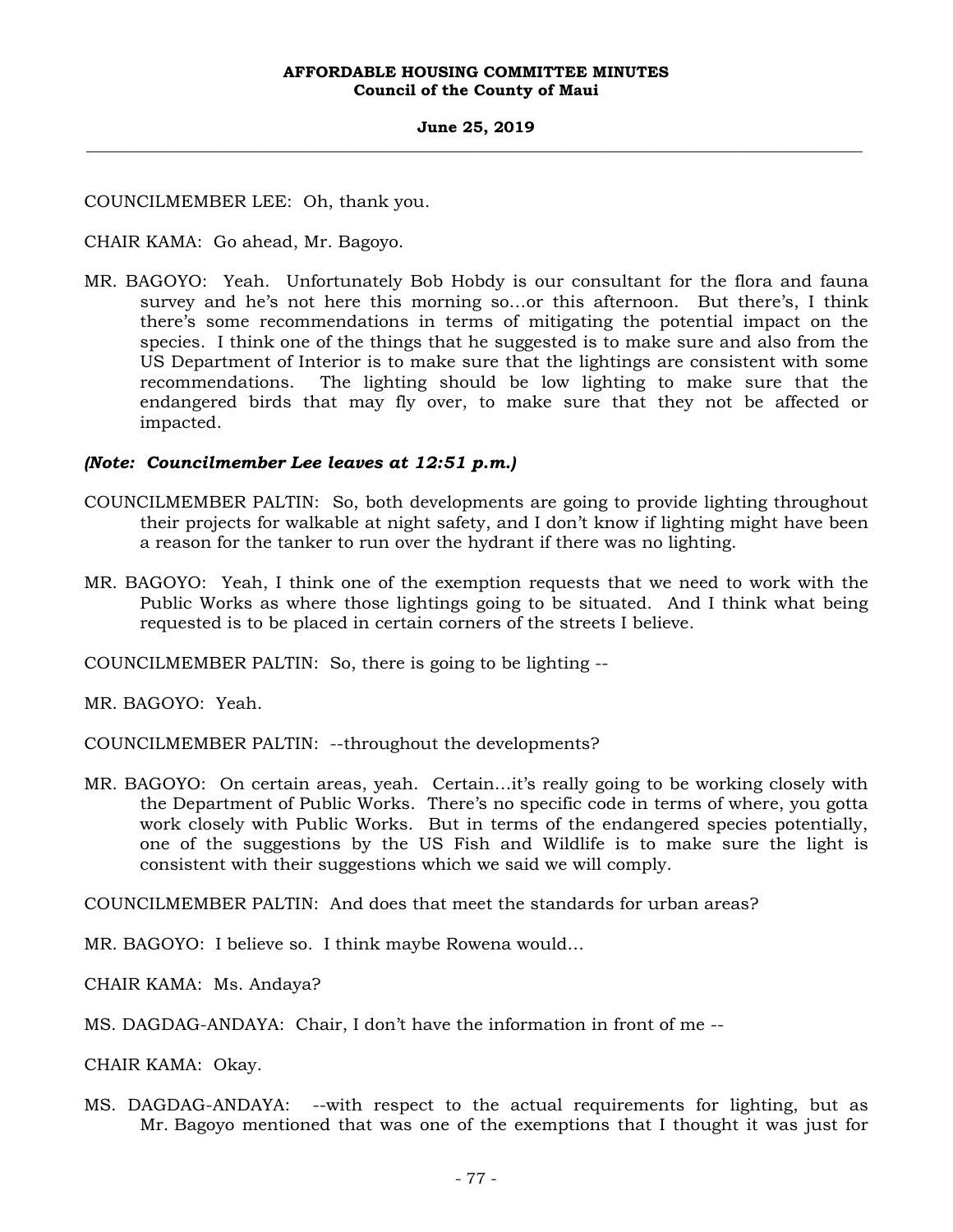#### **June 25, 2019 \_\_\_\_\_\_\_\_\_\_\_\_\_\_\_\_\_\_\_\_\_\_\_\_\_\_\_\_\_\_\_\_\_\_\_\_\_\_\_\_\_\_\_\_\_\_\_\_\_\_\_\_\_\_\_\_\_\_\_\_\_\_\_\_\_\_\_\_\_\_\_\_\_\_\_\_\_\_\_\_\_\_\_\_\_\_\_\_\_\_\_\_\_\_\_\_\_\_\_**

Polanui that they were requesting or they were requesting exemptions from the street light standards. Our Department is concerned about safety and making…and we're always, we always want things to be consistent with the Code. So, that's another item that the Council will need to decide on, whether or not they would be granted an exception to the Street Light Ordinance and any requirements from it.

- COUNCILMEMBER PALTIN: Okay. I think that's all my questions for the departments. I might have more questions for the developer side in the future but they'll be here on Wednesday, right?
- CHAIR KAMA: I'm not sure if they will be, only because they've been here this morning and I'm not sure. I mean --

COUNCILMEMBER PALTIN: No, I mean the developers.

CHAIR KAMA: --to tie up all their time. The developers? Definitely developers will be here.

COUNCILMEMBER PALTIN: Okay, yeah.

CHAIR KAMA: But I don't know about our Administration, if I can invoke our time on them again.

COUNCILMEMBER PALTIN: I'm done --

CHAIR KAMA: So, you're done?

COUNCILMEMBER PALTIN: --I think with the department --

CHAIR KAMA: Okay.

COUNCILMEMBER PALTIN: --side --

CHAIR KAMA: Okay.

COUNCILMEMBER PALTIN: --but not --

CHAIR KAMA: For the developers \_\_\_\_\_.

COUNCILMEMBER PALTIN: --so much the developers.

CHAIR KAMA: Yeah.

COUNCILMEMBER PALTIN: Yeah.

CHAIR KAMA: Okay, thank you. So, Members, without objection…

VICE-CHAIR MOLINA: Madam Chair?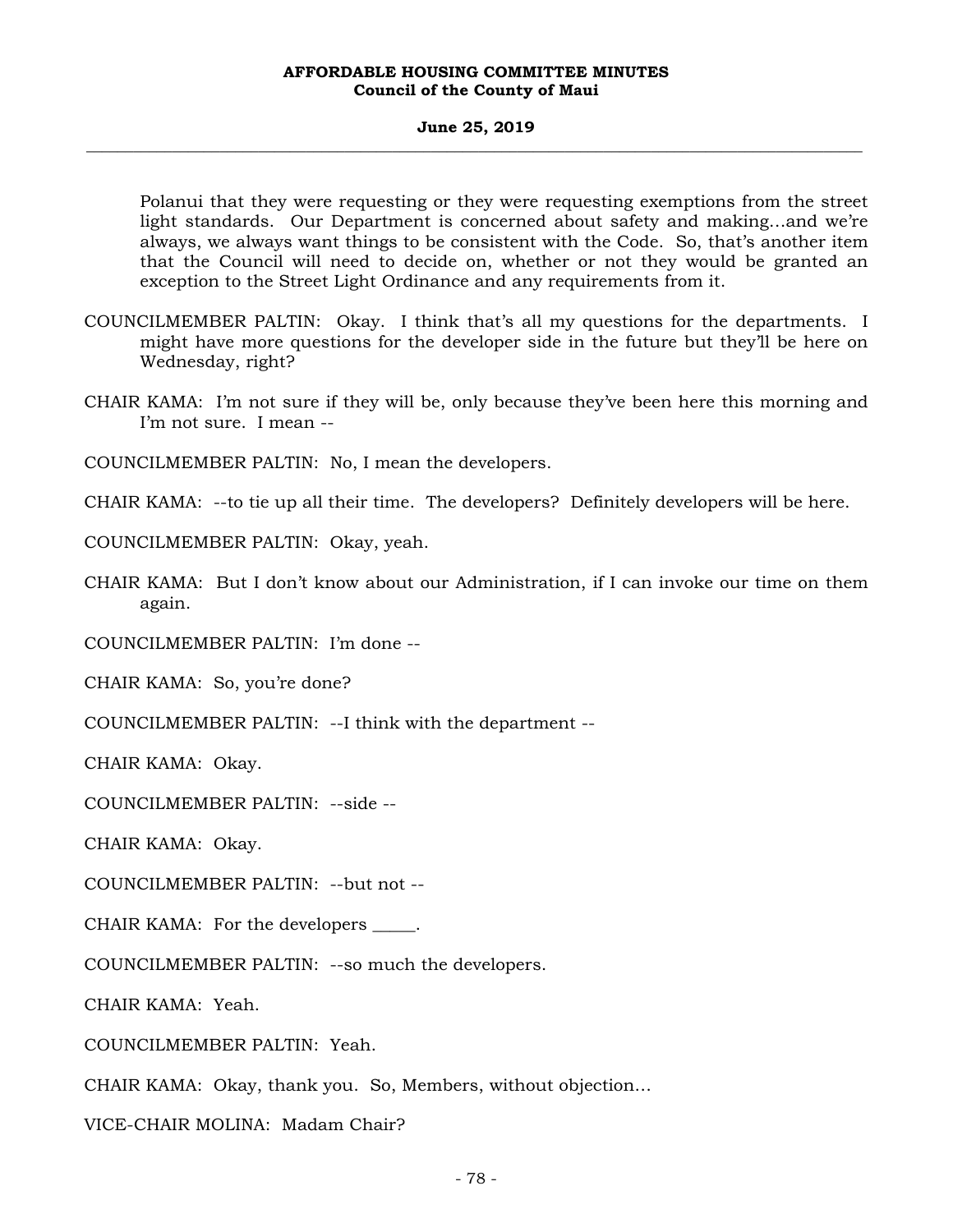#### **June 25, 2019 \_\_\_\_\_\_\_\_\_\_\_\_\_\_\_\_\_\_\_\_\_\_\_\_\_\_\_\_\_\_\_\_\_\_\_\_\_\_\_\_\_\_\_\_\_\_\_\_\_\_\_\_\_\_\_\_\_\_\_\_\_\_\_\_\_\_\_\_\_\_\_\_\_\_\_\_\_\_\_\_\_\_\_\_\_\_\_\_\_\_\_\_\_\_\_\_\_\_\_**

CHAIR KAMA: Yes, Mr. Molina?

VICE-CHAIR MOLINA: Can I be granted the privilege of asking the developer one question related to fire? 'Cause I know we went over and, you know, non-Committee Member was given the privilege of asking a number of questions which is fine. I just have one question related to fire. I'd like to ask Mr. Bagoyo.

CHAIR KAMA: Yes, Mr. Bagoyo --

VICE-CHAIR MOLINA: I'll make it quick.

- CHAIR KAMA: --could you please come back real quick? So, the…my intent is after the discussion with Mr. Bagoyo, I would like to recess out until July  $3<sup>rd</sup>$ , so that was my intent. So, Mr. Bagoyo?
- VICE-CHAIR MOLINA: Thank you, Mr. Bagoyo. Sorry yeah, Members, I get a little grouchy when my lunch is cut. So, anyway, fire prevention, Captain Haake mentioned about a recommendation of adding I guess flame, more flame-retardant materials to the houses. Do you have any preliminary costs how much more the homes would cost if you do all, you know, go with the recommendations of the Fire Department?
- MR. BAGOYO: I don't have that cost. I did have a meeting with Mr. Haake yesterday to kind of see what we could do to mitigate some of the concerns on fire, and I think some of the suggestions that he had made I think it's…makes a lot of sense. I think it's providing buffer within those --

VICE-CHAIR MOLINA: Yeah.

- MR. BAGOYO: --individual lots. But in terms of the cost for --
- VICE-CHAIR MOLINA: The materials, yeah.
- MR. BAGOYO: --the materials I don't, we don't.
- VICE-CHAIR MOLINA: Yeah, if for our next meeting if you could that information to see how much more cost it would be to, per unit, flame-retardant materials. And I think, you know, it's a good point that the Captain brings up, so.
- MR. BAGOYO: Okay, thank you so much.
- VICE-CHAIR MOLINA: Thank you. Thank you, Madam Chair.
- CHAIR KAMA: Thank you, Councilmembers. So, without objection I would like to recess this meeting to July 3rd at 9:00 a.m. in the Council Chambers.

COUNCILMEMBERS: No objections.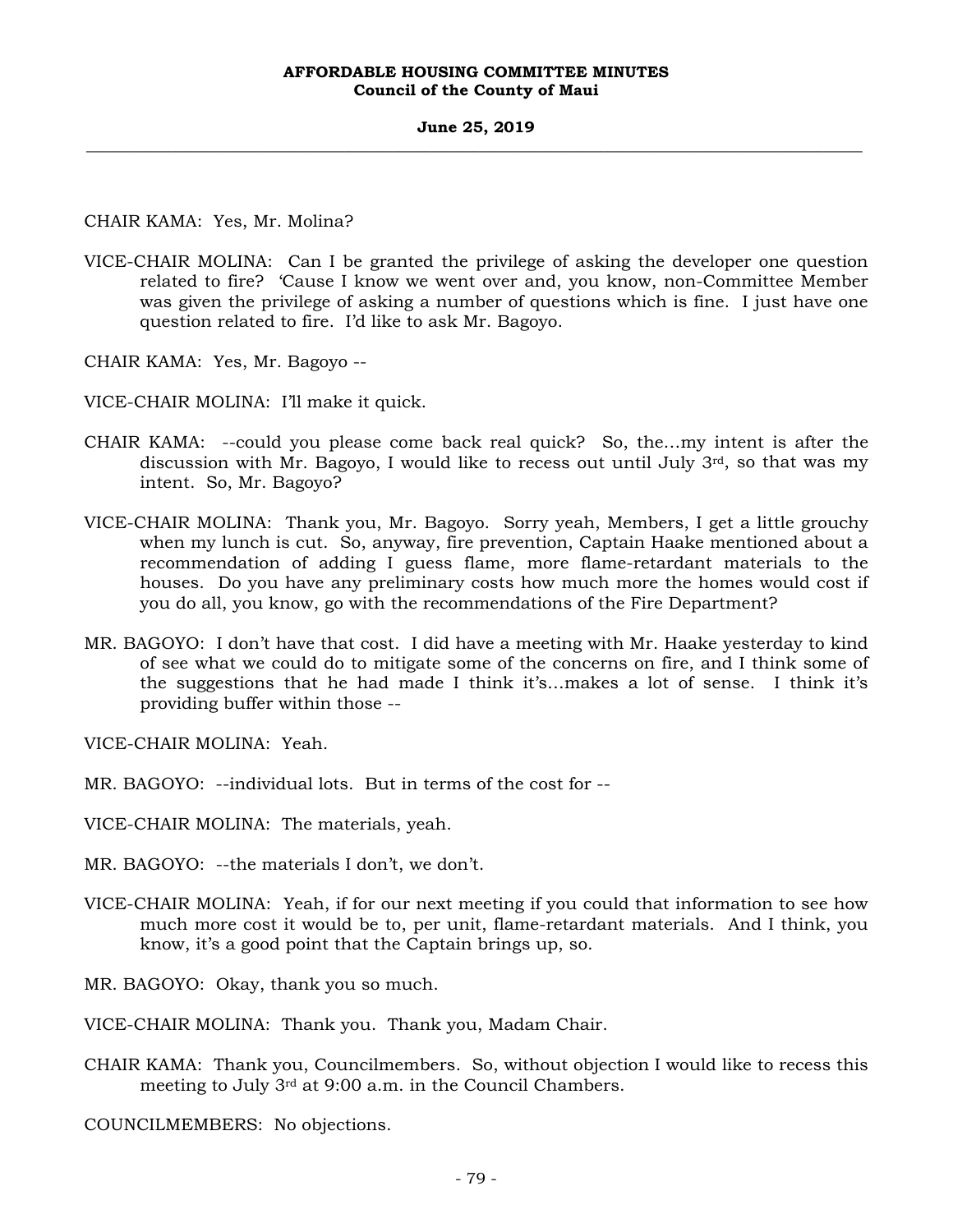#### **June 25, 2019 \_\_\_\_\_\_\_\_\_\_\_\_\_\_\_\_\_\_\_\_\_\_\_\_\_\_\_\_\_\_\_\_\_\_\_\_\_\_\_\_\_\_\_\_\_\_\_\_\_\_\_\_\_\_\_\_\_\_\_\_\_\_\_\_\_\_\_\_\_\_\_\_\_\_\_\_\_\_\_\_\_\_\_\_\_\_\_\_\_\_\_\_\_\_\_\_\_\_\_**

CHAIR KAMA: And thanks to Councilmember Tamara Paltin for swapping out her PSLU time with the Affordable Housing Committee. So, thank you, Chair. And thank you to all the departments who are here. We really do appreciate your time and I know we took a lot of it but know that it's very well appreciated --

COUNCILMEMBER RAWLINS-FERNANDEZ: Chair?

CHAIR KAMA: --and for all of you. Yes?

COUNCILMEMBER RAWLINS-FERNANDEZ: Before you adjourn or --

CHAIR KAMA: Yes.

COUNCILMEMBER RAWLINS-FERNANDEZ: --recess. What's the purpose for swapping the time? 'Cause then Affordable Housing would then be at nine o'clock --

CHAIR KAMA: Yes.

COUNCILMEMBER RAWLINS-FERNANDEZ: --instead of 1:30?

CHAIR KAMA: Yes.

- COUNCILMEMBER RAWLINS-FERNANDEZ: I was just wondering what the purpose of swapping is.
- CHAIR KAMA: Well, we're…Tamara, do you want to explain that?
- COUNCILMEMBER PALTIN: Yeah, if there's additional time needed I would yield. I'll gavel in, gavel out.

CHAIR KAMA: You're good?

COUNCILMEMBER RAWLINS-FERNANDEZ: Yes.

CHAIR KAMA: Okay. So…

COUNCILMEMBER RAWLINS-FERNANDEZ: And one last question.

CHAIR KAMA: Yes.

- COUNCILMEMBER RAWLINS-FERNANDEZ: Are there any plans to have a meeting on the west side, on…in West Maui for the community?
- CHAIR KAMA: Okay, so this is my instruction from our Chair, that each subject Committee matter gets to get two meetings outside of Council Chambers. Okay. So, we all should know that, right? We all get two meetings outside of the Chambers within a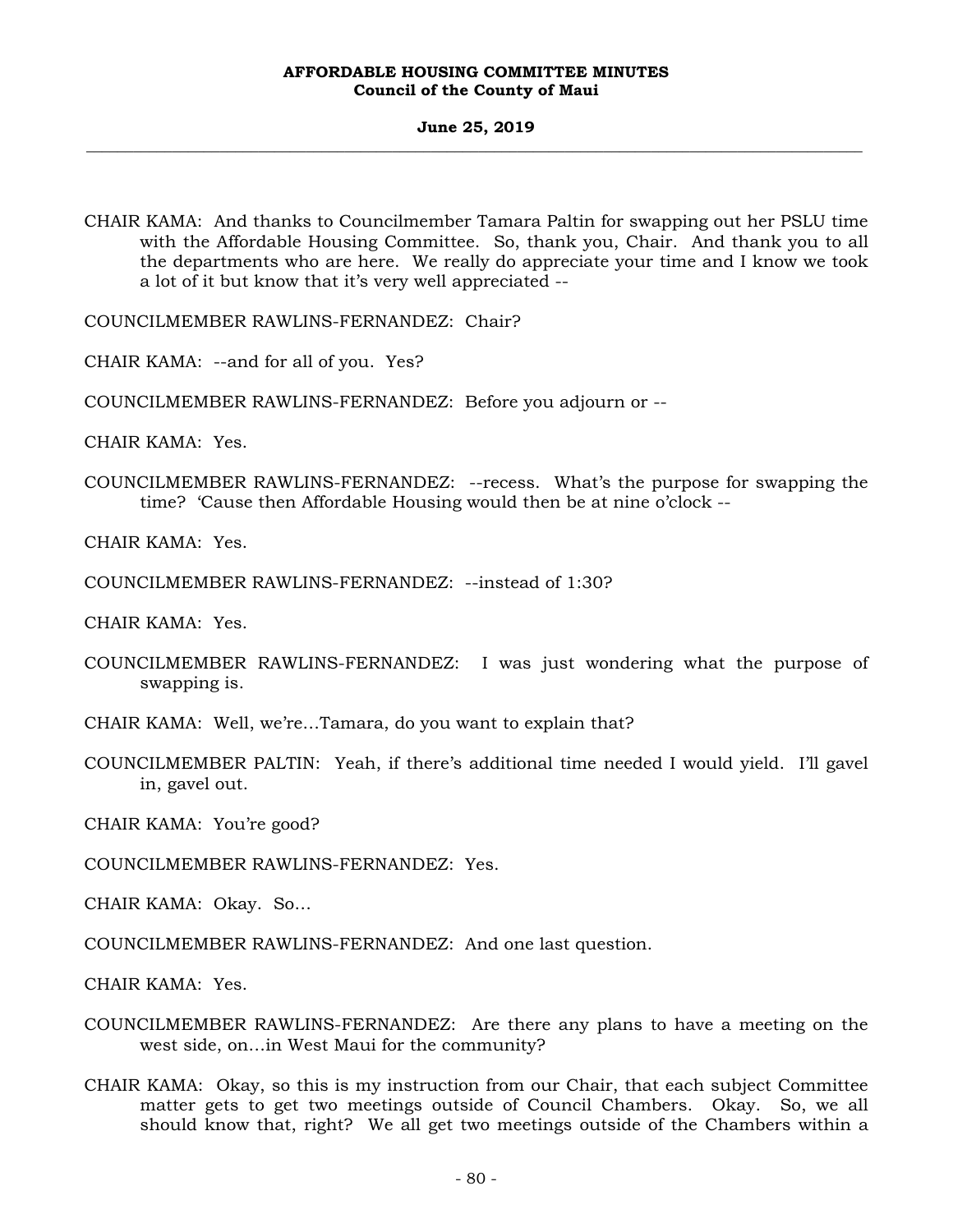## **June 25, 2019**

year's time. So, I had already scheduled the Greg Brown's hearing.. .Affordable Housing Committee meeting in that community so that's one. And I'm also thinking of scheduling my second meeting in the Kihei community when they come up with their projects too. But other than that, then there's my two meetings, but it doesn't preclude any one of you wanting to hold any one of your meetings out in that community also. So, to respond to Ms. Rawlins-Fernandez's question, we're limited to two. At least I am, we all are, so that's my response. So, may I please recess this meeting to July 3rd?

COUNCILMEMBER RAWLINS-FERNANDEZ: One last question.

CHAIR KAMA: Yes, Ms. Rawlins-Fernandez?

COUNCILMEMBER RAWLINS-FERNANDEZ: What will the Members or how would the Members feel about a three-Member hearing out on that side to give that community an opportunity afterhours in their community after this presentation to provide feedback on this project?

COUNCILMEMBER PALTIN: Support it.

CHAIR KAMA: Okay, wait a minute, hold on. So... let me recess this.

COUNCILMEMBER SUGIMURA: Recess.

CHAIR KAMA: This July.. .June 25th meeting is now in recess. .. .*(gavel). .* 

**RECESS: 1:05 p.m.** 

APPROVED:

TASHA KAMA. Chair

Affordable Housing Committee

ah:min: 190625r:ds Transcribed by: Daniel Schoenbeck